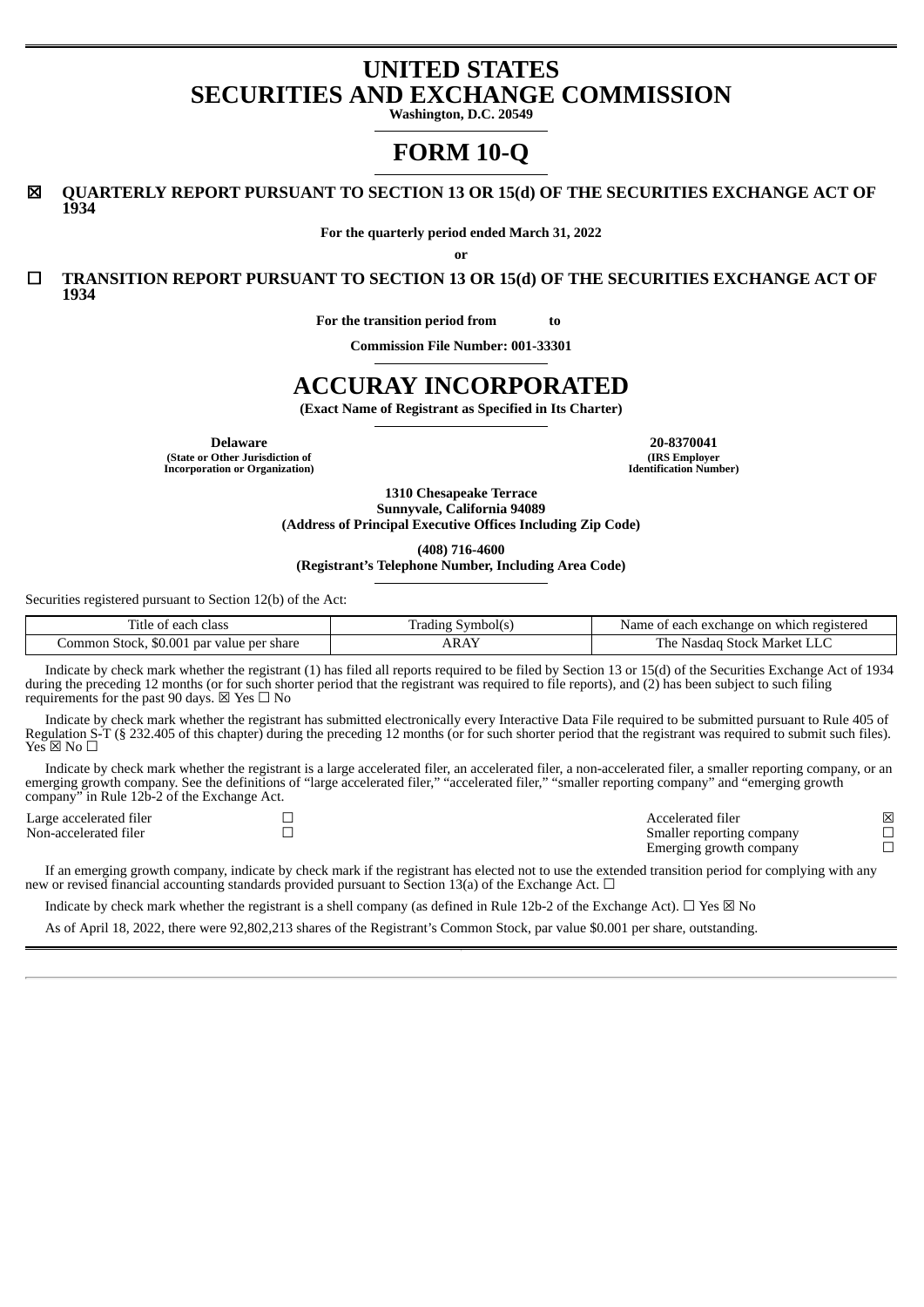| PART I.           | <b>Financial Information</b>                                                                                                                      |                |
|-------------------|---------------------------------------------------------------------------------------------------------------------------------------------------|----------------|
| Item 1.           | <b>Unaudited Condensed Consolidated Financial Statements</b>                                                                                      | 3              |
|                   | Unaudited Condensed Consolidated Balance Sheets as of March 31, 2022 and June 30, 2021                                                            | 3              |
|                   | Unaudited Condensed Consolidated Statements of Operations and Comprehensive Income for the three and nine months ended<br>March 31, 2022 and 2021 | $\overline{4}$ |
|                   | Unaudited Condensed Consolidated Statements of Stockholders' Equity for the three and nine months ended March 31, 2022 and<br>2021                | 5              |
|                   | Unaudited Condensed Consolidated Statements of Cash Flows for the nine months ended March 31, 2022 and 2021                                       | 7              |
|                   | <b>Notes to Unaudited Condensed Consolidated Financial Statements</b>                                                                             | 8              |
| Item 2.           | <b>Management's Discussion and Analysis of Financial Condition and Results of Operations</b>                                                      | 24             |
| Item 3.           | <b>Quantitative and Qualitative Disclosures About Market Risk</b>                                                                                 | 36             |
| Item 4.           | <b>Controls and Procedures</b>                                                                                                                    | 37             |
| PART II.          | <b>Other Information</b>                                                                                                                          |                |
| Item 1.           | <b>Legal Proceedings</b>                                                                                                                          | 39             |
| Item 1A.          | <b>Risk Factors</b>                                                                                                                               | 39             |
| Item 2.           | <b>Unregistered Sales of Equity Securities and Use of Proceeds</b>                                                                                | 74             |
| Item 3.           | <b>Defaults Upon Senior Securities</b>                                                                                                            | 74             |
| Item 4.           | <b>Mine Safety Disclosures</b>                                                                                                                    | 74             |
| Item 5.           | <b>Other Information</b>                                                                                                                          | 74             |
| Item 6.           | <b>Exhibits</b>                                                                                                                                   | 75             |
| <b>Signatures</b> |                                                                                                                                                   | 76             |

We own or have rights to various trademarks and tradenames used in our business in the United States or other countries, including the following: Accuray®, Accuray Logo®, CyberKnife®, Hi‑Art®, RoboCouch®, Synchrony®, TomoTherapy®, Xsight®, Accuray Precision®, AutoSegmentation™, CTrue™, H™ Series, iDMS®, InCise™, Iris™, CyberKnife M6™ Series, Accuray OIS Connect™, PreciseART®, PreciseRTX®, Treatment Planning System™, TomoDirect™, TomoEdge™, TomoH®, TomoHD®, TomoHDA™, TomoHelical™, TomoTherapy Quality Assurance™, Radixact®, Onrad ™, S<sub>7™</sub>, and VoLO<sup>™.</sup>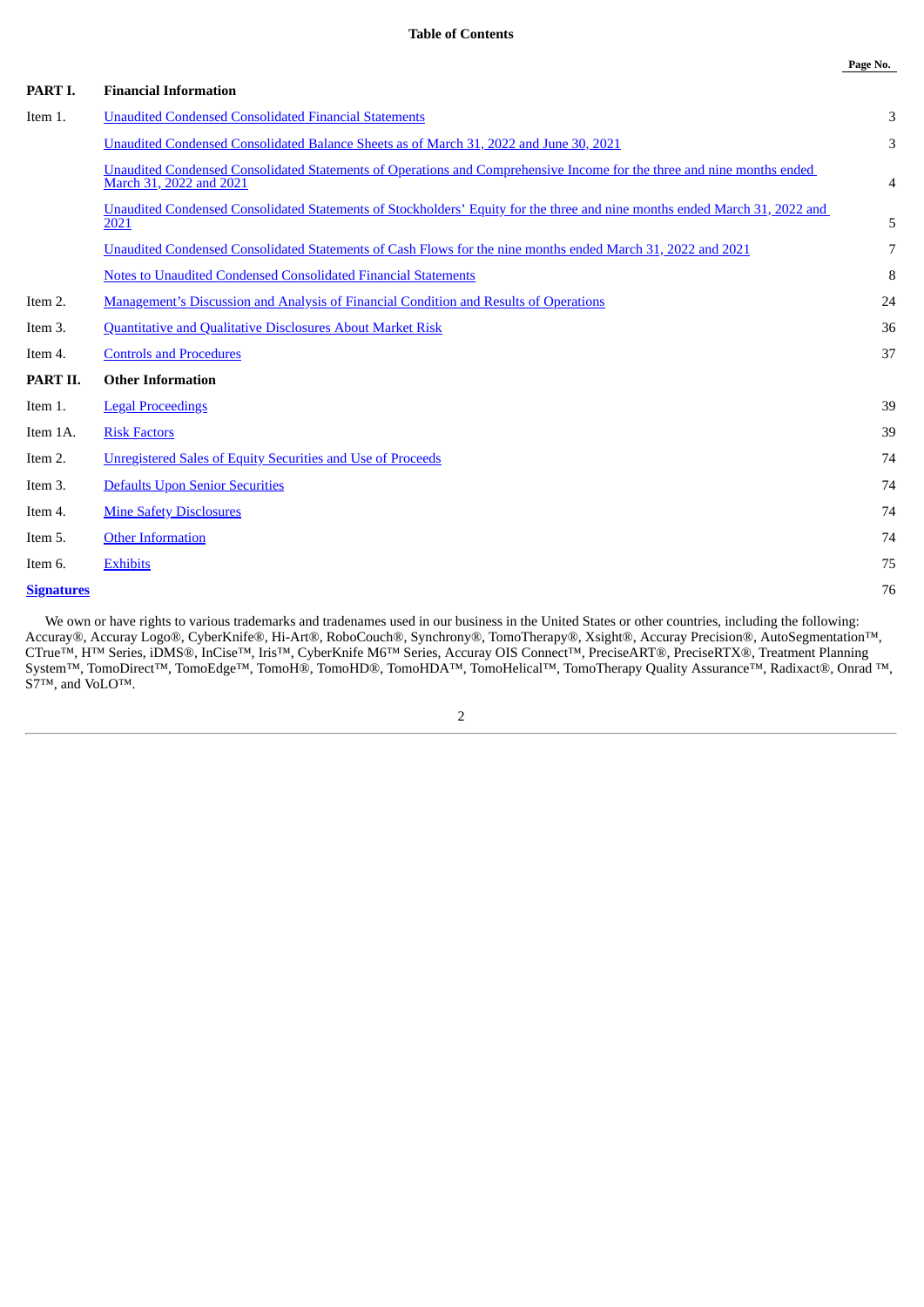# **PART I. FINANCIAL INFORMATION**

# <span id="page-2-1"></span><span id="page-2-0"></span>**Item 1. Unaudited Condensed Consolidated Financial Statements**

#### **Accuray Incorporated Unaudited Condensed Consolidated Balance Sheets**

(in thousands, except share amounts and par value)

|                                                                                                                                                                                                                                        | March 31,<br>2022 | June 30,<br>2021 |            |  |
|----------------------------------------------------------------------------------------------------------------------------------------------------------------------------------------------------------------------------------------|-------------------|------------------|------------|--|
| <b>ASSETS</b>                                                                                                                                                                                                                          |                   |                  |            |  |
| Current assets:                                                                                                                                                                                                                        |                   |                  |            |  |
| Cash and cash equivalents                                                                                                                                                                                                              | \$<br>97,839      | $\mathfrak{S}$   | 116,369    |  |
| Restricted cash                                                                                                                                                                                                                        | 205               |                  | 560        |  |
| Accounts receivable, net of allowance for credit losses of \$1,058<br>and $$1,048$ as of March 31, 2022 and June 30, 2021, respectively (a)                                                                                            | 89.295            |                  | 85,360     |  |
| Inventories                                                                                                                                                                                                                            | 137,519           |                  | 125,929    |  |
| Prepaid expenses and other current assets (b)                                                                                                                                                                                          | 21,987            |                  | 21,547     |  |
| Deferred cost of revenue                                                                                                                                                                                                               | 351               |                  | 3,008      |  |
| Total current assets                                                                                                                                                                                                                   | 347,196           |                  | 352,773    |  |
| Property and equipment, net                                                                                                                                                                                                            | 12,220            |                  | 12,332     |  |
| Investment in joint venture                                                                                                                                                                                                            | 14,251            |                  | 15,935     |  |
| Operating lease right-of-use assets, net                                                                                                                                                                                               | 17,851            |                  | 22,522     |  |
| Goodwill                                                                                                                                                                                                                               | 58,000            |                  | 57,960     |  |
| Intangible assets, net                                                                                                                                                                                                                 | 286               |                  | 435        |  |
| Restricted cash                                                                                                                                                                                                                        | 1,244             |                  | 1,272      |  |
| Other assets                                                                                                                                                                                                                           | 18,388            |                  | 16,869     |  |
| <b>Total assets</b>                                                                                                                                                                                                                    | \$<br>469,436     | $\mathfrak{s}$   | 480,098    |  |
| <b>LIABILITIES AND STOCKHOLDERS' EQUITY</b>                                                                                                                                                                                            |                   |                  |            |  |
| Current liabilities:                                                                                                                                                                                                                   |                   |                  |            |  |
| Accounts payable                                                                                                                                                                                                                       | \$<br>32,364      | \$               | 19,467     |  |
| Accrued compensation                                                                                                                                                                                                                   | 25,461            |                  | 26,865     |  |
| Operating lease liabilities, current                                                                                                                                                                                                   | 8,351             |                  | 8,169      |  |
| Other accrued liabilities                                                                                                                                                                                                              | 26,018            |                  | 27,471     |  |
| Customer advances                                                                                                                                                                                                                      | 24,363            |                  | 24,937     |  |
| Deferred revenue                                                                                                                                                                                                                       | 76,732            |                  | 81,660     |  |
| Short-term debt                                                                                                                                                                                                                        | 8,051             |                  | 3,790      |  |
| <b>Total current liabilities</b>                                                                                                                                                                                                       | 201,340           |                  | 192,359    |  |
| Long-term liabilities:                                                                                                                                                                                                                 |                   |                  |            |  |
| Operating lease liabilities, non-current                                                                                                                                                                                               | 11,929            |                  | 17,441     |  |
| Long-term other liabilities                                                                                                                                                                                                            | 6,812             |                  | 7,766      |  |
| Deferred revenue                                                                                                                                                                                                                       | 24,550            |                  | 23,685     |  |
| Long-term debt                                                                                                                                                                                                                         | 173,196           |                  | 170,007    |  |
| <b>Total liabilities</b>                                                                                                                                                                                                               | 417,827           |                  | 411,258    |  |
| Commitments and contingencies (Note 9)                                                                                                                                                                                                 |                   |                  |            |  |
| Stockholders' equity:                                                                                                                                                                                                                  |                   |                  |            |  |
| Common stock, \$0.001 par value; authorized: 200,000,000 shares as of March 31, 2022 and June 30, 2021,<br>respectively; issued and outstanding: 92,802,213 and 90,821,661 shares at March 31, 2022 and June 30, 2021,<br>respectively | 93                |                  | 91         |  |
| Additional paid-in-capital                                                                                                                                                                                                             | 539.383           |                  | 554,680    |  |
| Accumulated other comprehensive income                                                                                                                                                                                                 | 1,203             |                  | 2,093      |  |
| Accumulated deficit                                                                                                                                                                                                                    | (489,070)         |                  | (488, 024) |  |
| Total stockholders' equity                                                                                                                                                                                                             | 51,609            |                  | 68.840     |  |
| Total liabilities and stockholders' equity                                                                                                                                                                                             | \$<br>469,436     | \$               | 480,098    |  |

(a) Includes trade receivable from the China joint venture, an equity method investment of \$24,146 and \$8,822 at March 31, 2022 and June 30, 2021, respectively. See Note 14. (b) Includes other receivable from the China joint venture, an equity method investment of \$616 and \$187 at March 31, 2022 and June 30, 2021, respectively.

*The accompanying notes are an integral part of these unaudited condensed consolidated financial statements.*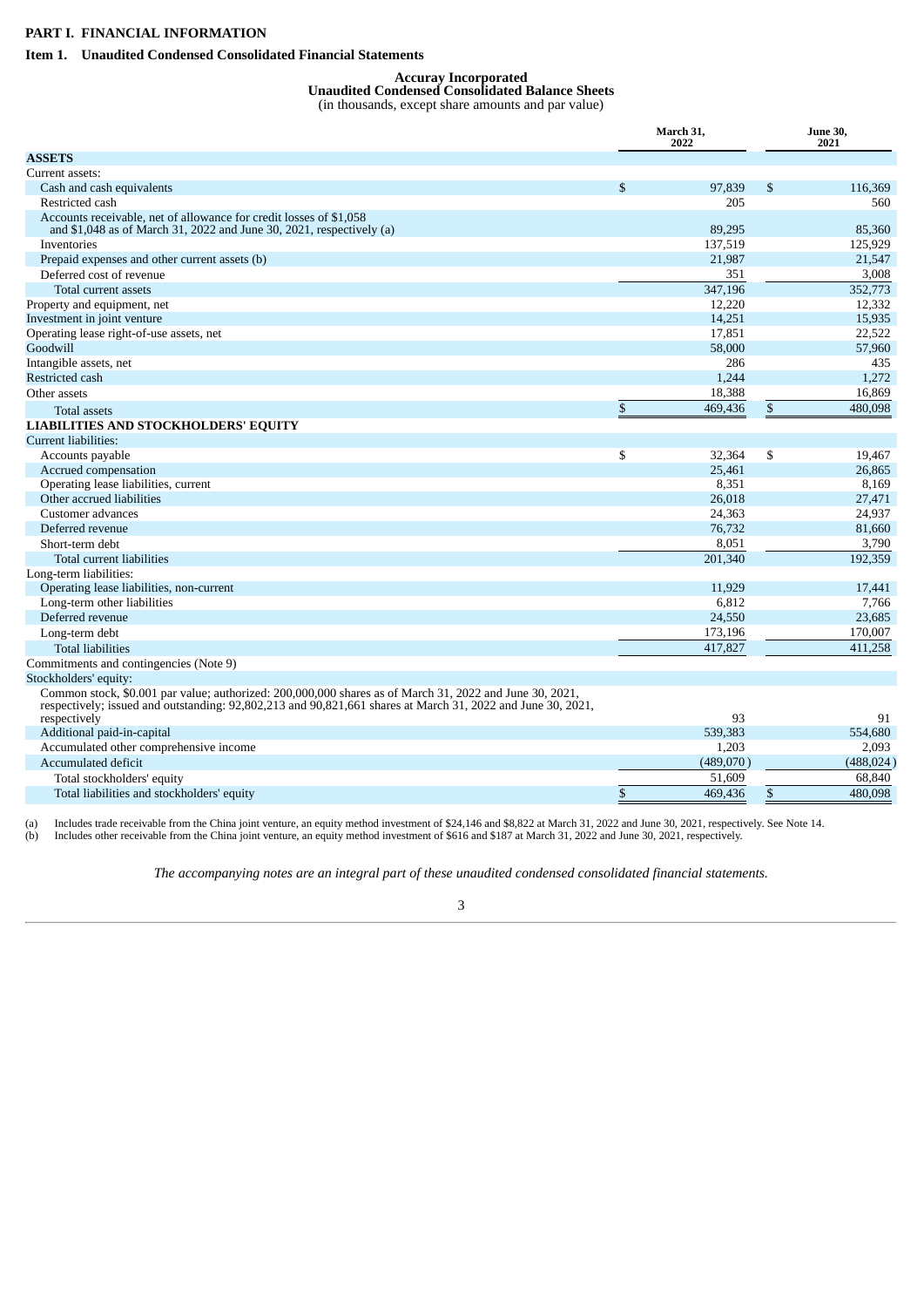# **Accuray Incorporated Unaudited Condensed Consolidated Statements of Operations and Comprehensive Income** (in thousands, except per share amounts)

<span id="page-3-0"></span>

|                                                                           | <b>Three Months Ended</b><br>March 31, |    |          | <b>Nine Months Ended</b><br>March 31, |          |    |          |
|---------------------------------------------------------------------------|----------------------------------------|----|----------|---------------------------------------|----------|----|----------|
|                                                                           | 2022                                   |    | 2021     |                                       | 2022     |    | 2021     |
| Net revenue:                                                              |                                        |    |          |                                       |          |    |          |
| Products (a)                                                              | \$<br>43,198                           | \$ | 47,439   | \$                                    | 156,678  | \$ | 120,502  |
| Services (b)                                                              | 52,971                                 |    | 55,123   |                                       | 163,208  |    | 164,851  |
| Total net revenue                                                         | 96,169                                 |    | 102,562  |                                       | 319,886  |    | 285,353  |
| Cost of revenue:                                                          |                                        |    |          |                                       |          |    |          |
| Cost of products                                                          | 28,371                                 |    | 27,709   |                                       | 95,400   |    | 69,237   |
| Cost of services                                                          | 33,014                                 |    | 35,311   |                                       | 107,551  |    | 100,340  |
| Total cost of revenue (c)                                                 | 61,385                                 |    | 63,020   |                                       | 202,951  |    | 169,577  |
| Gross profit                                                              | 34,784                                 |    | 39,542   |                                       | 116,935  |    | 115,776  |
| Operating expenses:                                                       |                                        |    |          |                                       |          |    |          |
| Research and development (d)                                              | 14,104                                 |    | 13,268   |                                       | 43,183   |    | 37,372   |
| Selling and marketing                                                     | 10,798                                 |    | 10,567   |                                       | 35,302   |    | 29,813   |
| General and administrative                                                | 10,174                                 |    | 11,281   |                                       | 32,350   |    | 30,498   |
| Total operating expenses                                                  | 35,076                                 |    | 35,116   |                                       | 110,835  |    | 97,683   |
| Income (loss) from operations                                             | (292)                                  |    | 4,426    |                                       | 6,100    |    | 18,093   |
| Income (loss) on equity method investment, net                            | 1,946                                  |    | (68)     |                                       | 774      |    | 1,021    |
| Other expense, net                                                        | (2,293)                                |    | (4,027)  |                                       | (7, 451) |    | (12,981) |
| Income (loss) before provision for income taxes                           | (639)                                  |    | 331      |                                       | (577)    |    | 6,133    |
| Provision for income taxes                                                | 407                                    |    | 721      |                                       | 1,318    |    | 1,352    |
| Net income (loss)                                                         | \$<br>(1,046)                          | \$ | (390)    | \$                                    | (1,895)  | \$ | 4,781    |
| Net income (loss) per share - basic                                       | \$<br>(0.01)                           | \$ | (0.00)   | \$                                    | (0.02)   | \$ | 0.05     |
| Net income (loss) per share - diluted                                     | (0.01)                                 | \$ | (0.00)   | \$                                    | (0.02)   | \$ | 0.05     |
| Weighted average common shares used in computing net<br>income per share: |                                        |    |          |                                       |          |    |          |
| <b>Basic</b>                                                              | 92,761                                 |    | 93,123   |                                       | 91,780   |    | 92,106   |
| <b>Diluted</b>                                                            | 92,761                                 |    | 93,123   |                                       | 91,780   |    | 93,422   |
| Net income (loss)                                                         | \$<br>(1,046)                          | \$ | (390)    | \$                                    | (1,895)  | \$ | 4,781    |
| Foreign currency translation adjustment                                   | (1,013)                                |    | (2, 102) |                                       | (890)    |    | 1,199    |
| Comprehensive income (loss)                                               | \$<br>(2,059)                          | \$ | (2, 492) | \$                                    | (2,785)  | \$ | 5,980    |

(a) Includes sales to the China joint venture, an equity method investment of \$17,442 and \$32,177 for the three and nine months ended March 31, 2022 and \$1,633 and \$5,954 for the three and nine months ended March 31, 2021, respectively. See Note 14.

(b) Includes sales to the China joint venture, an equity method investment of \$2,326 and \$7,820 for the three and nine months ended March 31, 2022 and \$4,934 and \$10,197 for the three and nine months ended March 31, 2021, respectively. See Note 14.

(c) Includes cost of revenue from sales to the China joint venture, an equity method investment of \$14,838 and \$29,086 for the three and nine months ended March 31, 2022 and \$2,387 and \$7,088 for the three and nine months ended March 31, 2021, respectively.

(d) Includes chargeback to the China joint venture, an equity method investment related to research and development project of \$549 and \$1,543 for the three and nine months ended March 31, 2022 \$0 and \$430 for the three and nine months ended March 31, 2021.

*The accompanying notes are an integral part of these unaudited condensed consolidated financial statements.*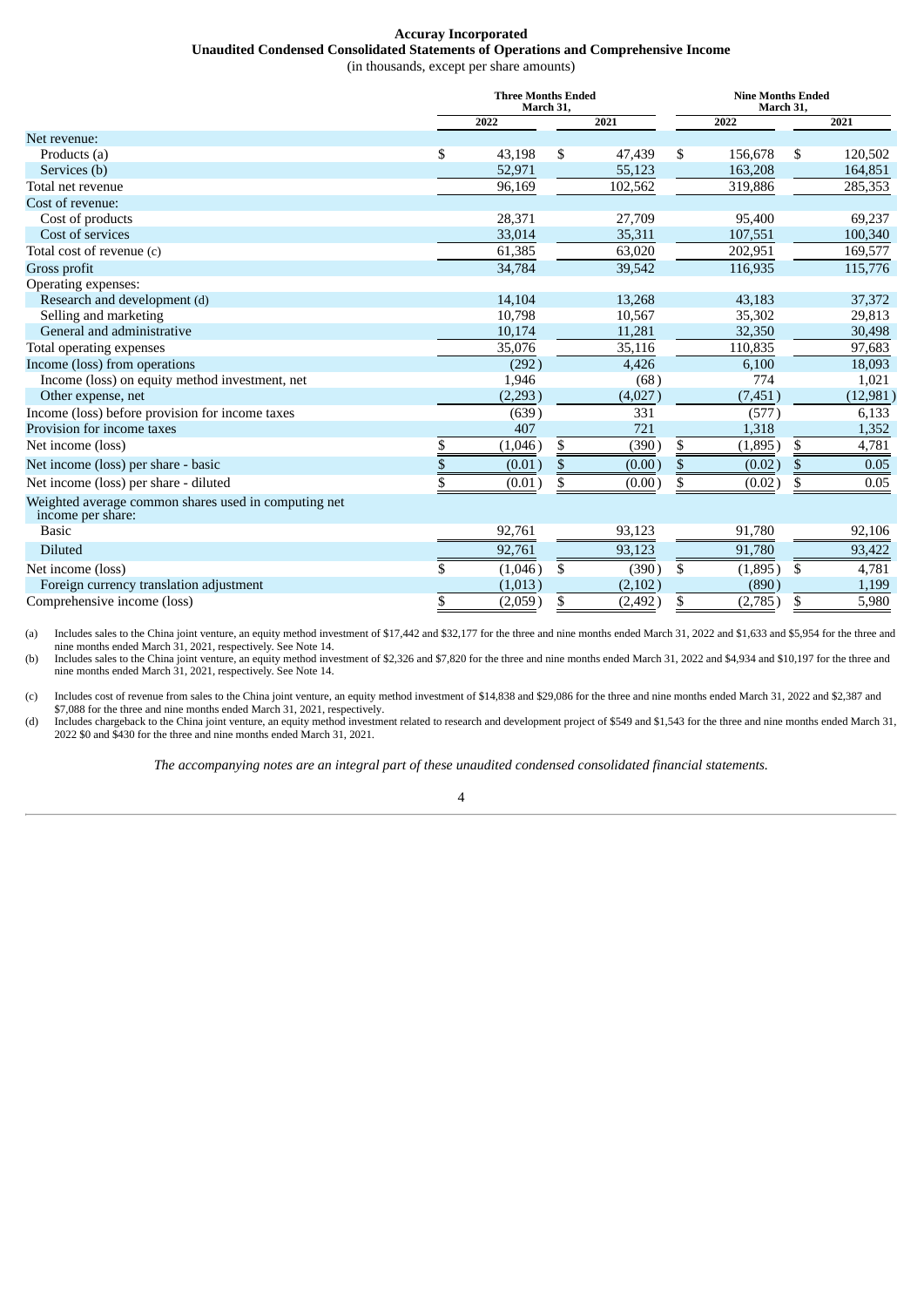# **Accuray Incorporated Unaudited Condensed Consolidated Statements of Stockholders' Equity**

(in thousands, except share amounts)

<span id="page-4-0"></span>

|                                                                | <b>Common Stock</b> |     |               | Additional         |              | Accumulated<br>Other<br>Comprehensive |                               |            |                         | <b>Total</b> |
|----------------------------------------------------------------|---------------------|-----|---------------|--------------------|--------------|---------------------------------------|-------------------------------|------------|-------------------------|--------------|
|                                                                | <b>Shares</b>       |     | <b>Amount</b> | Paid-in<br>Capital |              | Income /<br>(Loss)                    | Accumulated<br><b>Deficit</b> |            | Stockholders'<br>Equity |              |
| <b>Balance at June 30, 2021</b>                                | 90,821,661          | \$  | 91            | \$<br>554,680      | $\mathbb{S}$ | 2,093                                 | \$                            | (488, 024) | \$                      | 68,840       |
| Cumulative adjustment due to adoption of ASU No. 2020-06       |                     |     |               | (25, 633)          |              |                                       |                               | 849        |                         | (24, 784)    |
| Issuance of restricted stock                                   | 97,315              |     |               |                    |              |                                       |                               |            |                         |              |
| Share-based compensation                                       |                     |     |               | 2,506              |              |                                       |                               |            |                         | 2,506        |
| Net loss                                                       |                     |     |               |                    |              |                                       |                               | (1,028)    |                         | (1,028)      |
| Cumulative translation adjustment                              |                     |     |               |                    |              | 231                                   |                               |            |                         | 231          |
| <b>Balance at September 30, 2021</b>                           | 90,918,976          | \$  | 91            | \$<br>531,553      |              | 2,324                                 |                               | (488, 203) | \$                      | 45,765       |
| Exercise of stock options, net                                 | 331,401             |     |               | 1,223              |              |                                       |                               |            | \$.                     | 1,224        |
| Issuance of restricted stock                                   | 1,061,356           |     |               | (258)              |              |                                       |                               |            |                         | (258)        |
| Issuance of common stock under employee stock<br>purchase plan | 421,798             |     |               | 1,523              |              |                                       |                               |            |                         | 1,524        |
| Share-based compensation                                       |                     |     |               | 2,668              |              |                                       |                               |            |                         | 2,668        |
| Net income                                                     |                     |     |               |                    |              |                                       |                               | 179        |                         | 179          |
| Cumulative translation adjustment                              |                     |     |               |                    |              | (108)                                 |                               |            |                         | (108)        |
| <b>Balance at December 31, 2021</b>                            | 92,733,531          | \$. | 93            | \$<br>536,709      |              | 2,216                                 |                               | (488, 024) | S                       | 50,994       |
| Issuance of restricted stock                                   | 68,682              |     |               |                    |              |                                       |                               |            |                         |              |
| Share-based compensation                                       |                     |     |               | 2,674              |              |                                       |                               |            |                         | 2,674        |
| Net loss                                                       |                     |     |               |                    |              |                                       |                               | (1,046)    |                         | (1,046)      |
| Cumulative translation adjustment                              |                     |     |               |                    |              | (1,013)                               |                               |            |                         | (1,013)      |
| <b>Balance at March 31, 2022</b>                               | 92,802,213          | \$  | 93            | \$<br>539,383      |              | 1,203                                 |                               | (489,070)  | S                       | 51,609       |

*The accompanying notes are an integral part of these unaudited condensed consolidated financial statements.*

|                                                                |               |                     |              |                              |               | <b>Accumulated</b><br>Other |                  |     |                               |
|----------------------------------------------------------------|---------------|---------------------|--------------|------------------------------|---------------|-----------------------------|------------------|-----|-------------------------------|
|                                                                |               | <b>Common Stock</b> |              | <b>Additional</b><br>Paid-in |               | Comprehensive<br>Income /   | Accumulated      |     | <b>Total</b><br>Stockholders' |
|                                                                | <b>Shares</b> |                     | Amount       | Capital                      |               | (Loss)                      | <b>Deficit</b>   |     | Equity                        |
| <b>Balance at June 30, 2020</b>                                | 91,178,108    |                     | 91           | \$<br>545,741                | <sup>\$</sup> | (484)                       | \$<br>(481, 713) | \$  | 63,635                        |
| Issuance of restricted stock                                   | 95,575        |                     |              |                              |               |                             |                  |     |                               |
| Share-based compensation                                       |               |                     |              | 1,910                        |               |                             |                  |     | 1,910                         |
| Net income                                                     |               |                     |              |                              |               |                             | 402              |     | 402                           |
| Cumulative translation adjustment                              |               |                     |              |                              |               | 1,493                       |                  |     | 1,493                         |
| <b>Balance at September 30, 2020</b>                           | 91,273,683    | S.                  | 91           | \$<br>547,651                | £.            | 1,009                       | (481, 311)       | \$  | 67,440                        |
| Exercise of stock options, net                                 | 17,175        |                     |              | 66                           |               |                             |                  |     | 66                            |
| Issuance of restricted stock                                   | 1,117,816     |                     |              | (343)                        |               |                             |                  |     | (343)                         |
| Issuance of common stock under employee stock<br>purchase plan | 580,663       |                     | $\mathbf{1}$ | 1,041                        |               |                             |                  |     | 1,042                         |
| Share-based compensation                                       |               |                     |              | 2,995                        |               |                             |                  |     | 2,995                         |
| Net income                                                     |               |                     |              |                              |               |                             | 4,769            |     | 4,769                         |
| Cumulative translation adjustment                              |               |                     |              |                              |               | 1,809                       |                  |     | 1,809                         |
| <b>Balance at December 31, 2020</b>                            | 92,989,337    |                     | 92           | \$<br>551,410                |               | 2,818                       | (476, 542)       | \$. | 77,778                        |
| Exercise of stock options, net                                 | 191,833       |                     |              | 789                          |               |                             |                  |     | 790                           |
| Issuance of restricted stock                                   | 79,484        |                     |              |                              |               |                             |                  |     |                               |
| Share-based compensation                                       |               |                     |              | 2,474                        |               |                             |                  |     | 2,474                         |
| Net loss                                                       |               |                     |              |                              |               |                             | (390)            |     | (390)                         |
| Cumulative translation adjustment                              |               |                     |              |                              |               | (2,102)                     |                  |     | (2,102)                       |
| <b>Balance at March 31, 2021</b>                               | 93,260,654    |                     | 93           | \$<br>554,673                |               | 716                         | (476, 932)       |     | 78,550                        |
|                                                                |               |                     |              |                              |               |                             |                  |     |                               |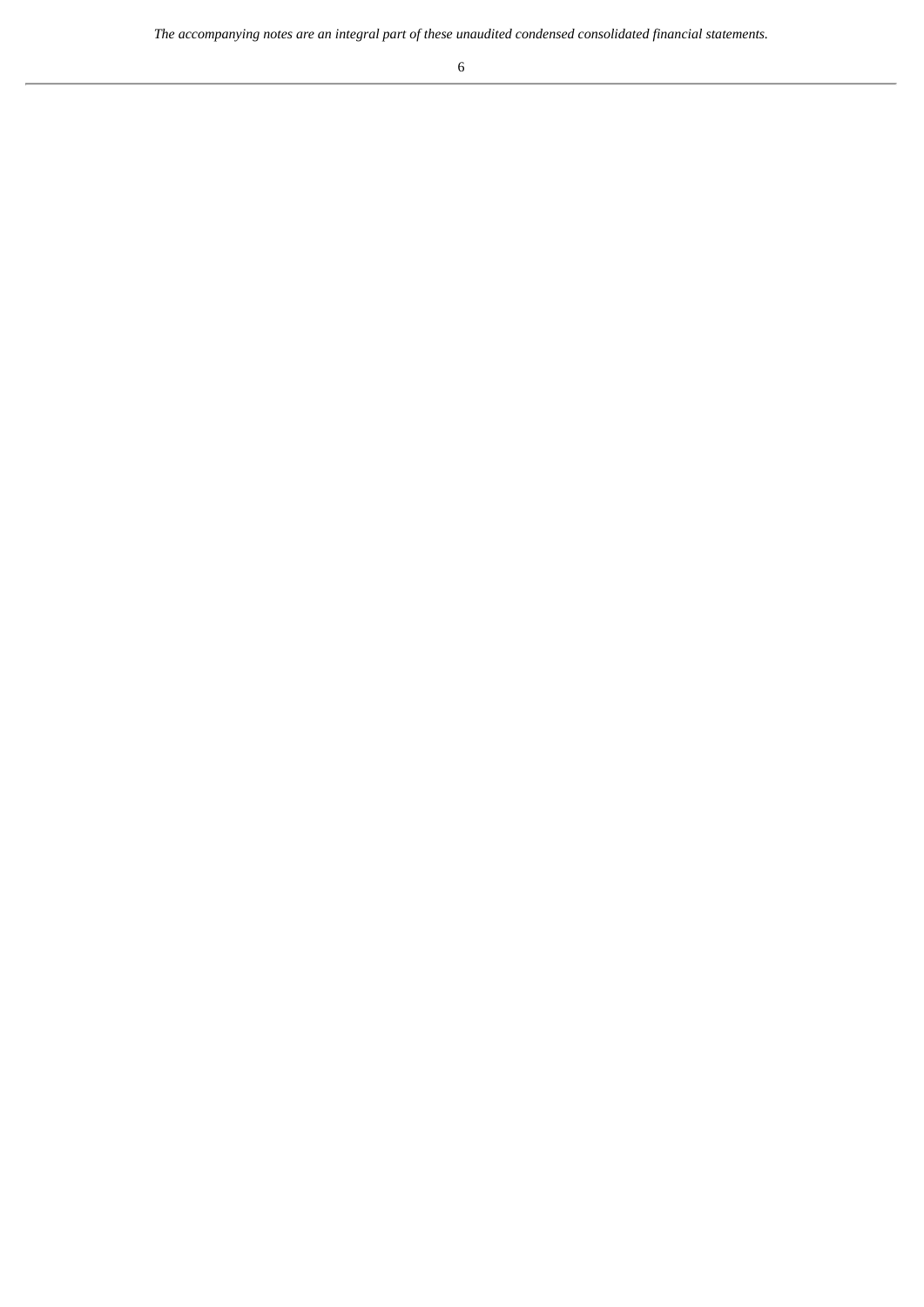# **Accuray Incorporated Unaudited Condensed Consolidated Statements of Cash Flows** (in thousands)

<span id="page-6-0"></span>

|                                                                                                         | <b>Nine Months Ended</b><br>March 31, |           |      |          |
|---------------------------------------------------------------------------------------------------------|---------------------------------------|-----------|------|----------|
|                                                                                                         |                                       | 2022      |      | 2021     |
| <b>Cash flows from operating activities</b>                                                             |                                       |           |      |          |
| Net income (loss)                                                                                       | \$                                    | (1,895)   | - \$ | 4,781    |
| Adjustments to reconcile net income (loss) to net cash provided by operating activities:                |                                       |           |      |          |
| Depreciation and amortization                                                                           |                                       | 4,244     |      | 4,892    |
| Share-based compensation                                                                                |                                       | 7,911     |      | 7,097    |
| Amortization of debt issuance costs                                                                     |                                       | 594       |      | 1,086    |
| Accretion of interest on debt                                                                           |                                       | ÷,        |      | 3,757    |
| Provision for credit losses                                                                             |                                       | 241       |      | 78       |
| Non-cash revenue transactions related to joint venture contribution                                     |                                       |           |      | (1,365)  |
| Provision for write-down of inventories                                                                 |                                       | 2,826     |      | 4,553    |
| Loss on disposal of property and equipment                                                              |                                       | 28        |      | 62       |
| Income on equity method investment                                                                      |                                       | (774)     |      | (1,021)  |
| Release (deferral) of equity method investment intra-entity profit on sales                             |                                       | 3.559     |      | (185)    |
| Changes in assets and liabilities:                                                                      |                                       |           |      |          |
| Accounts receivable                                                                                     |                                       | (4,611)   |      | 22,202   |
| Inventories                                                                                             |                                       | (15, 854) |      | (7,007)  |
| Prepaid expenses and other assets                                                                       |                                       | (2,656)   |      | 618      |
| Deferred cost of revenue                                                                                |                                       | 2,657     |      | 1,272    |
| Accounts payable                                                                                        |                                       | 13,013    |      | (5,028)  |
| Operating lease liabilities, net                                                                        |                                       | (666)     |      | (473)    |
| <b>Accrued liabilities</b>                                                                              |                                       | (3,366)   |      | 693      |
| Customer advances                                                                                       |                                       | (326)     |      | 710      |
| Deferred revenues                                                                                       |                                       | (2,681)   |      | (4, 405) |
| Net cash provided by operating activities                                                               |                                       | 2,244     |      | 32,317   |
| <b>Cash flows from investing activities</b>                                                             |                                       |           |      |          |
| Purchases of property and equipment                                                                     |                                       | (3, 321)  |      | (1, 427) |
| Additional investments in joint venture                                                                 |                                       |           |      | (79)     |
| Net cash used in investing activities                                                                   |                                       | (3, 321)  |      | (1,506)  |
| <b>Cash flows from financing activities</b>                                                             |                                       |           |      |          |
| Proceeds from employee stock plans                                                                      |                                       | 1,224     |      | 1,042    |
| Proceeds from exercise of options                                                                       |                                       | 1,524     |      | 855      |
| Taxes paid related to net share settlement of equity awards                                             |                                       | (258)     |      | (343)    |
| Paydown under the Company's prior term loan and amendment cost, net                                     |                                       |           |      | (10,500) |
| Paydown under Term Loan                                                                                 |                                       | (3,000)   |      |          |
| Repayments under the Company's prior revolving credit facility, net                                     |                                       |           |      | (447)    |
| Repayments under Revolving Credit Facility, net                                                         |                                       | (15,000)  |      |          |
| Net cash used in financing activities                                                                   |                                       | (15,510)  |      | (9, 393) |
| Effect of exchange rate changes on cash, cash equivalents and restricted cash                           |                                       | (2,326)   |      | 127      |
| Net increase (decrease) in cash, cash equivalents and restricted cash                                   |                                       | (18, 913) |      | 21,545   |
| Cash, cash equivalents and restricted cash at beginning of period                                       |                                       | 118,201   |      | 109,911  |
| Cash, cash equivalents and restricted cash at end of period                                             | \$                                    | 99,288    | \$   | 131,456  |
|                                                                                                         |                                       |           |      |          |
| Supplemental disclosures of cash flow information:                                                      |                                       |           |      |          |
| Write-off of previously reserved accounts receivable                                                    | \$                                    |           | \$   | 3.617    |
| Reclassification of equity component of convertible notes into liabilities upon adoption of ASU 2020-06 |                                       | 25,633    |      |          |

*The accompanying notes are an integral part of these unaudited condensed consolidated financial statements.*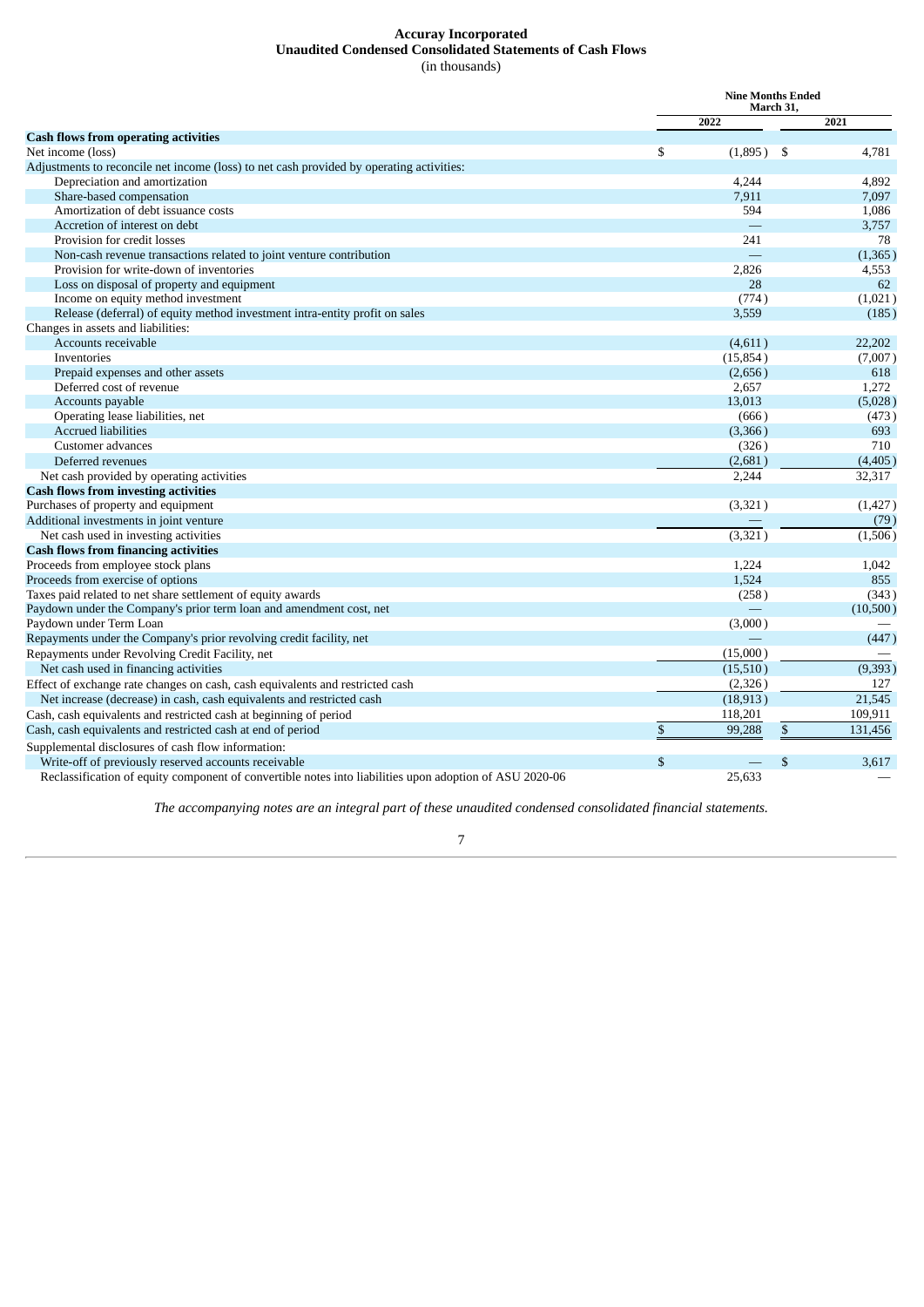#### **Accuray Incorporated Notes to Unaudited Condensed Consolidated Financial Statements**

# <span id="page-7-0"></span>**Note 1. The Company and its Significant Accounting Policies**

# **The Company**

Accuray Incorporated (together with its subsidiaries, the "Company" or "Accuray") designs, develops and sells advanced radiosurgery and radiation therapy systems for the treatment of tumors throughout the body. The Company is incorporated in Delaware and has its principal place of business in Sunnyvale, California. The Company has primary offices in the United States, Switzerland, China, Hong Kong and Japan and conducts its business worldwide.

#### **Basis of Presentation**

The unaudited condensed consolidated financial statements include the accounts of the Company and its wholly-owned subsidiaries. All significant inter-company transactions and balances have been eliminated in consolidation.

The accompanying unaudited condensed consolidated financial statements have been prepared in accordance with United States generally accepted accounting principles ("GAAP"), pursuant to the rules and regulations of the Securities and Exchange Commission (the "SEC"). Certain information and note disclosures have been condensed or omitted pursuant to such rules and regulations. The unaudited condensed consolidated financial statements have been prepared on the same basis as the annual financial statements and, in the opinion of management, reflect all adjustments, which include only normal recurring adjustments, necessary for a fair presentation of the periods presented. The results for the three and nine months ended March 31, 2022 are not necessarily indicative of the results to be expected for the fiscal year ending June 30, 2022, or for any other future interim period or fiscal year.

These unaudited condensed consolidated financial statements should be read in conjunction with the Company's audited consolidated financial statements and accompanying notes for the fiscal year ended June 30, 2021 included in the Company's Annual Report on Form 10-K filed with the SEC on August 17, 2021.

# **Risks and Uncertainties**

The Company is subject to risks and uncertainties as a result of a novel strain of coronavirus, severe acute respiratory syndrome coronavirus 2, or SARS-CoV-2, which causes coronavirus disease 2019 ("COVID-19") and has resulted in a worldwide pandemic. The extent of the impact of the COVID-19 pandemic on the Company's business is highly uncertain and difficult to predict, as the effects of and response to the pandemic are rapidly evolving and new information is regularly coming to light, particularly as new COVID-19 variants emerge. The Company's customers are diverting resources to treat COVID-19 patients and deferring non-urgent and elective procedures. Some customers, which include hospitals, major academic medical centers, and other related entities, have incurred significant losses during the COVID-19 pandemic due to reduced patient volume. These impacts on the Company's customers may adversely affect their ability to meet their financial and other contractual obligations, including to the Company. Furthermore, global economic uncertainty, including labor shortages and disruptions in the global supply chain, related to the COVID-19 pandemic may result in an incremental adverse impact on revenue, net income (loss) and cash flow and may require significant additional expenditures or cost-cutting to mitigate such impacts. Policymakers around the globe have responded with fiscal policy actions to support the healthcare industry and economy as a whole. The magnitude and overall effectiveness of these actions remain uncertain.

The Company's financial results have also been affected by the COVID-19 pandemic in various ways. The COVID-19 pandemic is adversely impacting the pace at which the Company's backlog converts to revenue. This is primarily the result of pandemic-related delays in the timing of deliveries and installations, which has adversely affected our revenue. The Company has experienced such delays in deliveries and installations since the third quarter of fiscal year 2020 and expects that such delays in will continue at least through the end of the calendar year of 2022, if not longer, which could have a negative impact on revenue. The Company has experienced disruptions in its sales cycle as well as delays in customer payments and service agreements. The Company has also received requests from a few customers to extend payment terms or temporarily suspend service and corresponding payment obligations. While the Company has only received a small number of requests thus far, there can be no guarantee that more customers will not ask for the same in the future.

In addition, as the COVID-19 pandemic continues to impact the global supply chain, disruptions in parts of our supply chain have resulted in delays in the receipt of certain components for our products as well as increased pricing pressure for such parts. These ongoing supply chain challenges and heightened logistics costs have adversely affected the Company's gross margins and net income (loss), and the Company's current expectations are that gross margins and net income (loss) will continue to be adversely affected by increased material costs and freight and logistic expenses through at least the remainder of the calendar year of 2022, if not longer. Furthermore, certain parts required for the manufacture and servicing of the Company's products, such as electronic components, are scarce and becoming increasingly difficult to source even at increased prices. If such parts become unavailable to the Company, it would not be able to manufacture or service our products, which would adversely impact revenue, gross margins, and net income (loss).

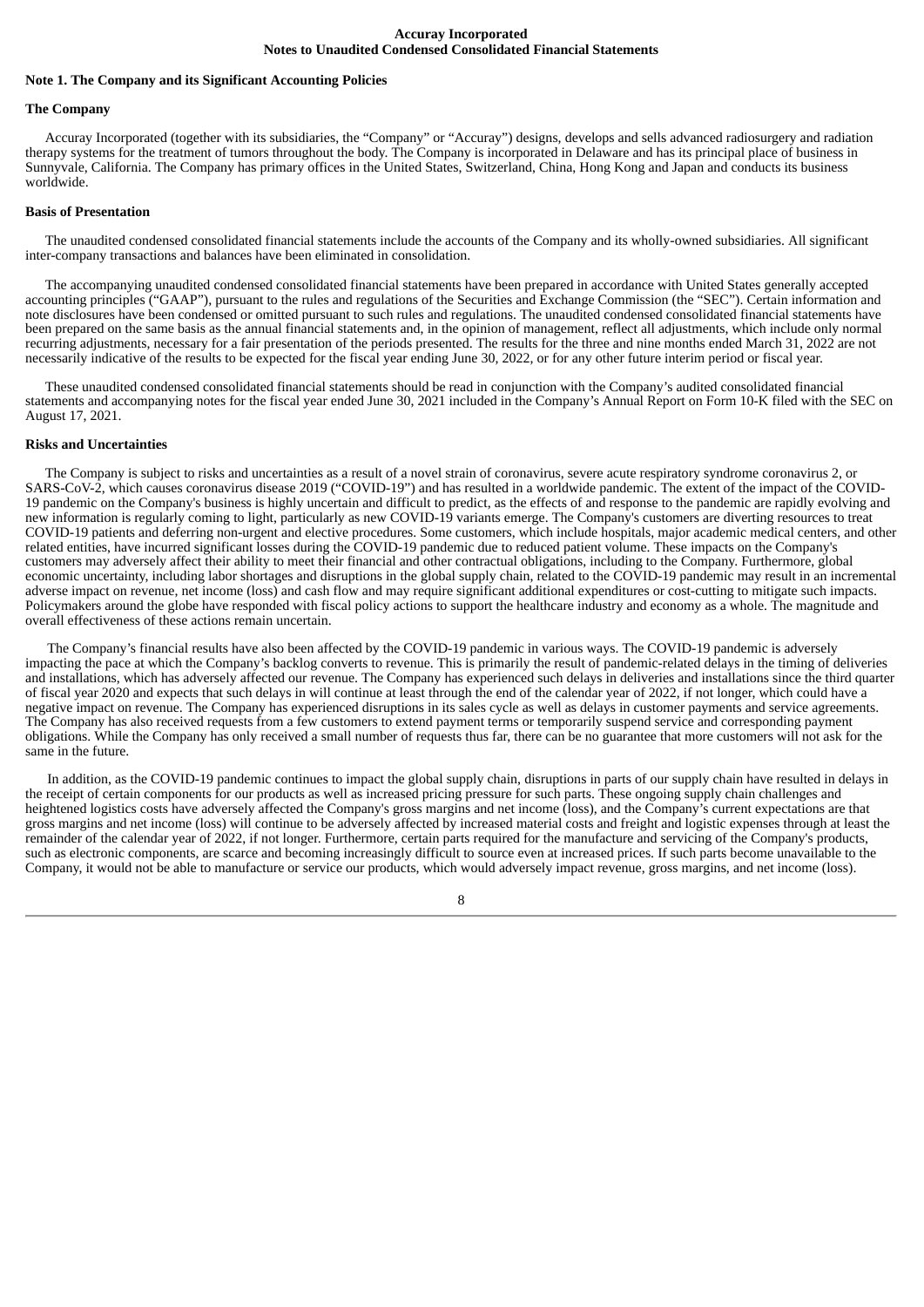As a result, the Company is carefully monitoring the pandemic and the potential length and depth of the resulting economic impact on our financial condition and results of operations. There remain uncertainties around the spread, severity and potential resurgence of COVID-19, the impact of new COVID-19 variants, vaccination deployment efforts, and how long the pandemic and associated health measures will last, the related financial impact cannot be reasonably estimated at this time, although the impacts are expected to continue and may significantly affect the Company's business.

The Company continues to critically review its liquidity and anticipated capital requirements in light of the significant uncertainty created by the COVID-19 pandemic. Based on the Company's cash and cash equivalents balance, available debt facilities, current business plan and revenue prospects, the Company believes that it will have sufficient cash resources and anticipated cash flows to fund its operations for at least the next 12 months. However, the Company is unable to predict with certainty the impact of the COVID-19 pandemic, including its effect on global supply chain and logistics, will have on its ability to maintain compliance with the debt covenants contained in the credit agreement related to its Credit Facilities (as such terms are defined in Note 10 below), including financial covenants regarding the consolidated fixed charge coverage ratio and consolidated senior net leverage ratio. The Company was in compliance with such covenants at March 31, 2022. Failure to meet the covenant requirements in the future could cause the Company to be in default and the maturity of the related debt could be accelerated and become immediately payable. This may require the Company to obtain waivers or amendments to the credit agreement in order to maintain compliance and there can be no certainty that any such waiver or amendment will be available, or what the cost of such waiver or amendment, if obtained, would be. If the Company is unable to obtain necessary waivers or amendment and the debt under such credit facility is accelerated, the Company would be required to obtain replacement financing at prevailing market rates, which may not be favorable to the Company. There is no guarantee that the Company would be able to satisfy its obligations if any of its indebtedness is accelerated.

### **Use of Estimates**

The preparation of consolidated financial statements in conformity with U.S. GAAP requires management to make estimates and assumptions that affect the reported amounts of assets, liabilities, revenues, expenses, and related disclosures at the date of the financial statements. The Company assessed certain accounting matters that generally require consideration of forecasted financial information in context with the information reasonably available to the Company and the unknown future impacts of the COVID-19 pandemic. Key estimates and assumptions made by the Company relate to revenue recognition and the assessment of stand-alone selling price ("SSP"), assessment of recoverability of goodwill and intangible assets, valuation of our equity method investment in the JV, valuation of inventories, annual performance related bonuses, allowance for credit losses and loss contingencies. Actual results could differ materially from those estimates.

#### **Significant Accounting Policies**

Other than the policy adoption discussed below under *Accounting Pronouncements Recently Adopted,* there have been no changes in the Company's significant accounting policies during the nine months ended March 31, 2022 compared to the significant accounting policies described in its Annual Report on Form 10-K for the fiscal year ended June 30, 2021.

#### **Note 2. Recent Accounting Pronouncements**

## **Accounting Pronouncement Recently Adopted**

In December 2019, the FASB issued ASU No. 2019-12, Income Taxes (Topic 740): Simplifying Accounting for Income Taxes ("ASU 2019-12"). The amendments in ASU 2019-12 are intended to simplify various aspects related to accounting for income taxes and reduce the cost of accounting for income taxes. ASU 2019-12 removes certain exceptions to the general principles in Topic 740 and also clarifies and amends existing guidance to improve consistent application. The Company adopted ASU 2019-12 on July 1, 2021. The adoption of this standard did not have a material impact on its consolidated financial statements.

In January 2020, the FASB issued ASU 2020-01 Investments-Equity Securities (Topic 321), Investments-Equity Method and Joint Ventures (Topic 323), and Derivatives and Hedging (Topic 815) - Clarifying the Interactions between Topic 321, Topic 323, and Topic 815. This guidance addresses accounting for the transition into and out of the equity method and provides clarification of the interaction of rules for equity securities, the equity method of accounting, and forward contracts and purchase options on certain types of securities. This standard is effective for fiscal years and interim periods within those fiscal years beginning after December 15, 2020. The Company adopted ASU 2020-01 on July 1, 2021. The adoption of this standard did not have a material impact on its consolidated financial statements.

In August 2020, the Financial Accounting Standards Board ("FASB") issued Accounting Standard Update ("ASU") No. 2020-06, *Debt with* Conversion and Other Options (Subtopic 470-20) and Derivatives and Hedging-Contracts in Entity's Own Equity (Subtopic 815-40). Under ASU No. 2020-06, the embedded conversion features are no longer separated from the host contract for convertible instruments with conversion features that are not required to be accounted for as derivatives under Topic 815, or that do not result in substantial premiums accounted for as paid-in capital. Consequently, a convertible debt instrument will be accounted for as a single

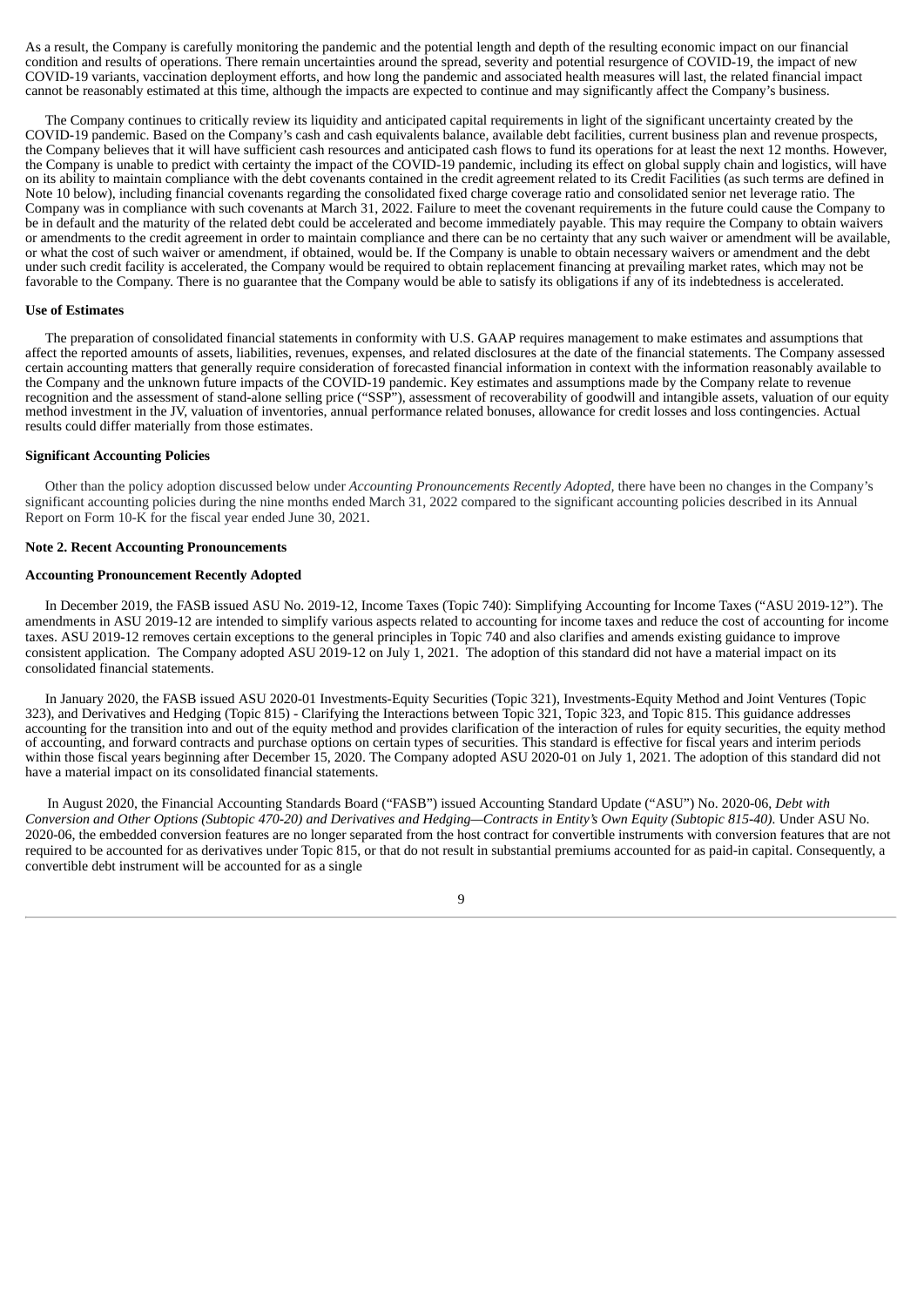liability measured at its amortized cost, as long as no other features require bifurcation and recognition as derivatives. The new guidance also requires the if-converted method to be applied for all convertible instruments when calculating diluted earnings per share. The Company adopted this standard effective July 1, 2021, using a modified retrospective method, under which financial results reported in prior periods were not adjusted. The Company applied the provisions of this guidance to our 3.75% convertible senior notes due June 2026 ("2026 Notes"). Upon adoption, the Company recorded an increase to Accumulated deficit of \$0.8 million, a decrease to Additional paid-in capital of \$25.6 million and an increase to Debt of \$24.8 million. There was no impact to diluted loss per share as the inclusion of potential shares of common stock related to the 2026 Notes would have been anti-dilutive. For further information, see Note 10, Debt.

In October 2020, the FASB issued ASU 2020-10, Codification Improvements - Disclosures. This ASU improves consistency by amending the codification to include all disclosure guidance in the appropriate disclosure sections and clarifies application of various provisions in the codification by amending and adding new headings, cross referencing to other guidance, and refining or correcting terminology. This ASU is effective for fiscal years beginning after December 15, 2020. This ASU will not affect the Company's results of operations, cash flows or financial position. The adoption of ASU No. 2020-10 by the Company effective July 1, 2021 did not have a material impact on the Company's financial statements or disclosures.

#### **Accounting Pronouncements Not Yet Effective**

In March 2020, the FASB issued an update ("ASU 2020-04") establishing Accounting Standards Codification ("ASC") Topic 848, Reference Rate Reform. ASU 2020-04 contains practical expedients for reference rate reform related activities that impact debt, leases, derivatives and other contracts. The guidance in ASU 2020-04 is optional and may be elected over time as reference rate reform activities occur. The Company's Term Loan Facility and Revolving Credit Facility applies Eurodollar rate LIBOR to the variable component of the interest rate, if a Benchmark transition event, or an early opt-in election, as applicable occurred a transition to the use of the Secured Overnight Financing Rate ("SOFR") to replace such rate. The Company is currently evaluating the impact of the guidance and our options related to the practical expedients.

In October 2021, the FASB issued ASU No. 2021-08, Accounting for Contract Assets and Contract Liabilities from Contracts with Customers. The amendment addresses how to account for contract assets recognized under Topic 606 in a business combination. This standard is effective for fiscal years and interim periods within those fiscal years beginning after December 15, 2022. The Company is currently evaluating the impact ASU 2021-08 will have on its financial statements.

#### **Note 3. Revenue**

#### **Contract Balances**

The timing of revenue recognition, billings, and cash collections results in trade and unbilled receivables, and deferred revenues on the consolidated balance sheets. The Company may offer longer or extended payments of more than one year for qualified customers in some circumstances. At times, revenue recognition occurs before the billing, resulting in an unbilled receivable, which represents a contract asset. The contract asset is a component of accounts receivable and other assets for the current and non-current portions, respectively.

When the Company receives advances or deposits from customers before revenue is recognized, this results in a contract liability. It can take up to two and half years from the time of order to revenue recognition due to the Company's long sales cycle.

Changes in the contract assets and contract liabilities are as follows:

|                                                | March 31,<br>2022 |        |        | <b>June 30,</b><br>2021 |  |
|------------------------------------------------|-------------------|--------|--------|-------------------------|--|
| (Dollars in thousands)                         | Amount            |        | Amount |                         |  |
| <b>Contract Assets:</b>                        |                   |        |        |                         |  |
| Unbilled accounts receivable $-$ current $(1)$ | \$                | 8,204  | S      | 12,354                  |  |
| Interest receivable $-$ current (2)            |                   | 547    |        | 512                     |  |
| Long-term accounts receivable (3)              |                   | 4,906  |        | 4,970                   |  |
| Interest receivable $-$ non-current $(3)$      |                   | 762    |        | 1,083                   |  |
| <b>Contract Liabilities:</b>                   |                   |        |        |                         |  |
| Customer advances                              |                   | 24,363 |        | 24,937                  |  |
| Deferred revenue – current                     |                   | 76,732 |        | 81,660                  |  |
| Deferred revenue – non-current                 |                   | 24,550 |        | 23,685                  |  |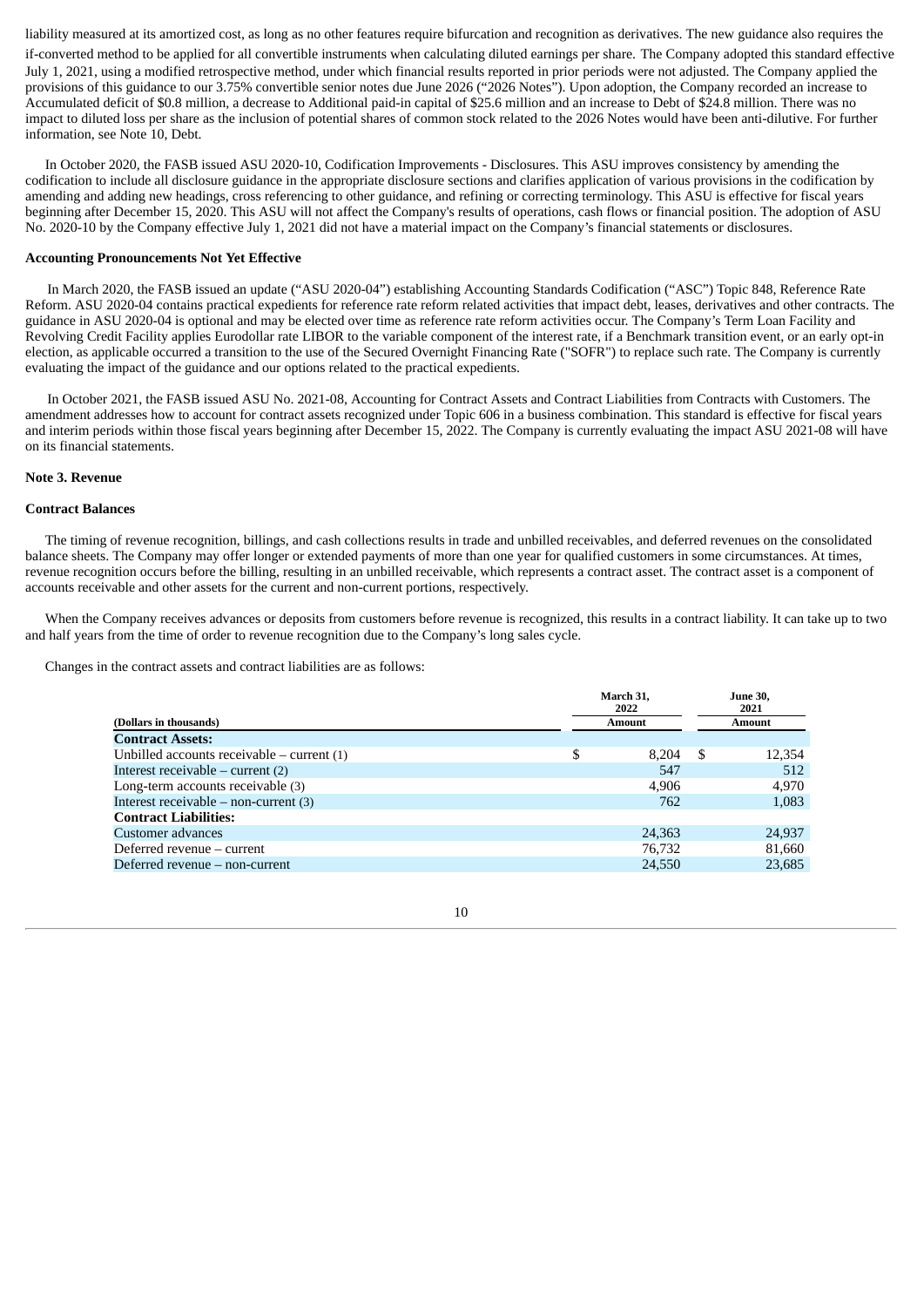- (1) Included in accounts receivable on the Company's consolidated balance sheet
- (2) Included in prepaid expenses and other current assets on the Company's consolidated balance sheet (3) Included in other assets on the Company's consolidated balance sheet
- Included in other assets on the Company's consolidated balance sheet

During the quarter ended March 31, 2022, contract assets changed primarily due to changes in the timing of billings that occurred after revenues were recognized and changes in transactions with payment terms exceeding 12 months. Contract liabilities changed due to changes in the timing of recognition of revenue for system sales for which the warranty has not yet started and was deferred and due to changes in transaction price.

During the three and nine months ended March 31, 2022, the Company recognized revenues of \$12.5 million and \$71.2 million, respectively, which were included in the deferred revenues balances at June 30, 2021.

During the three and nine months ended March 31, 2021, the Company recognized revenues of \$6.5 million and \$23.7 million, respectively, which were included in the deferred revenues balances at June 30, 2020.

# **Remaining Performance Obligations**

Remaining performance obligations represent deferred revenue from open contracts for which performance has already started and the transaction price from executed contracts for which performance has not yet started. Service contracts in general are considered month-to-month contracts.

As of March 31, 2022, total remaining performance obligations amounted to \$1,121.8 million. Of this total amount, \$70.1 million related to long-term warranty and service, such as non-cancellable post contract services and system warranty, which is expected to be recognized over the remaining service period and warranty period for systems that have been delivered, respectively.

The following table represents the Company's remaining performance obligations related to long-term warranty and non-cancellable post warranty services as of March 31, 2022 and the estimated revenue expected to be recognized (the time bands reflect management's best estimate of when the Company will transfer control to the customer and may change based on timing of shipment, readiness of customers' facilities for installation, installation requirements, and availability of products). The Company has elected the practical expedient to not disclose the unsatisfied performance obligations of contracts with an original expected duration of one year or less.

|                                | Fiscal years of revenue recognition |       |  |        |  |        |  |            |
|--------------------------------|-------------------------------------|-------|--|--------|--|--------|--|------------|
| (Dollars in thousands)         |                                     | 2022  |  | 2023   |  | 2024   |  | Thereafter |
| Long-term warranty and service |                                     | 8.596 |  | 28.337 |  | 18.202 |  | 14,993     |

For the remaining \$1,051.7 million of performance obligations, the Company estimates 19% to 23% will be recognized in the next 12 months, and the remaining portion will be recognized thereafter. The Company's historical experience indicates that some of its customers will cancel or renegotiate contracts as economic conditions change or when product offerings change during the long sales cycle. The Company anticipates a portion of its open contracts may never result in revenue recognition primarily due to the long sales cycle and factors outside of its control including changes in customers' needs or financial condition, changes in government or health insurance reimbursement policies or changes to regulatory requirements. Based on historical experience, approximately 29% of the Company's \$1,051.7 million remaining performance obligations may never result in revenue.

#### **Capitalized Contract Costs**

As of March 31, 2022 and June 30, 2021, the balance of capitalized costs to obtain a contract was \$10.7 million and \$8.9 million, respectively. The Company has classified the capitalized costs to obtain a contract as a component of prepaid expenses and other current assets and other assets with respect to the current and non-current portions of capitalized costs, respectively, on the consolidated balance sheets. The Company incurred impairment losses of \$0.1 million and \$0.4 million, respectively, in the three and nine month periods ended March 31, 2022 and \$0.2 million and \$0.5 million, respectively, in the three and nine month periods ended March 31, 2021, respectively. During the three and nine months period ended March 31, 2022, the Company recognized \$1.0 million and \$2.8 million, respectively in expense related to the amortization of the capitalized contract costs. During the three and nine months ended March 31, 2021, the Company recognized \$0.8 million and \$2.0 million, respectively, in expense related to the amortization of the capitalized contract costs.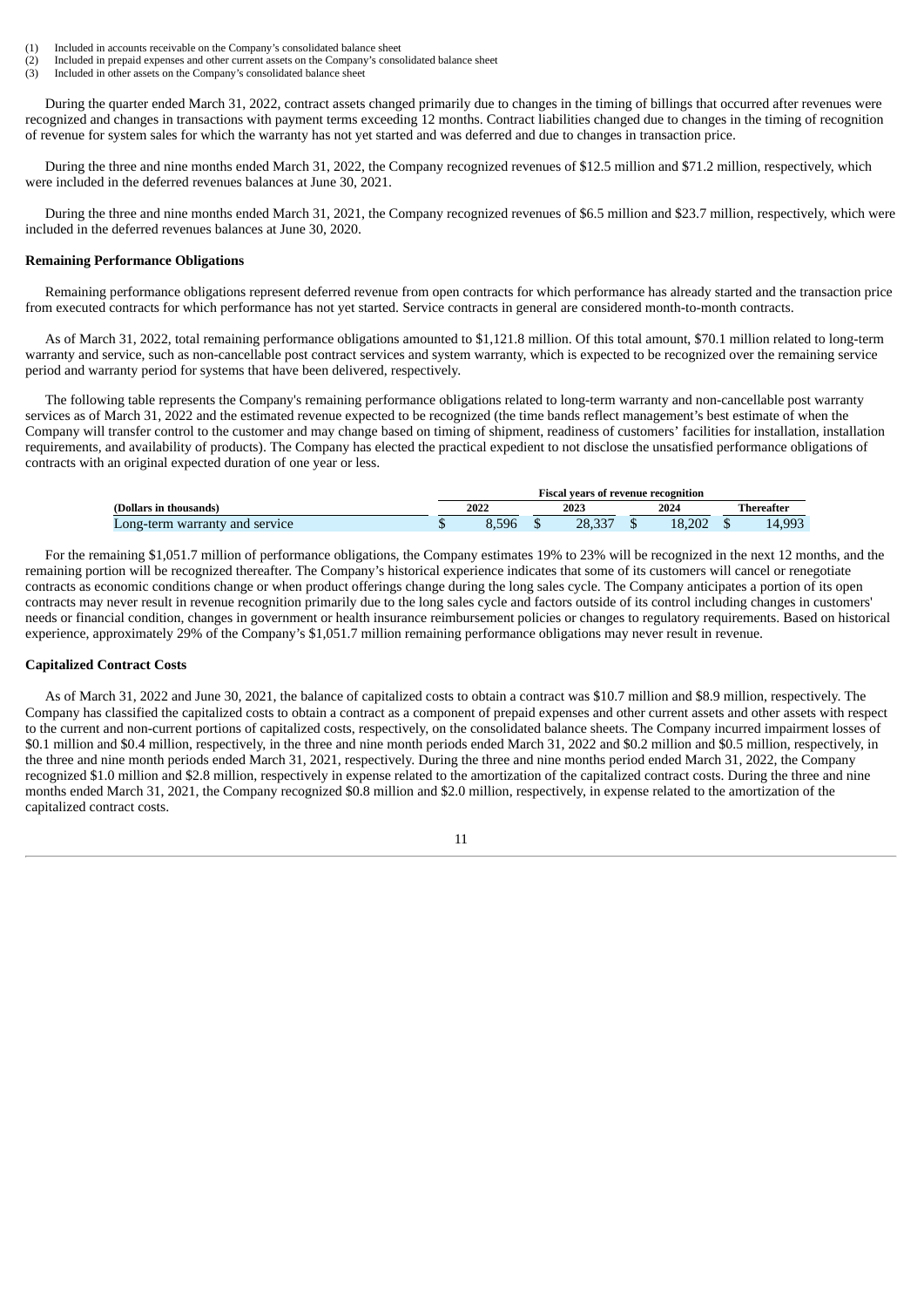# **Note 4. Supplemental Financial Information**

# **Balance Sheet Components**

# **Financing receivables**

A financing receivable is a contractual right to receive money, on demand or on fixed or determinable dates, that is recognized as an asset in the Company's balance sheet. The Company's financing receivables, consisting of its accounts receivable with contractual maturities of more than one year, totaled \$2.8 million and \$3.4 million at March 31, 2022 and June 30, 2021, respectively, and are included in Other Assets in the unaudited condensed consolidated balance sheet. The Company evaluates the credit quality of a customer at contract inception and monitors credit quality over the term of the underlying transactions. The Company performs a credit analysis for all new customers and reviews payment history, current order backlog, financial performance of the customers and other variables that augment or mitigate the inherent credit risk of a particular transaction. Such variables include the underlying value and liquidity of the collateral, the essential use of the equipment, the contract term and the inclusion of credit enhancements, such as guarantees, letters of credit or security deposits. The Company classifies accounts as high risk when it considers the financing receivable to be impaired or when management believes there is a significant near-term risk of non-payment. The Company performed an assessment of the allowance for credit losses related to its financing receivables. Based upon such assessment, the allowance for credit losses related to such financing receivables was \$0.9 million for the periods ended March 31, 2022 and June 30, 2021.

A summary of the Company's financing receivables is presented as follows (in thousands):

|                           |   | March 31,<br>2022 |    |       |
|---------------------------|---|-------------------|----|-------|
| Financing receivable      |   | 6,162             | S  | 7,102 |
| Allowance for credit loss |   | (943)             |    | (943) |
| Total, net                |   | 5.219             |    | 6,159 |
| Reported as:              |   |                   |    |       |
| <b>Current</b>            | S | 2,458             | \$ | 2,772 |
| Non-current               |   | 2,761             |    | 3,387 |
| Total, net                |   | 5,219             |    | 6,159 |

The Company added and wrote off no amount from the allowance for credit losses during the nine months ended March 31, 2022. The Company added \$0.2 million and wrote off \$3.6 million from the allowance for credit losses in fiscal year 2021.

# **Inventories**

Inventories consisted of the following (in thousands):

|                 | March 31,<br>2022 | <b>June 30,</b><br>2021 |
|-----------------|-------------------|-------------------------|
| Raw materials   | \$<br>56,804      | 45,301                  |
| Work-in-process | 17.642            | 22,014                  |
| Finished goods  | 63,073            | 58,614                  |
| Inventories     | 137,519           | 125,929                 |

# **Property and equipment, net**

Property and equipment, net consisted of the following (in thousands):

|                                | March 31, |           | <b>June 30,</b><br>2021 |           |
|--------------------------------|-----------|-----------|-------------------------|-----------|
| Furniture and fixtures         | S         | 1,783     | S.                      | 1,636     |
| Computer and office equipment  |           | 8,677     |                         | 8,972     |
| Software                       |           | 5,374     |                         | 7,477     |
| Leasehold improvements         |           | 26,674    |                         | 26,102    |
| Machinery and equipment        |           | 46,411    |                         | 45,265    |
| Construction in progress       |           | 2,043     |                         | 1,055     |
|                                |           | 90,962    |                         | 90,507    |
| Less: Accumulated depreciation |           | (78, 742) |                         | (78, 175) |
| Property and equipment, net    |           | 12,220    |                         | 12,332    |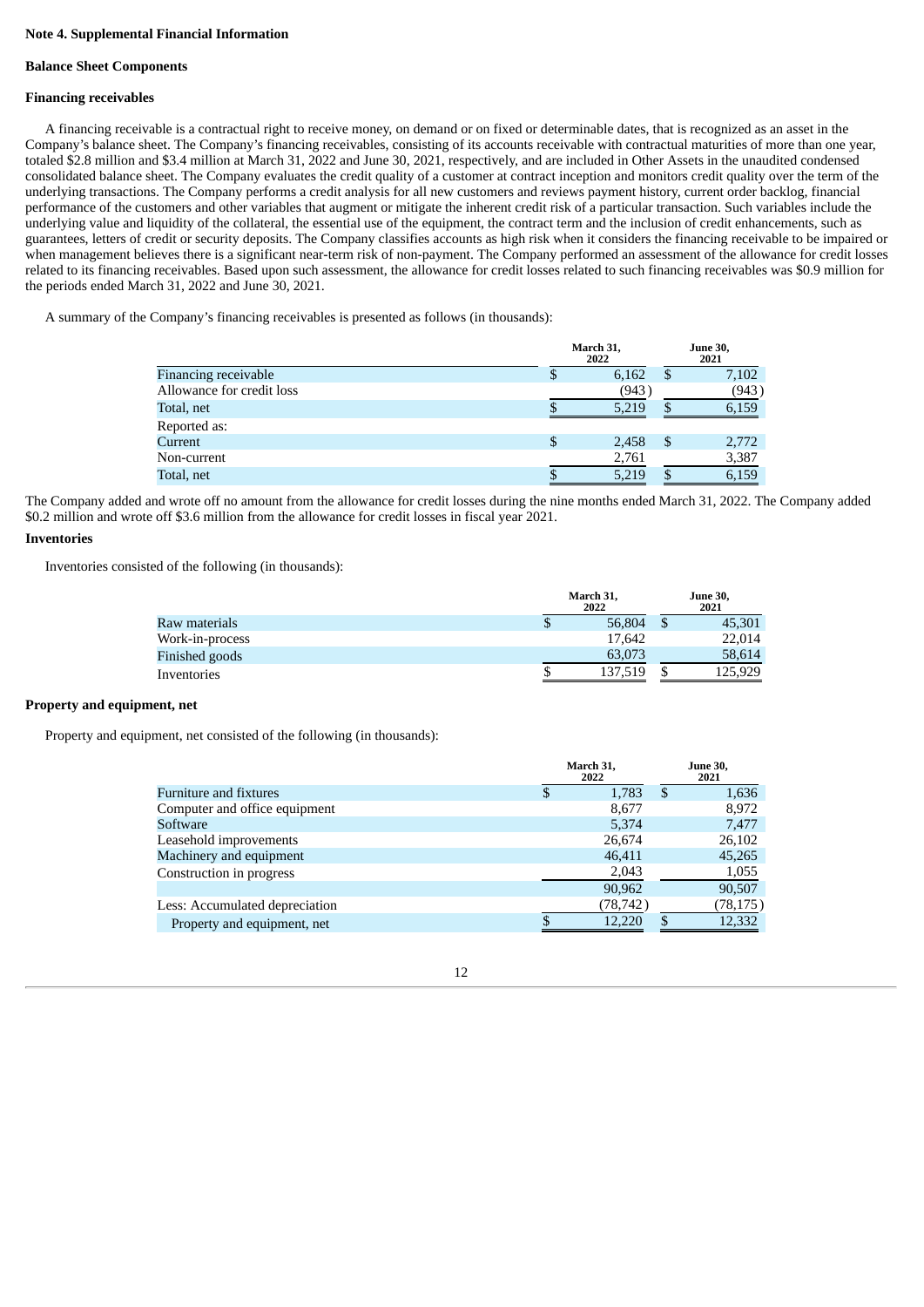Depreciation expense related to property and equipment for the three and nine months ended March 31, 2022 was \$1.4 million and \$4.1 million, respectively. Depreciation expense related to property and equipment for the three and nine months ended March 31, 2021 was \$1.5 million and \$4.7 million, respectively.

# **Accumulated Other Comprehensive Income**

The changes in accumulated other comprehensive income are excluded from earnings and reported as a component of stockholders' equity. The foreign currency translation adjustment results from those subsidiaries not using the U.S. Dollar as their functional currency since the majority of their economic activities are primarily denominated in their applicable local currency. Accordingly, all assets and liabilities related to these operations are translated to the U.S. Dollar at the current exchange rates at the end of each period. Revenues and expenses are translated at average exchange rates in effect during the period.

The components of accumulated other comprehensive income in the equity section of the Company's condensed consolidated balance sheet are as follows (in thousands):

|                                                    | March 31.<br>2022 | <b>June 30.</b><br>2021 |
|----------------------------------------------------|-------------------|-------------------------|
| Cumulative foreign currency translation adjustment | 1.567             | 2.457                   |
| Defined benefit pension obligation                 | (364)             | (364)                   |
| Accumulated other comprehensive income             | 1.203             | 2.093                   |

# **Note 5. Leases**

The Company has operating leases for corporate offices and warehouse facilities worldwide. Additionally, the Company leases cars, copy machines and laptops that are considered operating leases. Some of the Company's leases are non-cancellable operating lease agreements with various expiration dates through September 2026. Certain lease agreements include options to renew or terminate the lease, which are not reasonably certain to be exercised and therefore are not factored into the determination of lease payments.

Operating lease costs for the three and nine months ended March 31, 2022 were \$2.3 million and \$7.0 million, not including short-term operating lease costs of \$0.1 million and \$0.3 million, respectively. Operating lease costs for the three and nine months ended March 31, 2021 were \$2.2 million and \$6.8 million, not including short-term operating lease costs of \$0.1 million and \$0.3 million, respectively.

For the three and nine months ended March 31, 2022, cash paid for amounts included in the measurement of operating lease liabilities was approximately \$2.4 million and \$7.3 million, respectively. Operating lease liabilities arising from operating right-of-use assets, which totaled \$0.5 million and \$1.5 million for the three and nine months ended March 31, 2022, respectively.

For the three and nine months ended March 31, 2021, cash paid for amounts included in the measurement of operating lease liabilities was approximately \$2.4 million and \$7.2 million, respectively. Operating lease liabilities arising from obtaining operating right-of-use assets totaled \$0.2 million and \$0.8 million for the three and nine months ended March 31, 2021, respectively.

Operating lease right-of-use assets and operating lease obligations are represented in the table below (in thousands):

|                                                      | March 31.<br>2022 | <b>June 30.</b><br>2021 |
|------------------------------------------------------|-------------------|-------------------------|
| Beginning balance operating lease right-of-use asset | 22,522            | \$<br>28,647            |
| Lease asset added                                    | 1,486             | 1,069                   |
| Amortization for the year                            | (6, 157)          | (7, 194)                |
| Ending balance operating lease right-of-use asset    | 17,851            | 22,522                  |
| Beginning balance operating lease obligation         | \$<br>25,610      | \$<br>32,397            |
| Lease liability added                                | 1,486             | 1,069                   |
| Repayment and interest accretion                     | (6, 816)          | (7,856)                 |
| Ending balance operating lease obligation            | 20.280            | 25,610                  |
|                                                      |                   |                         |
| Current portion of operating lease obligation        | \$<br>8.351       | \$<br>8,169             |
| Noncurrent portion of operating lease obligation     | \$<br>11.929      | \$<br>17,441            |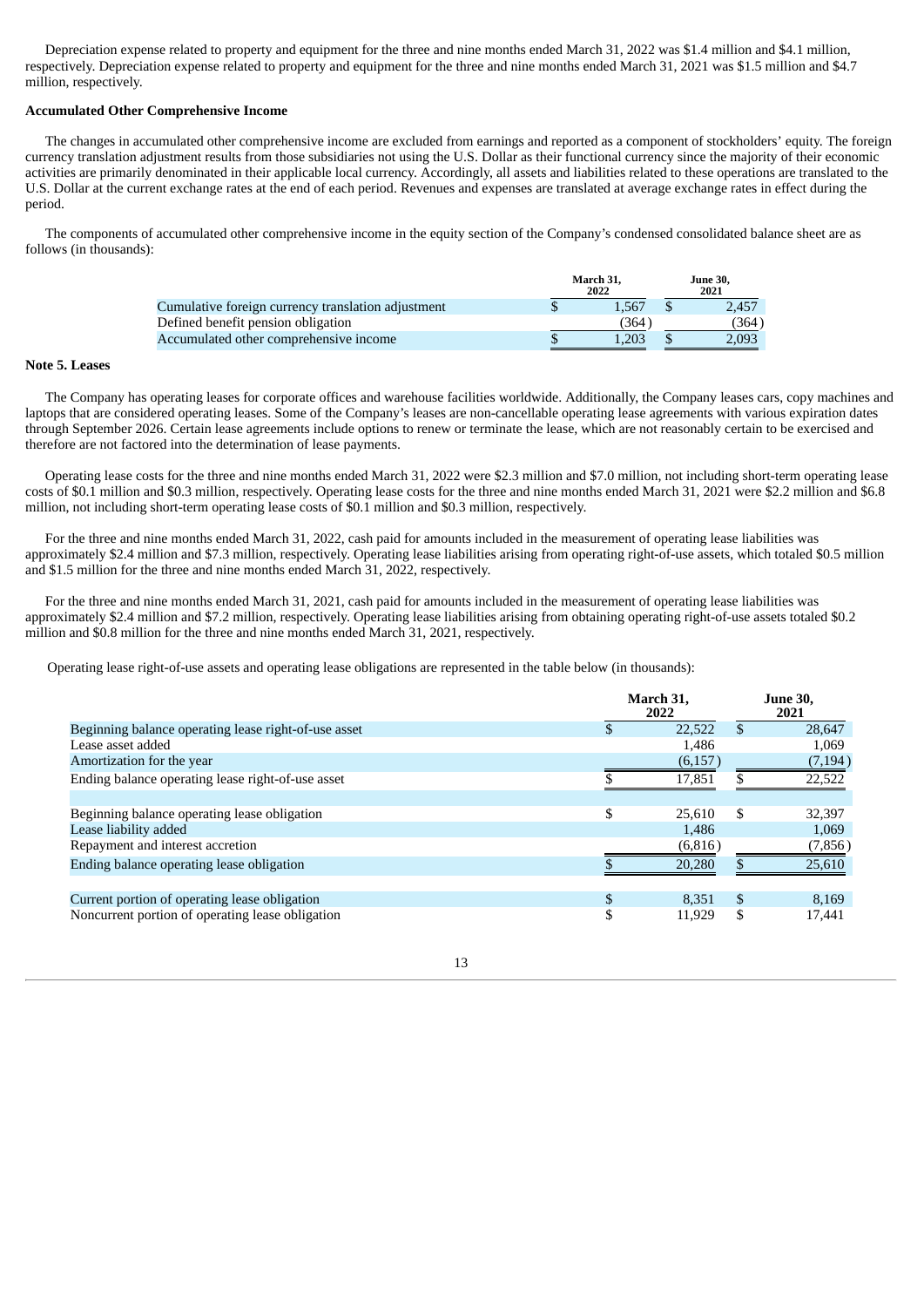Maturities of operating lease liabilities as of March 31, 2022 are presented in the table below (in thousands):

| <b>Year Ending June 30,</b>                      | Amount      |
|--------------------------------------------------|-------------|
| 2022 (remaining 3 months)                        | \$<br>2,454 |
| 2023                                             | 9,321       |
| 2024                                             | 6,437       |
| 2025                                             | 3,445       |
| 2026                                             | 91          |
| <b>Thereafter</b>                                |             |
| Total operating lease payments                   | 21,748      |
| Less: imputed interest                           | (1, 466)    |
| Present value of operating lease liabilities     | 20,282      |
| Weighted average remaining lease term (in years) | 2.50        |
| Weighted average discount rate                   | 5.67%       |
|                                                  |             |

# **Note 6. Goodwill and Intangible Assets**

# *Goodwill*

Activity related to goodwill consisted of the following (in thousands):

|                                        | March 31.<br>2022 | <b>June 30,</b><br>2021 |
|----------------------------------------|-------------------|-------------------------|
| Balance at the beginning of the period | 57,960            | 57.717                  |
| Currency translation                   | 40                | 243                     |
| Balance at the end of the period       | 58,000            | 57,960                  |

In the second quarter of fiscal 2022, the Company performed its annual goodwill impairment test and determined that there was no impairment to goodwill. The Company did not identify any triggering events that would indicate potential impairment of its definite-lived intangible and long-lived assets as of March 31, 2022.

# *Intangible Assets*

The Company's carrying amount of acquired intangible assets, net, is as follows (in thousands):

|                |                                      |                             |                             | <b>March 31, 2022</b> |                      | <b>June 30, 2021</b>        |                             |                      |
|----------------|--------------------------------------|-----------------------------|-----------------------------|-----------------------|----------------------|-----------------------------|-----------------------------|----------------------|
|                | <b>Useful</b><br>Lives<br>(in years) | Gross<br>Carrying<br>Amount | Accumulated<br>Amortization |                       | <b>Net</b><br>Amount | Gross<br>Carrying<br>Amount | Accumulated<br>Amortization | <b>Net</b><br>Amount |
| Patent license | $\sim$<br><b>CONTRACTOR</b>          | 170                         |                             | (884)                 | 286                  | 1.170                       | 735 <sub>1</sub>            | 435                  |

During fiscal 2017, the Company purchased a patent license with a useful life of seven years. During the quarter ending March 31, 2020, the Company purchased a patent license for \$170 thousand with a useful life of two years. The Company did not identify any triggering events that would indicate potential impairment of its definite-lived intangible and long-lived assets as of March 31, 2022 and June 30, 2021.

Amortization expense related to intangible assets for the three and nine months ended March 31, 2022, was \$0.04 million and \$0.2 million, respectively. Amortization expense related to intangible assets for the three and nine months ended March 31, 2021 was \$0.06 million and \$0.2 million, respectively.

The estimated future amortization expense of acquired intangible assets as of March 31, 2022 is as follows (in thousands):

| Year Ending June 30,      | <b>Amount</b> |
|---------------------------|---------------|
| 2022 (remaining 3 months) | 36            |
| 2023                      | 143           |
| 2024                      | 107           |
| 2025                      |               |
|                           | 286           |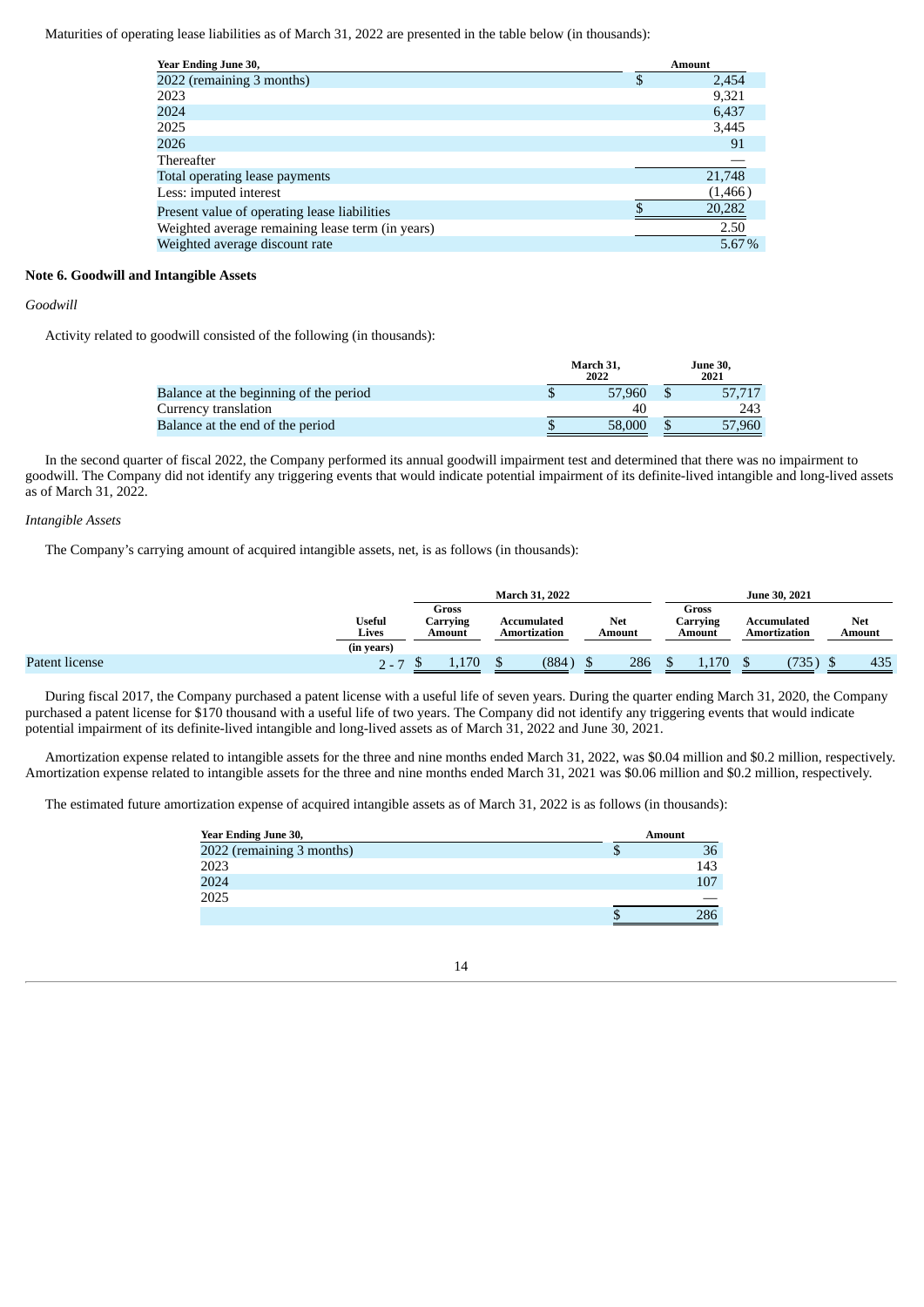# **Note 7. Derivative Financial Instruments**

The Company utilizes foreign currency forward contracts with reputable financial institutions to manage its exposure to fluctuations in foreign currency exchange rates on certain intercompany balances and foreign currency denominated cash, customer receivables and liabilities. The Company does not use derivative financial instruments for speculative or trading purposes. These forward contracts are not designated as hedging instruments for accounting purposes. Principal hedged currencies include the Euro, Japanese Yen, Swiss Franc, and U.S. Dollar. The periods of these forward contracts range up to approximately three months and the notional amounts are intended to be consistent with changes in the underlying exposures. The Company intends to exchange foreign currencies for U.S. Dollars at maturity.

As of March 31, 2022 and June 30, 2021, the Company had the following outstanding forward currency exchange contracts (in notional amount):

|                                 | March 31, | As of June 30, |   |        |  |  |
|---------------------------------|-----------|----------------|---|--------|--|--|
| (In thousands and U.S. dollars) |           | 2022           |   | 2021   |  |  |
| Canadian Dollar                 |           | 2,171          | D | 527    |  |  |
| Swiss Franc                     |           | 30,521         |   | 8,891  |  |  |
| Chinese Yuan                    |           | 687            |   | 1,927  |  |  |
| Euro                            |           | 3,862          |   | 19,037 |  |  |
| <b>British Pound</b>            |           | 863            |   | 3,191  |  |  |
| <b>Indian Rupee</b>             |           | 3,328          |   | 7,825  |  |  |
| Japanese Yen                    |           | 8,126          |   | 12,803 |  |  |
|                                 |           | 49,558         |   | 54,201 |  |  |

The Company entered into the foreign currency forward contracts on March 31, 2022 and June 30, 2021, respectively, and therefore, there was no amount recorded on the balance sheet.

The following table provides information about gain (loss) associated with the Company's derivative financial instruments (in thousands):

|                                                            | <b>Three Months Ended</b><br>March 31. |  | <b>Nine Months Ended</b><br>March 31. |       |  |         |  |  |
|------------------------------------------------------------|----------------------------------------|--|---------------------------------------|-------|--|---------|--|--|
|                                                            | 2022<br>2021                           |  |                                       | 2022  |  | 2021    |  |  |
| Foreign currency exchange gain (loss) on forward contracts | (234)                                  |  | 108                                   | (860) |  | (1,055) |  |  |
| Foreign currency transactions gain (loss)                  | 172                                    |  | (134)                                 | (947) |  | 490     |  |  |

# **Note 8. Fair Value Measurements**

Fair value is an exit price representing the amount that would be received to sell an asset or paid to transfer a liability in the principal or most advantageous market for the asset or liability in an orderly transaction between market participants on the measurement date. The fair value hierarchy contains three levels of inputs that may be used to measure fair value, as follows:

*Level 1—* Unadjusted quoted prices that are available in active markets for the identical assets or liabilities at the measurement date.

*Level 2—* Other observable inputs available at the measurement date, other than quoted prices included in Level 1, either directly or indirectly, including:

- Quoted prices for similar assets or liabilities in active markets;
- Quoted prices for identical or similar assets in non-active markets;
- Inputs other than quoted prices that are observable for the asset or liability; and
- Inputs that are derived principally from or corroborated by other observable market data.

*Level 3—* Unobservable inputs that cannot be corroborated by observable market data and require the use of significant management judgment. These values are generally determined using pricing models for which the assumptions utilize management's estimates of market participant assumptions.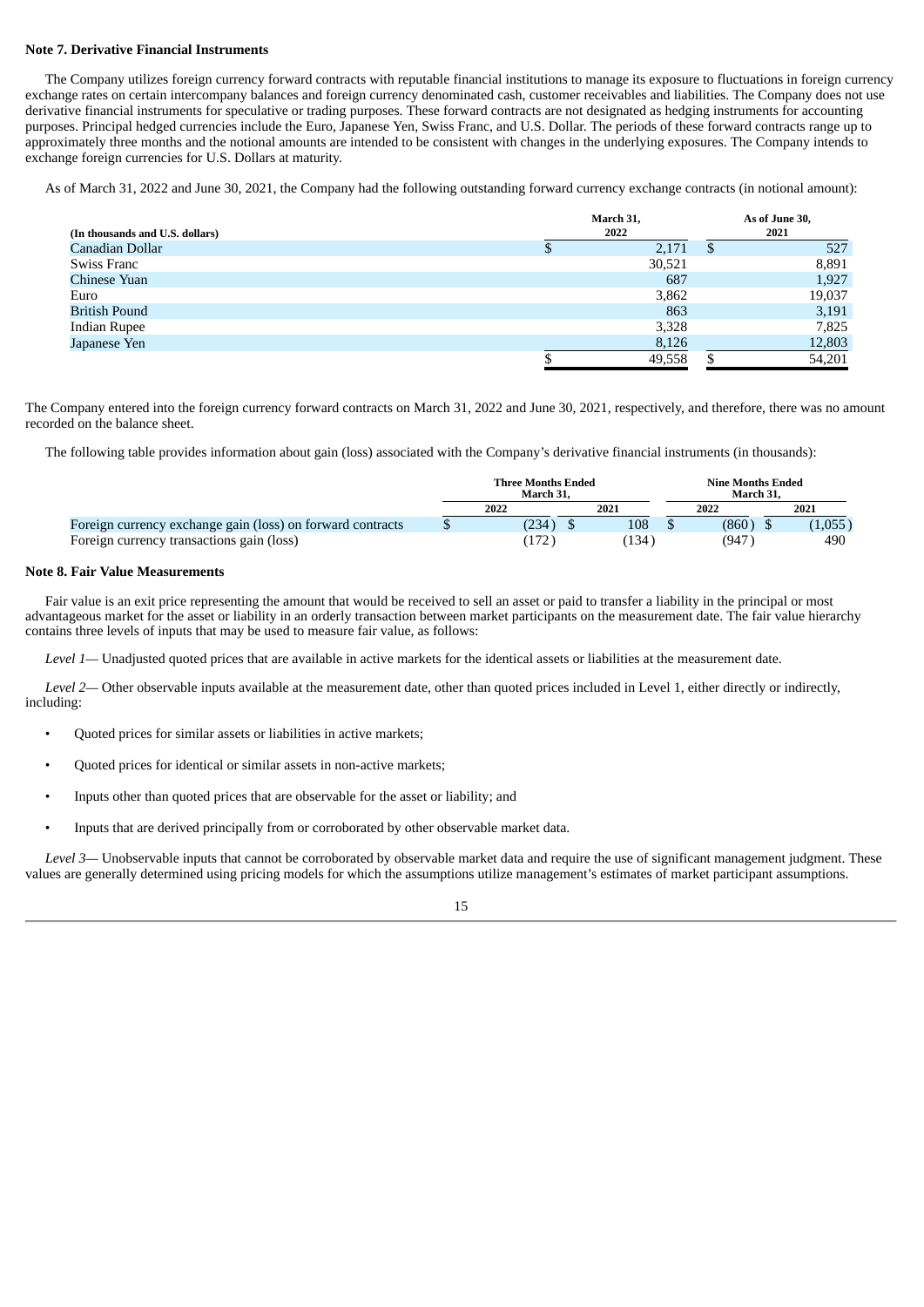#### *Assets and Liabilities That Are Measured at Fair Value on a Nonrecurring Basis*

As of March 31, 2022, the Company had open currency forward contracts to purchase or sell foreign currencies with a stated, or notional, value of approximately \$49.6 million. The fair value of the underlying currency based upon the March 31, 2022 exchange rate was approximately \$49.6 million, which it considers to be a Level 1 fair value measurement.

As of June 30, 2021, the Company had open currency forward contracts to purchase or sell foreign currencies with a stated, or notional, value of approximately \$54.2 million. The fair value of the underlying currency based upon the June 30, 2021 exchange rate was approximately \$54.2 million, which it considers to be a Level 1 fair value measurement.

The Company's debt is measured on a non-recurring basis using Level 2 inputs based upon observable inputs of the Company's underlying stock price and the time value of the conversion option since an observable quoted price of the 3.75% Convertible Notes (as defined below) is not readily available. The Revolving Credit Facility (as defined below) and the Term Loan (as defined below) are valued at market interest rates, which the Company considers to be a Level 2 fair value measurement. The Company believes that the carrying value of these financial instruments approximate its estimated fair value based on the effective interest rate compared to the current market rate available to the Company and analyzed at quarter-end.

The following table summarizes the carrying value and estimated fair value of the Term Loan, the Revolving Credit Facility, the 3.75% Convertible Notes due 2022 and the 3.75% Convertible Notes due 2026 (in thousands):

|                                  | March 31,         | 2022 | <b>June 30,</b><br>2021 |  |                   |  |               |  |
|----------------------------------|-------------------|------|-------------------------|--|-------------------|--|---------------|--|
|                                  | Carrying<br>Value |      | Fair<br>Value           |  | Carrying<br>Value |  | Fair<br>Value |  |
| 3.75% Convertible Notes Due 2022 | 2.858             |      | 2.814                   |  | 2.712             |  | 3,164         |  |
| 3.75% Convertible Notes Due 2026 | 97.481            |      | 98.312                  |  | 72,388            |  | 108,163       |  |
| Term Loan Facility               | 75.908            |      | 75,908                  |  | 78.697            |  | 78.697        |  |
| <b>Revolving Credit Facility</b> | 5,000             |      | 5,000                   |  | 20,000            |  | 20,000        |  |
| Total                            | 181,247           |      | 182,034                 |  | 173,797           |  | 210,024       |  |

#### **Note 9. Commitments and Contingencies**

#### **Litigation**

From time to time, the Company is involved in legal proceedings arising in the ordinary course of its business. The Company records a provision for a loss when it believes that it is both probable that a loss has been incurred and the amount can be reasonably estimated. To the extent there is a reasonable possibility that a loss exceeding amounts already recognized may be incurred and the amount of such additional loss would be material, we will either disclose the estimated additional loss or state that such an estimate cannot be made. Currently, management believes the Company does not have any probable and reasonably estimable material losses related to any current legal proceedings and claims. Although occasional adverse decisions or settlements may occur, management does not believe that an adverse determination with respect to any of these claims would individually or in the aggregate materially and adversely affect the Company's financial condition or operating results. Litigation is inherently unpredictable and is subject to significant uncertainties, some of which are beyond the Company's control. Should any of these estimates and assumptions change or prove to have been incorrect, the Company could incur significant charges related to legal matters that could have a material impact on its results of operations, financial position and cash flows.

#### **Indemnities**

Under the terms of the Company's software license agreements with its customers, the Company agrees that in the event the software sold infringes upon any patent, copyright, trademark, or any other proprietary right of a third-party, it will indemnify its customer licensees against any loss, expense, or liability from any damages that may be awarded against its customer. The Company includes this infringement indemnification in all of its software license agreements and selected managed services arrangements. In the event the customer cannot use the software or service due to infringement and the Company cannot obtain the right to use, replace or modify the license or service in a commercially feasible manner so that it no longer infringes, then the Company may terminate the license and provide the customer a refund of the fees paid by the customer for the infringing license or service. The Company has not recorded any liability associated with this indemnification, as it is not aware of any pending or threatened actions that represent probable losses as of March 31, 2022.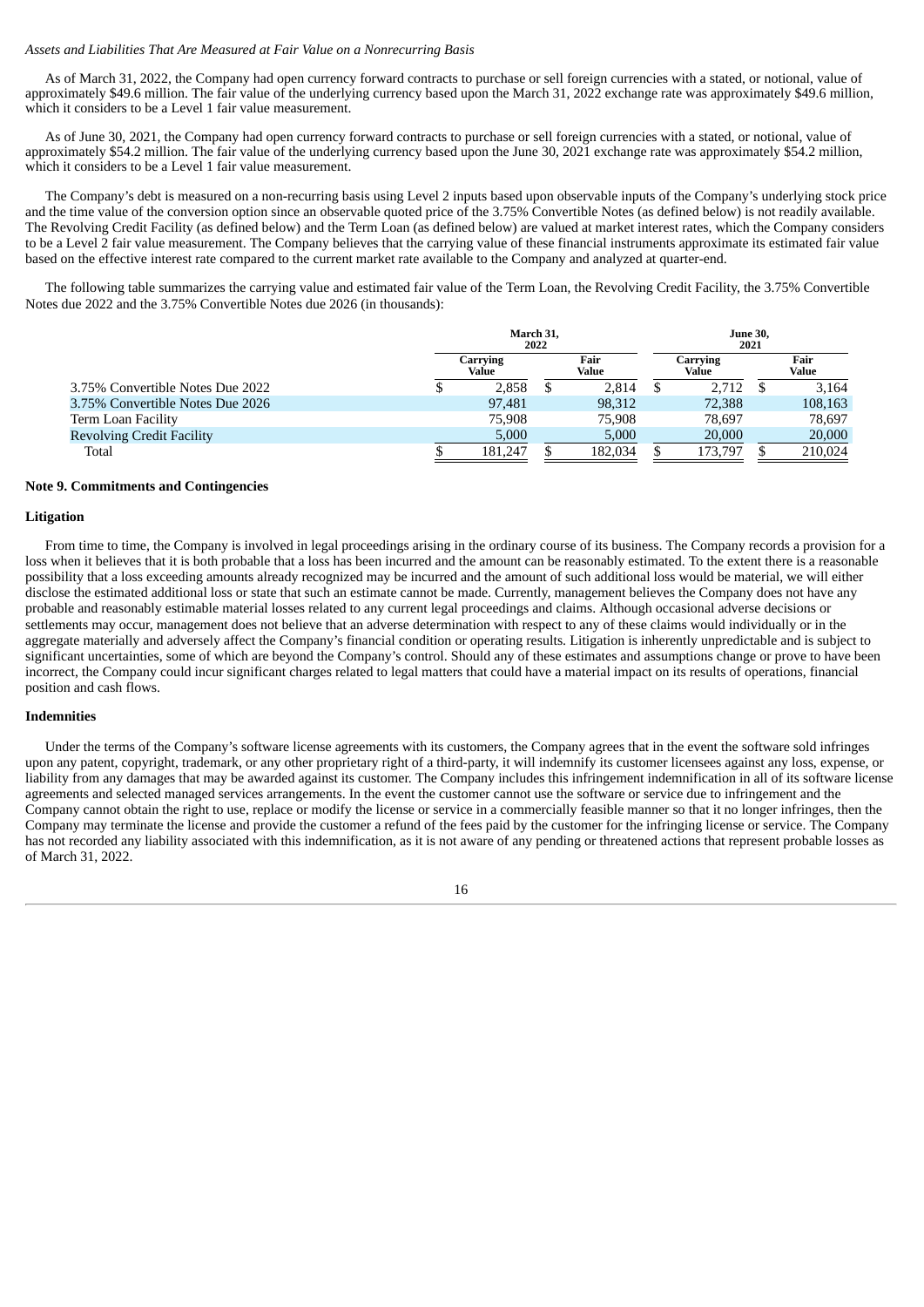The Company enters into standard indemnification agreements with its landlords and all superior mortgagees and their respective directors, officers' agents, and employees in the ordinary course of business. Pursuant to these agreements, the Company will indemnify, hold harmless, and agree to reimburse the indemnified party for losses suffered or incurred by the indemnified party, generally the landlords, in connection with any loss, accident, injury, or damage by any third-party with respect to the leased facilities. The term of these indemnification agreements is from the commencement of the lease agreements until termination of the lease agreements. The maximum potential amount of future payments the Company could be required to make under these indemnification agreements is unlimited; however, historically, the Company has not incurred claims or costs to defend lawsuits or settle claims related to these indemnification agreements. The Company has not recorded any liability associated with its indemnification agreements as it is not aware of any pending or threatened actions that represent probable losses as of March 31, 2022.

#### **Guarantees**

As of March 31, 2022 and June 30, 2021, the Company had various bank guarantees totaling approximately \$0.9 million and \$1.2 million, respectively, related to bidding processes with customers.

## **Royalty Agreement**

The Company recorded royalty costs of \$0.3 million and \$1.2 million for the three and nine months ended March 31, 2022, respectively, and \$0.4 million and \$1.3 million for the three and nine months ended March 31, 2021, respectively, which were recorded in cost of revenue or deferred cost of revenue. The Company had approximately \$2.2 million and \$2.3 million accrued liabilities at March 31, 2022 and June 30, 2021, respectively, related to royalty agreements.

#### **Note 10. Debt**

#### *3.75% Convertible Senior Notes due July 2022*

In August 2017, the Company issued \$85.0 million aggregate principal amount of its 3.75% Convertible Senior Notes due 2022 (the "3.75% Convertible Notes due 2022") under an indenture between the Company and The Bank of New York Mellon Trust Company, N.A., as trustee. \$53.0 million aggregate principal amount of the 3.75% Convertible Notes due 2022 were issued to certain holders of the Company's then outstanding 3.50% Convertible Notes due 2018 and 3.50% Series A Convertible Notes due 2018 (together, the "Prior Existing Notes") in exchange for approximately \$47.0 million aggregate principal amount of the Prior Existing Notes and \$32.0 million aggregate principal amount of the 3.75% Convertible Notes due 2022 were issued to certain other qualified new investors for cash. The net proceeds of the cash issuance were used to repurchase approximately \$28.0 million of Prior Existing Notes.

Holders of the 3.75% Convertible Notes due 2022 may convert their notes at any time on or after April 15, 2022 until the close of the business day immediately preceding the maturity date. Prior to April 15, 2022, holders of the 3.75% Convertible Notes due 2022 may convert their notes only under certain circumstances.

Upon conversion, the Company will have the right to pay cash, or deliver shares of common stock of the Company or a combination thereof, at the Company's election. The initial conversion rate is 174.8252 shares of the Company's common stock per \$1,000 principal amount (which represents an initial conversion price of approximately \$5.72 per share of the Company's common stock). The conversion rate, and thus the conversion price, is subject to adjustment as further described below.

Holders of the 3.75% Convertible Notes due 2022 who convert their notes in connection with a "make-whole fundamental change," as defined in the indenture, may be entitled to a make-whole premium in the form of an increase in the conversion rate. Additionally, in the event of a "fundamental change," as defined in the indenture, holders of the 3.75% Convertible Notes due 2022 may require the Company to purchase all or a portion of their note at a fundamental change repurchase price equal to 100% of the principal amount of the 3.75% Convertible Notes due 2022, plus accrued and unpaid interest, if any, to, but not including, the fundamental change repurchase date.

In May 2021, the Company exchanged approximately \$82.1 million aggregate principal amount of 3.75% Convertible Notes due 2022 for approximately \$97.1 million aggregate principal amount of 3.75% Convertible Notes due 2026 (as defined below). As of June 30, 2021, \$2.9 million aggregate principal amount of 3.75% Convertible Notes due 2022 remained outstanding. The exchange was treated as extinguishment of debt. The Company recorded a loss on the extinguishment of debt of \$4.3 million, primarily comprised of the write-off of deferred costs associated with the 3.75% Convertible Notes due 2022 and the extinguishment of the equity component of \$14.5 million recognized as reduction to additional paid in capital. The \$14.5 million, which is the difference between the settlement consideration paid of \$96.0 million and the fair value of the liability component of \$81.5 million, represents the estimated fair value of the liability component based on the expected future cash flows associated with the aggregate principal amount of \$82.1 million in 3.75% Convertible Notes due 2022.

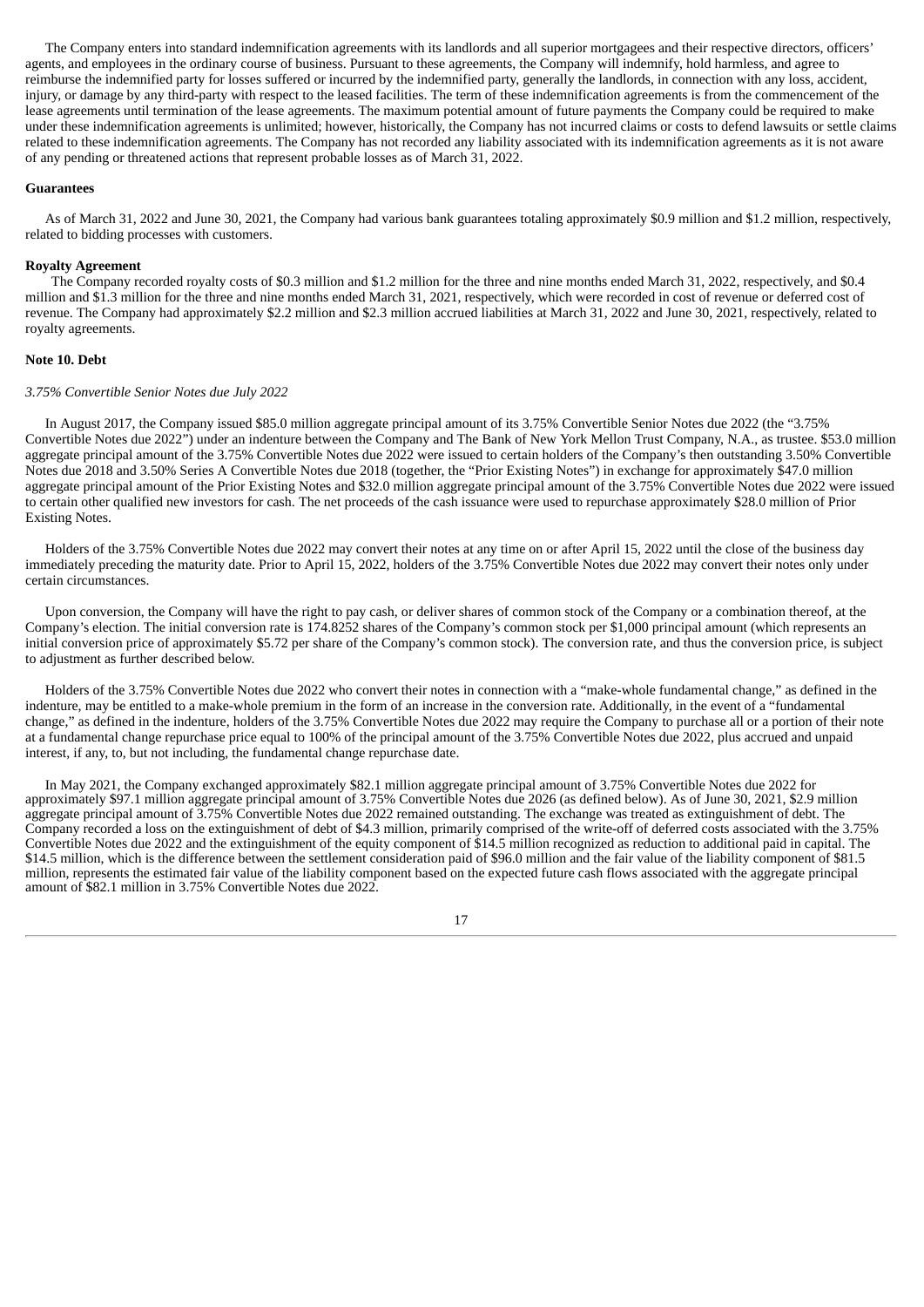#### As of March 31, 2022, \$2.9 million aggregate principal amount of 3.75% Convertible Notes due 2022 remained outstanding.

#### *3.75% Convertible Senior Notes due July 2026*

In May 2021, the Company issued \$100.0 million aggregate principal amount of its 3.75% Convertible Senior Notes due 2026 (the "3.75% Convertible Notes due 2026") under an indenture between the Company and The Bank of New York Mellon Trust Company, N.A., as trustee. \$97.1 million aggregate principal amount of the 3.75% Convertible Notes due 2026 were issued to certain holders of the Company's outstanding 3.75% Convertible Notes due 2022 in exchange for approximately \$82.1 million aggregate principal amount of 3.75% Convertible Notes due 2022 and \$2.9 million of 3.75% Convertible Notes due 2026 were issued to certain other qualified new investors for cash (such transactions the "Exchange and Subscription Transactions").

Holders of the 3.75% Convertible Notes due 2026 may convert their notes at any time on or after March 6, 2026 until the close of the business day immediately preceding the maturity date. Prior to June 6, 2026, holders of the 3.75% Convertible Notes due 2026 may convert their notes only under certain circumstances.

Upon conversion, the Company will have the right to pay cash, or deliver shares of common stock of the Company or a combination thereof, at the Company's election. The initial conversion rate is 170.5611 shares of the Company's common stock per \$1,000 principal amount (which represents an initial conversion price of approximately \$5.86 per share of the Company's common stock). The conversion rate, and thus the conversion price, is subject to adjustment as further described below.

Holders of the 3.75% Convertible Notes due 2026 who convert their notes in connection with a "make-whole fundamental change," as defined in the indenture, may be entitled to a make-whole premium in the form of an increase in the conversion rate. Additionally, in the event of a "fundamental change," as defined in the indenture, holders of the 3.75% Convertible Notes due 2026 may require the Company to purchase all or a portion of their note at a fundamental change repurchase price equal to 100% of the principal amount of the 3.75% Convertible Notes due 2026, plus accrued and unpaid interest, if any, to, but not including, the fundamental change repurchase date. As of June 30, 2021 and March 31, 2022, \$100.0 million aggregate principal amount of 3.75% Convertible Notes due 2026 was outstanding.

The aggregate principal amount of \$100.0 million, including \$2.9 million which were issued to new qualified investors for cash in the 3.75% Convertible Notes due 2026, was allocated between liability component of \$74.1 million and equity component of \$25.9 million recognized as addition paid in capital, reduced by \$0.7 million of 3.75% Convertible Notes due 2026 issuance cost allocated to additional paid in capital. Upon adoption of ASU No. 2020-06 on July 1, 2021, the Company recorded an increase to Accumulated deficit of \$0.8 million, a decrease to Additional paid-in capital of \$25.6 million, an increase to Debt, current of \$24.8 million. There was no impact to diluted loss per share as the inclusion of potential shares of common stock related to the 3.75% Convertible Notes due 2026 would have been anti-dilutive. The Company reversed the separation of the debt and equity components and accounted for the 3.75% Convertible Notes due 2026 wholly as debt. The Company also reversed the amortization of the debt discount, with a cumulative adjustment to retained earnings on the adoption date.

Debt issuance costs related to the 3.75% Convertible Notes due 2022 and the 3.75% Convertible Notes due 2026 were comprised of discounts, issuance costs and third party costs of \$25.6 million. Prior to the adoption of ASU No. 2020-06, the Company allocated the total amount incurred to the liability and equity components of the 3.75% Convertible Notes due 2022 and the 3.75% Convertible Notes due 2026 based on their relative values. Issuance costs attributable to the liability component were \$0.8 million and were amortized to interest expense using the effective interest method. Issuance costs attributable to the equity component were netted with the equity component in stockholders' equity. Upon adoption of ASU No. 2020-06 on July 1, 2021, the Company reversed the allocation of the issuance costs to the equity component and accounted for the entire amount as debt issuance cost that will be amortized as interest expense for each of the respective terms of the 3.75% Convertible Notes due 2022 and the 3.75% Convertible Notes due 2026, respectively, with a cumulative adjustment to retained earnings on the adoption date.

As of March 31, 2022, the if-converted value of the 3.75% Convertible Notes due 2022 and the 3.75% Convertible Notes due 2026 did not exceed the outstanding principal amount.

#### *Credit Facilities*

On May 6, 2021, the Company entered into a senior secured credit agreement (the "Credit Agreement") with Silicon Valley Bank, individually as a lender and agent ("Agent"), and the other lenders from time to time parties thereto (together with Silicon Valley Bank as a lender, the "Lenders"), which provides for a five-year \$80 million term loan (the "Term Loan Facility") and a \$40 million revolving credit facility (the "Revolving Credit Facility" and, together with the Term Loan Facility, the "Credit Facilities"). The initial borrowings under the Credit Agreement, including \$25 million under the Revolving Credit Facility, were funded on May 14, 2021.

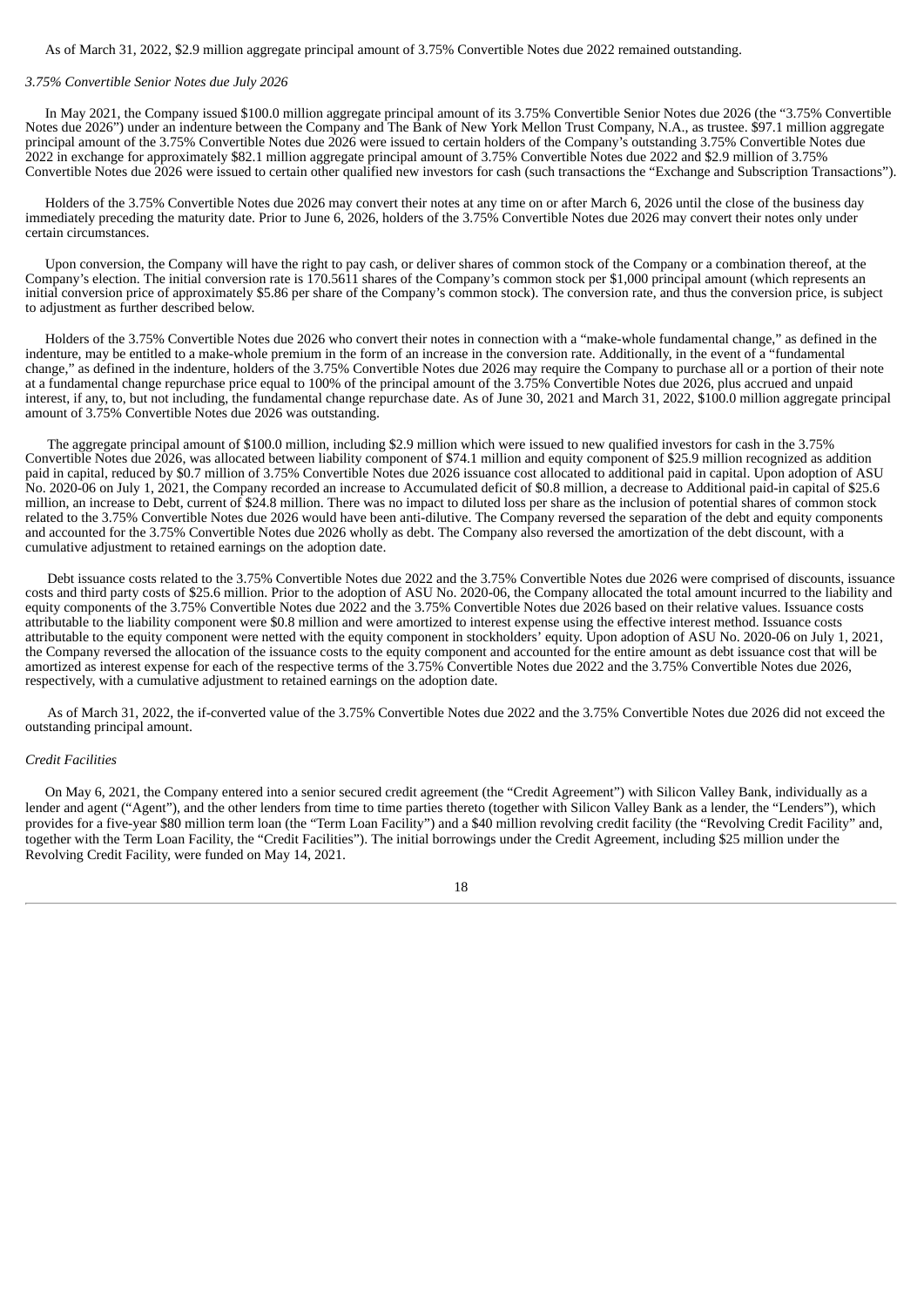Interest on the borrowings under the Credit Facilities is payable in arrears on the applicable interest payment date at an annual interest rate of reserveadjusted, 90-day LIBOR (subject to a 0.50% floor) plus, initially, 3.00% and after the Agent receives copies of the consolidated financial statements of the Company for the fiscal quarter ending June 30, 2021: 3.25% if the Consolidated Senior Net Leverage Ratio (as defined in the Credit Agreement) is greater than or equal to 3.00:1.00; 3.00% if the Consolidated Senior Net Leverage Ratio is greater than or equal to 2.00:1.00 but less than 3.00:1.00; 2.75% if the Consolidated Senior Net Leverage Ratio is greater than or equal to 1.00:1.00 but less than 2.00:1.00; and 2.50% if the Consolidated Senior Net Leverage Ratio is less than 1.00:1.00. The Credit Agreement requires the Company to pay the Lenders an unused commitment fee equal to, initially, 0.35% per annum of the average unused portion of the Revolving Credit Facility and after the Agent receives copies of the consolidated financial statements of the Company for the fiscal quarter ending June 30, 2021: 0.40% per annum of the average unused portion of the Revolving Credit Facility if the Consolidated Senior Net Leverage Ratio is greater than or equal to 3.00:1.00; 0.35% per annum of the average unused portion of the Revolving Credit Facility if the Consolidated Senior Net Leverage Ratio is greater than or equal to 2.00:1.00 but less than 3.00:1.00; 0.30% per annum of the average unused portion of the Revolving Credit Facility if the Consolidated Senior Net Leverage Ratio is greater than or equal to 1.00:1.00 but less than 2.00:1.00; and 0.25% per annum of the average unused portion of the Revolving Credit Facility if the Consolidated Senior Net Leverage Ratio is less than 1.00:1.00. If all or a portion of the loans under the Term Loan Facility are prepaid, then the Company will be required to pay a fee equal to 1% of the of the aggregate amount of the loans so prepaid, subject to certain exceptions.

The Credit Agreement contains restrictions and covenants applicable to the Company and its subsidiaries. Among other requirements, the Company may not permit the Fixed Charge Coverage Ratio (as defined in the Credit Agreement) to be less than a certain specified ratio for each fiscal quarter during the term of the Credit Agreement or the Consolidated Senior Net Leverage Ratio to be greater than a certain specified ratio for each fiscal quarter during the term of the Credit Agreement.

The Credit Agreement also contains customary covenants that limit, among other things, the ability of the Company and its subsidiaries to (i) incur indebtedness, (ii) incur liens on their property, (iii) pay dividends or make other distributions, (iv) sell their assets, (v) make certain loans or investments, (vi) merge or consolidate, (vii) voluntarily repay or prepay certain indebtedness and (viii) enter into transactions with affiliates, in each case subject to certain exceptions. The Credit Agreement contains customary representations and warranties and events of default.

As of June 30, 2021, \$20.0 million of aggregate principal amount was outstanding under the Revolving Credit Facility, \$80 million aggregate principal amount was outstanding under the Term Loan Facility and \$1.3 million of associated unamortized debt costs.

As of March 31, 2022, \$5.0 million of aggregate principal amount was outstanding under the Revolving Credit Facility, \$77.0 million aggregate principal amount was outstanding under the Term Loan Facility and \$1.1 million of associated unamortized debt costs.

The following table presents the carrying value of the Notes (as defined below), the Revolving Credit Facility and the Term Loan (in thousands):

|                               | <b>Revolving</b><br>Credit               |       | 3.75%<br>Convertible  | 3.75%<br>Convertible |                 |  | Term Loan |         |
|-------------------------------|------------------------------------------|-------|-----------------------|----------------------|-----------------|--|-----------|---------|
| As of March 31, 2022          | <b>Facility</b><br><b>Notes Due 2022</b> |       | <b>Notes Due 2026</b> |                      | <b>Facility</b> |  | Total     |         |
| Principal amount of the Notes |                                          | 5,000 | 2,865                 |                      | 100,000         |  | 77,000    | 184,865 |
| Unamortized debt costs        |                                          |       |                       |                      | (2,519)         |  | (1,092)   | (3,618) |
| Net carrying amount           |                                          | 5.000 | 2,858                 |                      | 97,481          |  | 75,908    | 181,247 |
| <b>Reported as:</b>           |                                          |       |                       |                      |                 |  |           |         |
| Short-term debt               |                                          |       |                       |                      |                 |  |           | 8,051   |
| Long-term debt                |                                          |       |                       |                      |                 |  |           | 173,196 |
| Total debt                    |                                          |       |                       |                      |                 |  |           | 181,247 |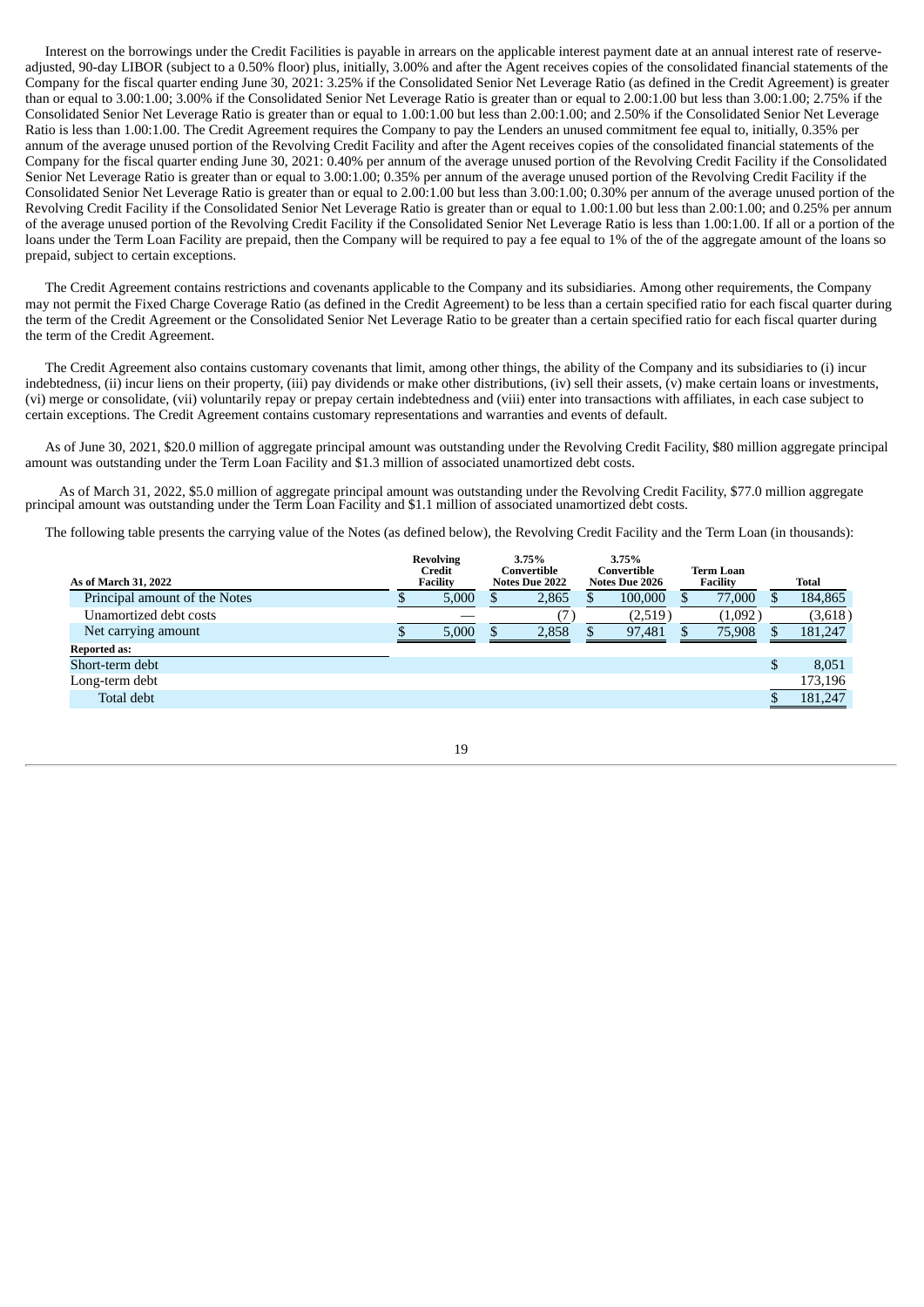|                                                | <b>Revolving</b><br>Credit |                 |     | 3.75%<br>Convertible  | 3.75%<br>Convertible |                       | Term Loan |                 |     |           |
|------------------------------------------------|----------------------------|-----------------|-----|-----------------------|----------------------|-----------------------|-----------|-----------------|-----|-----------|
| As of June 30, 2021                            |                            | <b>Facility</b> |     | <b>Notes Due 2022</b> |                      | <b>Notes Due 2026</b> |           | <b>Facility</b> |     | Total     |
| Carrying amount of equity conversion component |                            |                 |     | 134                   |                      | 25,944                |           |                 |     | 26,078    |
| Principal amount of the Notes                  |                            | 20,000          | \$. | 2.865                 |                      | 100,000               |           | 80,000          | \$. | 202,865   |
| Unamortized debt costs                         |                            |                 |     | (34)                  |                      | (2,175)               |           | (1,303)         |     | (3,512)   |
| Unamortized debt discount                      |                            |                 |     | (119)                 |                      | (25, 437)             |           |                 |     | (25, 556) |
| Net carrying amount                            |                            | 20,000          |     | 2.712                 |                      | 72,388                |           | 78,697          |     | 173,797   |
| <b>Reported as:</b>                            |                            |                 |     |                       |                      |                       |           |                 |     |           |
| Short-term debt                                |                            |                 |     |                       |                      |                       |           |                 | \$  | 3,790     |
| Long-term debt                                 |                            |                 |     |                       |                      |                       |           |                 |     | 170,007   |
| Total debt                                     |                            |                 |     |                       |                      |                       |           |                 |     | 173,797   |

A summary of interest expense on the Notes and Credit Facilities is as follows (in thousands):

|                                                                    | <b>Three Months Ended</b><br>March 31. |       |  |       |  |       | <b>Nine Months Ended</b><br>March 31. |        |  |  |
|--------------------------------------------------------------------|----------------------------------------|-------|--|-------|--|-------|---------------------------------------|--------|--|--|
|                                                                    |                                        | 2022  |  | 2021  |  | 2022  |                                       | 2021   |  |  |
| Interest expense related to contractual interest coupon            |                                        | 1.748 |  | 2.678 |  | 5.466 |                                       | 8,259  |  |  |
| Interest expense related to amortization of debt discount          |                                        |       |  | 1.266 |  |       |                                       | 3.757  |  |  |
| Interest expense related to amortization of debt issuance<br>costs |                                        | 215   |  | 370   |  | 594   |                                       | 1,086  |  |  |
|                                                                    |                                        | 1.963 |  | 4.314 |  | 6.060 |                                       | 13.102 |  |  |

# **Note 11. Share-Based Compensation**

The following table presents details of share-based compensation expenses by functional line item noted within the Company's operating expenses (in thousands):

|                            | <b>Three Months Ended</b><br>March 31, |       |  |       |  | <b>Nine Months Ended</b><br>March 31. |  |       |  |
|----------------------------|----------------------------------------|-------|--|-------|--|---------------------------------------|--|-------|--|
|                            | 2021<br>2022                           |       |  | 2022  |  | 2021                                  |  |       |  |
| Cost of revenue            |                                        | 388   |  | 345   |  | 1,192                                 |  | 949   |  |
| Research and development   |                                        | 317   |  | 324   |  | 1,037                                 |  | 1,023 |  |
| Selling and marketing      |                                        | 598   |  | 379   |  | 1,614                                 |  | 1,060 |  |
| General and administrative |                                        | 1,397 |  | 1,441 |  | 4.068                                 |  | 4,065 |  |
|                            |                                        | 2,700 |  | 2,489 |  | 7,911                                 |  | 7,097 |  |

# **Note 12. Net Income (loss) Per Common Share**

The Company reports both basic and diluted income (loss) per share, which is based on the weighted average number of common shares outstanding during the period.

A reconciliation of the numerator and denominator used in the calculation of basic and diluted net income (loss) per common share follows (in thousands):

|                                               | <b>Three Months Ended</b><br>March 31. |        | <b>Nine Months Ended</b><br>March 31. |        |  |  |
|-----------------------------------------------|----------------------------------------|--------|---------------------------------------|--------|--|--|
|                                               | 2022<br>2021                           |        | 2022                                  | 2021   |  |  |
| <b>Numerator:</b>                             |                                        |        |                                       |        |  |  |
| Net income (loss)                             | (1,046)                                | (390)  | (1,895)                               | 4,781  |  |  |
| <b>Denominator:</b>                           |                                        |        |                                       |        |  |  |
| Weighted average shares outstanding - basic   | 92,761                                 | 93,123 | 91,780                                | 92,106 |  |  |
| Dilutive effect of potential common shares    |                                        |        |                                       | 1,316  |  |  |
| Weighted average shares outstanding - diluted | 92,761                                 | 93,123 | 91,780                                | 93,422 |  |  |
| Basic net income (loss) per share             | (0.01)                                 | (0.00) | (0.02)                                | 0.05   |  |  |
| Diluted net income (loss) per share           | (0.01)                                 | (0.00) | (0.02)                                | 0.05   |  |  |

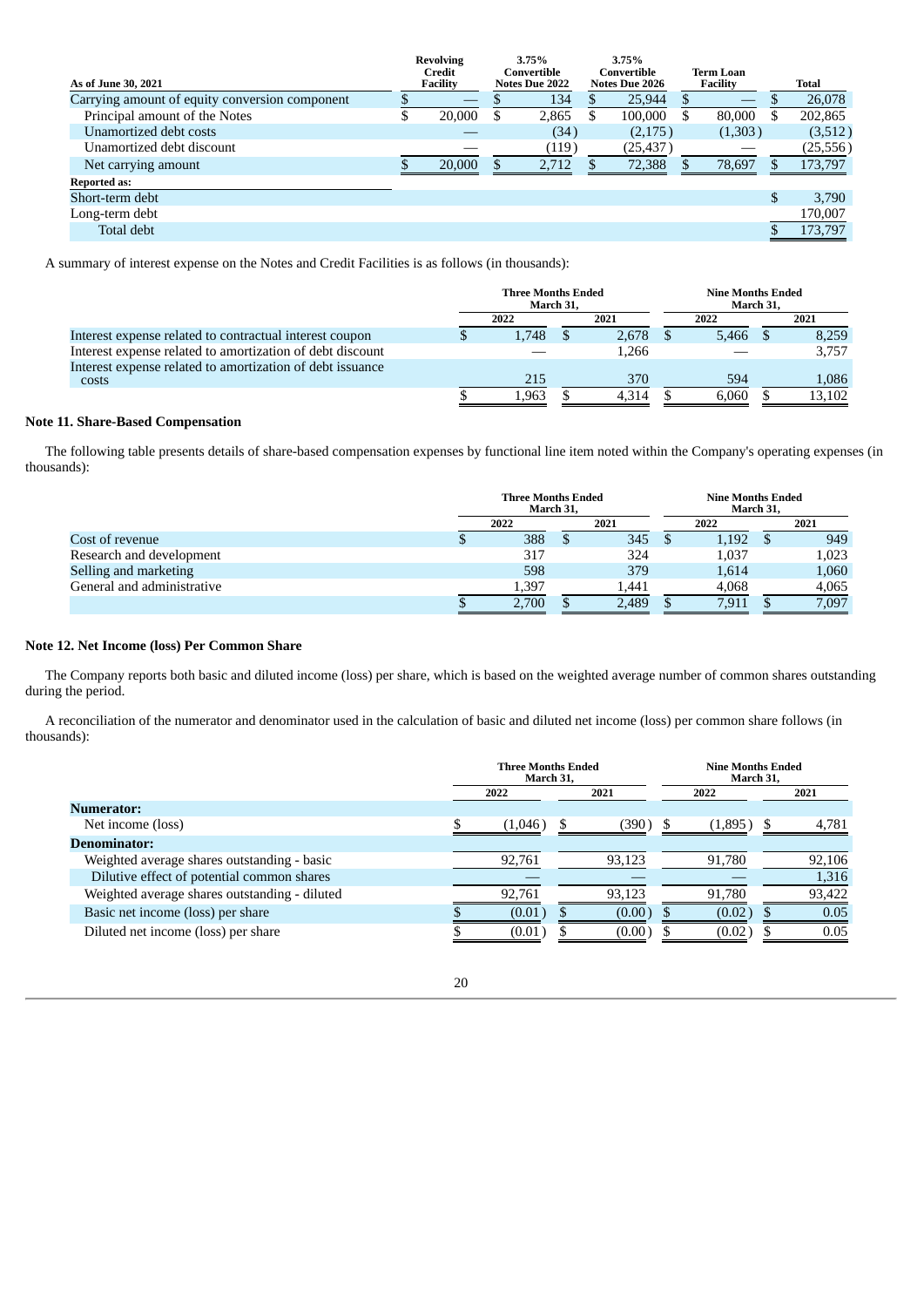The potentially dilutive shares of the Company's common stock resulting from the assumed exercise of outstanding stock options, the vesting of Restricted Stock Units (RSU), Market Stock Units (MSU) and Performance Stock Units (PSU), and the purchase of shares under the Employee Stock Purchase Program (ESPP), as determined under the treasury stock method, are excluded from the computation of diluted net income (loss) per share when their effect would have been anti-dilutive. Additionally, the outstanding 3.75% Convertible Notes due July 2022 (the "3.75% Convertible Notes due 2022") and the 3.75% Convertible Notes due June 2026 (the "3.75% Convertible Notes due 2026" and together with the 3.75% Convertible Notes due 2022, the "Notes") are included in the calculation of diluted net income per share only if their inclusion is dilutive for periods during which the notes were outstanding.

The following table sets forth all potentially dilutive securities excluded from the computation in the table above because their effect would have been anti-dilutive (in thousands):

|                      |        | As of March 31, |  |  |  |
|----------------------|--------|-----------------|--|--|--|
|                      | 2022   | 2021            |  |  |  |
| <b>Stock options</b> | 6,317  | 6,742           |  |  |  |
| RSUs, PSUs and MSUs  | 4.422  | 3,076           |  |  |  |
|                      | 10,739 | 9,818           |  |  |  |

# **3.75% Convertible Notes—Diluted Share Impact**

Due to the optional cash settlement feature and management's intent to settle the principal amount thereof in cash, the shares of common stock issuable upon conversion of the outstanding principal amount of the 3.75% Convertible Notes due 2022 and 3.75% Convertible Notes due 2026 outstanding as of March 31, 2022, totaling approximately 0.5 million shares and 17.1 million shares of the Company's common stock, respectively, as of March 31, 2022, the effect of adding the shares were antidilutive and were not included in the basic and diluted net income (loss) per common share table above. The shares of common stock issuable upon conversion of the outstanding principal amount of the 3.75% Convertible Notes due 2022 outstanding as of March 31, 2021 totaled approximately 14.9 million shares of the Company's common stock and the effect of adding the shares were antidilutive and were not included in the basic and diluted net income (loss) per common share table above.

#### **Note 13. Segment Information**

The Company has one operating and reporting segment (oncology systems group), which develops, manufactures and markets proprietary medical devices used in radiation therapy for the treatment of cancer patients. The Company's Chief Executive Officer, its Chief Operating Decision Maker, reviews financial information presented on a consolidated basis for purposes of making operating decisions and assessing financial performance. The Company does not assess the performance of its individual product lines on measures of profit or loss, or asset-based metrics. Therefore, the information below is presented only for revenues and long-lived tangible assets by geographic area.

#### **Disaggregation of Revenues**

The Company disaggregates its revenues from contracts by geographic region, as the Company believes this best depicts how the nature, amount, timing and uncertainty of revenues and cash flows are affected by economic factors. Additionally, the Company typically recognizes revenue at a point in time for product revenue and recognizes revenue over time for service revenue.

Revenues attributed to a country or region is based on the shipping addresses of the Company's customers. The following summarizes revenue by geographic region (in thousands):

|                                         | <b>Three Months Ended</b><br>March 31, |  | <b>Nine Months Ended</b><br>March 31, |         |  |         |  |
|-----------------------------------------|----------------------------------------|--|---------------------------------------|---------|--|---------|--|
|                                         | 2022                                   |  | 2021                                  | 2022    |  | 2021    |  |
| Americas                                | 25,410                                 |  | 25,062                                | 100.362 |  | 78,418  |  |
| Europe, Middle East, India and Africa   | 29,550                                 |  | 30,826                                | 93,581  |  | 87.424  |  |
| Asia Pacific, excluding Japan and China | 8,871                                  |  | 3,658                                 | 22,690  |  | 17,239  |  |
| Japan                                   | 11.751                                 |  | 13,869                                | 33,512  |  | 41,386  |  |
| China                                   | 20,587                                 |  | 29.147                                | 69.741  |  | 60,886  |  |
| Total                                   | 96,169                                 |  | 102,562                               | 319,886 |  | 285,353 |  |

#### **Disaggregation of Long-Lived Assets**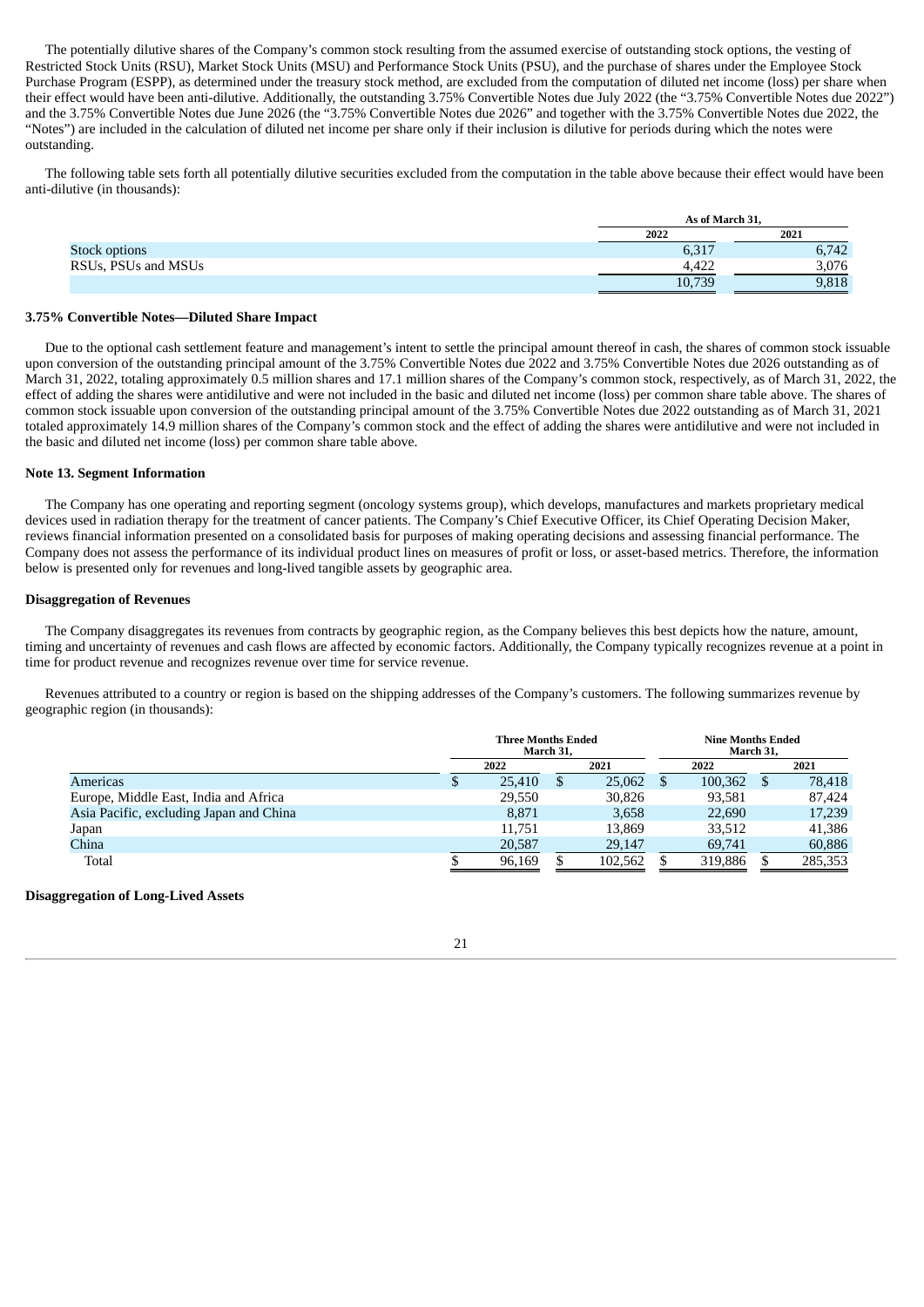Information regarding geographic areas in which the Company has long-lived tangible assets is as follows (in thousands):

|                                         | March 31,<br>2022 | <b>June 30,</b><br>2021 |        |  |
|-----------------------------------------|-------------------|-------------------------|--------|--|
| Americas                                | 10,468            |                         | 10,588 |  |
| Europe, Middle East, India and Africa   | 269               |                         | 265    |  |
| Asia Pacific, excluding Japan and China | 325               |                         | 170    |  |
| Japan                                   | 376               |                         | 701    |  |
| China                                   | 782               |                         | 608    |  |
| Total                                   | 12.220            |                         | 12.332 |  |

# **Note 14. Joint Venture**

In January 2019, the Company's wholly-owned subsidiary, Accuray Asia Limited ("Accuray Asia"), entered into an agreement with CNNC High Energy Equipment (Tianjin) Co., Ltd. (the "CIRC Subsidiary"), a wholly-owned subsidiary of China Isotope & Radiation Corporation, to form a joint venture, CNNC Accuray (Tianjin) Medical Technology Co. Ltd. (the "JV"), to manufacture and sell radiation oncology systems in China.

In exchange for a 49% equity interest in the JV, the Company, through Accuray Asia, made in-kind capital contributions of two full radiation oncology systems in the quarter ended December 31, 2019 and one system upgrade in the quarter ended September 30, 2020, all of which was not to be sold and only be used for training purposes by the JV. The investments are reported as an Investment in joint venture on the Company's consolidated balance sheets.

The Company applies the equity method of accounting to its ownership interest in the JV as the Company has the ability to exercise significant influence over the JV but lacks controlling financial interest and is not the primary beneficiary. The Company recognizes revenue on sales to the JV in the current period, eliminating a portion of profit to the extent goods sold have not been sold through by the JV to an end customer at the end of such reporting period. The Company deferred \$5.7 million and \$2.1 million of intra-entity profit margin as of March 31, 2022 and June 30, 2021, respectively. During the three months ended March 31, 2022, the Company recognized \$0.3 million of previously deferred intra-entity profit margin from sales and recorded intraentity profit margin deferral of \$2.9 million from sales executed during the period. During the nine months ended March 31, 2022, the Company recognized \$1.5 million of previously deferred intra-entity profit margin from sales and recorded intra-entity profit margin deferral of \$5.0 million from sales executed during the period. During the three months ended March 31, 2021, the Company recognized \$0.4 million of previously deferred intra-entity profit margin from sales and recorded intra-entity profit margin deferral of \$0.8 million from sales executed during the period. During the nine months ended March 31, 2021, the Company recognized \$1.9 million of previously deferred intra-entity profit margin from sales and recorded intra-entity profit margin deferral of \$1.7 million from system sales executed during the period. The Company's consolidated accumulated deficit includes \$1.5 million of accumulated gains related to the Company's equity method investment.

As of March 31, 2022, the Company had carrying value of \$14.3 million in the JV and owned a 49% interest in the entity. The Company's proportional share of the underlying equity in net assets of the JV was approximately \$15.2 million. Under the equity method of accounting, the carrying value of the investment is adjusted for the Company's proportional share of the investee's currency translation adjustment of \$1.1 million. The difference between the carrying value of the equity investment and the Company's proportional share of the underlying equity in net assets of the JV of \$1.0 million, adding back \$5.7 million of eliminated intra-entity profit, constitutes equity method goodwill of \$4.7 million at March 31, 2022 that is subject to impairment analysis. No impairment was identified as of March 31, 2022.

Summarized financial information of the JV is based one-quarter lag due to the timing of the availability of the JV's financial records is as follows (in thousands):

|                                        | <b>Nine Months Ended</b><br><b>December 31, 2021</b> |        |  | <b>Nine Months Ended</b><br><b>December 31, 2020</b> |  |  |
|----------------------------------------|------------------------------------------------------|--------|--|------------------------------------------------------|--|--|
| <b>Statement of Operations Data:</b>   |                                                      |        |  |                                                      |  |  |
| Revenue                                |                                                      | 44,819 |  | 28,095                                               |  |  |
| Gross Profit                           |                                                      | 13,590 |  | 8.864                                                |  |  |
| Net income                             |                                                      | 1,511  |  | 2,089                                                |  |  |
| Net income attributable to the Company |                                                      | 740    |  | 1,021                                                |  |  |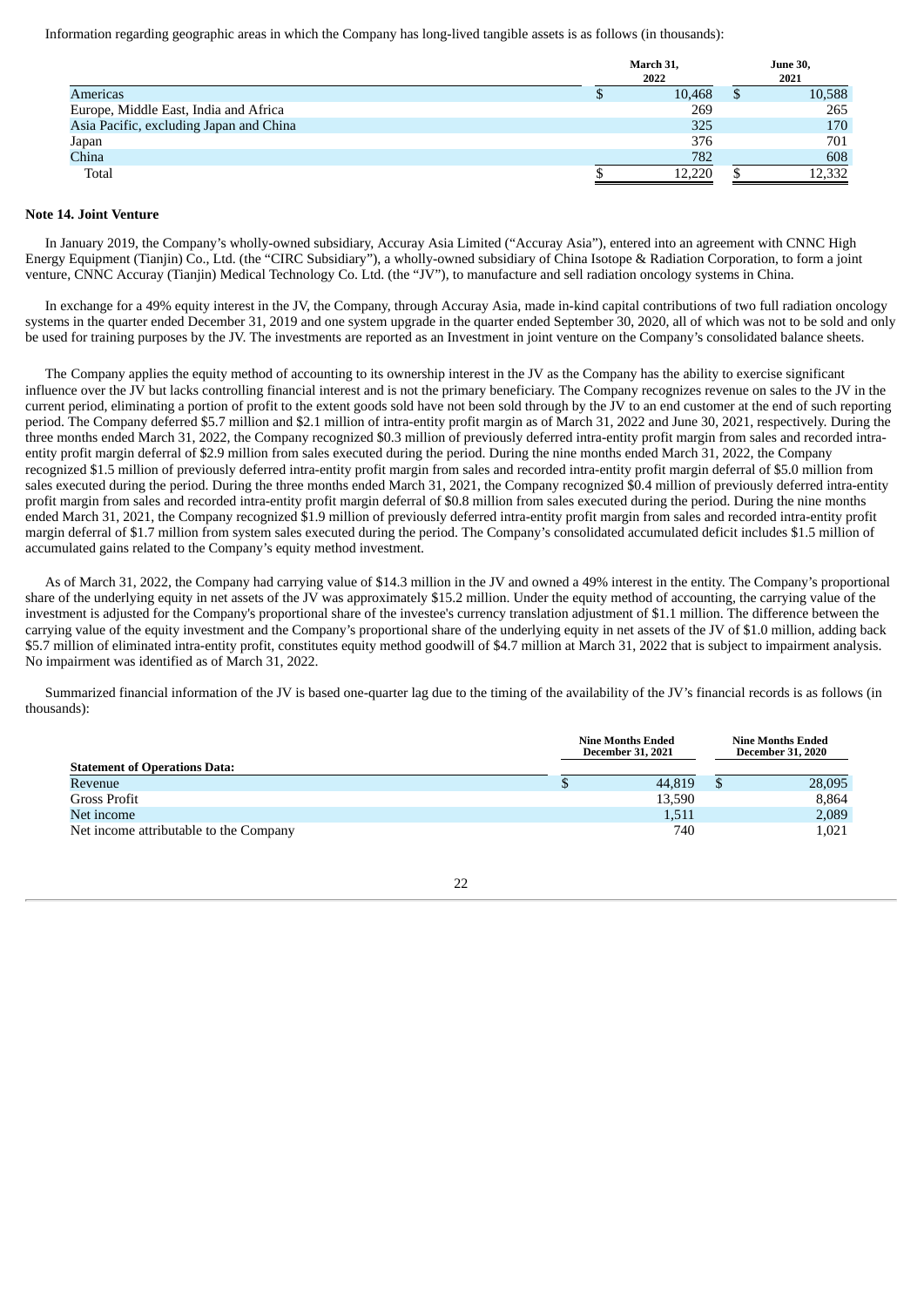|                                       | As of<br><b>December 31, 2021</b> | As of<br><b>December 31, 2020</b> |      |        |
|---------------------------------------|-----------------------------------|-----------------------------------|------|--------|
| <b>Summarized Balance Sheet Data:</b> |                                   |                                   |      |        |
| Assets                                |                                   |                                   |      |        |
| Current assets                        | \$                                | 62,328                            | - \$ | 19,895 |
| Non current assets                    |                                   | 22,136                            |      | 22,446 |
|                                       |                                   | 84,464                            |      | 42,341 |
| Liabilities and Stockholders' Equity  |                                   |                                   |      |        |
| Current liabilities                   | \$                                | 52,085                            | \$   | 11,810 |
| Non current liabilities               |                                   | 1,001                             |      | 1,131  |
| Stockholder's equity                  |                                   | 31,378                            |      | 29,400 |
|                                       |                                   | 84,464                            |      | 42,341 |

# **Note 15. Income Tax**

On a quarterly basis, the Company provides for income taxes based upon an estimated annual effective income tax rate. The Company recognized income tax expense of \$0.4 million and \$1.3 million for the three and nine months ended March 31, 2022, respectively, primarily related to foreign taxes. The Company recognized an income tax expense of \$0.7 million and \$1.4 million for the three and nine months ended March 31, 2021, respectively.

Starting in fiscal year 2019, certain income earned by controlling foreign corporations ("CFCs") must be included in the gross income of the CFC's U.S. shareholder. The income required to be included in gross income is referred to as global intangible low tax income ("GILTI") and is defined under IRC Section 951A as the excess of the shareholder's net CFC tested income over the net deemed tangible income return. The GILTI inclusion amount is expected to be fully absorbed by net operating losses carryforward and is not expected to cause the Company to be in a U.S. taxable income position for fiscal year 2022.

As of March 31, 2022, the Company's gross unrecognized tax benefits was \$18.8 million of which \$18.6 million would not affect income tax expense before consideration of any valuation allowance. The Company does not expect its unrecognized tax benefits to change significantly over the next 12 months. Interest and penalties accrued on unrecognized tax benefits is recorded as a component of income tax expense.

# **Note 16. Subsequent Events**

The Company has evaluated subsequent events through the filing of this Quarterly Report on Form 10-Q and determined that there have been no events that have occurred that would require adjustments to its disclosures in the consolidated financial statements.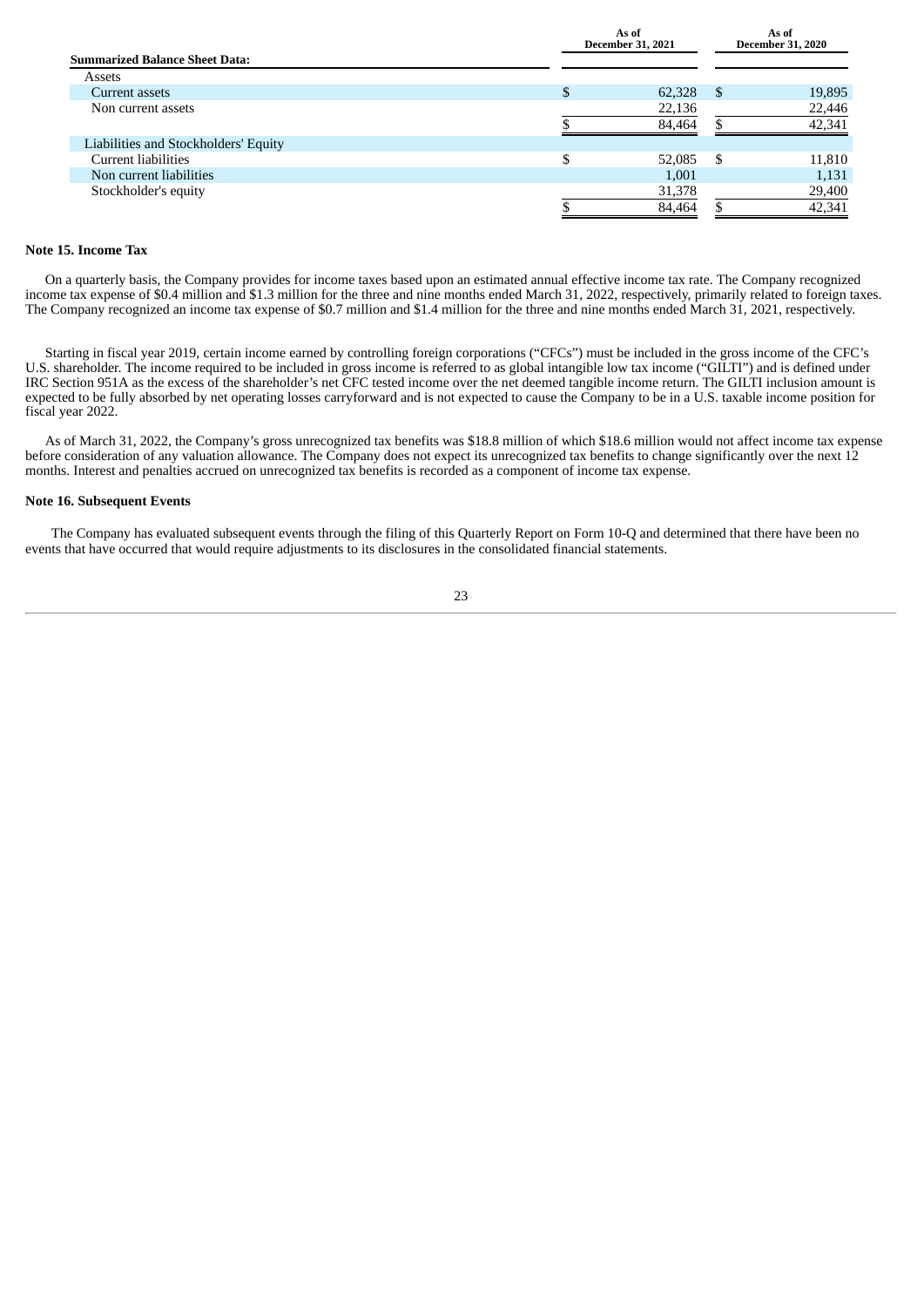# <span id="page-23-0"></span>**Item 2. Management's Discussion and Analysis of Financial Condition and Results of Operations**

The following discussion and analysis of our financial condition as of March 31, 2022 and results of operations for the three and nine months ended March 31, 2022 and 2021 should be read together with our unaudited condensed consolidated financial statements and related notes included in this report. Statements made in this Form 10-Q report that are not statements of historical fact are forward-looking statements that are subject to the "safe harbor" provisions of the Private Securities Litigation Reform Act of 1995. Forward-looking statements in this report relate, but are not limited, to: our future results of operations and financial position, including the sufficiency of cash resources and expected cash flows to fund future operations, including the next 12 months; our expectations regarding backlog and age-outs, cancellations of contracts and foreign currency impacts; the anticipated drivers of our future capital requirements; our expectations regarding the effectiveness of and improvements realized by the CyberKnife S7 System and other upgrades to the CyberKnife Systems, including the multi-leaf collimator, or InCise MLC, and the VOLO Optimizer software upgrade, and their impact on our business; our expectations regarding the effectiveness of and improvements realized by the Synchrony motion tracking and correction technology and the ClearRT helical kVCT imaging technology for the Radixact System and its impact on our business; our expectations regarding the factors that will impact long-term success, sales, competitive positioning and long-term success for our CyberKnife and TomoTherapy Systems, including the Radixact System; our belief that TomoTherapy and Radixact Systems offer clinicians and patients significant benefits over other radiation therapy systems in the market; expectations regarding our strategy in China and our China joint venture as well as its expected impact on our business; expectations regarding the market in China for radiation oncology systems; expectations regarding the effects of the COVID-19 pandemic on our financials and business, the business of our customers and suppliers as well as the economy; expectations regarding delays in deliveries and installations and its impact on our business; expectations regarding supply chain challenges and heightened logistics costs and its impact on our business; expectations regarding the timing of deliveries and revenue conversion related to the Class A user license awards in China; our expectations regarding the adequacy of our manufacturing facilities; the anticipated risks associated with our foreign operations and fluctuations in the U.S. Dollar and foreign currencies as well as our ability to mitigate such risks; tariffs and trade policies; expectations related to the effect of the GILTI tax on our taxable income position; the amount of unrecognized tax amounts; the sufficiency of our cash, cash flow equivalents and investments to meet our anticipated cash needs for working capital and capital expenditures and our business strategy, plans and objectives. Forward-looking statements generally can be identified by words such as "anticipates," "believes," "estimates," "expects," "intends," "plans," "predicts," "projects," "may," "will be," "will continue," "will likely result," and similar expressions. These forward-looking statements involve risks and uncertainties. If any of these risks or uncertainties materialize, or if any of our assumptions prove incorrect, actual results could differ materially from the results expressed or implied by these forward-looking statements. These risks and uncertainties include, those discussed in this quarterly report, in particular under the heading "Risk Factors" in Part II, Item 1A, and other filings we make with the Securities and Exchange Commission. Forward-looking statements speak only as of the date the statements are made and are based on information available to us at the time those statements are made and/or management's good faith belief as of that time with respect to future events. We assume no obligation to update forward-looking statements to reflect actual performance or results, changes in assumptions or changes in other factors affecting forward-looking information, except to the extent required by applicable securities laws. Accordingly, investors should not place undue reliance *on any forward-looking statements.*

In this report, "Accuray," the "Company," "we," "us," and "our" refer to Accuray Incorporated and its subsidiaries.

## **Overview**

#### **Company**

We are a radiation therapy company that develops, manufactures, sells and supports market-changing solutions that are designed to deliver radiation treatments for even the most complex cases, while making commonly treatable cases even more straightforward, to meet the full spectrum of patient needs. We believe in comparison to conventional linear accelerators, the company's treatment delivery, planning, and data management solutions provide better accuracy, flexibility, and control; fewer treatments with shorter treatment times; and the technology to expand beyond cancer, making it easier for clinical teams around the world to provide treatments that help patients get back to living their lives, faster.

Our innovative technologies, the CyberKnife® and TomoTherapy® platforms, including the Radixact® System, our next generation TomoTherapy platform, are designed to deliver advanced treatments, including stereotactic radiosurgery (SRS), stereotactic body radiation therapy (SBRT), intensity modulated radiation therapy (IMRT), image-guided radiation therapy (IGRT), and adaptive radiation therapy (ART). The CyberKnife and TomoTherapy platforms have complementary clinical applications with the same goal: to empower our customers to deliver the most precise and accurate treatments while still minimizing dose to healthy tissue, helping to reduce the risk of side effects that may impact patients' quality of life. Each of these systems serves patient populations treated by the same medical specialty, radiation oncology, with advanced capabilities. The CyberKnife platform is also used by neuroradiosurgeons to treat patients with tumors in the brain and neurologic disorders. In addition to these platforms, we also provide services, which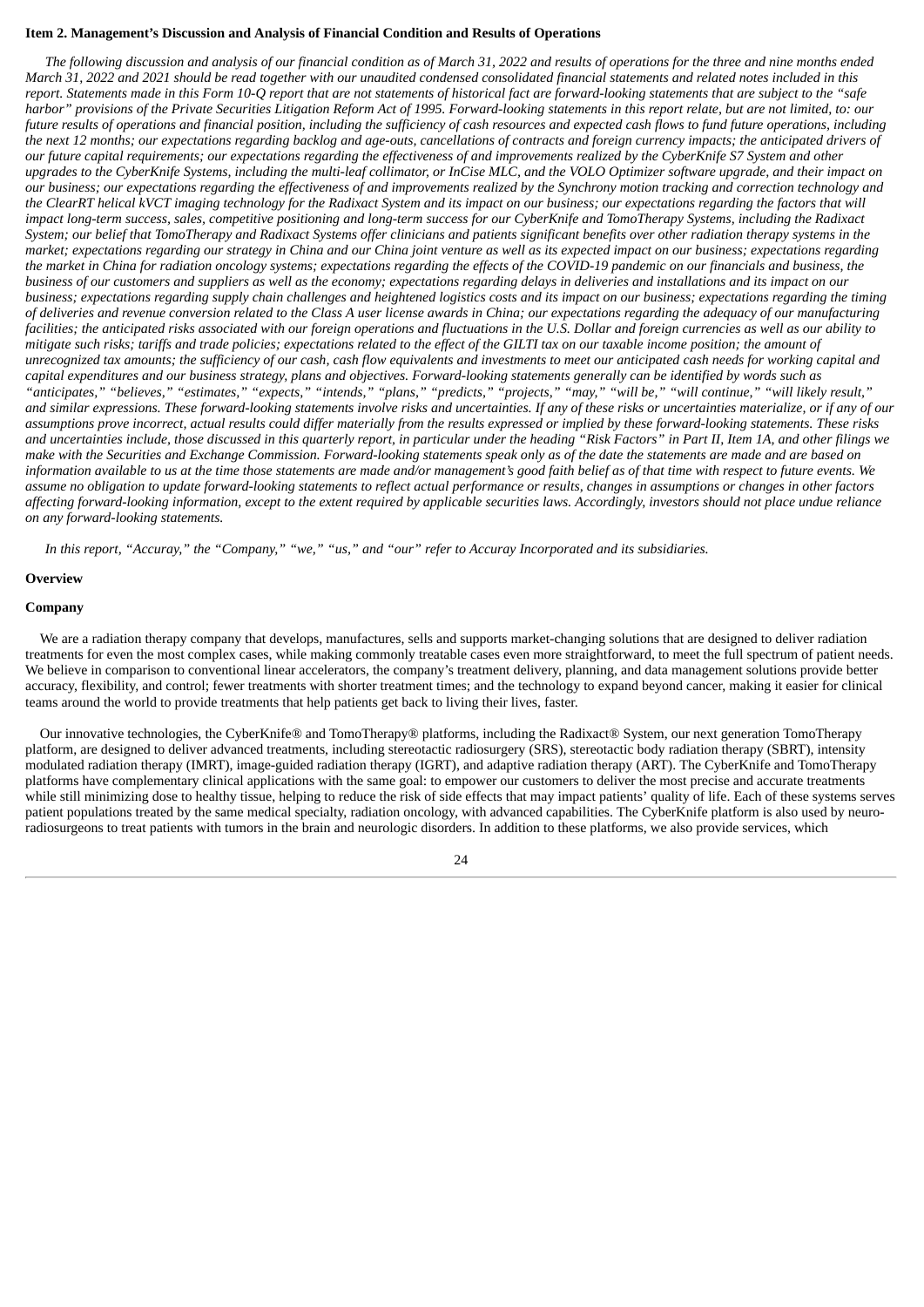include post-contract customer support (warranty period services and post warranty services), installation services, training, and other professional services.

# *The CyberKnife Platform*

The CyberKnife platform has evolved over the years reflecting innovation in its hardware and software. The platform is comprised of the only full-body stereotactic radiosurgery (SRS) and stereotactic body radiation therapy (SBRT) robotic systems on the market - including the CyberKnife M6™ and S7™ Systems. These systems have the option of fixed collimator, Iris™ Variable Aperture Collimator and the InCise™ Multileaf Collimator (MLC). With the InCise MLC, clinicians can deliver the same precise SRS and SBRT treatments they have come to expect with the CyberKnife System, faster and for a wider range of tumor types than prior configurations of the CyberKnife System. The use of SRS and SBRT with the CyberKnife platform to treat tumors throughout the body has grown significantly in recent years. SRS and SBRT is performed on an outpatient basis in a limited number of treatment sessions typically 1-5 fractions. It enables the treatment of patients who might not otherwise be treated with radiation, who may not be good candidates for surgery, or who desire non-surgical treatments.

In 2018, we introduced the new release of our Precision® Treatment Planning System (TPS) with the VOLO Optimizer software upgrade for the CyberKnife M6 System, enabling customers to significantly improve operational efficiency by reducing both the time to create high quality treatment plans and the time it takes to deliver patient treatments. The next-generation TPS with the optimizer facilitates the development of clinically optimal treatment plans up to 90 percent faster than before and the delivery of the treatment up to an estimated 50 percent faster than before the availability of the new software, allowing CyberKnife treatments to typically be performed in 15 to 30 minutes.

In June 2020, we launched the CyberKnife S7 System, an innovative device combining speed, advanced precision, and real-time artificial intelligencedriven motion tracking and synchronization treatment delivery for all stereotactic radiosurgery (SRS) and stereotactic body radiation therapy (SBRT) treatments in as little as 15 minutes. The CyberKnife S7 System is the next-generation CyberKnife platform, a robotic, non-invasive radiation therapy device capable of treating cancerous and benign tumors throughout the body, as well as neurologic disorders. The CyberKnife S7 System, with Synchrony® Motion Synchronization and Real-Time Adaptive Radiotherapy Technology and the VOLO™ Optimizer, facilitates the delivery of accurate, sub-millimeter, (ultra) hypofractionated treatments to tumors throughout the body, and even to targets that move.

We believe the long-term success of the CyberKnife platform is dependent on a number of factors including the following:

- Continued adoption of our CyberKnife platform, including the CyberKnife M6 System and CyberKnife S7 System, in markets where they are available;
- Greater awareness among doctors and patients of the benefits of radiosurgery conducted with the CyberKnife platform;
- Continued evolution in clinical studies demonstrating the safety, efficacy and other benefits of using the CyberKnife platform to treat tumors in various parts of the body;
- Change in medical practice leading to utilization of stereotactic body radiosurgery more regularly as an alternative to surgery or other treatments;
- Continued advances in our technology that improve the quality of treatments and ease of use of the CyberKnife platform;
- Receipt of regulatory approvals in various countries which are expected to improve access to radiosurgery with the CyberKnife S7 System in such countries;
- Medical insurance reimbursement policies that cover CyberKnife platform treatments; and
- Our ability to expand sales of CyberKnife M6 and S7 Systems in countries throughout the world where we do not currently sell or have not historically sold a significant number of any CyberKnife platform configurations.

## *TomoTherapy Platform*

The TomoTherapy platform consists of advanced, fully integrated and versatile radiation therapy systems designed to deliver IG-IMRT for the treatment of a wide range of cancer types. The TomoTherapy platform includes the TomoTherapy H Series, with configurations of TomoH®, TomoHD®, and TomoHDA™. Based on a CT scanner platform, the systems provide continuous delivery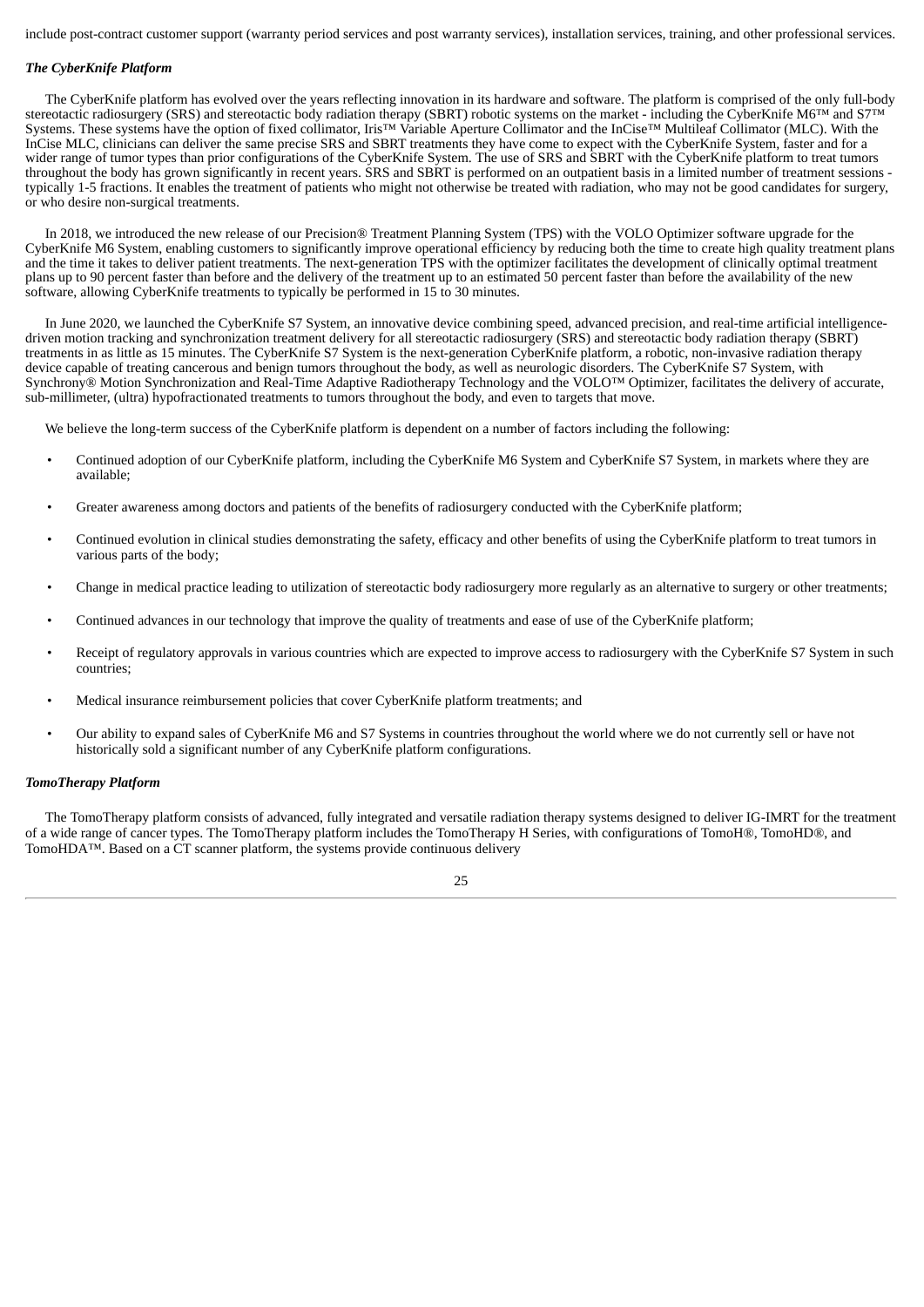of radiation from multiple 360 degree rotations around the patient, or delivery from clinician-specified beam angles. These unique features, combined with daily 3D image guidance, enable physicians to deliver highly accurate, individualized dose distributions which precisely conform to the shape of the patient's tumor while minimizing dose to normal, healthy tissue and the risk of side effects for the patient. The TomoTherapy platform is capable of treating all standard radiation therapy indications including breast, prostate, lung, and head and neck cancers, in addition to complex and novel treatments such as total marrow irradiation. The Radixact® System, the next-generation TomoTherapy platform, includes our integrated Accuray Precision® treatment planning software and iDMS® Data Management System. The Radixact System leverages a unique ring gantry architecture to enable helical image acquisition and dose delivery, enabling precise radiation treatments for more patients, faster, with simpler, more automated workflows.

Our Synchrony Motion Synchronization and Real-Time Adaptive Radiotherapy Technology for the Radixact System adds intrafraction motion synchronization capabilities to the Radixact System, enabling real-time tracking, visualization and correction for tumor motion during treatment, with the goal of improving dose accuracy and treatment times as compared to conventional radiation therapy systems.

Most recently, we received FDA 510(k) clearance, Shonin approval from the Japanese Ministry of Health, Labor and Welfare (MHLW), and CE Mark certification for our uniquely innovative ClearRT™ helical kVCT imaging technology for the Radixact System. ClearRT imaging brings low dose diagnostic-like kVCT imaging quality, the largest imaging field of view available on a radiation delivery system at 50 cm (diameter) by 135 cm (long), and speed, as evidenced by its ability to capture a 1-meter image in only 1 minute. Furthermore, ClearRT helical kVCT imaging can be used directly in the adaptive dose monitoring process, and when required, ClearRT native image sets can be used for new plan creation.

We believe the Radixact System and other TomoTherapy Systems offer clinicians and patients significant benefits over other vendors' radiation therapy systems in the market. We believe our ability to capture more sales will be influenced by a number of factors including the following:

- Continued adoption of our TomoTherapy platform, including the Radixact System, in markets where it is available;
- Greater awareness among doctors and patients of the unique benefits of radiation therapy using the TomoTherapy platform, including its ring gantry architecture that enables treatment delivery from multiple 360 degree rotations around the patient, and ClearRT helical kVCT imaging for the Radixact System, designed to produce exceptional diagnostic-like quality CT images, quickly and cost-effectively;
- Advances in our technology that improve the quality of treatments and ease of use of TomoTherapy platform;
- Greater awareness among doctors of the now-established reliability of TomoTherapy platform; and
- Our ability to expand sales of TomoTherapy platform in countries throughout the world where we do not currently sell or have not historically sold a significant number of any TomoTherapy platform configurations.

## **Sale of Our Products**

Generating revenue from the sale of our platforms is a lengthy process. Selling our platforms, from first contact with a potential customer to a signed sales contract that meets our backlog criteria (as discussed below) varies significantly and generally spans between six months and two years. The length of time between receipt of a signed contract and revenue recognition is generally governed by the time required by the customer to build, renovate or prepare the treatment room for installation of the platform.

In the United States, we primarily market directly to customers, including hospitals and stand-alone treatment facilities, through our sales organization and we also market to customers through sales agents and group purchasing organizations. Outside the United States, we market to customers directly and through distributors and sales agents. In addition to our offices in the United States, we have sales and service offices in Europe, Asia, and South America.

As of March 31, 2022, our systems were named in 100 out of 118 Class A user licenses awarded in the 13<sup>th</sup> five year plan by the China National Health Commission to purchase radiation therapy devices. The Chinese Ministry of Health requires a tender process following the license awards for all participating end user hospitals prior to being able to take receipt of a Class A device. This tender process defines the transactional terms and conditions related to each hospital's equipment order and does not put us in a competitive bidding situation that would result in changes in the specific device for which the hospital has received the Class A user license. During the three months ended March 31, 2022, we delivered Class A devices to China and recognized system revenue related to such devices

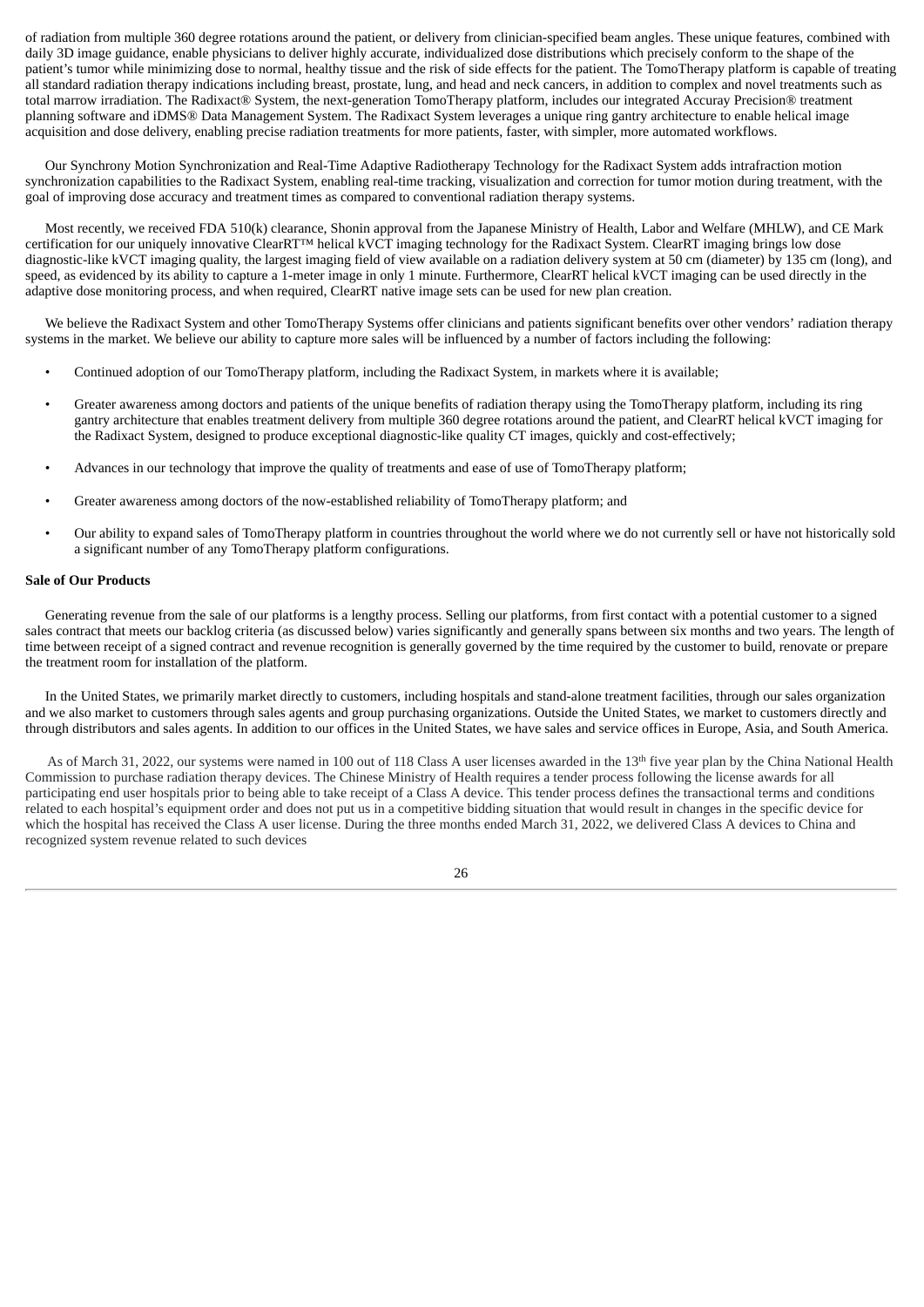of approximately \$11.9 million in the same period. We currently anticipate system revenue related to the remaining Class A user licenses awarded to date in the next 12 to 18 months. Despite the challenges and uncertainties in China and around the world, including those created by the COVID-19 pandemic, we continue to believe that China remains the world's fastest growing market for radiation oncology systems and the pandemic does not affect the long-term demand for radiotherapy equipment in China.

# *Joint Venture*

In January 2019, our wholly-owned subsidiary, Accuray Asia Limited ("Accuray Asia"), entered into an agreement with CNNC High Energy Equipment (Tianjin) Co., Ltd. (the "CIRC Subsidiary"), a wholly-owned subsidiary of China Isotope & Radiation Corporation, to form a joint venture, CNNC Accuray (Tianjin) Medical Technology Co. Ltd. (the "JV"), to manufacture and sell radiation oncology systems in China. The JV aims to be uniquely positioned to serve China, which we believe is the world's largest growth market for radiation oncology systems. China represents a significantly underserved market for linacs based on the country's population and cancer incidence rates on both an absolute and relative country basis. Accuray Asia has a 49% ownership interest in the JV and the CIRC Subsidiary has a 51% ownership interest in the JV.

In July 2019, the JV broke ground on its facility based in Tianjin, China, which will serve as its headquarters and home of its manufacturing, sales organization and service operations. The JV has received its Radiation Safety License from the China Ministry of Environmental Protection, along with its license to do business in China and Medical Device Operating Permit, all of which enables the JV to sell, install and provide further service to our radiation therapy devices in China. The JV has also completed construction of its manufacturing facility and has obtained the Quality Management System certification with ISO13485 standard.

With the receipt of the necessary permits and licenses to operate, the JV has begun selling products in China, much like a distributor. In the long term, we anticipate that the JV will manufacture and sell a locally branded "Made in China" radiotherapy device in the Class B license category, or Class B device, which would replace our current offering in that category. We believe this strategy will allow us to best maximize both near and longer-term opportunities in China. Required testing for the Class B device is ongoing and the National Medical Products Administration ("NMPA") submission is expected to finish in the second calendar quarter of 2022 as the due date has been extended as a result of the COVID-19 travel restrictions.

We apply the equity method of accounting to our ownership interest in the JV as we have the ability to exercise significant influence over the JV but lacks controlling financial interest and are not the primary beneficiary. We recognize revenue on sales to the JV in the current period, eliminating a portion of profit to the extent goods sold have not been sold through by the JV to an end customer at the end of such reporting period. We deferred \$5.7 million and \$2.1 million of intra-entity profit margin as of March 31, 2022 and June 30, 2021, respectively. During the three months ended March 31, 2022, we recognized \$0.3 million of previously deferred intra-entity profit margin from sales and recorded intra-entity profit margin deferral of \$2.9 million from sales executed during the period. During the nine months ended March 31, 2022, we recognized \$1.5 million of previously deferred intra-entity profit margin from sales and recorded intra-entity profit margin deferral of \$5.0 million from sales executed during the period. During the three months ended March 31, 2021, we recognized \$0.4 million of previously deferred intra-entity profit margin from sales and recorded intra-entity profit margin deferral of \$0.8 million from sales executed during the period. During the nine months ended March 31, 2021, we recognized \$1.9 million of previously deferred intra-entity profit margin from sales and recorded intra-entity profit margin deferral of \$1.7 million from system sales executed during the period. Our consolidated accumulated deficit includes \$1.5 million of accumulated gains related to our equity method investment.

As of March 31, 2022, we had carrying value of \$14.3 million in the JV and owned a 49% interest in the entity. Our proportional share of the underlying equity in net assets of the JV was approximately \$15.2 million. Under the equity method of accounting, the carrying value of the investment is adjusted for our proportional share of the investee's currency translation adjustment of \$1.1 million. The difference between the carrying value of the equity investment and our proportional share of the underlying equity in net assets of the JV of \$1.0 million, adding back \$5.7 million of eliminated intra-entity profit, constitutes equity method goodwill of \$4.7 million at March 31, 2022 that is subject to impairment analysis. No impairment was identified as of March 31, 2022.

## *COVID-19 Pandemic*

In fiscal year 2020, an outbreak of a novel strain of coronavirus, SARS-CoV-2, which causes coronavirus disease 2019 ("COVID-19") was identified and was subsequently recognized as a pandemic by the World Health Organization. The COVID-19 pandemic severely restricted the level of economic activity around the world and while conditions have improved, the pace and degree of recovery varies significantly. In response to this pandemic, governments and private industry have taken preventative or protective actions at varying levels, such as imposing restrictions on travel and business operations, which has resulted in the temporary or permanent closure of certain businesses, as well as advising or requiring individuals to limit or forego their time outside of their homes, particularly in group settings. The COVID-19 pandemic has adversely impacted our business operations as well as those of our

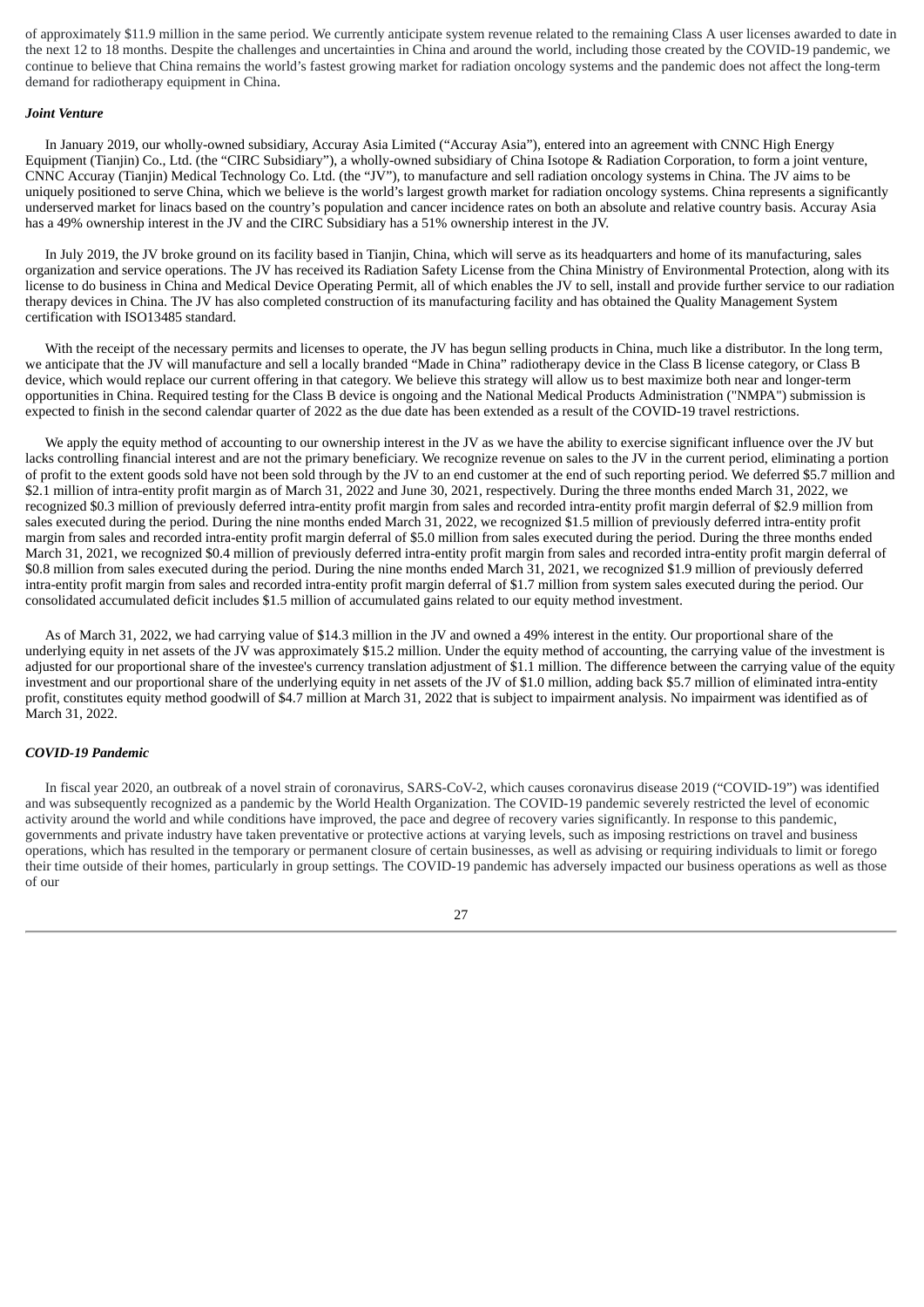customers and partners. In addition, across the healthcare industry, resources are being prioritized for the treatment and management of the pandemic and away from non-urgent or elective procedures. Some of our customers, which include hospitals, major academic medical centers, and other related entities, have incurred losses during the COVID-19 pandemic due to significantly reduced patient volume. The public health actions being undertaken to reduce the spread of the virus have created and may continue to create significant disruptions with respect to demand for our products and services; the operating procedures and workflow of our customers, particularly hospitals; our ability to continue to manufacture our products; and the reliability of our supply chain.

Our financial results have also been affected by the COVID-19 pandemic in various ways. The COVID-19 pandemic has continued to adversely impact the pace at which our backlog converts to revenue in the near-term. This is primarily the result of pandemic-related delays in the timing of deliveries and installations, which has adversely affected our revenue. We have experienced such delays in deliveries and installations since the third quarter of fiscal year 2020 and expect that such delays will continue at least through the end of the calendar year of 2022, if not longer, which could have a negative impact on our revenue. We have also experienced disruptions in sales and delays in customer payments as a result of changes to and redirection of customer resources to the response to the COVID-19 pandemic and closures of customer facilities. We have also received requests from a few customers to extend payment terms or temporarily suspend service and corresponding payment obligations and while we have only received a small number of requests thus far, there can be no guarantee that more customers will not ask for the same if the effects of the COVID-19 pandemic worsen or continue for an extended period. In addition, as the COVID-19 pandemic continues to impact the global supply chain, disruptions in parts of our supply chain have resulted in delays in the receipt of certain components for our products as well as increased pricing pressure for such parts. These ongoing supply chain challenges and heightened logistics costs have affected our gross margins and net income (loss), and our current expectations are that gross margins and net income (loss) will continue to be adversely affected by increased material costs and freight and logistic expenses at least through the remainder of the calendar year of 2022, if not longer. Furthermore, certain parts required for the manufacture and servicing of our products, such as electronic components, are scarce and becoming increasingly difficult to source even at increased prices. If such parts become unavailable to us, we would not be able to manufacture or service our products, which would adversely impact revenue, gross margins, and net income (loss). As a result, we are carefully monitoring the pandemic and the potential length and depth of the resulting economic impact on our financial condition, including our cash flows and results of operations. We intend to continue to execute on our strategic plans and operational initiatives during the COVID-19 pandemic. However, given the uncertainty regarding the spread, severity and potential resurgence of COVID-19, the impact of new COVID-19 variants, vaccination deployment efforts, how long the pandemic and associated health measures will last, and other factors identified in Part II, Item 1A "Risk Factors" in this Form 10-Q, the related financial impact cannot be reasonably estimated at this time, although the impacts are expected to continue and may significantly affect our business. We expect that the impacts on our customers' business and our business will continue until the pandemic subsides and related public health measures are reduced or eliminated. Accordingly, management is carefully evaluating our liquidity position, communicating with and monitoring the actions of our customers and suppliers, and reviewing our near-term financial performance as the uncertainty related to the COVID-19 pandemic continues to unfold.

# *Backlog*

As of March 31, 2022, backlog totaled \$580.4 million, of which \$1.2 million represented upgrades sold through service contracts. As of June 30, 2021, backlog totaled \$616.4 million.

In order for the product portion of a system sales agreement to be counted as backlog, it must meet the following criteria:

- The contract is properly executed by both the customer and us. A customer purchase order that incorporates the terms of our contract quote will be considered equivalent to a signed and executed contract. The contract has either cleared all its contingencies or contained no contingencies when signed;
- We have received a minimum deposit or a letter of credit or the sale is to a customer where a deposit is deemed not necessary or customary (i.e. sale to a government entity, a large hospital, group of hospitals or cancer care group that has sufficient credit, customers with trade-in of existing equipment, sales via tender awards, or indirect channel sales that have signed contracts with end-customers);
- The specific end customer site has been identified by the customer in the written contract or written amendment; and
- Less than 2.5 years have passed since the contract met all the criteria above.

Although our backlog includes only contractual agreements with our customers for the purchase our CyberKnife or TomoTherapy platforms, including the Radixact Systems and related upgrades, we cannot provide assurance that we will convert backlog into recognized revenue due primarily to factors outside of our control. The amount of backlog recognized into revenue is primarily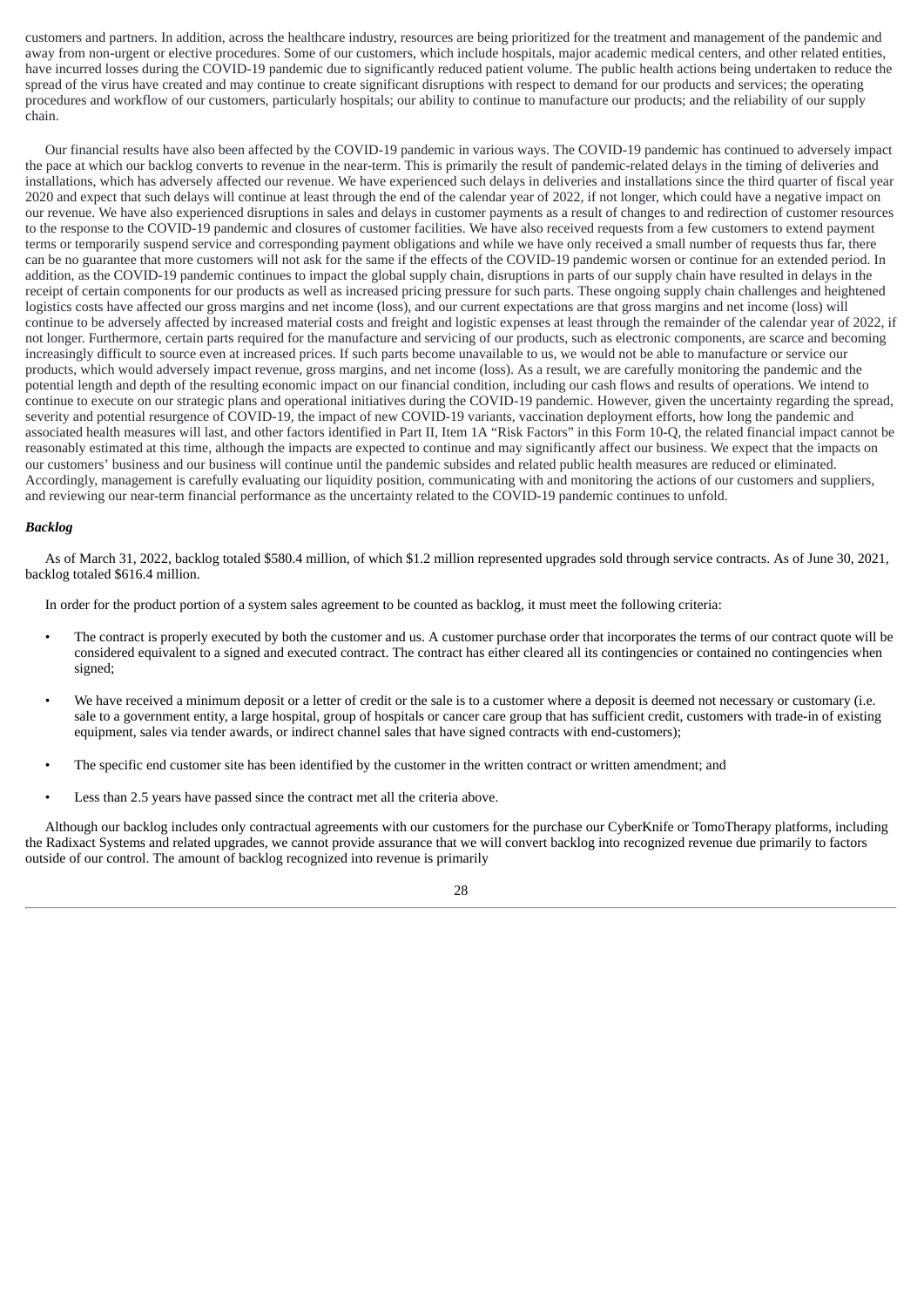impacted by three items: cancellations, age-outs and foreign currency fluctuations. Orders could be cancelled for reasons including, without limitation, changes in customers' needs, priorities or financial condition, changes in government or health insurance reimbursement policies, or changes to regulatory requirements. In addition to cancellations, after 2.5 years, if we have not been able to recognize revenue on a contract, we remove the revenue associated with the contract from backlog and the order is considered aged out. Contracts may age-out for many reasons, including but not limited to, inability of the customer to pay, inability of the customer to adapt their facilities to accommodate our products in a timely manner, or inability to timely obtain licenses necessary for customer facilities or operation of our equipment. Our backlog also includes amounts not denominated in U.S. Dollars and therefore fluctuations in the U.S. Dollar as compared to other currencies will impact revenue. Generally, strengthening of the U.S. Dollar will negatively impact revenue. Backlog is stated at historical foreign currency exchange rates, and revenue is released from backlog at current exchange rates, with any difference recorded as a backlog adjustment. The COVID-19 pandemic has adversely impacted the pace of new orders and the pace at which our backlog converts to revenue in the near-term and we expect this to continue. Although the extent to which the COVID-19 pandemic will impact individual markets could vary based on a number of factors, we have seen and expect to continue to see a higher than normal level of age-outs in the coming quarters as a result.

A summary of gross orders, net orders, and order backlog is as follows (in thousands):

|                                        | <b>Three Months Ended</b><br>March 31, |   | <b>Nine Months Ended</b><br>March 31, |   |            |  |           |  |
|----------------------------------------|----------------------------------------|---|---------------------------------------|---|------------|--|-----------|--|
|                                        | 2022                                   |   | 2021                                  |   | 2022       |  | 2021      |  |
| Gross orders                           | 88,561                                 | S | 87,365                                | S | 243,926    |  | 213,258   |  |
| Net age-outs                           | (45, 439)                              |   | (15, 971)                             |   | (108, 667) |  | (76, 018) |  |
| <b>Cancellations</b>                   | (1,868)                                |   | (7, 921)                              |   | (9,016)    |  | (10, 326) |  |
| Currency impacts and other             | 2,288                                  |   | (647)                                 |   | (1,755)    |  | 1,929     |  |
| Net orders                             | 43,542                                 |   | 62,826                                |   | 124,488    |  | 128,843   |  |
| Order backlog at the end of the period | 580,428                                |   | 610,795                               |   | 580,428    |  | 610.795   |  |

# *Gross Orders*

Gross orders are defined as the sum of new orders recorded during the period adjusted for any revisions to existing orders during the period.

Gross orders increased by \$1.2 million for the three months ended March 31, 2022 as compared to the three months ended March 31, 2021, driven by increases in orders from the Americas and Asia Pacific regions. CyberKnife Systems orders and upgrades increased by \$26.8 million as compared to a decrease of \$18.9 million for the three months ended March 31, 2021. This was partially offset by decreases in TomoTherapy System orders and upgrades of \$25.6 million for the three months ended March 31, 2022 as compared to an increase of \$0.3 million for the three months ended March 31, 2021.

Gross orders increased by \$30.7 million for the nine months ended March 31, 2022 as compared to the nine months ended March 31, 2021, driven by increases in orders from the Americas, Asia Pacific and Japan regions. CyberKnife Systems orders and upgrades increased by \$11.8 million for the nine months ended March 31, 2022 as compared to a decrease of \$15.3 million for the nine months ended March 31, 2021. TomoTherapy System orders and upgrades increased by \$18.9 million for the nine months ended March 31, 2022 as compared to a decrease of \$54.5 million for the nine months ended March 31, 2021.

# *Net Orders*

Net orders are defined as gross orders less cancellations, age-outs, foreign exchange and other adjustments during the period.

Net orders decreased by \$19.3 million for the three months ended March 31, 2022, as compared to the three months ended March 31, 2021, resulting from an increase in gross orders of \$1.2 million, an increase in age-outs of \$26.0 million, and a decrease in age-ins of \$3.5 million, partially offset by a decrease in cancellations of \$6.1 million and a \$2.9 million favorable foreign currency impact.

• For the three months ended March 31, 2022, there were \$51.0 million of age-outs and \$5.5 million of age-ins. Age-ins represent orders that previously aged-out but have been recognized as revenue in the current period. For the same period last fiscal year, we had \$25.0 million age-outs and \$9.0 million of age-ins. Age-ins offset the gross amount of age-outs in a particular period.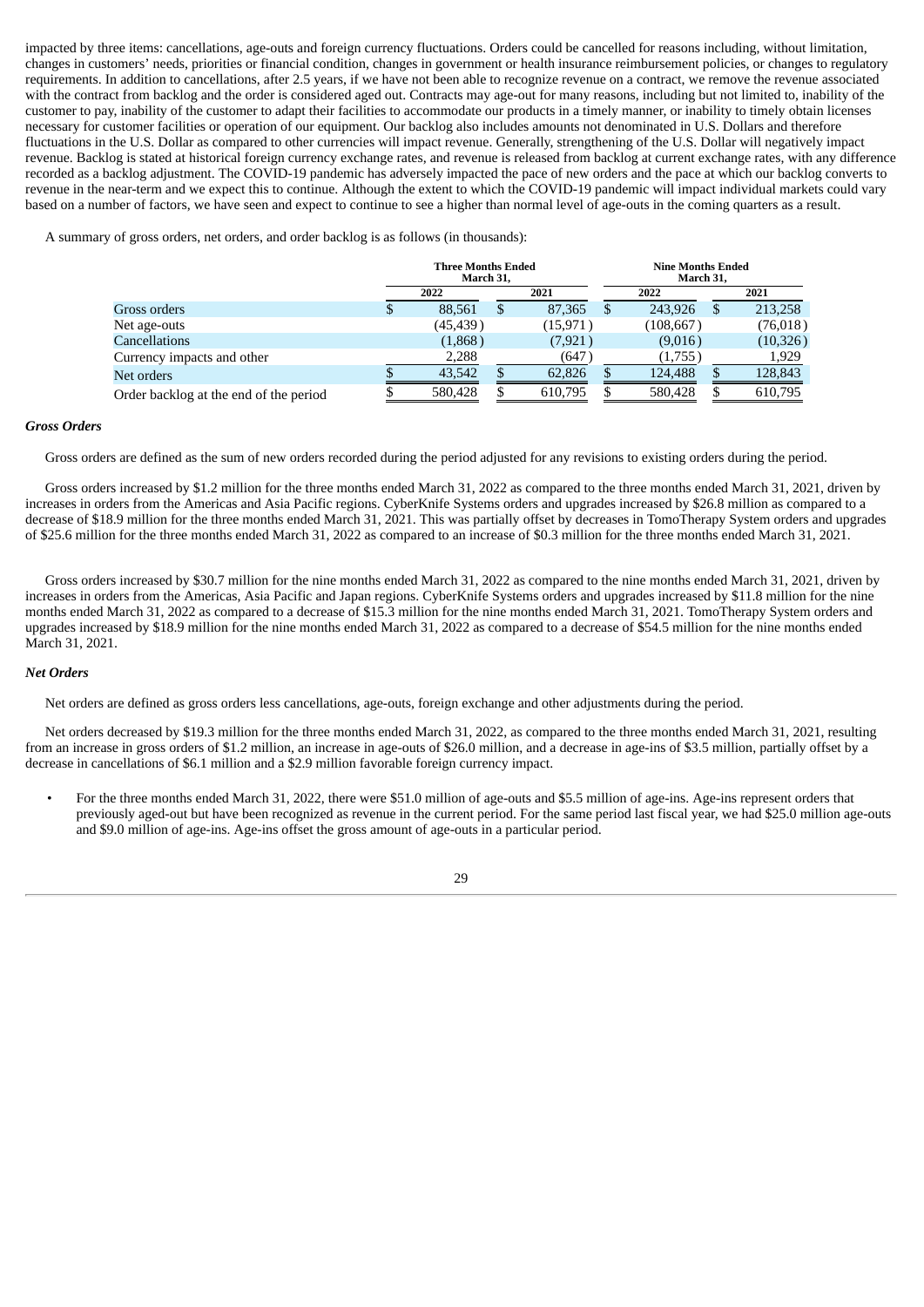- There were \$1.9 million of cancellations in the three months ended March 31, 2022 compared to \$7.9 million cancellations in the three months ended March 31, 2021.
- Foreign currency impacts and other adjustments increased net orders by \$2.3 million for the three months ended March 31, 2022 compared to a decrease in net orders of \$0.6 million for the three months ended March 31, 2021.

Net orders decreased by \$4.4 million for the nine months ended March 31, 2022, as compared to the nine months ended March 31, 2021, resulting from an increase in gross orders of \$30.7 million, an increase in age-outs of \$33.1 million and a \$3.8 million unfavorable foreign currency impact, partially offset by a decrease in cancellations of \$1.3 million, and an increase in age-ins of \$0.5 million.

- For the nine months ended March 31, 2022 there were \$133.7 million of age-outs and \$25.1 million of age-ins. Age-ins represent orders that previously aged-out but have been recognized as revenue in the current period. For the same period in the last fiscal year, we had \$100.6 million of age-outs and \$24.6 million of age-ins.
- There were \$9.0 million of cancellations in the nine months ended March 31, 2022 as compared to \$10.3 million of cancellations in the nine months ended March 31, 2021, primarily due to the impact of the COVID-19 pandemic on our customers' businesses throughout fiscal year 2021 and into fiscal year 2022. Cancellations are outside of our control and are difficult to forecast; however, we continue to work closely with our customers to minimize the impact of cancellations on our business.
- Foreign currency impacts and other adjustments decreased net orders by \$1.8 million for the nine months ended March 31, 2022 compared to an increase in net orders of \$1.9 million for the nine months ended March 31, 2021.

# **Results of Operations — Three and nine months ended March 31, 2022 and 2021**

|                                                   |              | <b>Three Months Ended March 31.</b> |          |         | <b>Nine Months Ended March 31.</b> |               |         |      |  |  |
|---------------------------------------------------|--------------|-------------------------------------|----------|---------|------------------------------------|---------------|---------|------|--|--|
|                                                   | 2022         | 2021                                | Change   |         | 2022                               | 2021          | Change  |      |  |  |
| (Dollars in thousands)                            | Amount       | Amount                              |          | $\%$    | Amount                             | Amount        |         | $\%$ |  |  |
| Products (a)                                      | 43,198<br>.Ъ | 47,439<br>\$.                       | (4,241)  | (9)     | 156,678                            | 120,502<br>\$ | 36,176  | 30   |  |  |
| Services (b)                                      | 52,971       | 55,123                              | (2, 152) | (4)     | 163,208                            | 164,851       | (1,643) | (1)  |  |  |
| Net revenue                                       | 96,169       | 102,562                             | (6,393)  | (6)     | 319,886                            | 285,353       | 34,533  | 12   |  |  |
| Gross profit                                      | 34,784       | 39,542                              | (4,758)  | (12)    | 116,935                            | 115,776       | 1,159   |      |  |  |
| Products gross profit                             | 14,827       | 19,730                              | (4,903)  | (25)    | 61,278                             | 51,265        | 10,013  | 20   |  |  |
| Services gross profit                             | 19,957       | 19,812                              | 145      |         | 55,657                             | 64,511        | (8,854) | (14) |  |  |
| Research and development expenses (c)             | 14,104       | 13,268                              | 836      | 6       | 43,183                             | 37,372        | 5,811   | 16   |  |  |
| Selling and marketing expenses                    | 10,798       | 10,567                              | 231      | 2       | 35,302                             | 29,813        | 5,489   | 18   |  |  |
| General and administrative expenses               | 10,174       | 11,281                              | (1,107)  | (10)    | 32,350                             | 30,498        | 1,852   | 6    |  |  |
| Income (loss) on equity method investment,<br>net | (1,946)      | 68                                  | (2,014)  | (2,962) | (774)                              | (1,021)       | 247     | (24) |  |  |
| Other expense, net                                | 2,293        | 4,027                               | (1,734)  | (43)    | 7,451                              | 12,981        | (5,530) | (43) |  |  |
| Provision for income taxes                        | 407          | 721                                 | (314)    | (44)    | 1,318                              | 1,352         | (34)    | (3)  |  |  |
| Net income (loss)                                 | (1,046)      | (390)                               | (656)    | (168)   | (1,895)                            | 4,781         | (6,676) | 140  |  |  |

(a) Includes sales to the China joint venture, an equity method investment of \$17,442 and \$32,177 for the three and nine months ended March 31, 2022 and \$1,633 and \$5,954 for the three and nine months ended March 31, 2021, respectively. See Note 14.

(b) Includes sales to the China joint venture, an equity method investment of \$2,326 and \$7,820 for the three and nine months ended March 31, 2022 and \$4,934 and \$10,197 for the three and nine months ended March 31, 2021, respectively. See Note 14.

(c) Includes chargeback to the China joint venture, an equity method investment related to research and development project of \$549 and \$1,543 for the three and nine months ended March 31, 2022 \$0 and \$430 for the three and nine months ended March 31, 2021.

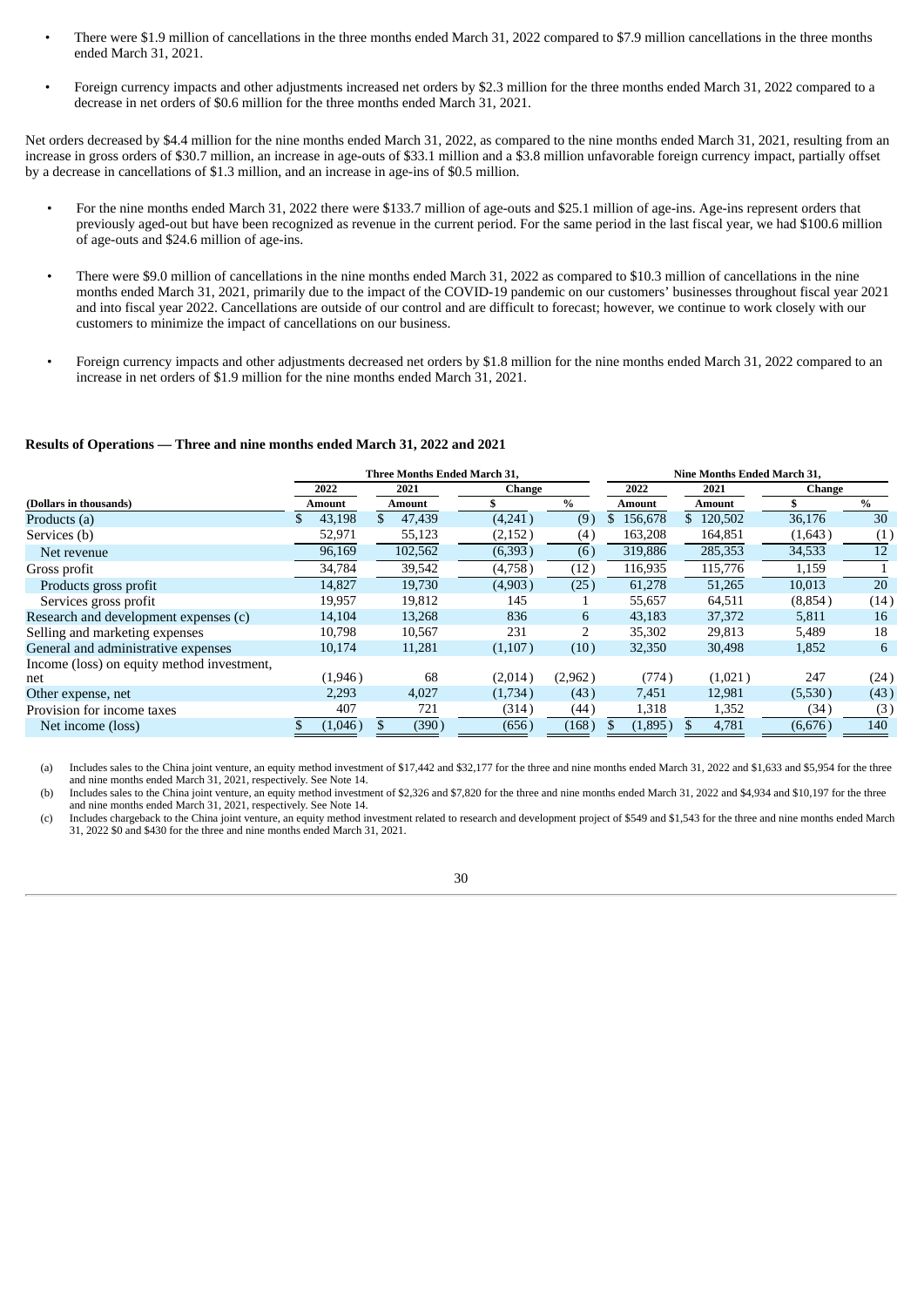# *Products Net Revenue*

Products net revenue decreased by \$4.2 million for the three months ended March 31, 2022, as compared to the three months ended March 31, 2021, driven by decreases in revenue of \$4.4 million due to a decrease in system sales revenue, supply chain constraints on key components that drove delays in finished goods shipments, and \$1.9 million due to lower average selling prices, partially offset by an increase in system upgrades revenue of \$2.1 million.

Product net revenue increased by \$36.2 million for the nine months ended March 31, 2022, as compared to the nine months ended March 31, 2021, driven by increases in revenue of \$30.2 million due to an increase in system sales revenue and \$2.2 million due to higher average selling prices, and an increase in system upgrades revenue of \$3.8 million.

# *Services Net Revenue*

Services net revenue decreased by \$2.2 million for the three months ended March 31, 2022, as compared to the three months ended March 31, 2021, primarily due to a decrease in revenue from foreign exchange impact of \$1.5 million and a decrease in revenue from training of \$0.5 million.

Services net revenue decreased by \$1.6 million for the nine months ended March 31, 2022, as compared to the nine months ended March 31, 2021, primarily due to decreases in revenue from upgrades sold through service of \$1.2 million, revenue from sales of parts of \$0.6 million, revenue from training of \$0.4 million, and service contract revenue of \$0.3 million, partially offset by an increase in installation revenue of \$0.9 million.

Percentage of net revenue by geographic region, based on the shipping location of our customers, is as follows (in thousands, except percentages):

|                                         | <b>Three Months Ended</b><br>March 31. |        |  |         | <b>Nine Months Ended</b><br>March 31. |  |         |  |
|-----------------------------------------|----------------------------------------|--------|--|---------|---------------------------------------|--|---------|--|
|                                         |                                        | 2022   |  | 2021    | 2022                                  |  | 2021    |  |
| Net revenue                             | \$                                     | 96.169 |  | 102.562 | 319,886                               |  | 285,353 |  |
| Americas                                |                                        | 26%    |  | 24%     | 31%                                   |  | 27%     |  |
| Europe, Middle East, India and Africa   |                                        | 31%    |  | 30%     | 29%                                   |  | 31%     |  |
| Asia Pacific, excluding Japan and China |                                        | 9%     |  | 4%      | 7%                                    |  | 6%      |  |
| Japan                                   |                                        | 12%    |  | 14%     | 10%                                   |  | 15%     |  |
| China                                   |                                        | 21%    |  | 28%     | 22%                                   |  | 21%     |  |

Revenue derived from sales outside of the Americas region as a percentage of our total net revenue decreased for the three and nine months ended March 31, 2022 as compared to the same period in the last fiscal year. Revenue derived from sales outside of the Americas region was \$70.8 million and \$77.5 million for the three months ended March 31, 2022 and 2021, respectively, and represented 74% and 76% of our net revenue during these periods, respectively. Revenue derived from sales outside of the Americas region was \$219.5 million and \$205.6 million for the nine months ended March 31, 2022 and 2021, respectively, and represented 69% and 73% of our net revenue during these periods, respectively.

## **Gross Profit**

Overall gross profit for the three months ended March 31, 2022 decreased by \$4.8 million, or 12%, as compared to the three months ended March 31, 2021, driven by a decrease in product gross profit of \$4.9 million due to lower volume unit sales and deferral of margin related to China JV sales and an increase in service gross profit of \$0.1 million, primarily driven by higher return merchandise authorization credits of \$1.1 million, a decrease in freight costs of \$0.4 million, partially offset by an increase in service parts consumption of \$0.8 million and an increase in employee compensation and benefits of \$0.6 million as a result of increased headcount.

Overall gross profit for the nine months ended March 31, 2022 increased by \$1.2 million, or 1%, as compared to the nine months ended March 31, 2021, driven by an increase in product gross profit of \$10.0 million due to higher volume unit sales, offset by a decrease in service gross profit of \$8.8 million, primarily driven by an increase in service parts consumption of \$3.2 million, an increase in employee compensation and benefits of \$2.7 million as a result of increased headcount, lower return merchandise authorization credits of \$2.1 million due to supply chain logistical challenges and an increase in freight cost of \$0.7 million.

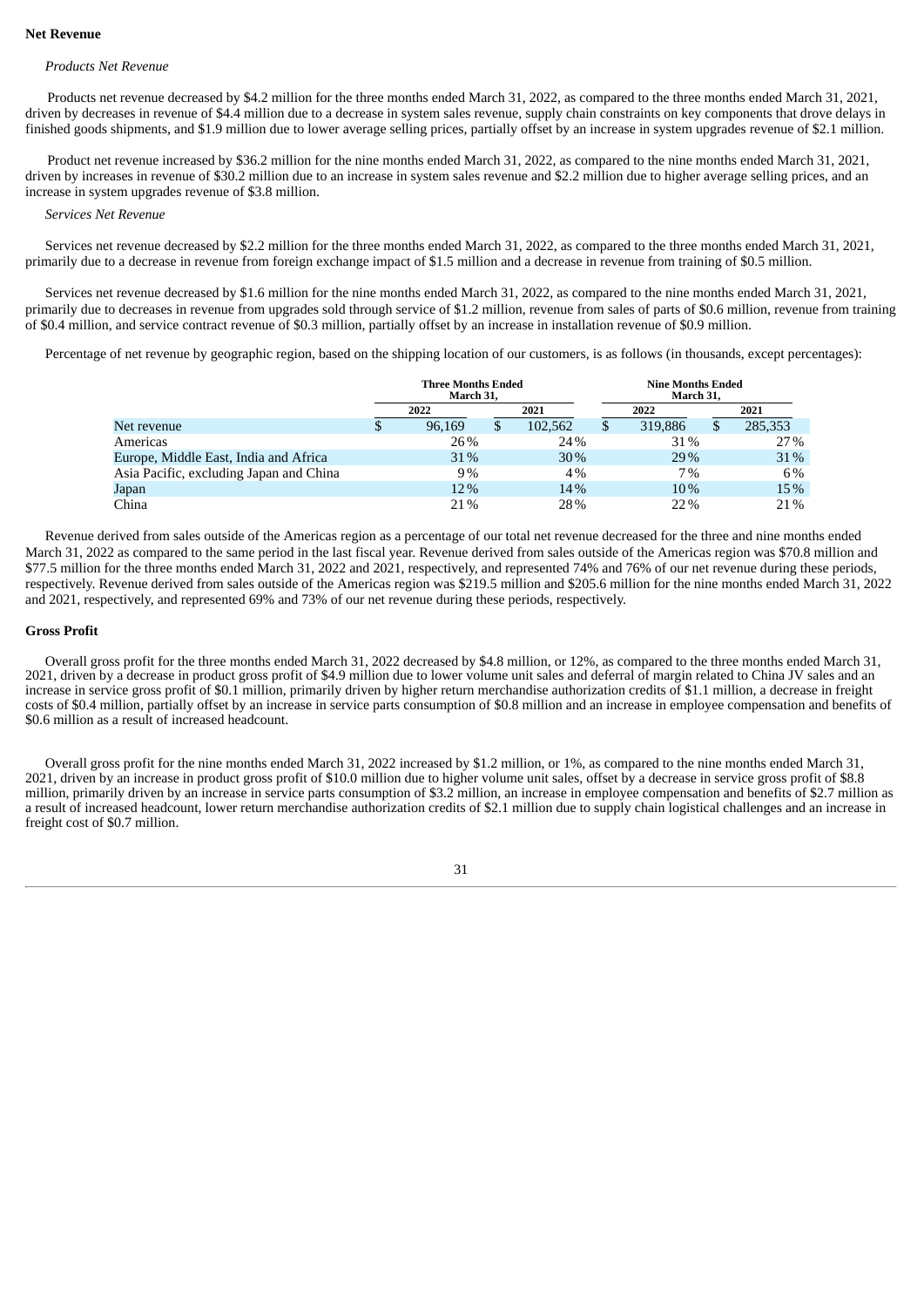#### **Research and Development**

Research and development expenses increased by \$0.8 million, or 6%, for the three months ended March 31, 2022, as compared to the same period in the prior fiscal year. The increase was due to an increased investment in research and development, mainly driven by an increase of \$1.6 million due to higher compensation and employee benefits as a result of increased headcount and a decrease of \$0.7 million in outside services and project material costs.

Research and development expenses increased by \$5.8 million, or 16%, for the nine months ended March 31, 2022, as compared to the same period in the prior fiscal year. The increase was due to increased investment in research and development mainly driven by an increase of \$4.1 million due to higher compensation and employee benefits as a result of increased headcount and an increase of \$1.7 million in outside services and project materials costs.

#### **Selling and Marketing**

Selling and marketing expenses increased by \$0.2 million, or 2%, for the three months ended March 31, 2022, as compared to the same period in the prior fiscal year. The increase was mainly driven by higher compensation and employee benefits as a result of increased headcount and an increase in travel expenses.

Selling and marketing expenses increased by \$5.5 million, or 18%, for the nine months ended March 31, 2022, as compared to the same period in the prior fiscal year. The increase was mainly driven by an increase of \$3.8 million due to higher compensation, employee benefits and commissions, an increase of \$1.7 million related to trade show expenses, and an increase of \$0.9 million in travel expenses due to increased travel as a result of a reduction in COVID-19 related travel restrictions, partially offset by \$0.9 million of lower consulting costs related to one-time rebranding costs that were incurred in the same period in the prior fiscal year.

# **General and Administrative**

General and administrative expenses decreased by \$1.1 million, or 10%, for the three months ended March 31, 2022, as compared to the same period in the prior fiscal year. The decrease was primarily due to a \$0.3 million decrease in other employee compensation and a \$0.8 million decrease in allowance for credit losses recorded.

General and administrative expenses increased by \$1.9 million, or 6%, for the nine months ended March 31, 2022, as compared to the same period in the prior fiscal year. The increase was primarily due to higher employee compensation and related travel expenses of \$0.4 million, an increase in operational expenses of \$0.4 million and an increase in consulting and audit fees of \$1.1 million.

#### **Income (loss) on equity method investment, net**

During the three and nine months ended March 31, 2022, income (loss) on equity method investment was an income of \$1.9 million and an income of \$0.8 million, respectively, as compared to a loss of \$0.1 million and an income of \$1.0 million during the three and nine months ended March 31, 2021.

# **Other Expense (Income), net**

Other expense, net decreased by \$1.7 million for the three months ended March 31, 2022, as compared to the same period in the prior fiscal year. The decrease is mainly driven by lower interest expenses due to refinancing our debt at a lower interest rate in the fourth fiscal quarter of 2021.

Other expense, net decreased by \$5.5 million for the nine months ended March 31, 2022, as compared to the same period in the prior fiscal year. The decrease is mainly driven by lower interest expenses due to refinancing our debt at a lower interest rate in the fourth fiscal quarter of 2021.

#### **Provision for Income Taxes**

On a quarterly basis, we provide for income taxes based upon an estimated annual effective income tax rate. We recognized income tax expense of \$0.4 million and \$1.3 million for the three and nine months ended March 31, 2022 and \$0.7 million and \$1.4 million for the three and nine months ended March 31, 2021, respectively. The decrease in income tax expense in the current quarter and year to date period was due to lower foreign earnings in the three and nine months ended March 31, 2022 as compared to the three and nine months ended March 31, 2021.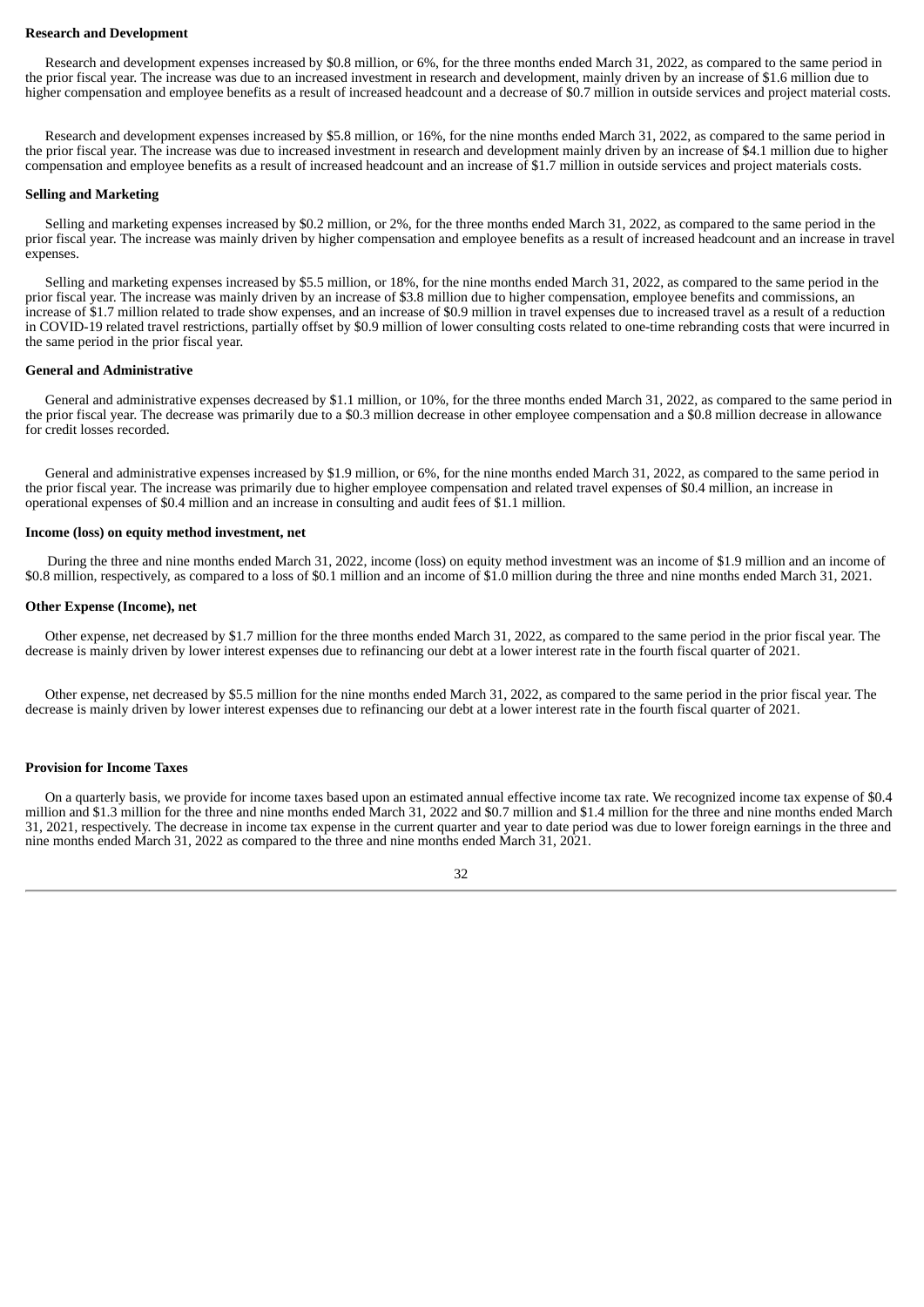#### **Liquidity and Capital Resources**

At March 31, 2022, we had \$97.8 million in cash and cash equivalents. Based on our cash and cash equivalents balance, available debt facilities, current business plan and revenue prospects, we believe that we will have sufficient cash resources and anticipated cash flows to fund our operations for at least the next 12 months. However, we continue to critically review our liquidity and anticipated capital requirements in light of the significant uncertainty created by the COVID-19 pandemic.

In May 2021, we issued \$100.0 million aggregate principal amount of 3.75% Convertible Senior Notes due 2026 under an indenture between us and The Bank of New York Mellon Trust Company, N.A., as trustee. \$97.1 million aggregate principal amount of the 3.75% Convertible Notes due 2026 were issued to certain holders of 3.75% Convertible Notes due 2022 in exchange for \$82.1 million aggregate principal amount of 3.75% Convertible Notes due 2022 outstanding and \$2.9 million aggregate principal amount were issued for cash. Concurrently, in May 2021, we entered into a senior secured credit agreement with Silicon Valley Bank, individually as a lender and agent, and the other lenders (the "Credit Agreement"), which provides for a five-year \$80 million term loan facility and a \$40 million revolving credit facility (the "Revolving Credit Facility"). The initial borrowings under the Credit Agreement, including \$25 million under the Revolving Credit Facility, were funded on May 14, 2021, and as of March 31, 2022 we had outstanding balance under the Revolving Credit Facility of \$5.0 million. Refer to Note 10. Debt to our unaudited condensed consolidated financial statements included in this Quarterly Report on Form 10-Q for discussion of the Term Loan, the Revolving Credit Facility and our Convertible Notes outstanding as of March 31, 2022.

Our liquidity and cash flows has been and could continue to be materially impacted by the diversion of customer resources to the response to the COVID-19 pandemic as well as delays in payments from customers and could be further impacted by additional and prolonged delays in payments from customers, the potential of renewed "shelter in place" orders and expanded social distancing orders or advisories, facility closures, or other reasons related to the COVID-19 pandemic. There remain uncertainties as to how the COVID-19 pandemic is likely to materially impact our liquidity in the future.

In addition, we are unable to predict with certainty the impact of the COVID-19 pandemic on our ability to maintain compliance with the debt covenants contained in the credit and security agreements related to our Credit Facilities, including financial covenants regarding the fixed charge coverage ratio, minimum consolidated cash balance and minimum consolidated domestic cash balance tests. While we were in compliance with such covenants for the period ended March 31, 2022, failure to meet the covenant requirements in the future could cause us to be in default and the maturity of the related debt could be accelerated and become immediately payable. This may require us to obtain waivers or amendments to the credit and security agreement in order to maintain compliance and there can be no certainty that any such waiver or amendment will be available, or what the cost of such waiver or amendment, if obtained, would be. If we are unable to obtain necessary waivers or amendment and the debt under such credit facility is accelerated, we would be required to obtain replacement financing at prevailing market rates, which may not be favorable to us. There is no guarantee that we would be able to satisfy our obligations if any of our indebtedness is accelerated.

Additionally, the undistributed earnings of our foreign subsidiaries at March 31, 2022 are considered to be indefinitely reinvested and unavailable for distribution in the form of dividends or otherwise. Future repatriation of the Company's foreign earnings could be subject to income taxes. We anticipate that we have adequate liquidity and capital resources and would not need to repatriate earnings. As of March 31, 2022, we had approximately \$65.6 million of cash and cash equivalents at our foreign subsidiaries. If such funds were repatriated, there will be additional foreign tax withholdings imposed depending on the country from which the funds were repatriated. Our foreign earnings are deemed to be indefinitely invested outside the U.S.

Our cash flows for nine months ended March 31, 2022 and 2021 are summarized as follows (in thousands):

|                                                                                  |   | <b>Nine Months Ended</b><br>March 31, |     |         |  |  |  |
|----------------------------------------------------------------------------------|---|---------------------------------------|-----|---------|--|--|--|
|                                                                                  |   | 2022                                  |     | 2021    |  |  |  |
| Net cash provided by operating activities                                        | S | 2.244                                 | -\$ | 32,317  |  |  |  |
| Net cash used in investing activities                                            |   | (3,321)                               |     | (1,506) |  |  |  |
| Net cash used in financing activities                                            |   | (15,510)                              |     | (9,393) |  |  |  |
| Effect of exchange rate changes on cash, cash equivalents<br>and restricted cash |   | (2,326)                               |     | 127     |  |  |  |
| Net increase (decrease) in cash, cash equivalents and<br>restricted cash         |   | (18,913                               |     | 21,545  |  |  |  |

The COVID-19 pandemic has negatively impacted the global economy, disrupted our global supply chains and created significant volatility and disruption of financial markets all of which has and could continue to negatively impact our business operations and cash flows for the foreseeable future, including reductions in revenue, decreases in gross margin and delays in payments from customers. The challenges posed by COVID-19 on our business are expected to evolve rapidly. An extended period of global supply chain and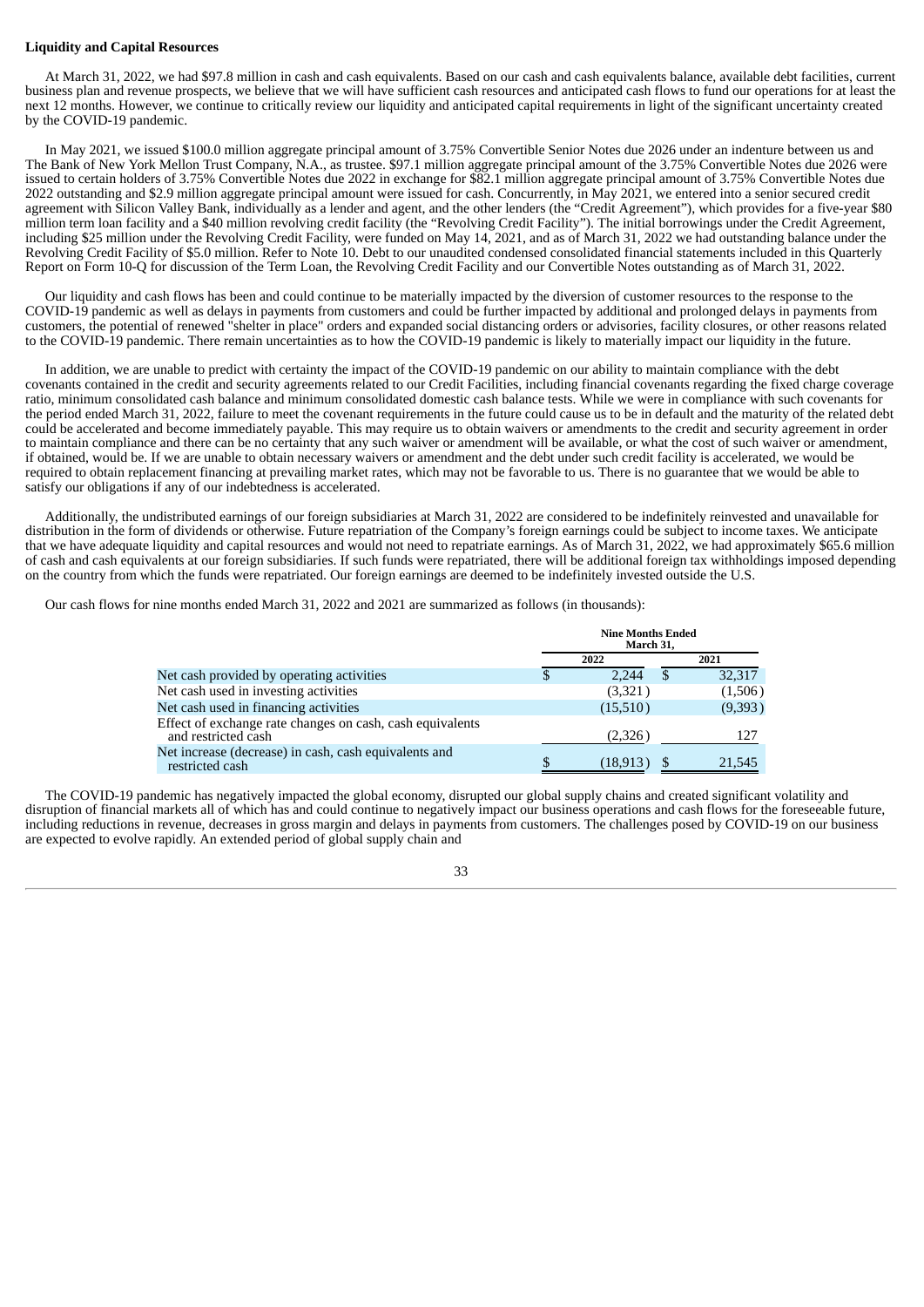economic disruption and volatility in the financial markets, could materially affect our business, results of operations, access to sources of liquidity and financial condition.

# **Cash Flows from Operating Activities**

Net cash provided by operating activities was \$2.2 million during the nine months ended March 31, 2022. The net cash provided by operating activities resulted primarily from non-cash items of \$18.6 million and net decrease in operating assets and liabilities of \$14.5 million, partially offset by a net loss of \$1.9 million.

- Non-cash items primarily consisted of share-based compensation expense of \$7.9 million, an intra-entity profit elimination from transactions with the JV of \$3.6 million, depreciation and amortization expense of \$4.2 million, inventories write-down of \$2.8 million, loss from equity method investment of \$0.8 million, provision for credit losses of \$0.2 million, and non-cash interest expense on debt of \$0.6 million; and
- The net change in working capital of \$14.5 million was primarily due to an increase in inventories of \$15.9 million, an increase in accounts receivable of \$4.6 million, an increase of \$2.7 million in prepaid expense and other assets, a decrease of deferred cost of revenue of \$2.7 million, a decrease in compensation related accrued liabilities of \$3.4 million, a decrease in deferred revenue of \$2.7 million, a decrease in operating lease liability, net of \$0.7 million, and a decrease in customer advances of \$0.3 million, partially offset by an increase in accounts payable of \$13.0 million.

# **Cash Flows from Investing Activities**

Net cash used by investing activities was \$3.3 million for the nine months ended March 31, 2022, which related to the purchase of property and equipment.

# **Cash Flows from Financing Activities**

Net cash used in financing activities during the nine months ended March 31, 2022 was \$15.5 million primarily due to net repayments on our Revolving Credit Facility of \$15.0 million, the scheduled payment of \$3.0 million of the principal amount outstanding on our Term Loan and \$0.3 million taxes paid related to net settlement of equity awards, partially offset by \$1.2 million proceeds from our employee stock purchase plan and \$1.5 million from option exercises.

## **Operating Capital and Capital Expenditure Requirements**

Our future capital requirements depend on numerous factors. These factors include but are not limited to the following:

- Revenue generated by sales of our products and service plans;
- Our ability to generate cash flows from operations;
- Costs associated with our sales and marketing initiatives and manufacturing activities;
- Facilities, equipment and IT systems required to support current and future operations;
- Rate of progress and cost of our research and development activities;
- Costs of obtaining and maintaining FDA and other regulatory clearances of our products;
- Effects of competing technological and market developments;
- Number and timing of acquisitions and other strategic transactions;
- Servicing and maturity of our current future indebtedness;
- The impact of inflation of our expenses, and

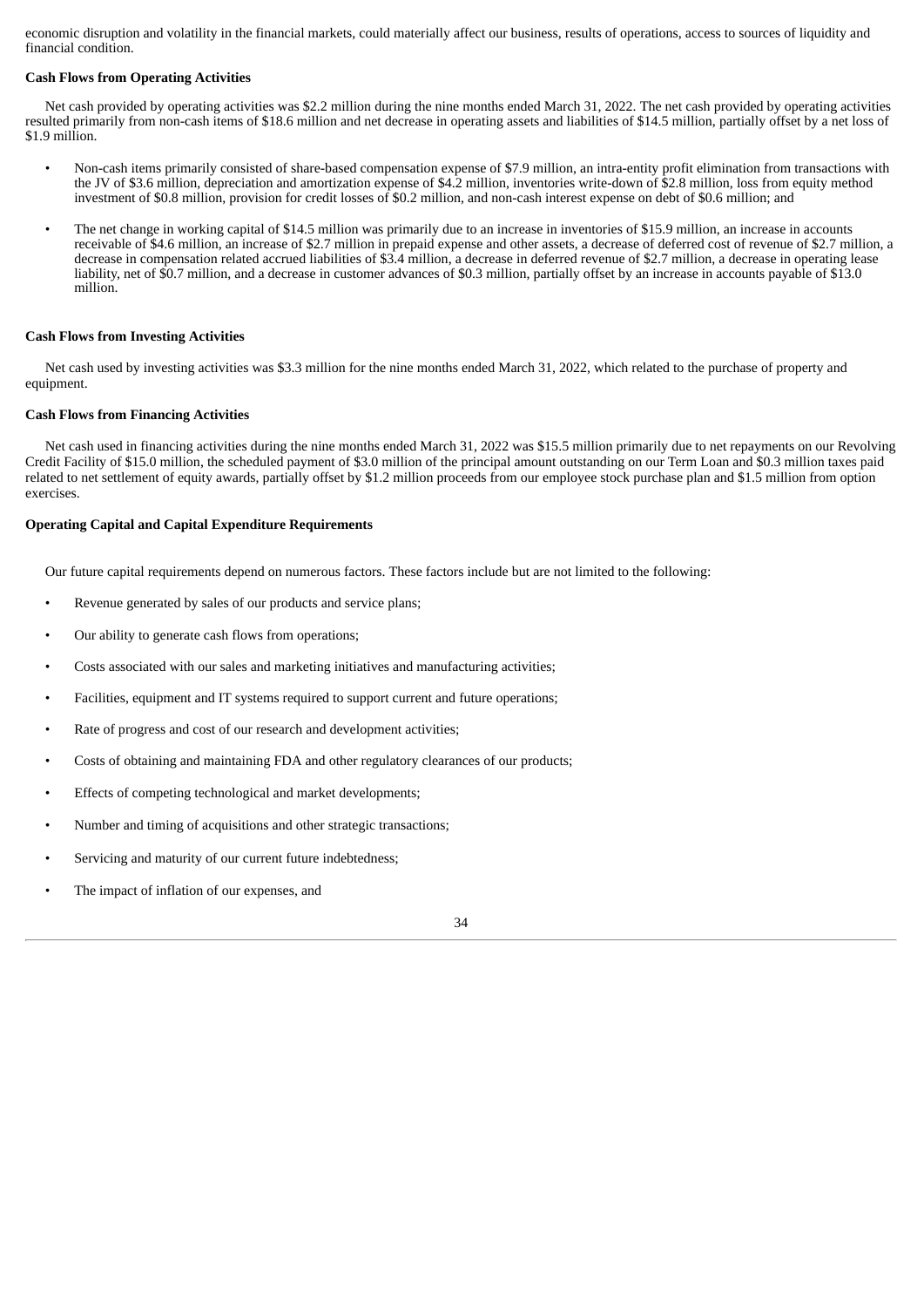• The unpredictable impact of the COVID-19 pandemic, including on collections, supply chain, and logistics.

We believe that our current cash and cash equivalents balance will be sufficient to meet our anticipated cash needs for working capital and capital expenditures for at least the next 12 months. If these sources of cash and cash equivalents are insufficient to satisfy our liquidity requirements, or we believe market conditions are favorable, we may seek to sell additional equity or debt securities or enter into additional credit facilities. The sale of additional equity or convertible debt securities could result in dilution to our stockholders. If additional funds are raised through the issuance of debt securities, these securities could have rights senior to those associated with our common stock and could contain covenants that would restrict our operations. Additional financing may not be available at all, or in amounts or on terms acceptable to us. If we are unable to obtain this additional financing, we may be required to reduce the scope of our planned product development and marketing efforts.

#### **Contractual Obligations and Commitments**

We presented our contractual obligations in our Annual Report on Form 10-K for the fiscal year ended June 30, 2021. Our contractual obligations consist of debt, operating leases, purchase commitments, and other contractual obligations. There have been no material changes to these obligations outside the ordinary course of business during the nine months ended March 31, 2022 as compared to the contractual obligations disclosed in the "Management's Discussion and Analysis of Financial Condition and Results of Operations" section of our Annual Report on Form 10-K for the year ended June 30, 2021.

#### **Off-Balance Sheet Arrangements**

We did not have any off-balance sheet arrangements as of March 31, 2022.

#### **Critical Accounting Policies and Estimates**

The discussion and analysis of our financial condition and results of operations is based on our unaudited condensed consolidated financial statements, which have been prepared in accordance with accounting principles generally accepted in the United States of America (U.S. GAAP). The preparation of these unaudited condensed consolidated financial statements requires management to make estimates and judgments that affect the reported amounts of assets and liabilities and the disclosure of contingent assets and liabilities at the date of the unaudited condensed consolidated financial statements, as well as revenue and expenses during the reporting periods. We evaluate our estimates and judgments on an ongoing basis. We base our estimates on historical experience and on various other factors we believe are reasonable under the circumstances, the results of which form the basis for making judgments about the carrying value of assets and liabilities. However, the economic uncertainty in the current environment caused by the COVID-19 pandemic could limit our ability to accurately make and evaluate our estimates and judgments. Actual results could therefore differ materially from those estimates if actual conditions differ from our assumptions.

In the three and nine months ended March 31, 2022, there have been no changes to the critical accounting policies and estimates, which we believe are those related to revenue recognition and the assessment of stand-alone selling price ("SSP"), assessment of recoverability of goodwill and intangible assets, valuation of our equity method investment in the JV, valuation of inventories, annual performance related bonuses, allowance for credit losses and loss contingencies. Actual results could differ materially from those estimates.

#### **Concentration of Credit and Other Risks**

Our cash and cash equivalents are deposited with several major financial institutions. At times, deposits in these institutions exceed the amount of insurance provided on such deposits. We have not experienced any losses in such accounts and do not believe that we are exposed to any significant risk of loss on these balances.

For the three and nine months ended March 31, 2022 and 2021, one customer represented 10% or more of total net revenue. As of March 31, 2022 and 2021, we had one customer that accounted for more than 10% of our total accounts receivable, net.

We perform ongoing credit evaluations of our customers and maintain reserves for potential credit losses. Accounts receivable are deemed past due in accordance with the contractual terms of the agreement. Accounts receivable balances are charged against the allowance for doubtful accounts once collection efforts are unsuccessful.

Single-source suppliers presently provide us with several components. In most cases, if a supplier was unable to deliver these components, we believe that we would be able to find other sources for these components subject to any regulatory qualifications, if required.

#### **Revenue Recognition**

Our revenue is primarily derived from sales of CyberKnife and TomoTherapy platforms and services, which include PCS contracts (warranty period services and post-warranty services), installation services, training and other professional services. We record our revenue net of any value added or sales tax. We recognize revenue for certain performance obligations at the point in time when control is transferred, such as delivery of products. We recognize revenue for certain other performance obligations over a period of time as control of the goods or services is transferred, such as PCS and construction contracts. Payments received in advance of system

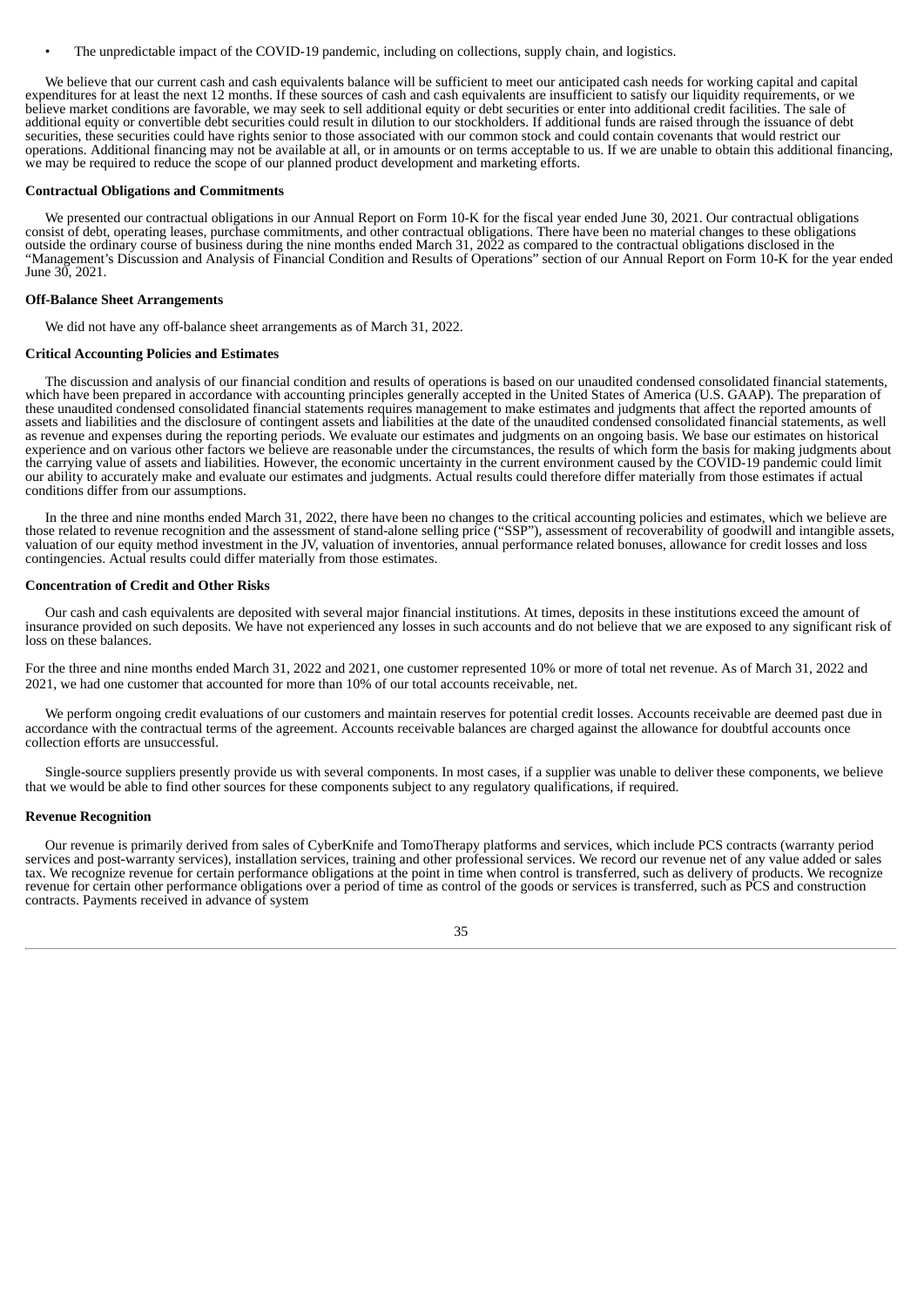shipment are recorded as customer advances and are deferred until product shipment when they are recognized in revenue. We assess the probability of collection based on a number of factors, including past transaction history with the customer and creditworthiness of the customer. We generally do not request collateral from our customers.

We frequently enter into sales arrangements that contain multiple performance obligations. For sale arrangements that contain multiple performance obligations, we account for individual products and services separately if a product or service is separately identifiable from other items in the bundled package and if a customer can benefit from it on its own or with other resources that are readily available to the customer. The stand-alone selling price ("SSP") is determined based on observable prices at which we separa  $\tilde{v}$ ) is determined based on observable prices at which we separately sell the products and services. If a SSP is not directly observable, then we will estimate the SSP considering market conditions, entity-specific factors, and information about the customer or class of customer that is reasonably available.

#### *Product Revenue*

The majority of product revenue is generated from sales of CyberKnife and TomoTherapy platforms, including Radixact Systems. Revenue is recognized once the performance obligations are satisfied by transferring control of the product to a customer, which is generally upon delivery.

We record revenue from sales of systems, product upgrades and accessories to our customers based on the general terms and conditions of the executed sales and distribution agreements as well as the specific terms and conditions executed for each sale, and once the performance obligations are satisfied by transferring control of the product to a customer.

We record revenue considering all discounts given to, or expected by, customers. As a result, management may make estimates of potential future product returns or trade ins and other allowances related to product revenue in the current period. In general, we do not allow returns from customers and all discounts and allowances are clearly identified in the terms and conditions of each sale. We derive some product revenue from sales to the JV.

#### *Service Revenue*

Service revenue is generated primarily from PCS, installation services, training and professional services. Service revenue is recognized either ratably over the contractual period as control and benefit transfer to the customer or when service is performed, depending on specific terms and conditions in agreements with customers. We derive some service revenue from sales to the JV.

Costs associated with service revenue are expensed when incurred, except when those costs are related to system upgrades purchased within a service contract. In those cases, the costs of such upgrades are recognized at the time control and benefit of the upgrade transfers to the customer.

#### <span id="page-35-0"></span>**Item 3. Quantitative and Qualitative Disclosures About Market Risk**

We do not utilize derivative financial instruments, derivative commodity instruments or other market risk sensitive instruments, positions or transactions.

#### *Foreign Currency Exchange Rate Risk*

A portion of our net sales are denominated in foreign currencies, most notably the Euro and the Japanese Yen. Future fluctuations in the value of the U.S. Dollar may affect the price competitiveness of our products outside the United States. For direct sales outside the United States, we sell in both U.S. Dollars and local currencies, which could expose us to additional foreign currency risks, including changes in currency exchange rates. Our operating expenses in countries outside the United States, are payable in foreign currencies and therefore expose us to currency risk. To the extent that management can predict the timing of payments under sales contracts or for operating expenses that are denominated in foreign currencies, we may engage in hedging transactions to mitigate such risks in the future. We expect the changes in the fair value of the net foreign currency assets arising from fluctuations in foreign currency exchange rates to be materially offset by the changes in the fair value of the forward contracts. As of March 31, 2022, we had open currency forward contracts to purchase or sell foreign currencies with stated, or notional value of approximately \$49.6 million.

The purpose of these forward contracts is to minimize the risk associated with foreign exchange rate fluctuations. We have developed a foreign exchange policy to govern our forward contracts. These foreign currency forward contracts do not qualify as cash flow hedges and all changes in fair value are reported in earnings as part of other expenses, net. We have not entered into any other types of derivative financial instruments for trading or speculative purpose. Our foreign currency forward contract valuation inputs are based on quoted prices and quoted pricing intervals from public data and do not involve management judgment.

#### *Interest Rate Risk*

Our debt obligations consist of a variety of financial instruments that expose us to interest rate risk, including, but not limited to the Credit Facilities and Notes. The interest rates on the Notes are fixed and the interest rate on the Credit Facilities are at variable rates, which are tied to a "prime rate" and LIBOR. As of March 31, 2022, borrowings under the Term Loan Facility totaled \$75.9 million net

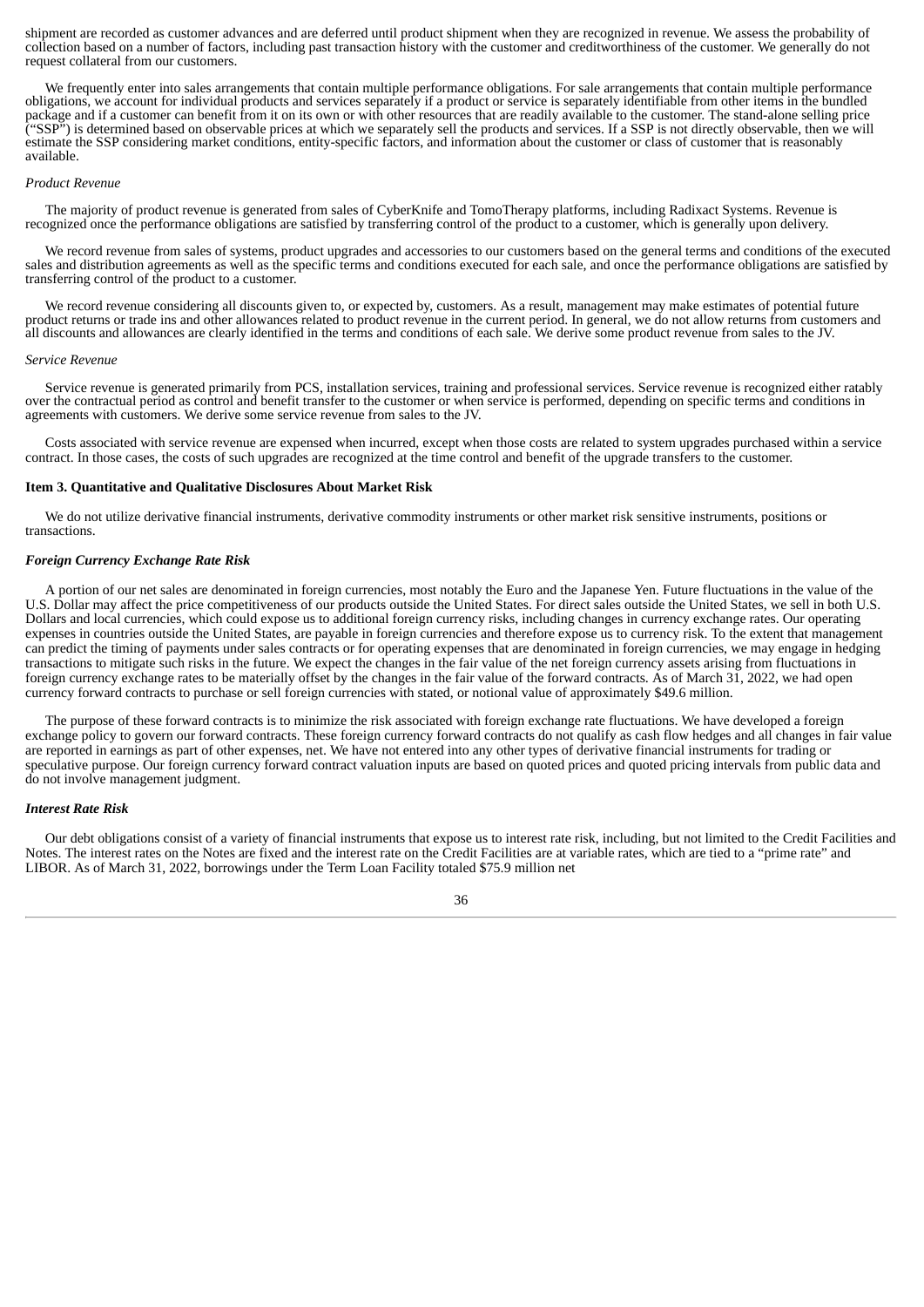of issuance cost with an annual interest rate of 3.0% plus 90-day LIBOR, and borrowings under the Revolving Credit Facility totaled \$5.0 million with an annual interest rate of 3.0% plus 90-day LIBOR. If the amount outstanding under the Credit Facilities remained at this level for the next 12 months and interest rates increased or decreased by 50 basis point change, our annual interest expense would increase or decrease, respectively, approximately \$0.4 million. Refer to Note 10. Debt to our unaudited condensed consolidated financial statements included in this Quarterly Report on Form 10-Q for a discussion regarding our debt obligation.

### *Equity Price Risk*

On August 7, 2017, we issued approximately \$85.0 million aggregate principal amount of 3.75% Convertible Notes due 2022. Upon conversion, we can settle the obligation by issuing our common stock, cash or a combination thereof at an initial conversion rate equal to 174.8252 shares of common stock per \$1,000 principal amount of the 3.75% Convertible Notes due 2022, which is equivalent to a conversion price of approximately \$5.72 per share of common stock, subject to adjustment. There is no equity price risk if the share price of our common stock is below \$5.72 upon conversion of the 3.75% Convertible Notes due 2022. As of March 31, 2022 the remaining outstanding principal amount of 3.75% Convertible Notes due 2022 is \$2.9 million. For every \$1 that the share price of our common stock exceeds \$5.72, we expect to issue an additional \$0.5 million in cash or shares of our common stock, or a combination thereof, if all of the 3.75% Convertible Notes due 2022 are converted.

On May 13, 2021, we issued approximately \$100.0 million aggregate principal amount of 3.75% Convertible Notes due 2026. Upon conversion, we can settle the obligation by issuing our common stock, cash or a combination thereof at an initial conversion rate equal to 170.5611 shares of common stock per \$1,000 principal amount of the 3.75% Convertible Notes due 2026, which is equivalent to a conversion price of approximately \$5.86 per share of common stock, subject to adjustment. There is no equity price risk if the share price of our common stock is below \$5.86 upon conversion of the 3.75% Convertible Notes due 2026. For every \$1 that the share price of our common stock exceeds \$5.86, we expect to issue an additional \$17.1 million in cash or shares of our common stock, or a combination thereof, if all of the 3.75% Convertible Notes due 2026 are converted.

#### *Inflation*

Inflation generally affects our costs, including selling and marketing expenses and general and administrative expenses and other expenses. Although we do not believe that inflation has had a material impact on our financial position or results of operations to date, a high rate of inflation in the future may have an adverse effect on our ability to maintain current levels of gross margin and operating expenses as a percentage of sales if the selling prices of our services do not increase in line with increases in costs.

#### **Item 4. Controls and Procedures**

# **Evaluation of Disclosure Controls and Procedures**

We maintain disclosure controls and procedures that are designed to ensure that information required to be disclosed in our Exchange Act reports is recorded, processed, summarized and reported within the time periods specified in the Securities and Exchange Commission's rules and forms and that such information is accumulated and communicated to our management, including our Chief Executive Officer and Chief Financial Officer, as appropriate to allow for timely decisions regarding required disclosure.

Our management, with the participation of our Chief Executive Officer and Chief Financial Officer, evaluated the effectiveness of the design and operation of our disclosure controls and procedures as of March 31, 2022. Based on this evaluation, our Chief Executive Officer and Chief Financial Officer concluded that as of March 31, 2022 our disclosure controls and procedures were effective to provide reasonable assurance that the information required to be disclosed by us in the reports we file or submit under the Exchange Act is recorded, processed, summarized and reported within the time periods specified in the Securities and Exchange Commission's rules and forms, and that such information is accumulated and communicated to our management, including our Chief Executive Officer and Chief Financial Officer, as appropriate to allow timely decisions regarding required disclosure.

#### *Changes in Internal Control Over Financial Reporting*

There were no significant changes in our internal control over financial reporting that occurred during the third quarter of fiscal year 2022 that have materially affected, or are reasonably likely to materially affect, our internal control over financial reporting.

#### *Inherent Limitations of Internal Control Over Financial Reporting*

Internal control over financial reporting cannot provide absolute assurance of achieving financial reporting objectives because of its inherent limitations. Internal control over financial reporting is a process that involves human diligence and compliance and is subject to lapses in judgment and breakdowns resulting from human failures. Internal control over financial reporting also can be circumvented by collusion or improper management override. Because of such limitations, there is a risk that material misstatements may not be prevented or detected on a timely basis by internal control over financial reporting. However, these inherent limitations are known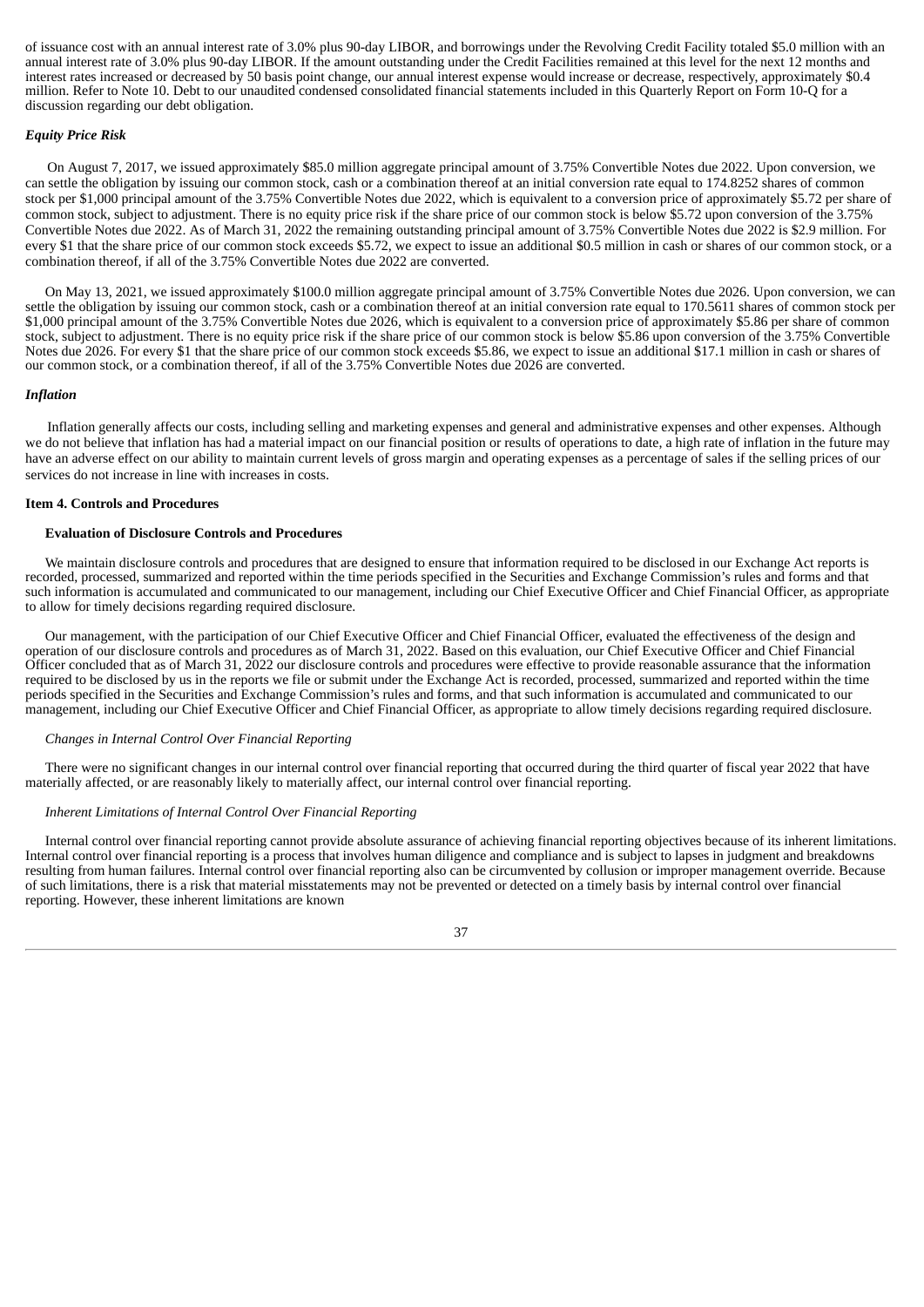features of the financial reporting process. Therefore, it is possible to design into the process safeguards to reduce, though not eliminate, this risk. In designing and evaluating the disclosure controls and procedures, management recognized that any controls and procedures, no matter how well designed and operated, can provide only reasonable assurance of achieving the desired control objectives, and in reaching a reasonable level of assurance, management is required to apply its judgment in evaluating the cost-benefit relationship of possible controls and procedures.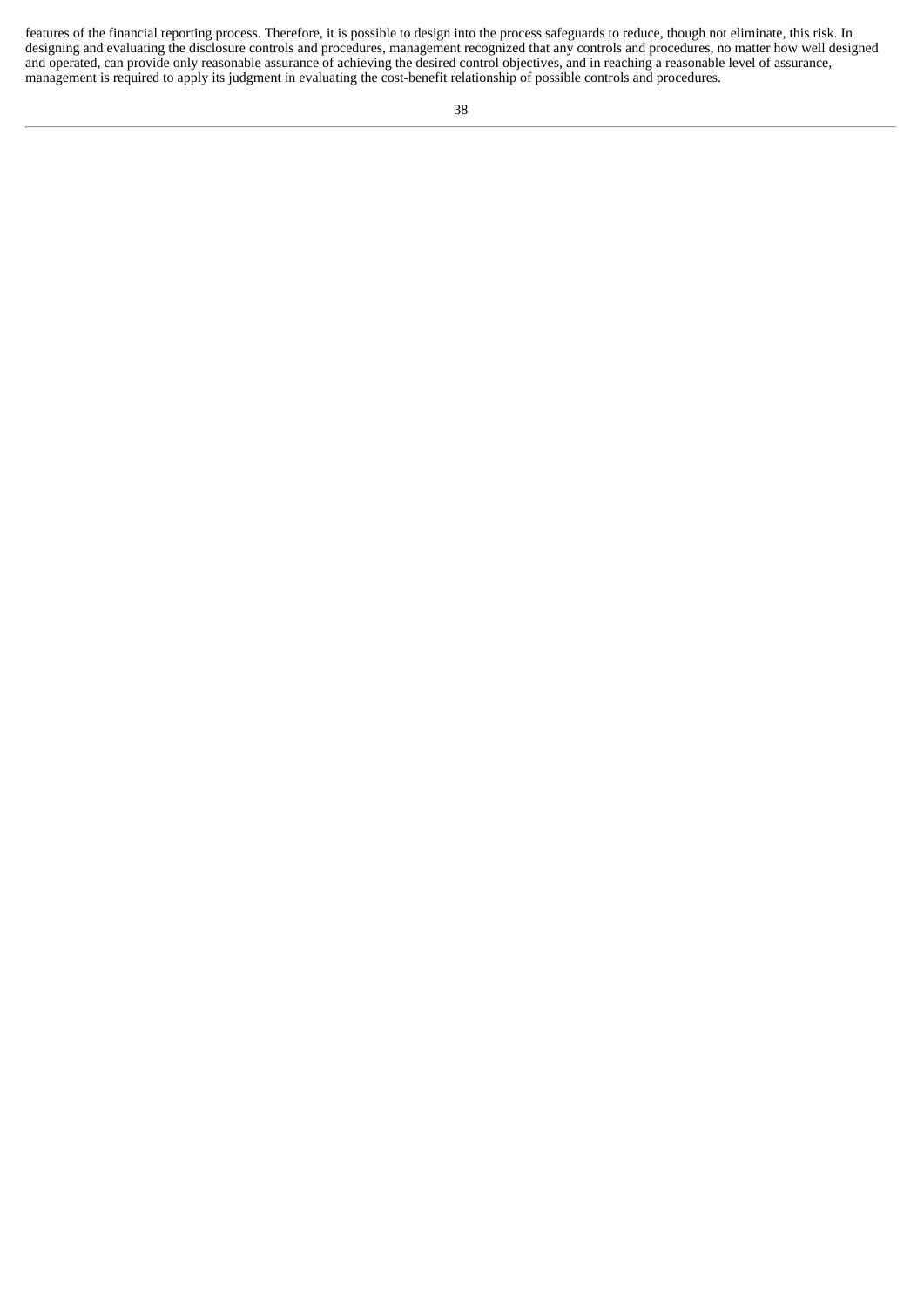## **PART II. OTHER INFORMATION**

## **Item 1. Legal Proceedings**

The information set forth in Note 9. *Commitments and Contingencies—Litigation*, to our unaudited condensed consolidated financial statements included in this Quarterly Report on Form 10-Q is incorporated herein by reference.

## **Item 1A. RISK FACTORS**

## **Risk Factors Summary**

Our business is subject to numerous risks and uncertainties, including those highlighted in Part II, Item 1A titled "Risk Factors." These risks include, but are not limited to, the following:

## *Risks related to our business and results of operations*

- The effect of the COVID-19 pandemic could continue to have a material adverse effect on our business, financial condition, results of operations, or cash flows.
- If our products do not achieve widespread market acceptance, we will not be able to generate the revenue necessary to support our business.
- Our ability to achieve profitability depends in part on maintaining or increasing our gross margins on product sales and services.
- We have outstanding indebtedness and may incur other debt in the future, which may adversely affect our financial condition and future financial results.
- Our operating results, including our quarterly orders, revenues and margins fluctuate from quarter to quarter and may be unpredictable, which may result in a decline in our stock price.
- Our industry is subject to intense competition and rapid technological change. If we are unable to anticipate or keep pace with changes in the marketplace and the direction of technological innovation and customer demands, our products may become obsolete or less useful and our operating results will suffer.
- International sales of our products account for a significant portion of our revenue, which exposes us to risks inherent in international operations.
- Enhanced international tariffs that affect our products or components within our products, other trade barriers or a global trade war could increase our costs and materially and adversely affect our business operations and financial condition.
- We face risks related to the current global economic environment, which could adversely affect our business, financial condition and results of operations.
- If we encounter manufacturing problems, or if our manufacturing facilities do not continue to meet federal, state or foreign manufacturing standards, we may be required to temporarily cease all or part of our manufacturing operations, which would result in delays and lost revenue.
- If we are unable to develop new products or enhance existing products to meet our customers' needs and compete favorably in the market, we may be unable to attract or retain customers.
- If we do not effectively manage our growth, our business may be significantly harmed.
- We could become subject to product liability claims, product recalls, other field actions and warranty claims that could be expensive, divert management's attention and harm our business.
- Our reliance on single‑source suppliers for critical components of our products could harm our ability to meet demand for our products in a timely and cost effective manner.
- We depend on key employees, the loss of whom would adversely affect our business.

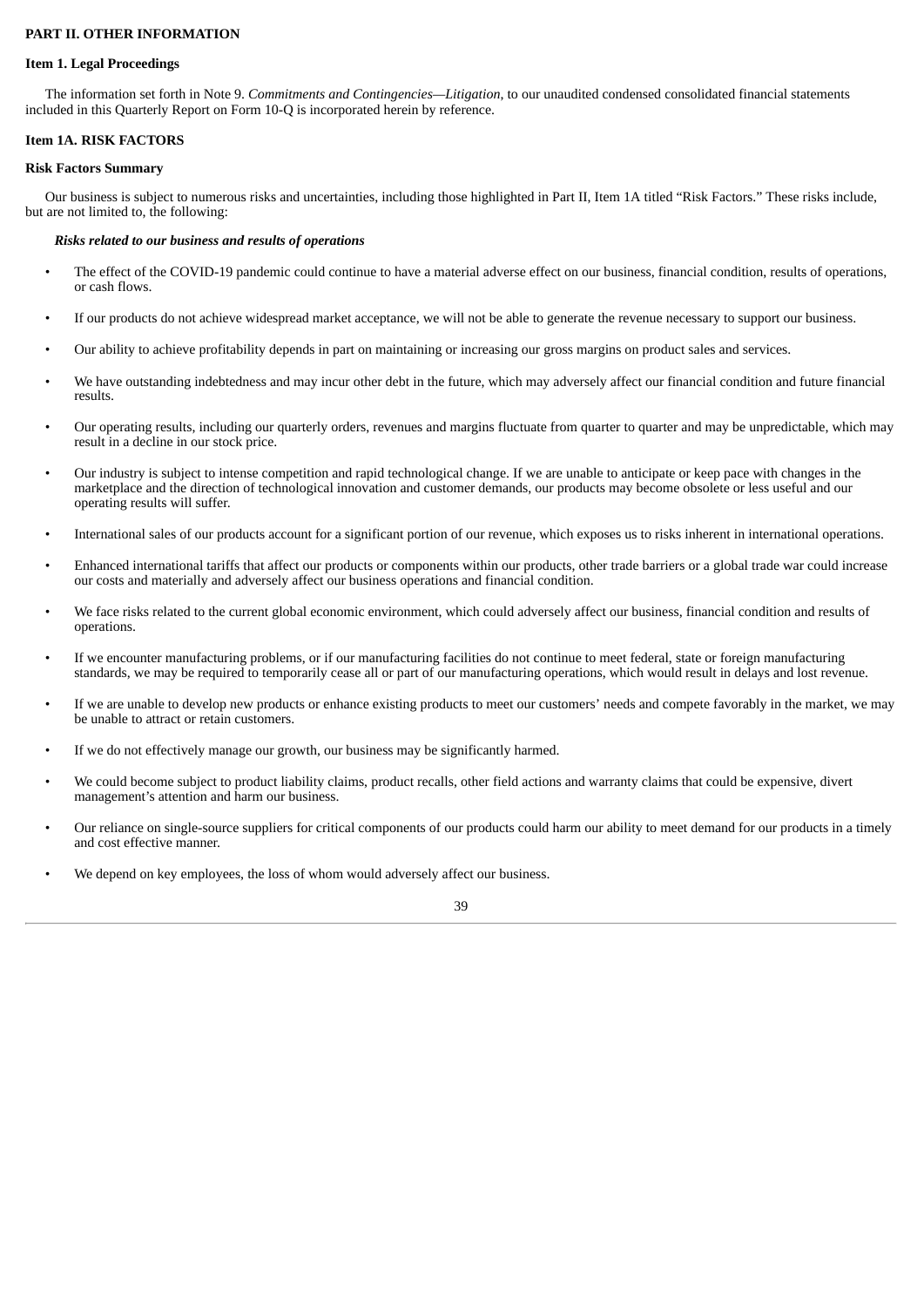- Disruption of critical information technology systems, infrastructure and data or cyberattacks could harm our business and financial condition.
- Any actual or perceived failure by us to comply with legal or regulatory requirements related to privacy, cyber security and data protection in one or multiple jurisdictions could result in proceedings, actions or penalties against us.
- The safety and efficacy of our products for certain uses is not yet supported by long-term clinical data, and our products may therefore prove to be less safe and effective than initially thought.
- Third parties may claim we are infringing their intellectual property, and we could suffer significant litigation or licensing expenses or be prevented from selling our product.
- It is difficult and costly to protect our intellectual property and our proprietary technologies and we may not be able to ensure their protection.
- Because the majority of our product revenue is derived from sales of the CyberKnife and TomoTherapy platforms, which have a long and variable sales and installation cycle, our revenues and cash flows may be volatile and difficult to predict.

## *Risks related to the regulation of our products and business*

- Modifications, upgrades, new indications and future products related to our products may require new FDA 510(k) clearances or premarket approvals and similar licensing or approvals in international markets. Such modifications, or any defects in design, manufacture or labeling may require us to recall or cease marketing the affected systems or software until approvals or clearances are obtained.
- We are subject to federal, state and foreign laws and regulations applicable to our operations, the violation of which could result in substantial penalties and harm our business.
- If we or our distributors do not obtain and maintain the necessary regulatory approvals in a specific country, we will not be able to market and sell our products in that country.
- Healthcare reform legislation could adversely affect demand for our products, our revenue and our financial condition.
- Regulations related to "conflict minerals" may force us to incur additional expenses, may result in damage to our business reputation and may adversely impact our ability to conduct our business.

## *Risks related to our common stock*

- The price of our common stock is volatile and may continue to fluctuate significantly, which could lead to losses for stockholders.
- The conditional conversion features of the Notes, if triggered, may adversely affect our financial condition and operating results.
- Provisions in the indenture for the Notes, the credit agreement for our Credit Facility, our certificate of incorporation and our bylaws could discourage or prevent a takeover, even if an acquisition would be beneficial in the opinion of our stockholders.

## *General Risks*

• Our operations are vulnerable to interruption or loss because of natural disasters, global or regional health pandemics or epidemics, terrorist acts and other events beyond our control, which would adversely affect our business.

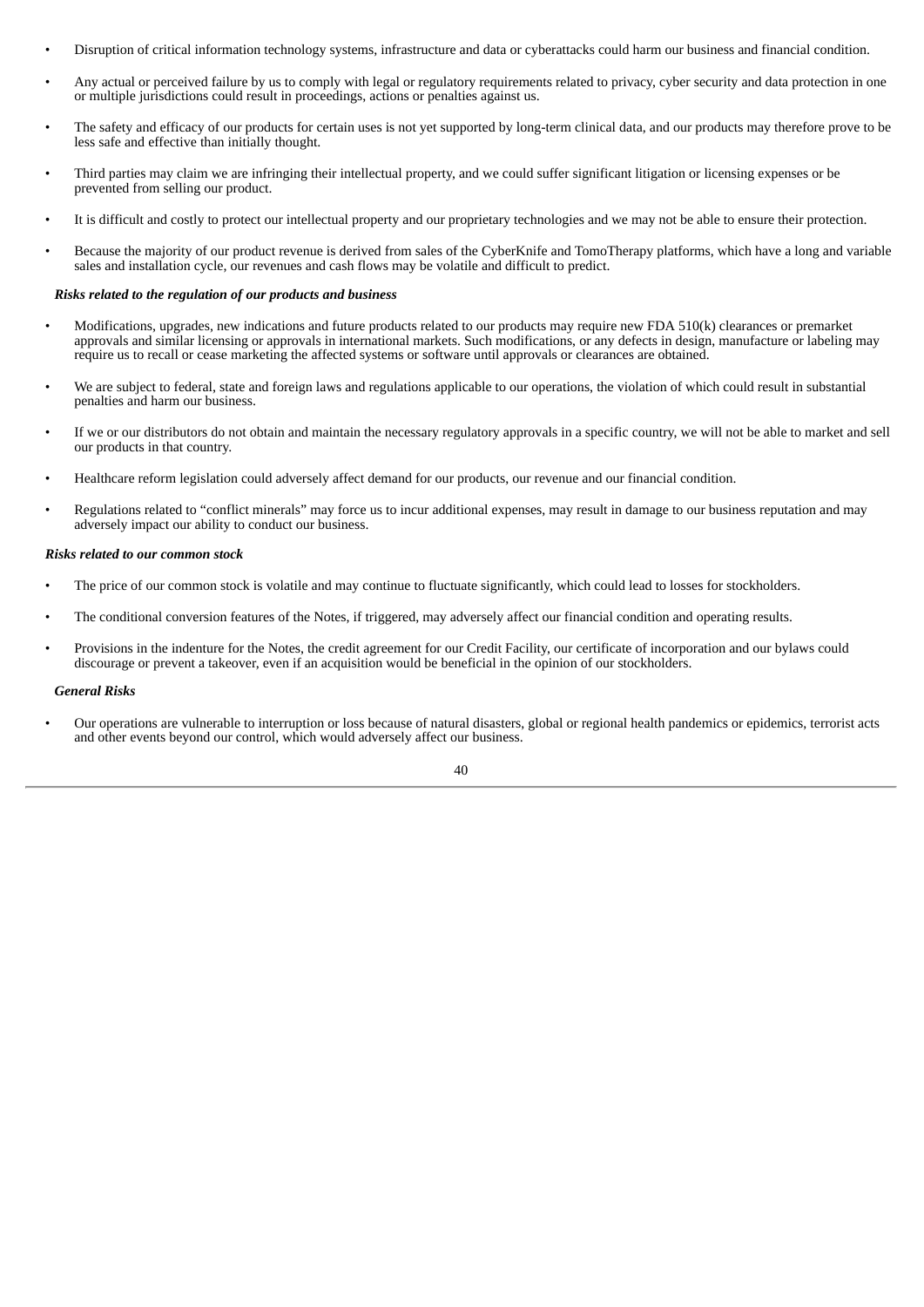## **Risk Factors**

We operate in a rapidly changing environment that involves significant risks, a number of which are beyond our control. In addition to the other information contained in this Form 10-Q, the following discussion highlights some of these risks and the possible impact of these factors on our business, financial condition and future results of operations. If any of the following risks actually occur, our business, financial condition or results of operations may be adversely impacted, causing the trading price of our common stock to decline. In addition, these risks and uncertainties may impact the "forward-looking" statements described elsewhere in this Form 10-Q and in the documents incorporated herein by reference. They could affect our actual *results of operations, causing them to differ materially from those expressed in "forward‑looking" statements.*

## **Risks Related to Our Business and Results of Operations**

## The effect of the COVID-19 pandemic, or the perception of its effects, as well as the responses of governments and private industry on our operations and the operations of our customers and suppliers, have and could continue to have a material adverse effect on our business, financial condition, *results of operations, or cash flows.*

In December 2019, a novel strain of coronavirus, SARS-CoV-2, which causes coronavirus disease 2019, or COVID-19, surfaced in Wuhan, China and was subsequently declared a pandemic, which has affected, and continues to affect, the worldwide economy, global operations and global supply chains. In addition, new variants of COVID-19 that are more contagious have also spread throughout the world. The COVID-19 pandemic continues to be prevalent and related government and private sector responsive actions have impacted and will likely continue to adversely affect our business operations. Although vaccines are now available, deployment of such vaccines around the world has been slow and the impact on any potential recovery is unclear. It is impossible to predict the full extent of the effects of the COVID-19 pandemic on our business, operations, financial condition or the economy.

Governments, public institutions, and other organizations have taken and are taking certain preventative or protective measures to combat the spread of the pandemic. While we are unable to predict the full impact of the pandemic, we are closely monitoring the trends in the COVID-19 pandemic and are continually assessing its current and potential effects on our business. As a result of timing delays caused by the COVID-19 pandemic, we have and are continuing to experience disruptions in our sales and revenue cycle as well as declines in deliveries and installations of our products, which has adversely impacted the pace at which our backlog converts to revenue. These timing delays have been a result of various factors driven by the COVID-19 pandemic, including disruptions in the operations of our customers that have redirected customer resources to the COVID-19 response and away from purchases of capital equipment such as our products, disruptions and restrictions on our ability to travel to customer sites, disruptions in our supply chain, and manufacturing interruptions. We have also experienced delays in payment and planned installations as a result of the changes to and redirection of customer resources to the response to the COVID-19 pandemic and closures of customer facilities. A few customers have also requested to extend payment terms or temporarily suspend service and corresponding payment obligations and while we have only received a small number of requests thus far, as the pandemic and its effects continue, more customers may ask for the same, particularly if the effects of the COVID-19 pandemic deepen or worsen.

In addition, the COVID-19 pandemic continues to impact the global supply chain, causing disruptions to service providers, logistics and the flow and availability of supplies and products. In particular, we have experienced disruptions in parts of our supply chain that have resulted in delays in the receipt of certain components for our products as well as increased pricing pressure for such parts. These ongoing supply chain challenges and heightened logistics costs have affected our gross margins and net income (loss), and our current expectations are that gross margins and net income (loss) will continue to be adversely affected by increased material costs and freight and logistic expenses at least through the remainder of the calendar year of 2022, if not longer. Furthermore, certain parts required for the manufacture and servicing of our products are scarce and becoming increasingly difficult to source even at increased prices. If such parts become unavailable to us, we would not be able to manufacture or service our products, which would adversely impact revenue, gross margins, and net income (loss). Additionally, to protect the health and well-being of our employees, suppliers, and customers, we have also made modifications to employee travel and limited non-essential work travel, implemented remote work arrangements as most employees are advised to work from home, and cancelled or shifted some of our conferences and other marketing events to virtual through the calendar year of 2022. In addition, other impacts of the COVID-19 pandemic have included and could include significant and unpredictable reductions in the demand for our products, a deepening of the changes to the operations and workflows of our customers that could result in increased customer defaults or delays in payment; additional delays, cancellations and redirection of planned capital expenditures and installations of our system by our customers to focus resources on COVID-19; disruptions in our supply chain or a reduction or interruption in any of our manufacturing processes resulting in our inability to meet demand for our products or services; or closures of our key facilities or the facilities of our customers or suppliers. For example, our cancellations of orders have increased due to the COVID-19 pandemic. Further, a lack of coordinated response on or compliance with risk mitigation and vaccination deployment with respect to the COVID-19 pandemic could result in significant increases to the duration and severity of the pandemic and could have a corresponding negative impact on our business.

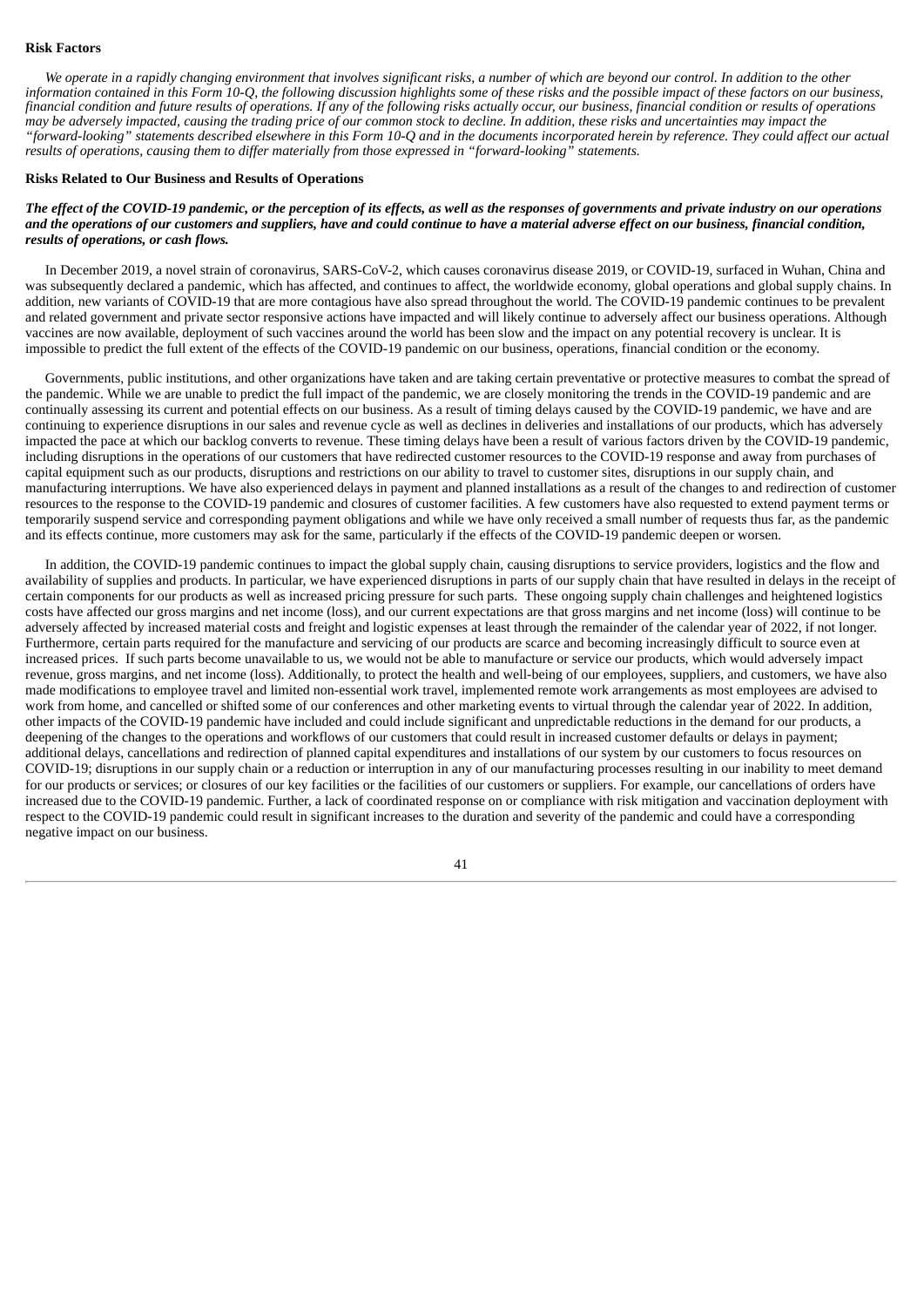In addition, there has been ongoing disruption and uncertainty in the economy related to the pandemic, including supply chain disruption, labor shortages and uncertainty in the financial markets, which has adversely impacted our revenue, net income (loss) and cash flow. We have also incurred additional expenses required to mitigate such impacts. These impacts could continue to affect our business as the COVID-19 pandemic progresses. The impact of the COVID-19 pandemic on the global financial markets may reduce our ability to access capital, which could negatively impact our short-term and long-term liquidity. In addition, the extent to which our operations and financial condition are affected by the COVID-19 pandemic, including our ability to execute our business strategies and initiatives in the expected time frame, will largely depend on future developments that cannot be accurately predicted at this time and are uncertain, including the spread, severity and potential resurgence of COVID-19, the impact of new COVID-19 variants, vaccination deployment efforts, and how long the pandemic and associated health measures will last, among others. The situation is developing rapidly and additional impacts may arise that we are not aware of currently, however, the COVID-19 pandemic or the perception of its effects could have a material adverse effect on our business, financial condition, results of operations, or cash flows. In addition, the COVID-19 pandemic and the various responses to it, may also have the effect of heightening many of the other risks discussed in this "Risk Factors" section.

# If the CyberKnife or TomoTherapy platforms do not achieve widespread market acceptance, we will not be able to generate the revenue necessary to *support our business.*

Achieving physician, patient, hospital administrator and third-party payor acceptance of the CyberKnife and TomoTherapy platforms as preferred methods of tumor treatment is crucial to our continued success. Physicians will not begin to use or increase the use of the CyberKnife or TomoTherapy platforms unless they determine, based on experience, clinical data and other factors, that the CyberKnife and TomoTherapy platforms are safe and effective alternatives to traditional treatment methods. Further, physicians may be slow to adopt new or updated versions of our CyberKnife and TomoTherapy platforms because of the perceived liability risks arising from the use of new products and the uncertainty of reimbursement from third-party payors, particularly in light of ongoing health care reform initiatives and the evolving U.S. health care environment. If we are not able to expand market acceptance of our products and maintain and increase our base of installed systems, or installed base, then sales of our products may not meet expectations. Any failure to expand and protect our existing installed base could adversely affect our operating results.

We often need to educate physicians about the use of stereotactic radiosurgery, image guided radiation therapy (IGRT) and adaptive radiation therapy, convince healthcare payors that the benefits of the CyberKnife and TomoTherapy platforms and their related treatment processes outweigh their costs, and help train qualified physicians in the skilled use of these systems. In addition, we also must educate prospective customers regarding the entire functionality of our radiation therapy systems and their relative benefits compared to alternative products and treatment methods. We must also increase awareness among potential patients, who are increasingly educated about treatment options and therefore impact adoption of new technologies by clinicians. We have expended and will continue to expend significant resources on marketing and educational efforts to create awareness of stereotactic radiosurgery and robotic intensity-modulated radiotherapy (IMRT) as well as adaptive radiation therapy and IGRT generally and to encourage the acceptance and adoption of our products for these technologies. We cannot be sure that our products will gain significant market acceptance among physicians, patients and healthcare payors, even if we spend significant time and expense on their education.

In addition to achieving market acceptance of our products and the need to educate physicians and others about the benefits of our products, the CyberKnife and TomoTherapy platforms are major capital purchases, and purchase decisions are greatly influenced by hospital administrators who are subject to increasing pressures to reduce costs. In addition, hospitals and other health professionals have reduced staffing and reduce or postpone meetings with potential suppliers in response to the spread of an infectious disease, such as COVID-19, effectively delaying the decision on potential purchases of new products such as ours. These and other factors, including the following, may affect the rate and level of market acceptance of the CyberKnife and TomoTherapy platforms:

- the CyberKnife and TomoTherapy platforms' price relative to other products or competing treatments;
- our ability to develop new products and enhancements and receive regulatory clearances and approval, if required, to such products in a timely manner;
- increased scrutiny by state boards when evaluating certificates of need requested by purchasing institutions;
- perception by patients, physicians and other members of the healthcare community of the CyberKnife and TomoTherapy platforms' safety, efficacy, efficiency and benefits compared to competing technologies or treatments;
- willingness of physicians to adopt new techniques and the ability of physicians to acquire the skills necessary to operate the CyberKnife and TomoTherapy platforms;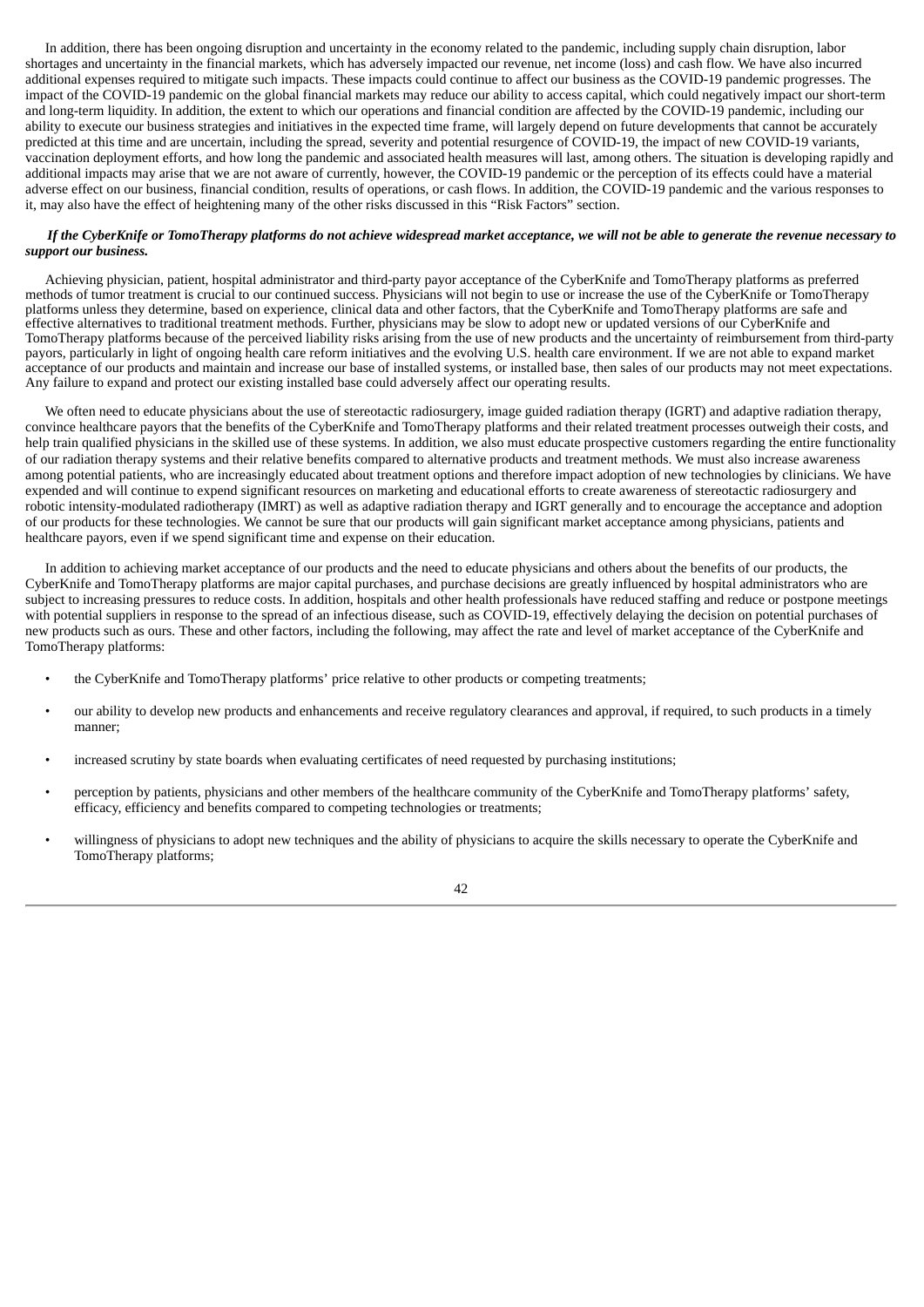- extent of third-party coverage and reimbursement rates, particularly from Medicare, for procedures using the CyberKnife and TomoTherapy platforms; and
- development of new products and technologies by our competitors or new treatment alternatives.

If the CyberKnife or TomoTherapy platforms are unable to achieve or maintain market acceptance, new orders and sales of our systems would be adversely affected, our revenue levels would decrease and our business would be harmed.

# Our ability to achieve profitability depends in part on maintaining or increasing our gross margins on product sales and services, which we may not be *able to achieve.*

As of March 31, 2022, we had an accumulated deficit of \$489.1 million. We may incur net losses in the future, particularly as selling and marketing activities increase ahead of any expected revenue. Our ability to achieve and sustain long‑term profitability is largely dependent on our ability to successfully market and sell the CyberKnife and TomoTherapy platforms, control our costs, and effectively manage our growth. We cannot assure you that we will be able to achieve profitability and even if we do achieve profitability, we may not be able to sustain or increase profitability on a quarterly or annual basis. In the event we fail to achieve profitability, our stock price could decline.

Our ability to achieve profitability also depends on our ability to maintain or increase our gross margins on product sales and services. A number of factors may adversely impact such gross margins, including:

- lower than expected manufacturing yields of high cost components leading to increased manufacturing costs;
- low production volume, which will result in high levels of overhead cost per unit of production;
- lower selling pricing, which we have recently experienced;
- our ability to sell products and services, recognize revenue from our sales and the timing of revenue recognition and revenue deferrals;
- increased labor costs or other costs as a result of increased inflation and supply chain constraints;
- delays in receipt of or increased costs related to critical components parts, including as a result of supply chain disruptions;
- increased inventory costs and liabilities for excess inventory resulting from inventory held in excess of forecasted demand;
- increased service or warranty costs or the failure to reduce service or warranty costs;
- increased price competition;
- variation in the margins across products installed in a particular period;
- changes to U.S. and foreign trade policies, including enactments of tariffs on goods imported into the U.S. and any retaliatory tariffs imposed by other countries on U.S. goods, including our products; and
- how well we execute on our strategic and operating plans.

If we are unable to maintain or increase our gross margins on product sales and service, our results of operations could be adversely impacted, we may not achieve profitability and our stock price could decline.

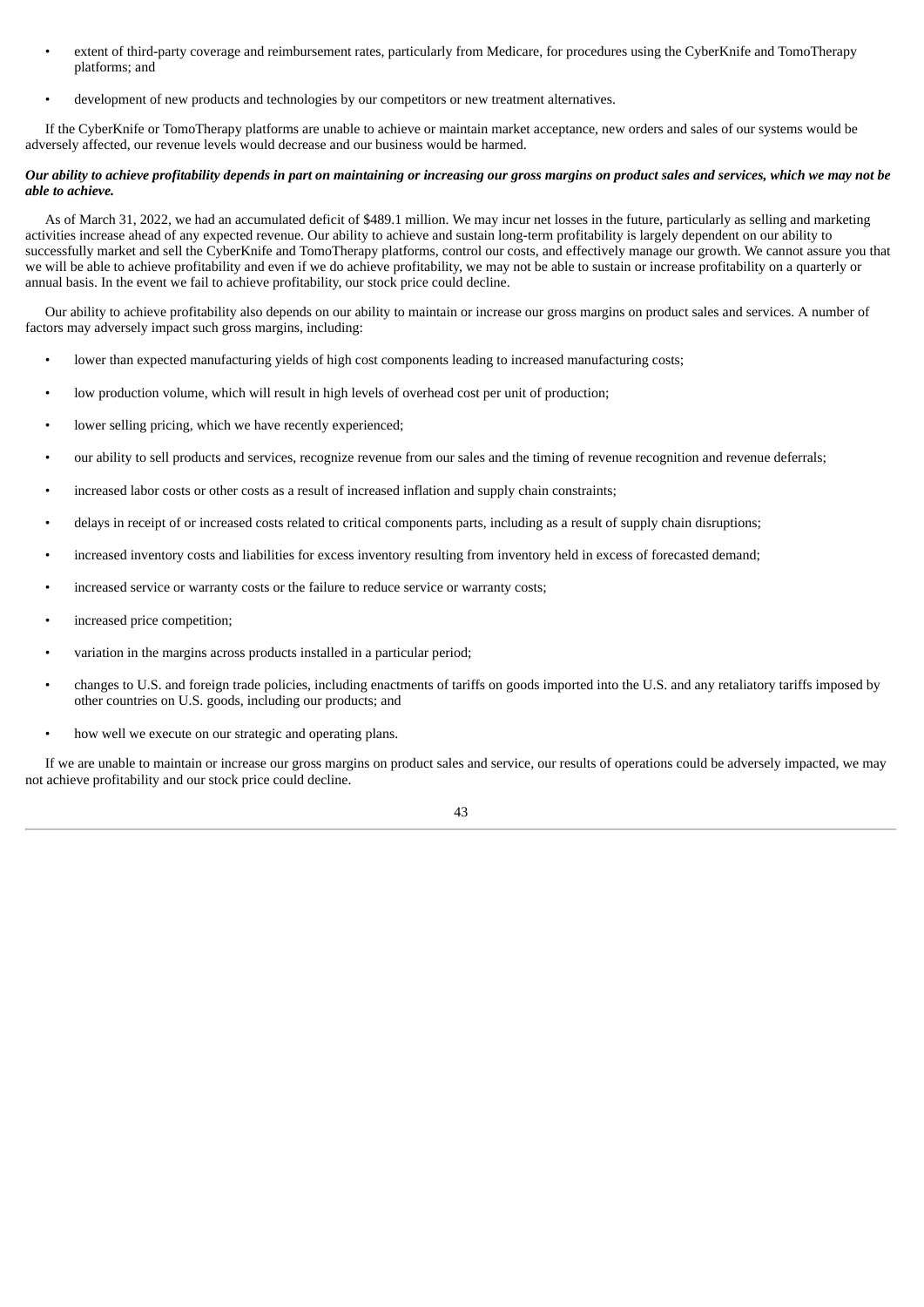# We have outstanding indebtedness in the form of Convertible Senior Notes and a credit facility and may incur other debt in the future, which may *adversely affect our financial condition and future financial results.*

In August 2017, we issued \$85.0 million aggregate principal amount of our 3.75% Convertible Senior Notes due 2022 (the "3.75% Convertible Notes due 2022"). In May 2021, we issued \$100.0 million aggregate principal amount of our 3.75% Convertible Senior Notes due 2026 (the "3.75% Convertible Notes due 2026" and collectively, with the 3.75% Convertible Notes due 2022, the "Notes"). As our debt matures, we anticipate having to expend significant resources to either repay or refinance the Notes. For example, in May 2021, in connection with the issuance of the 3.75% Convertible Notes due 2026, we (i) exchanged approximately \$82.1 million aggregate principal amount of our 3.75% Convertible Notes due 2022 for approximately \$97.1 million aggregate principal amount of 3.75% Convertible Notes due 2026 and (ii) sold approximately \$2.9 million aggregate principal amount of 3.75% Convertible Notes due 2026 for cash. If we decide to, or are required to, refinance the Notes in the future, we may be required to do so on different or less favorable terms or we may be unable to refinance the Notes at all, both of which may adversely affect our financial condition.

In May 2021, we entered into a credit agreement that provided us with a five-year \$80.0 million term loan (the "Term Loan Facility") and \$40.0 million revolving credit facility (the "Revolving Credit Facility" and together with the "Term Loan Facility", the "Credit Facilities"). The proceeds from the Credit Facilities, plus available cash on hand, were used to repay all outstanding borrowings under our prior credit facility.

As of March 31, 2022, we had total consolidated liabilities of approximately \$417.8 million; including long-term liability of the Notes of \$100.3 million, the Revolving Credit Facility of \$5.0 million and the Term Loan Facility of \$75.9 million, of which \$8.1 million is classified as short-term loan. Our existing and future levels of indebtedness could have important consequences to stockholders and note holders and may adversely affect our financial conditions and future financial results by, among other things:

- affecting our ability to satisfy our obligations under the Notes and Credit Facilities;
- requiring a substantial portion of our cash flows from operations to be dedicated to interest and principal payments, which may not be available for operations, working capital, capital expenditures, expansion, acquisitions or general corporate or other purposes;
- impairing our ability to obtain additional financing in the future;
- limiting our flexibility in planning for, or reacting to, changes in our business and industry; and
- increasing our vulnerability to downturns in our business, our industry or the economy in general, including any such downturn related to the impact of the COVID-19 pandemic.

The credit agreement governing the Credit Facilities also include certain restrictive covenants that limit, among other things, our ability and our subsidiaries' ability to (i) incur indebtedness, (ii) incur liens on their property, (iii) pay dividends or make other distributions, (iv) sell their assets, (v) make certain loans or investments, (vi) merge or consolidate, (vii) voluntarily repay or prepay certain indebtedness and (viii) enter into transactions with affiliates, in each case, subject to certain exceptions. In addition, such agreements require us to meet certain financial covenants, including a consolidated fixed charge coverage ratio and consolidated senior net leverage ratio, as defined in the credit agreement governing the Credit Facilities. These restrictions could adversely affect our ability to finance our future operations or capital needs, withstand a future downturn in our business or the economy in general, engage in business activities, including future opportunities that may be in our interest, and plan for or react to market conditions or otherwise execute our business strategies. Our ability to comply with the covenants and other terms governing the Credit Facilities will depend in part on our future operating performance. If we fail to comply with such covenants and terms, we may be in default and the maturity of the related debt could be accelerated and become immediately due and payable. In addition, because substantially all of our assets are pledged as a security under the Credit Facilities, if we are not able to cure any default or repay outstanding borrowings, such assets are subject to the risk of foreclosure by our lenders. From time to time, we may not be in compliance with such covenants or other terms governing the Credit Facilities and we may be required to obtain waivers or amendments to the credit agreement from our lenders in order to maintain compliance and there can be no certainty that any such waiver or amendment will be available, or what the cost of such waiver or amendment, if obtained, would be. If we are unable to obtain necessary waivers and the debt under such credit facility is accelerated, we would be required to obtain replacement financing at prevailing market rates, which may not be favorable to us. Additionally, a default on indebtedness could result in a default under the terms of the indenture governing the Notes. There is no guarantee that we would be able to satisfy our obligations if any of our indebtedness is accelerated.

#### Our operating results, including our quarterly orders, revenues and margins fluctuate from quarter to quarter and may be unpredictable, which may *result in a decline in our stock price.*

We have experienced and expect in the future to experience fluctuations in our operating results, including gross orders, revenues and margins, from period to period. Drivers of orders include the introduction and timing of new product or product enhancement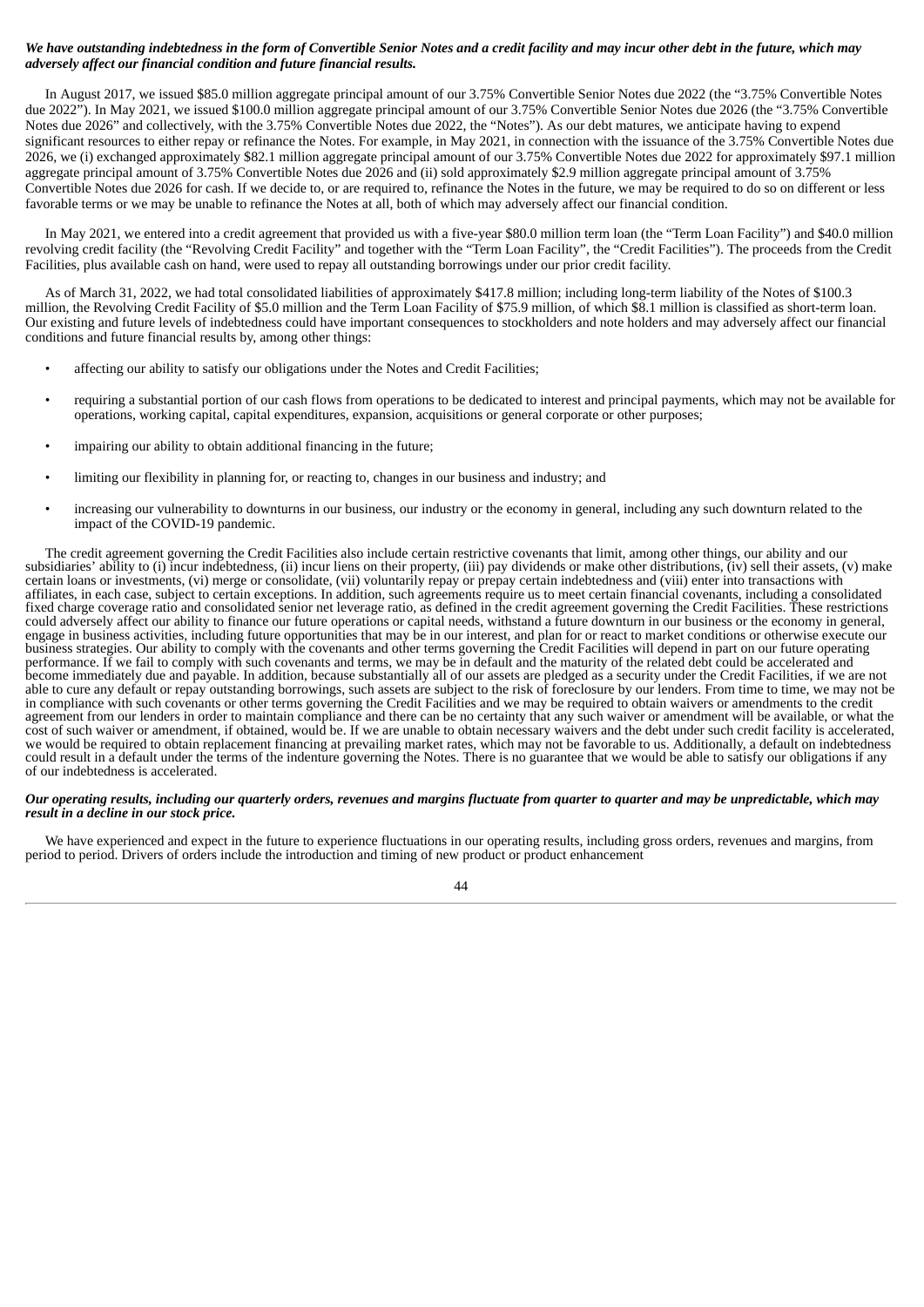announcements by us and our competitors, the timing of regulatory approvals, changes in price by us and our competitors as well as changes or anticipated changes in third‑party reimbursement amounts or policies applicable to treatments using our products. The availability of economic stimulus packages or other government funding, or reductions thereof, may also affect timing of customer purchases. Our products have a high unit price and require significant capital expenditures by our customers. Accordingly, we experience long sales and implementation cycles, which is of greater concern during a volatile economic environment where we have had customers delay or cancel orders. The timing of when orders are placed, when installation, delivery or shipping, as applicable, is accomplished and when revenue is recognized affect our quarterly results. Further, because of the high unit price of the CyberKnife and TomoTherapy platforms and the relatively small number of units sold or installed each quarter, each sale or installation of a CyberKnife or TomoTherapy platform can represent a significant percentage of our net orders, backlog or revenue for a particular quarter and shifts in sales or installation from one quarter to another may have significant effects. For example, multi-system sales or sales involving negotiations with integrated delivery networks involve additional complexities to the transaction and require a longer timeline to finalize the sale, which make it more difficult to predict the quarter in which the sale will occur. In addition, we have experienced and are continuing to experience delays in orders and installations due to the impact of the COVID-19 pandemic at our customer sites. To protect the health and well-being of our employees, suppliers, and customers, we have also made modifications to employee travel and limited non-essential work travel. The COVID-19 pandemic has impacted and may continue to impact our business operations, including our employees, customers and partners, and there is substantial uncertainty in the nature and degree of its continued effects over time.

Once orders are received and booked into backlog, there is a risk that we may not recognize revenue in the near term or at all. The COVID-19 pandemic has adversely impacted the pace at which the backlog converts to revenue. This is primarily the result of delays in the timing of deliveries and installations in fiscal 2020 and 2021 caused by the COVID-19 pandemic, which resulted in decreased revenue for these periods. We expect that such delays in deliveries and installations will continue to some degree into the calendar year of 2022, which would have a negative impact on our revenue during such period. Factors that may affect whether these orders become revenue (or are cancelled or deemed aged-out and reflected as a reduction in net orders) and the timing of revenue include:

- economic or political instability, including volatility related to the COVID-19 pandemic;
- delays in the customer obtaining or inability of a customer to obtain funding or financing;
- delays in construction at the customer site and delays in installation;
- delays in the customer obtaining or inability of such customer to obtain local or foreign regulatory approvals such as certificates of need in certain states or Class A or Class B user licenses in China;
- the terms of the applicable sales and service contracts of the CyberKnife and TomoTherapy platforms; and
- the proportion of revenue attributable to orders placed by our distributors, which may be more difficult to forecast due to factors outside our control.

Our operating results may also be affected by a number of other factors, some of which are outside of our control, including:

- delays in business operations of our customers or vendors, construction at customer sites and installation, including such delays caused by the impact of the COVID-19 pandemic;
- timing and level of expenditures associated with new product development activities;
- regulatory requirements in some states for a certificate of need prior to the installation of a radiation device or foreign regulatory approvals, such as Class A or Class B user licenses in China;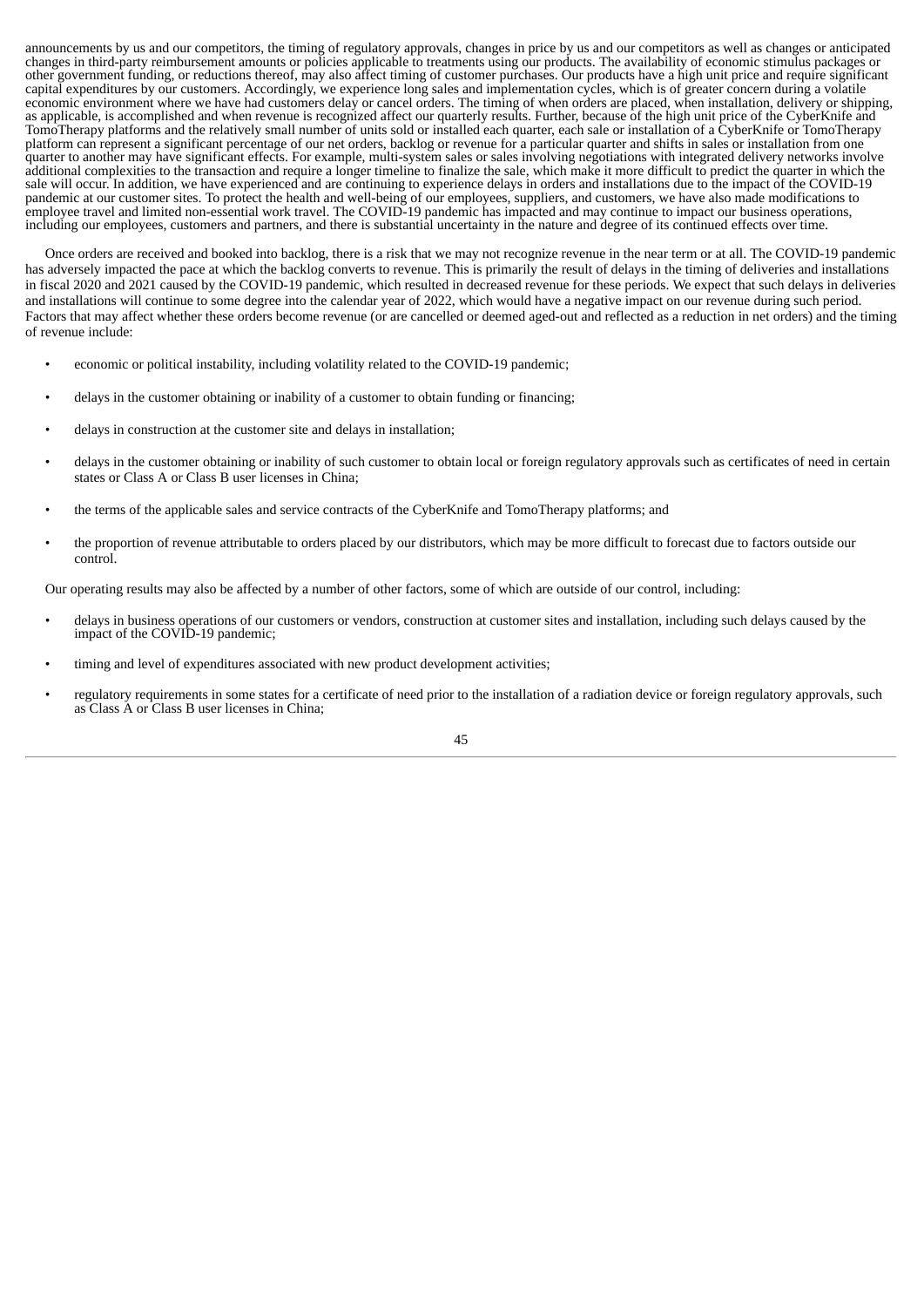- delays in shipment due to, for example, unanticipated construction delays at customer locations where our products are to be installed, cancellations by customers, natural disasters, global or regional health pandemics or epidemics, or labor disturbances;
- delays in our manufacturing processes or unexpected manufacturing difficulties, including due to COVID-19 related supply chain and logistics challenges;
- the timing of the announcement, introduction and delivery of new products or product upgrades by us and by our competitors;
- timing and level of expenditures associated with expansion of sales and marketing activities such as trade shows and our overall operations;
- the timing and level of expenditures associated with our financing activities;
- the effects of foreign currency adjustments;
- changes in accounting principles, such as those related to revenue recognition, or in the interpretation or the application thereof; and
- fluctuations in our gross margins and the factors that contribute to such fluctuations, as described in Management's Discussion and Analysis of Financial Condition and Results of Operations and the risk factor entitled, "Our ability to achieve profitability depends in part on maintaining or increasing our gross margins on product sales and services, which we may not be able to achieve."

Because many of our operating expenses are based on anticipated sales and a high percentage of these expenses are fixed for the short term, a small variation in the timing of revenue recognition can cause significant variations in operating results from quarter to quarter. Our overall gross margins are impacted by a number of factors described in our risk factor entitled "Our ability to achieve profitability depends in part on maintaining or increasing our gross margins on product sales and services, which we may not be able to achieve." If our financial results fall below the expectation of securities analysts and investors, the trading price of our common stock would almost certainly decline.

We report our orders and backlog on a quarterly and annual basis. Unlike revenues, orders and backlog are not defined by U.S. GAAP, and are not within the scope of the audit conducted by our independent registered public accounting firm. Also, for the reasons discussed in Management's Discussion and Analysis of Financial Condition and Results of Operations, our orders and backlog cannot necessarily be relied upon as accurate predictors of future revenues. Order cancellation or significant delays in installation date will reduce our backlog and future revenues, and we cannot predict if or when orders will mature into revenues. Based on historical experience, approximately 29% of our \$1051.7 million remaining performance obligations as of March 31, 2022 may never result in revenue due to cancellation. In addition, we have experienced an increase in cancellations beyond historical levels due to the uncertainties surrounding the effects of the COVID-19 pandemic. Particularly high levels of cancellations or age-outs in one or more periods may cause our revenue and gross margins to decline in current or future periods and will make it difficult to compare our operating results from quarter to quarter. We cannot assure you that our backlog will result in revenue on a timely basis or at all, or that any cancelled contracts will be replaced.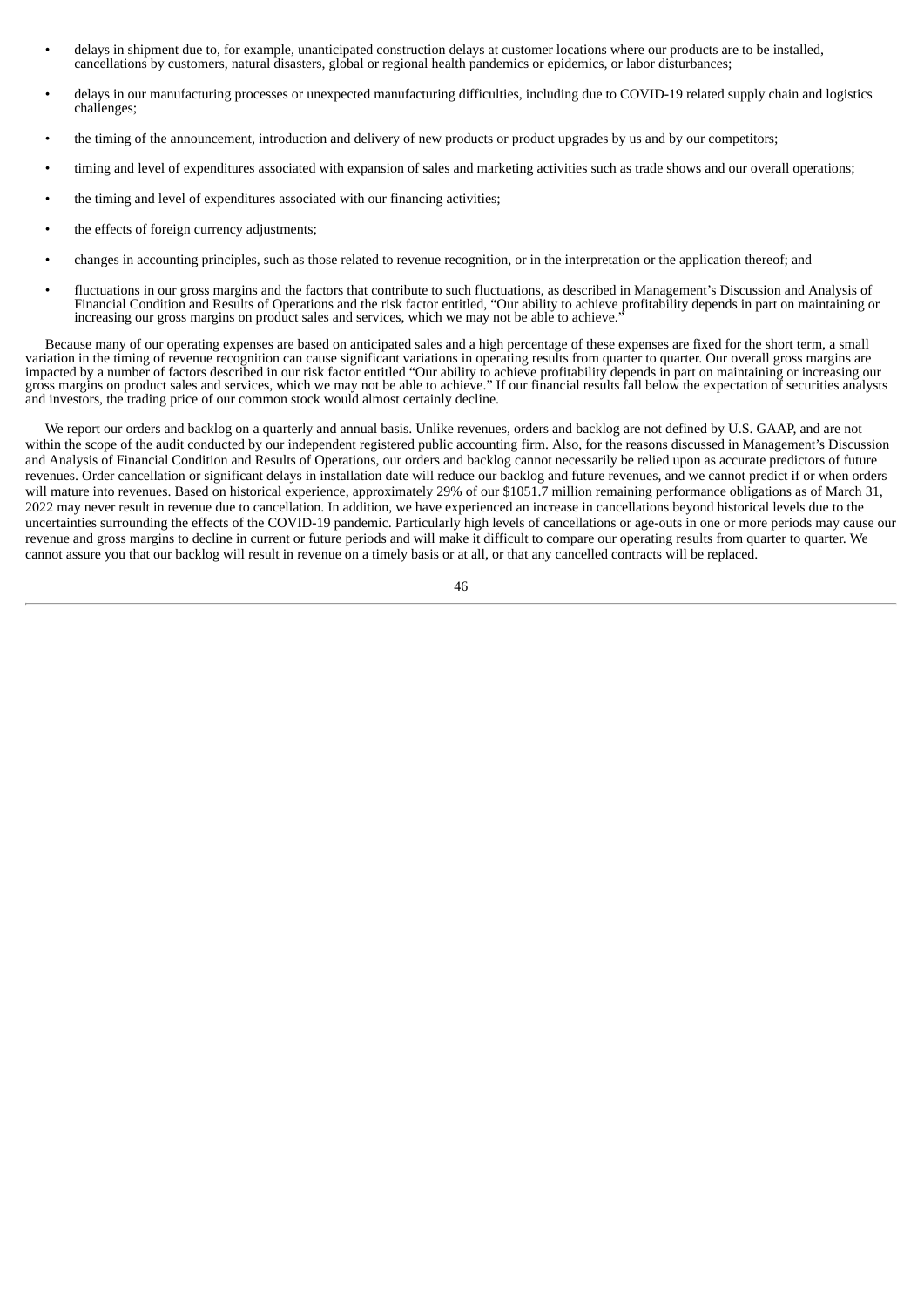# Our industry is subject to intense competition and rapid technological change, which may result in products or new tumor treatments that are superior to the CyberKnife and TomoTherapy platforms. If we are unable to anticipate or keep pace with changes in the marketplace and the direction of technological innovation and customer demands, our products may become obsolete or less useful and our operating results will suffer.

The medical device industry in general and the non-invasive cancer treatment field in particular are subject to intense and increasing competition and rapidly evolving technologies. Because our products often have long development and government approval cycles, we must anticipate changes in the marketplace and the direction of technological innovation and customer demands. To compete successfully, we will need to continue to demonstrate the advantages of our products and technologies over well-established alternative procedures, products and technologies, and convince physicians and other healthcare decision makers of the advantages of our products and technologies. Traditional surgery and other forms of minimally invasive procedures, brachytherapy, chemotherapy or other drugs remain alternatives to the CyberKnife and TomoTherapy platforms.

We consider the competition for the CyberKnife and TomoTherapy platforms to be existing radiation therapy systems, primarily using C-arm linacs, which are sold by large, well-capitalized companies with significantly greater market share and resources than we have. Several of these competitors are also able to leverage their fixed sales, service and other costs over multiple products or product lines. In particular, we compete with a number of existing radiation therapy equipment companies, including Varian Medical Systems, Inc. ("Varian"), which was recently acquired by Siemens Healthineers, Elekta AB ("Elekta"), ViewRay, Inc., RefleXion Medical and Zap Medical. Varian has been the leader in the external beam radiation therapy market for many years and has the majority market share for radiation therapy systems worldwide. In general, because of aging demographics and attractive market factors in oncology, we believe that new competitors will enter the radiosurgery and radiation therapy markets in the years ahead. For example, Varian announced in 2012 a line of C‑arm gantries, called the Edge systems, which Varian claims are specifically designed for radiosurgery to compete with our CyberKnife platform. In addition, some manufacturers of conventional linac based radiation therapy systems, including Varian and Elekta, have products that can be used in combination with body and/or head frames and image guidance systems to perform both radiosurgical and radiotherapy procedures. In May 2017, Varian launched a radiation therapy product called Halcyon, which they have positioned against our TomoTherapy platform. Additionally, in September 2019, Varian introduced a related device called Ethos, designed to allow on-couch adaptation and treatment monitoring.

Furthermore, many government, academic and business entities are investing substantial resources in research and development of cancer treatments, including surgical approaches, radiation treatment, MRI-guided radiotherapy systems, proton therapy systems, drug treatment, gene therapy (which is the treatment of disease by replacing, manipulating, or supplementing nonfunctional genes) and other approaches. Successful developments that result in new approaches for the treatment of cancer could reduce the attractiveness of our products or render them obsolete.

Our future success will depend in large part on our ability to establish and maintain a competitive position in current and future technologies. Rapid technological development may render the CyberKnife and TomoTherapy platforms and their technologies obsolete. Many of our competitors have or may have greater corporate, financial, operational, sales and marketing resources, and more experience and resources in research and development than we have. We cannot assure you that our competitors will not succeed in developing or marketing technologies or products that are more effective or commercially attractive than our products or that would render our technologies and products obsolete or less useful. We may not have the financial resources, technical expertise, marketing, distribution or support capabilities to compete successfully in the future. In addition, some of our competitors may compete by changing their pricing model or by lowering the price of their products. If we are unable to maintain or increase our selling prices, our revenue and gross margins may suffer. Our success will depend in large part on our ability to maintain a competitive position with our technologies.

# International sales of our products account for a significant portion of our revenue, which exposes us to risks inherent in international operations.

Our international sales are a significant percentage of our total revenue. The percentage of our revenue derived from sales outside of the Americas region was 73% in fiscal 2021, 66% in fiscal 2020, and 68% in fiscal 2019. To accommodate our international sales, we have invested significant financial and management resources to develop an international infrastructure that will meet the needs of our customers. We anticipate that a significant portion of our revenue will continue to be derived from sales of our products in foreign markets and that the percentage of our overall revenue that is derived from these markets may continue to increase. This revenue and related operations will therefore continue to be subject to the risks associated with international operations, including:

- economic or political instability in the world or in particular regions or countries in which we do business, including the market volatility resulting from the COVID-19 pandemic;
- import delays: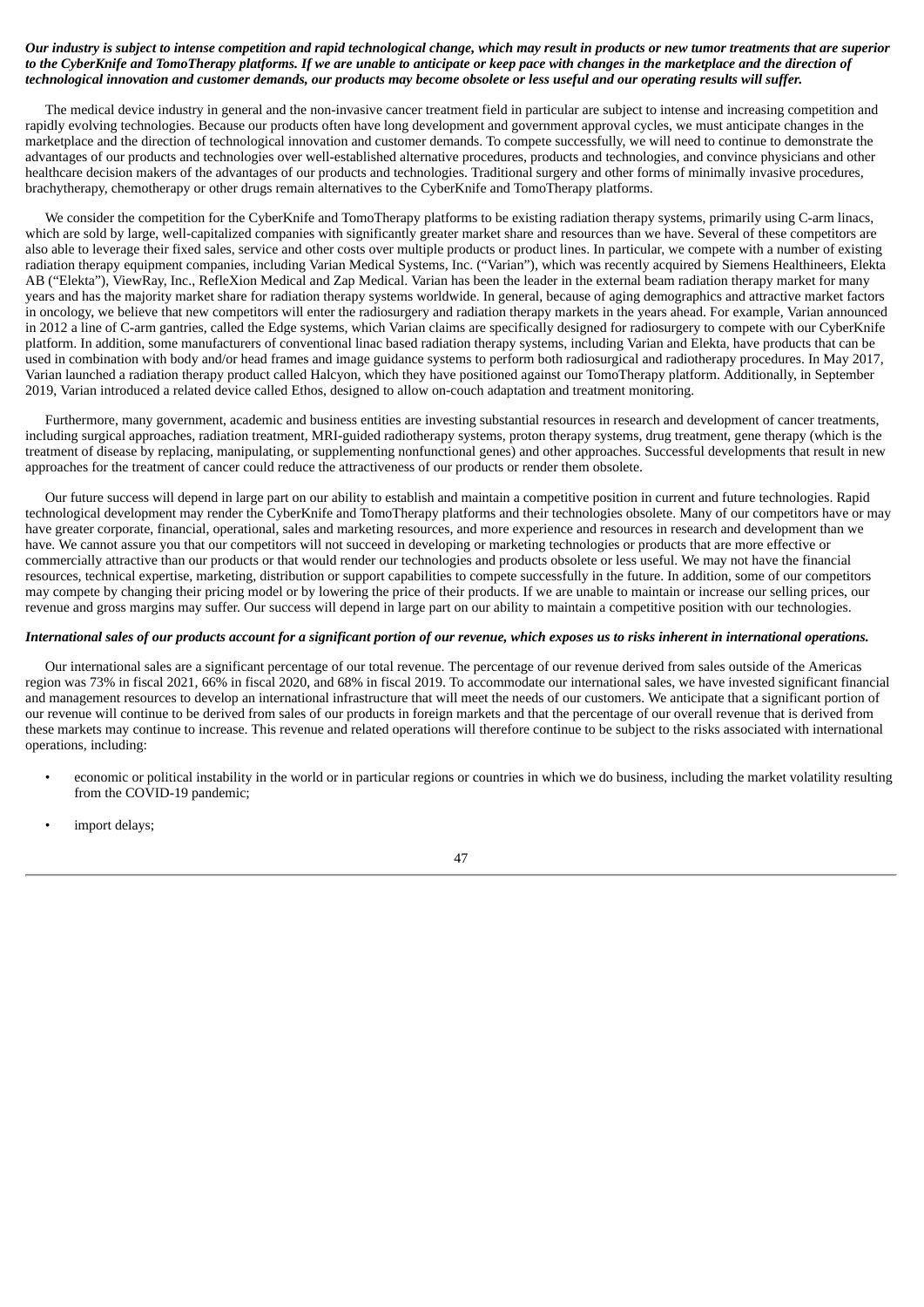- changes in foreign laws and regulations governing, among other matters, the clearance, approval and sales of medical devices;
- the potential failure to comply with foreign regulatory requirements to sell and market our products;
- longer payment cycles associated with many customers outside the United States;
- inability of customers to obtain requisite government approvals, such as customers in China, including customers of the JV, obtaining one of the limited number of Class A or Class B user licenses available in order to purchase our products;
- effective compliance with privacy, data protection and information security laws, such as the European Union General Data Protection Regulation (the "GDPR") and new regulations in China;
- adequate coverage and reimbursement for the CyberKnife and TomoTherapy platform treatment procedures outside the United States;
- failure of local laws to provide the same degree of protection against infringement of our intellectual property;
- protectionist laws and business practices that favor local competitors;
- U.S. trade and economic sanctions policies that are in effect from time to time and the possibility that foreign countries may impose additional taxes, tariffs or other restrictions on foreign trade;
- trade restrictions that are in effect from time to time, including U.S. prohibitions and restrictions on exports of certain products and technologies to certain nations and customers;
- the unfamiliarity of shipping companies and other logistics providers with U.S. export control laws, which may lead to their unwillingness to ship or delays in shipping, our products to certain nations and customers despite such shipments being permitted under such laws;
- U.S. relations with the governments of the foreign countries in which we operate;
- the inability to obtain required export or import licenses or approvals;
- risks relating to foreign currency, including fluctuations in foreign currency exchange rates possibly causing fewer sales due to the strengthening of the U.S. Dollar;
- contractual provisions governed by foreign laws; and
- natural disasters, such as earthquakes and fires, and global or regional health pandemics or epidemics, such as COVID-19 or data privacy or security incidents, that may have a disproportionate effect in certain geographies resulting in decreased demand or decreased ability of our employees or employees of our customers and partners to work and travel.

Our inability to overcome these obstacles could harm our business, financial condition and operating results. Even if we are successful in managing these obstacles, our partners internationally are subject to these same risks and may not be able to manage these obstacles effectively.

In addition, future imposition of, or significant increases in, the level of customs duties, export quotas, regulatory restrictions, trade restrictions or trade prohibitions could materially harm our business.

# Enhanced international tariffs, including tariffs imposed by the United States and China that affect our products or components within our products, other trade barriers or a global trade war could increase our costs and materially and adversely affect our business operations and financial condition.

Our global business could be negatively affected by trade barriers and other governmental protectionist measures, any of which can be imposed suddenly and unpredictably. For example, following Russia's invasion of Ukraine, the United States and other countries imposed economic sanctions and severe export control restrictions against Russia and Belarus, and the United States and other countries could impose wider sanctions and export restrictions and take other actions should the conflict further escalate. Any exports or sales of our products into Russia and Belarus may be impacted by these restrictions. There is currently significant uncertainty about

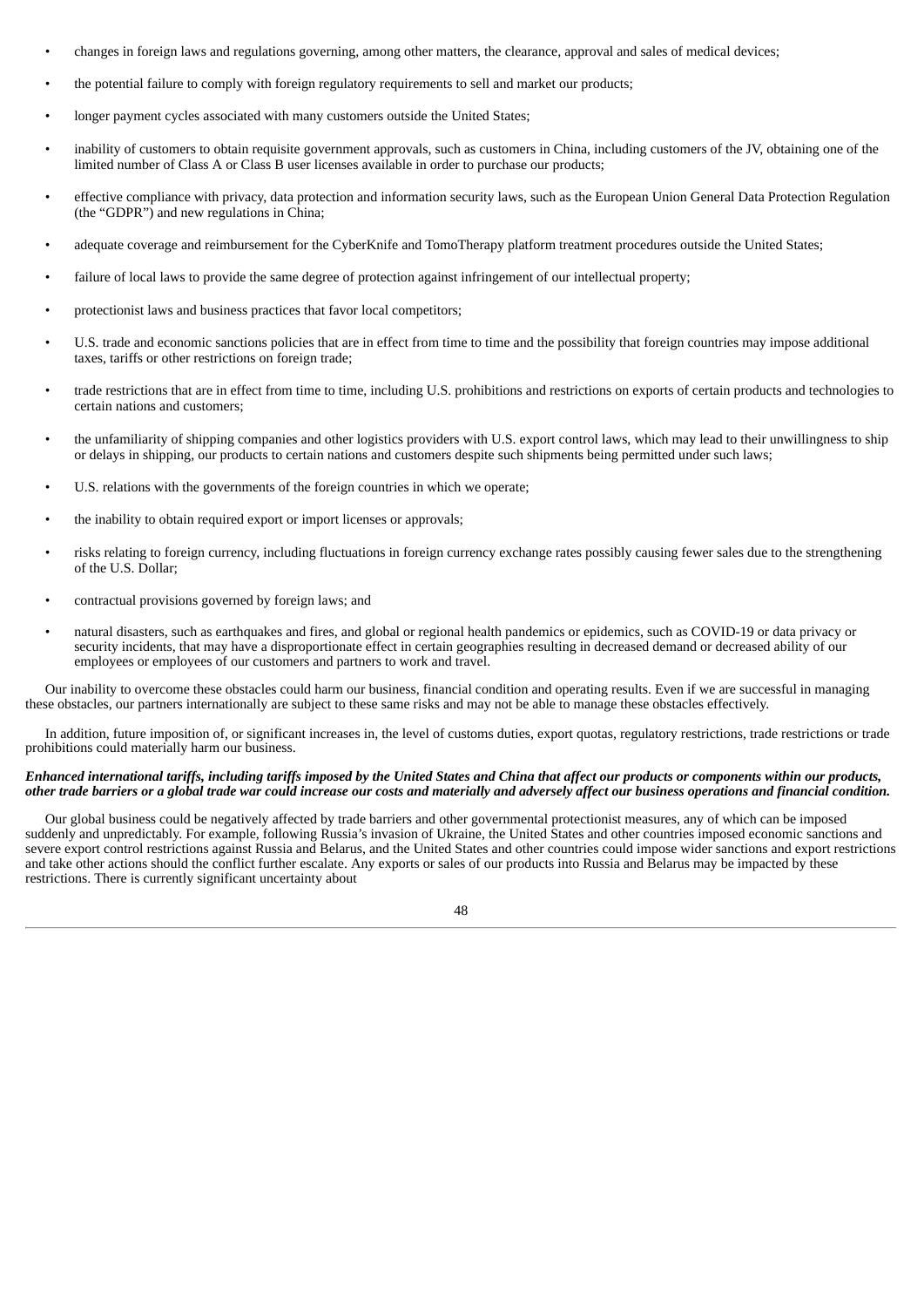the future relationship between the U.S. and various other countries, most significantly China, with respect to trade policies, treaties, government regulations and tariffs.

Since the beginning of 2018, there has been increasing public threats and, in some cases, legislative or executive action, from U.S. and foreign leaders regarding instituting tariffs against foreign imports of certain materials. During the last half of calendar year 2018, the federal government imposed a series of tariffs ranging from 10% to 25% on a variety of imports from China. These tariffs affect certain components, including the linear accelerator for our CyberKnife platforms, which we manufacture in China and import into the U.S., as well as other components that we import into the U.S. from our suppliers. China has responded to these tariffs with retaliatory tariffs ranging from 5% to 25% on a wide range of products from the U.S., which include certain of our products. Higher duties on existing tariffs and further rounds of tariffs have been announced or threatened by the U.S. and Chinese leaders. Although the U.S. and China signed an initial trade deal in January 2020 and China announced a one year tariff exemption for medical linear accelerators in September 2019 (which was further extended through May 31, 2022 and we have submitted documentation in support of a longer-term extension), there has been a change in the U.S. presidential administration and, for that, and other reasons, there is no assurance that the trade deal will be signed or that the exemption on medical linear accelerators will continue beyond the extended term or that we will continue to qualify for such exemption. If these tariffs continue, if additional tariffs are placed on certain of our components or products, or if any related counter-measures are taken by China, the U.S. or other countries, our business, financial condition and results of operations may be materially harmed. The imposition of tariffs could also increase our costs and require us to raise prices on our products, which may negatively impact the demand for our products in the affected market. If we are not successful in offsetting the impact of any such tariffs, our revenue, gross margins and operating results may be adversely affected.

These tariffs are subject to a number of uncertainties as they are implemented, including future adjustments and changes. The ultimate reaction of other countries and the impact of these tariffs or other actions on the U.S., China, the global economy and our business, financial condition and results of operations, cannot be predicted at this time, nor can we predict the impact of any other developments with respect to global trade. Further, the imposition of additional tariffs by the U.S. could result in the adoption of additional tariffs by China and other countries, as well as further retaliatory actions by any affected country. Any resulting trade war could negatively impact the global market for medical devices, including radiation therapy devices, and could have a significant adverse effect on our business. These developments may have a material adverse effect on global economic conditions and the stability of global financial markets, and they may significantly reduce global trade and, in particular, trade between China and the U.S. Any of these factors could depress economic activity, restrict our access to customers and have a material adverse effect on our business, financial condition and results of operations.

#### We face risks related to the current global economic environment, including risks arising in connection with the COVID-19 pandemic, which could adversely affect our business, financial condition and results of operations by, among other things, delaying or preventing our customers from obtaining financing to purchase the CyberKnife and TomoTherapy platforms and implement the required facilities to house our systems.

Our business and results of operations are materially affected by conditions in the global markets and the economy generally. Concerns over economic and political stability, the availability of fiscal and monetary stimulus measures to counteract the impact of the COVID-19 pandemic, the level of U.S. national debt, currency fluctuations and volatility, the rate of growth of Japan, China and other Asian economies, unemployment, the availability and cost of credit, inflation levels, trade relations, the duration and severity of the COVID-19 pandemic, energy costs and geopolitical uncertainty have contributed to increased volatility and diminished expectations for the economy and the markets.

Further, the U.S. federal government has called for, or enacted, substantial changes to healthcare, trade, fiscal, and tax policies, which may include changes to existing trade agreements and may have a significant impact on our operations. For example, the Trump administration initiated the imposition of tariffs on certain foreign products, including from China, that have resulted in and may result in future retaliatory tariffs on U.S. goods and products.<br>While there has been a change in the U.S. presidential administra While there has been a change in the U.S. presidential administration, we cannot predict whether these policies will continue, or if new policies will be enacted, or the impact, if any, that any policy changes could have o healthcare system, trade, fiscal or tax policies, customer demand may not materialize to levels we require to achieve our anticipated financial results, which could have a material adverse effect on our business, financial condition and results of operations.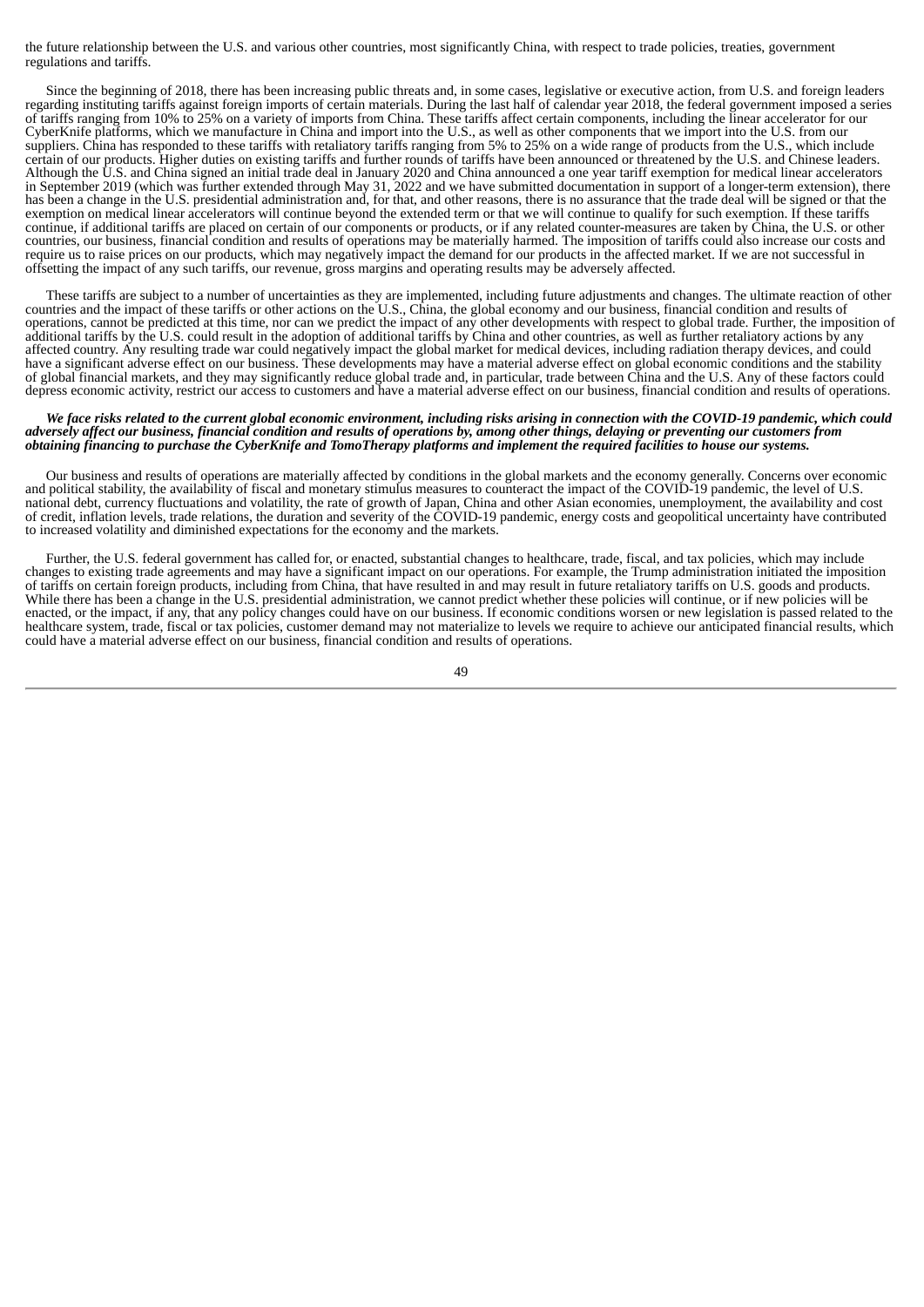Additionally, uncertain credit markets and concerns regarding the availability of credit, including concerns related to the COVID-19 pandemic, could impact consumer and customer demand for our products, as well as our ability to manage normal commercial relationships with our customers, suppliers and creditors, including financial institutions. If the current situation deteriorates or does not improve, our business could be negatively affected by factors such as reduced demand for our products resulting from a slow-down or volatility in the general economy, supplier or customer disruptions and/or temporary interruptions in our ability to conduct day-to-day transactions through our financial intermediaries involving the payment to or collection of funds from our customers, vendors and suppliers, and delays associated with the ongoing COVID-19 pandemic. For example, in the United States, some of our customers have been delayed in obtaining, or have not been able to obtain, necessary financing for their purchases of the CyberKnife or TomoTherapy platforms. In addition, some of our customers have been delayed in obtaining, or have not been able to obtain, necessary financing for the construction or renovation of facilities to house CyberKnife or TomoTherapy platforms, the cost of which can be substantial. These delays have in some instances led to our customers postponing the shipment and installation of previously ordered systems or cancelling their system orders and may cause other customers to postpone their system installation or to cancel their agreements with us. An increase in delays and order cancellations of this nature would adversely affect our product sales, backlog and revenues, and therefore harm our business and results of operations. In addition, the ongoing global COVID-19 pandemic and other events that affect the global economy, has caused, and may continue to cause, uncertainty in the global markets. The risks related to the COVID-19 pandemic are discussed in more detail in our risk factor entitled "The effect of the COVID-19 pandemic, or the perception of its effects, on our operations and the operations of our customers and suppliers, could have a material adverse effect on our business, financial condition, results of operations, or cash flows."

# The United Kingdom's withdrawal from the European Union ("Brexit") may have a negative effect on global economic conditions, financial markets *and our operations.*

On January 31, 2020, the United Kingdom ("UK") formally withdrew from the EU and entered into a new trade agreement with the EU that took effect on January 1, 2021. The withdrawal of the UK from the EU has created significant uncertainty about the future relationship between the UK and the EU.

Brexit has caused, and may continue to cause, uncertainty in the global markets. The effects of Brexit will also depend on any additional agreements the UK reaches to retain access to EU markets. There is significant uncertainty about the future relationship between the UK and the EU, including with respect to the laws and regulations that will apply as the UK determines which EU laws to replace, including those governing manufacturing, labor, environmental, data protection/privacy, competition, medical sales and advertising and other matters applicable to the medical device industry. In addition, as a result of Brexit, the movement of goods between the UK and the remaining member states of the EU will be subject to additional inspections and documentation checks, leading to possible delays at ports of entry and departure. Moreover, currency volatility could drive a weaker pound which could result in a decrease in the profitability of our sales in the UK. Any adjustments we make to our business and operations as a result of Brexit could result in significant expense and take significant time to complete.

While we have not experienced any material financial impact from Brexit on sales within the UK to date, we cannot predict its future implications. The withdrawal of the UK from the EU and full implementation of a new trade agreement could result in changes that impact our business. For example, the UK Medicines and Healthcare Products Regulatory Agency ("MHRA") established new UK regulations for medical devices whereby the UK will continue to accept the CE mark through June 30, 2023 and thereafter, the UK will require its own product registration and UK Conformity Assessed ("UKCA") mark to be placed on medical devices sold in the UK market, including our products. We have registered our products with the UK MHRA authority. Any impact from Brexit on our business and operations over the long term will depend, in part, on the outcome of tariff, tax treaties, trade, regulatory and other negotiations the UK conducts as well as its enactment, interpretation and enforcement of new laws and regulations, such as the UK Data Protection Act and UK GDPR, which substantially implements the GDPR in the UK, and other UK data protection laws or regulations that may develop in the medium to longer term, affecting matters such as data transfers to and from the UK. We continue to monitor and review the impact of any resulting changes to EU or UK law that could affect our operations.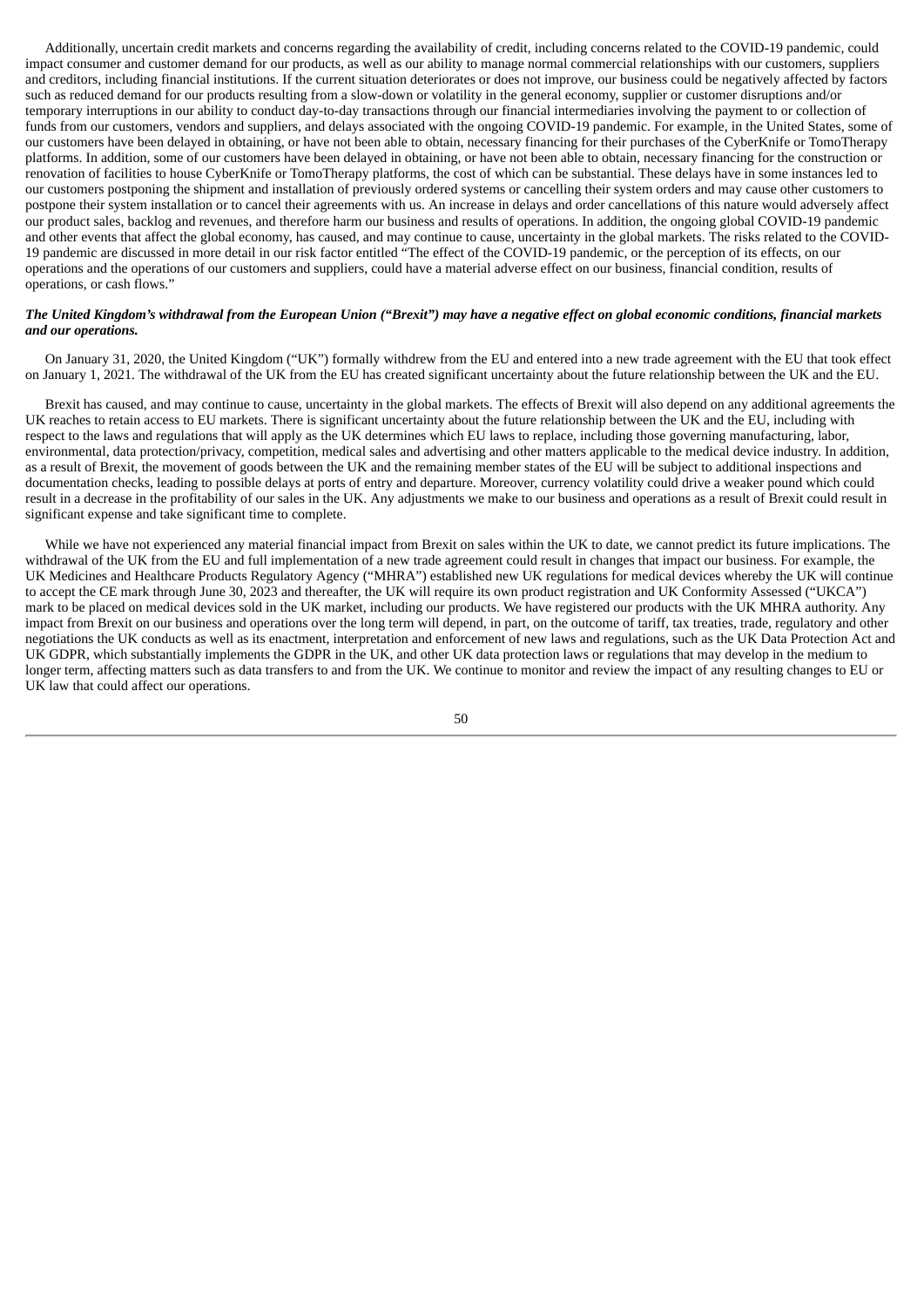## If we encounter manufacturing problems, or if our manufacturing facilities do not continue to meet federal, state or foreign manufacturing standards, we may be required to temporarily cease all or part of our manufacturing operations, which would result in delays and lost revenue.

The CyberKnife and TomoTherapy platforms are complex and require the integration of a number of components from several sources of supply. We must manufacture and assemble these complex systems in commercial quantities in compliance with regulatory requirements and at an acceptable cost. Our linear accelerator components are extremely complex devices and require significant expertise to manufacture, and we may encounter difficulties in scaling up production of the CyberKnife or TomoTherapy platforms, including problems with quality control and assurance, component supply shortages, increased costs, shortages of qualified personnel, the long lead time required to develop additional radiation shielded facilities for purposes of testing our products and/or difficulties associated with compliance with local, state, federal and foreign regulatory requirements. In addition, the COVID-19 pandemic has and may continue to impact the supply of key components such that we may not receive them in a timely manner, in sufficient quantities, or at a reasonable cost. We may also experience limitations in the availability of qualified personnel as a result of shelter-in-place rules, quarantine requirements, or illness. If component supply or our manufacturing capacity does not keep pace with demand, we will not be able to fulfill product orders or service our products in a timely manner, which in turn may have a negative effect on our financial results and overall business. Conversely, if demand for our products decreases, the fixed costs associated with excess manufacturing capacity may adversely affect our financial results.

Our manufacturing processes and the manufacturing processes of our third-party suppliers are required to comply with the FDA's Quality System Regulations ("QSR") for any products imported into, or sold within, the U.S. The QSR is a complex regulatory scheme that covers the methods and documentation of the design, testing, production process and controls, manufacturing, labeling, quality assurance, packaging, storage and shipping of our products. Furthermore, we are required to verify that our suppliers maintain facilities, procedures and operations that comply with our quality requirements. We are also subject to state licensing and other requirements and licenses applicable to manufacturers of medical devices, and we are required to comply with International Organization for Standardization ("ISO"), quality system standards in order to produce products for sale in Europe and Canada, as well as various other foreign laws and regulations. Because our manufacturing processes include the production of diagnostic and therapeutic X-ray equipment and laser equipment, we are subject to the electronic product radiation control provisions of the Federal Food, Drug and Cosmetic Act, which requires that we file reports with the FDA, applicable states and our customers regarding the distribution, manufacturing and installation of these types of equipment. The FDA enforces the QSR and the electronic product radiation control provisions through periodic inspections, some of which may be unannounced. We have been and anticipate in the future being subject to such inspections. FDA inspections usually occur every two to three years. During such inspections, the FDA may issue Inspectional Observations on Form FDA 483, listing instances where the manufacturer has failed to comply with applicable regulations and procedures, or warning letters.

If a manufacturer does not adequately address the observations, the FDA may take enforcement action against the manufacturer, including the imposition of fines, restriction of the ability to export product, total shutdown of production facilities and criminal prosecution. If we or a third-party supplier receive a Form FDA 483 with material or major observations that are not promptly corrected, fail to pass a QSR inspection, or fail to comply with these, ISO and other applicable regulatory requirements, our operations could be disrupted and our ability to generate sales could be delayed. Our failure to take prompt and satisfactory corrective action in response to an adverse inspection or our failure to comply with applicable standards could result in enforcement actions, including a public warning letter, a shutdown of our manufacturing operations, a recall of our products, civil or criminal penalties, or other sanctions, which would cause our sales and business to suffer. In addition, because some foreign regulatory approvals are based on approvals or clearances from the FDA, any failure to comply with FDA requirements may also disrupt our sales of products in other countries. We cannot assure you that the FDA or other governmental authorities would agree with our interpretation of applicable regulatory requirements or that we or our third-party suppliers have in all instances fully complied with all applicable requirements. If any of these events occur, our reputation could be harmed, we could lose customers and there could be a material adverse effect on our business, financial condition and results of operations.

If we cannot achieve the required level and quality of production, we may need to outsource production or rely on licensing and other arrangements with third parties who possess sufficient manufacturing facilities and capabilities in compliance with regulatory requirements. Even if we could outsource needed production or enter into licensing or other third-party arrangements, this could reduce our gross margin and expose us to the risks inherent in relying on others. We also cannot assure you that our suppliers will deliver an adequate supply of required components on a timely basis or that they will adequately comply with the QSR. Failure to obtain these components on a timely basis would disrupt our manufacturing processes and increase our costs, which would harm our operating results.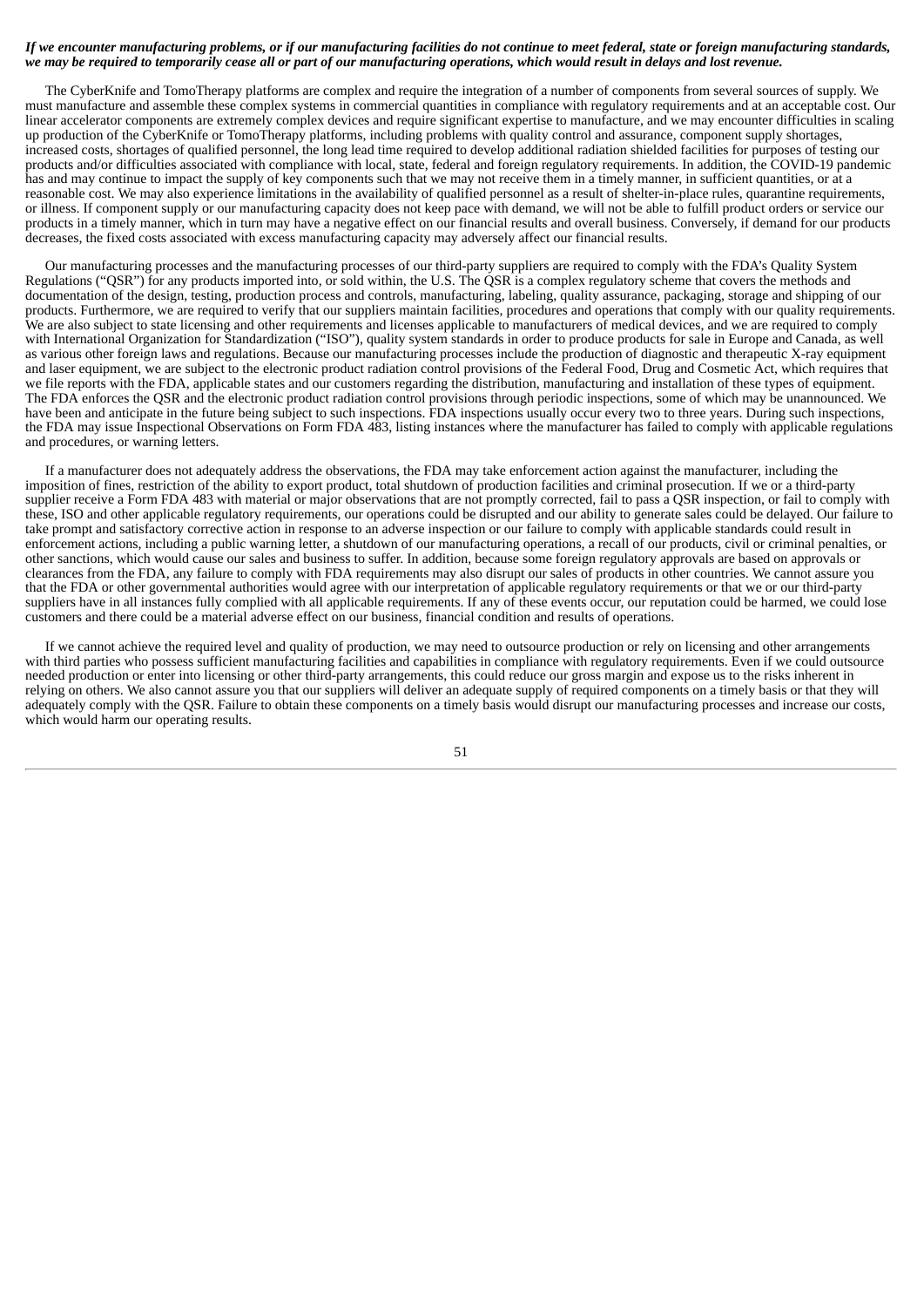## If we are unable to develop new products or enhance existing products to meet our customers' needs and compete favorably in the market, we may be *unable to attract or retain customers.*

Our success depends on the successful development, regulatory clearance or approval, introduction and commercialization of new generations of products, treatment systems, and enhancements to and/or simplification of existing products that will meet our customers' needs provide novel features and compete favorably in the market. The CyberKnife and TomoTherapy platforms, which are currently our principal products, are technologically complex and must keep pace with, among other things, the products of our competitors and new technologies. We are making significant investments in long-term growth initiatives. Such initiatives require significant capital commitments, involvement of senior management and other investments on our part, which we may be unable to recover. Our timeline for the development of new products or enhancements may not be achieved and price and profitability targets may not prove feasible. Commercialization of new products may prove challenging, and we may be required to invest more time and money than expected to successfully introduce them. Once introduced, new products may adversely impact orders and sales of our existing products or make them less desirable or even obsolete. Compliance with regulations, competitive alternatives, and shifting market preferences may also impact the successful implementation of new products or enhancements. Our inability to develop, gain regulatory approval for or supply competitive products to the market as quickly and effectively as our competitors could limit market acceptance of our products and reduce our sales.

Our ability to successfully develop and introduce new products, treatment systems and product enhancements and simplifications, and the revenues and costs associated with these efforts, will be affected by our ability to:

- properly identify and address customer needs;
- prove feasibility of new products in a timely manner;
- educate physicians about the use of new products and procedures;
- comply with internal quality assurance systems and processes timely and efficiently;
- manage the timing and cost of obtaining regulatory approvals or clearances;
- accurately predict and control costs associated with inventory overruns caused by phase-in of new products and phase-out of old products;
- price new products competitively;
- manufacture and deliver our products in sufficient volumes on time and accurately predict and control costs associated with manufacturing, installation, warranty and maintenance of the products;
- meet our product development plan and launch timelines;
- improve manufacturing yields of components; and
- manage customer demands for retrofits of both old and new products.

Even if customers accept new products or product enhancements, the revenues from these products may not be sufficient to offset the significant costs associated with making them available to customers.

We cannot be sure that we will be able to successfully develop, obtain regulatory approval or clearance for, manufacture or introduce new products, treatment systems or enhancements, the roll-out of which involves compliance with complex quality assurance processes, including QSR. Failure to obtain regulatory approval or clearance for our products or to complete these processes in a timely and efficient manner could result in delays that could affect our ability to attract and retain customers, or could cause customers to delay or cancel orders, causing our backlog, revenues and operating results to suffer.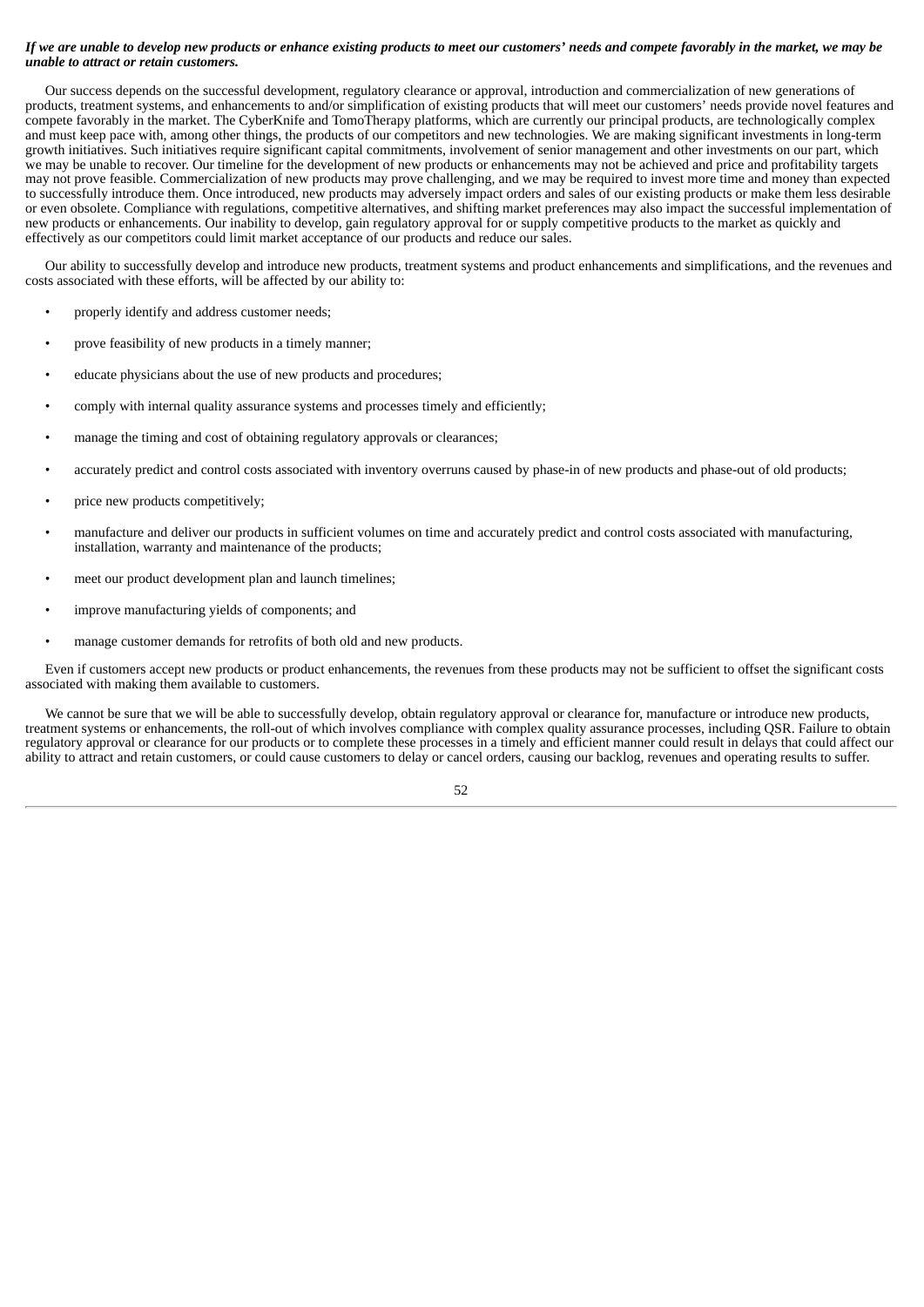#### *If we do not effectively manage our growth, our business may be significantly harmed.*

In order to implement our business strategy, we expect continued growth in our infrastructure requirements, particularly as we expand into new and growing markets as well as expand our manufacturing capacities and sales and marketing capabilities. To manage our growth, we must expand our facilities, augment our management, operational and financial systems, hire and train additional qualified personnel, scale-up our manufacturing capacity and expand our marketing and distribution capabilities, all of which will be more difficult to accomplish the longer that our employees must work remotely from home. Our manufacturing, assembly and installation process is complex and occurs over many months and we must effectively scale this entire process to satisfy customer expectations and changes in demand. Further, to accommodate our growth and compete effectively, we will be required to make improvements to our business operations. We cannot be certain that our personnel, systems, procedures and internal controls will be adequate to support our future operations and any expansion of our systems and infrastructure may require us to commit significant additional financial, operational and management resources. If we cannot manage our growth effectively, our business will suffer.

#### We could become subject to product liability claims, product recalls, other field actions and warranty claims that could be expensive, divert *management's attention and harm our business.*

Our business exposes us to potential liability risks that are inherent in the manufacturing, marketing, sale, installation, servicing, and support of medical device products. We may be held liable if one of our CyberKnife or TomoTherapy platforms or our Precision Treatment Planning with iDMS Data Management System software causes or contributes to injury or death or is found otherwise unsuitable during usage. Our products incorporate sophisticated components and computer software. Complex software can contain errors, particularly when first introduced. In addition, new products or enhancements may contain undetected errors or performance problems that, despite testing, are discovered only after installation. Because our products are designed to be used to perform complex surgical and therapeutic procedures involving delivery of radiation to the body, defects, even if small, could result in a number of complications, some of which could be serious and could harm or kill patients. Any alleged weaknesses in physician training and services associated with our products may result in unsatisfactory patient outcomes and product liability lawsuits. It is also possible that defects in the design, manufacture or labeling of our products might necessitate a product recall or other field corrective action, which may result in warranty claims beyond our expectations and may harm our reputation and create adverse publicity. A product liability claim, regardless of its merit or eventual outcome, could result in significant legal defense costs that may not be covered by insurance and be time-consuming to defend. We may also be subject to claims for personal injury, property damage or economic loss related to, or resulting from, any errors or defects in our products, or the installation, servicing and support of our products, or any professional services rendered in conjunction with our products. Adverse publicity related to any product liability actions may cause patients to be less receptive to radiation therapy generally or our products specifically and could also result in additional regulation that could adversely affect our ability to promote, manufacture and sell our products. The coverage limits of our insurance policies may not be adequate to cover future claims. If sales of our products increase or we suffer future product liability claims, we may be unable to maintain product liability insurance in the future at satisfactory rates or with adequate amounts of coverage. A product liability claim, any product recalls or other field actions or excessive warranty claims, whether arising from defects in design or manufacture or labeling, could negatively affect our sales or require a change in the design, manufacturing process or the indications for which our systems or software may be used, any of which could harm our reputation and business and result in a decline in revenue.

In addition, if a product we designed or manufactured is defective, whether because of design or manufacturing, supplied parts, or labeling defects, improper use of the product or other reasons, we may be required to notify regulatory authorities and/or to recall the product, possibly at our expense. We have voluntarily initiated recalls and other product corrections in the past. For example, although we have not initiated any product recalls that were reportable to the FDA to date in fiscal 2022, in fiscal year 2021, we voluntarily initiated one recall related to the TomoTherapy platform and one recall on the CyberKnife platform, both of which were reported to the FDA. We are committed to the safety and precision of our products and while no serious adverse health consequences have been reported in connection with these recalls and the costs associated with each such recall were not material, we cannot ensure that the FDA will not require that we take additional actions to address problems that resulted in previous recalls or that similar or more significant product recalls will not occur in the future. A required notification of a correction or removal to a regulatory authority or recall could result in an investigation by regulatory authorities of our products, which could in turn result in required recalls, restrictions on the sale of the products or other civil or criminal penalties. The adverse publicity resulting from any of these actions could cause customers to review and potentially terminate their relationships with us. These investigations, corrections or recalls, especially if accompanied by unfavorable publicity, patient injury or termination of customer contracts, could result in incurring substantial costs, losing revenues and damaging our reputation, each of which would harm our business.

#### Our reliance on single-source suppliers for critical components of the CyberKnife and TomoTherapy platforms could harm our ability to meet demand *for our products in a timely and cost effective manner.*

We currently depend on single source suppliers for some of the critical components necessary to assemble the CyberKnife and TomoTherapy platforms, including, with respect to the CyberKnife platform, the robot, couch and magnetron and, with respect to the TomoTherapy platforms, the couch, solid state modulator and magnetron. In addition, as a result of the disruption that the COVID-19 pandemic has caused to the global supply chain, we have experienced and continue to experience disruptions in parts of our supply chain, which has caused delays in the receipt of certain component parts for our products and increased pricing pressure for such parts,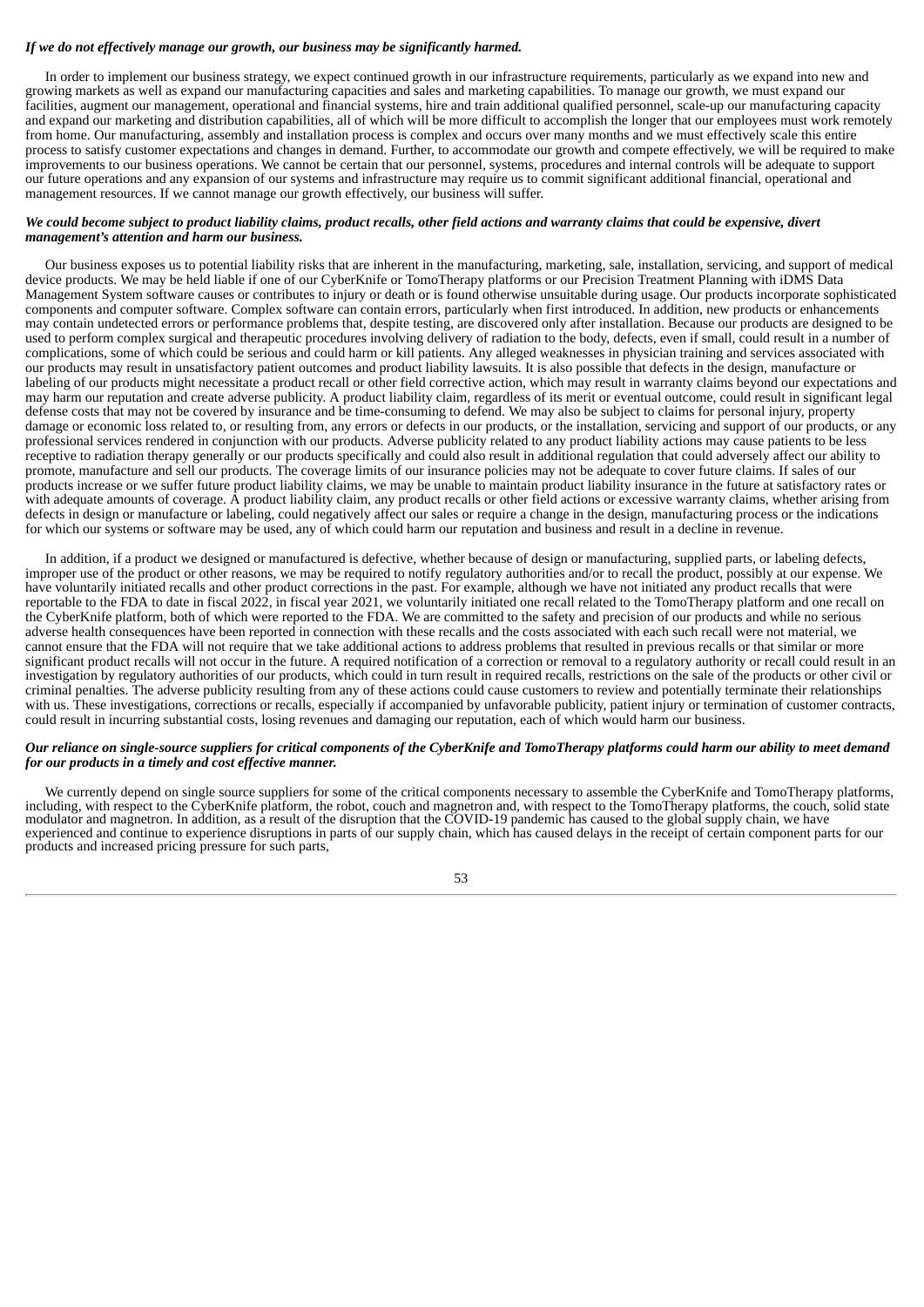including with respect to parts purchased from our single-source suppliers, adversely affecting our gross margins in the near term, and increasing the risk that these supply chain disruptions could materially affect our ability to meet customer demand. Furthermore, as a result of the effects of the COVID-19 pandemic and associated supply chain challenges, some of our suppliers have limited or reduced the sale of such components to us. If these conditions worsen, or if these suppliers were to experience financial difficulties, additional supply chain or other problems that prevents them from supplying us with the necessary components, we could fail to meet product demand, which could have a material adverse effect on our business, financial condition and results of operations. These sole source and other suppliers could also be subject to quality and performance issues, materials shortages, excess demand, reduction in capacity and other factors that may disrupt the flow of goods to us; thereby adversely affecting our business and customer relationships. If any single-source supplier was to cease delivering components to us or fail to provide the components to our specifications and on a timely basis, we might be required to find alternative sources for these components. The disruption or termination of the supply of components, including as a result of global shortages in important components, have resulted in, and will continue to cause inflationary pressure on our supply chain and could cause a significant increase in the costs of these components, which could affect our results of operations. In some cases, alternative suppliers may be located in the same geographic area as existing suppliers, and are thus subject to the same economic, political and geographic factors that may affect existing suppliers to meet our demand. We may have difficulty or be unable to find alternative sources for these components. Difficulties in obtaining a sufficient supply of component materials continue to increase, and we expect such difficulties to persist at least through the remainder of the calendar year of 2022, if not longer. As a result, we may be unable to meet the demand for the CyberKnife or TomoTherapy platforms, which could harm our ability to generate revenue and damage our reputation. Even if we do find alternate suppliers, we will be required to qualify any such alternate suppliers and we would likely experience a lengthy delay in our manufacturing processes or a cessation in production, which would result in delays of shipment to end users. We cannot assure you that our single‑source suppliers will be able or willing to meet our future demands.

We generally do not maintain large volumes of inventory, which makes us even more susceptible to harm if a single source supplier fails to deliver components on a timely basis, and maintaining our historical levels of inventory has been adversely impacted by the COVID-19 pandemic. Furthermore, if we are required to change the manufacturer of a critical component of the CyberKnife or TomoTherapy platforms, we will be required to verify that the new manufacturer maintains facilities, procedures and operations that comply with our quality and applicable regulatory requirements and guidelines, which could further impede our ability to manufacture our products in a timely manner. If the change in manufacturer results in a significant change to the product, a new 510(k) clearance would be necessary, which would likely cause substantial delays. The disruption or termination of the supply of key components for the CyberKnife or TomoTherapy platforms could harm our ability to manufacture our products in a timely manner or within budget, harm our ability to generate revenue, lead to customer dissatisfaction and adversely affect our reputation and results of operations.

Failures of components also affect the reliability and performance of our products, can reduce customer confidence in our products, and may adversely affect our financial performance. From time to time, we may receive components that do not perform according to their specifications, which could result in the inability of such customer utilize our systems in their practices until such components are replaced. Any future difficulty in obtaining reliable component parts could result in increased customer dissatisfaction and adversely affect our reputation, our ability to protect and retain our installed base of customers and results of operations.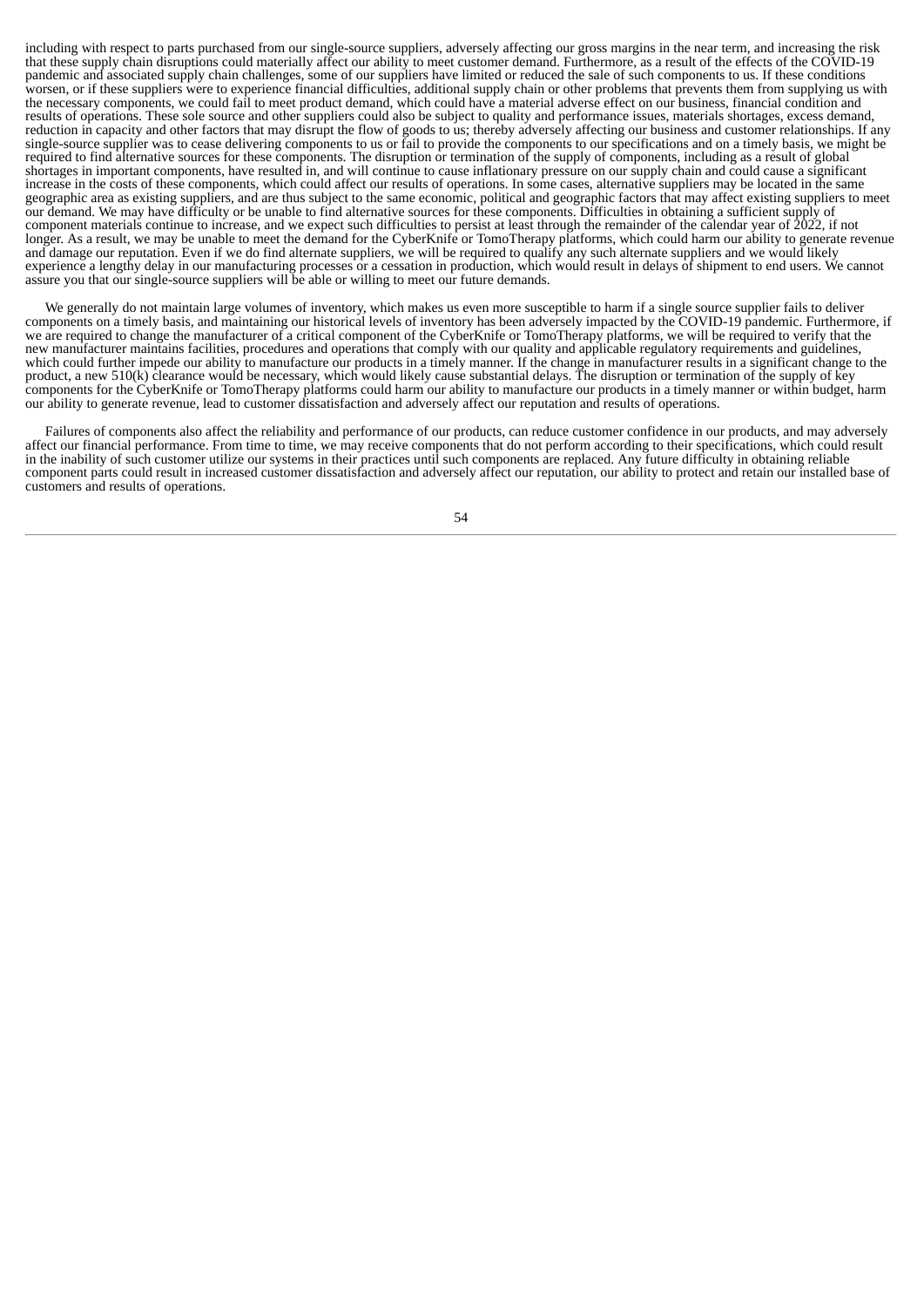## *The inflationary environment could materially adversely impact our business and results of operations.*

Changes in economic conditions and supply chain constraints and steps taken by governments and central banks, particularly in response to the COVID-19 pandemic as well as other stimulus and spending programs, could lead to higher inflation than previously experienced or expected, which could, in turn, lead to an increase in costs. In an inflationary environment, we may be unable to raise the prices of our products sufficiently to keep up with the rate of inflation. Impacts from inflationary pressures could be more pronounced and materially adversely impact aspects of our business with revenue streams and cost commitments linked to contractual agreements that extend further into the future, as we may not be able to quickly or easily adjust pricing, reduce costs, or implement counter measures.

#### We depend on key employees, the loss of whom would adversely affect our business. If we fail to attract and retain employees with the expertise *required for our business, we may be unable to continue to grow our business.*

We are highly dependent on the members of our senior management, sales, marketing, operations and research and development staff. Our future success will depend in part on our ability to retain our key employees and to identify, hire and retain additional personnel. Competition for qualified personnel in the medical device industry is intense and finding and retaining qualified personnel with experience in our industry is very difficult. Further, the continuing or recurring restrictions placed on recruiting, training and retention by the ongoing COVID-19 pandemic may further exacerbate these conditions and interfere with our ability to find and retain qualified personnel. We believe there are only a limited number of individuals with the requisite skills to serve in many of our key positions and we face significant competition for key personnel and other employees, particularly in the San Francisco Bay Area where our headquarters is located, from other medical equipment and software manufacturers, technology companies, universities and research institutions. As a result, we may not be able to retain our existing employees or hire new employees quickly enough to meet our needs. Moreover, we have in the past conducted reductions in force in order to optimize our organizational structure and reduce costs, and certain senior personnel have also departed for various reasons. At the same time, we may face high turnover, requiring us to expend time and resources to source, train and integrate new employees. The challenging markets in which we compete for talent may also require us to invest significant amounts of cash and equity to attract and retain employees. In addition, a significant portion of our compensation to our key employees is in the form of stock related grants. A prolonged depression in our stock price could make it difficult for us to retain our key and other employees and recruit additional qualified personnel and we may have to pay additional compensation to employees to incentivize them to join or stay with us. Further, the COVID-19 pandemic has impacted and may continue to impact our business operations, including our employees, customers and partners, and there is substantial uncertainty in the nature and degree of its continued effects over time. We do not maintain, and do not currently intend to obtain, key employee life insurance on any of our personnel. If we fail to hire and retain key personnel and other employees, we may be unable to continue to grow our business successfully.

## Disruption of critical information technology systems, infrastructure and data or cyberattacks or other security breaches or incidents could harm our *business and financial condition.*

Information technology helps us operate more efficiently, interface with customers, maintain financial accuracy and efficiency and accurately produce our financial statements. If we do not allocate and effectively manage the resources necessary to build, sustain and secure the proper technology infrastructure, we could be subject to transaction errors, processing inefficiencies, the loss of customers, business disruptions or the loss, unavailability of or damage to intellectual property through a cyberattack (including ransomware and other attacks) or other security breach or incident. While management is committed to identifying and improving data security risks through oversight of data security by our Chief Information Security Officer and implementation of various technical safeguards, procedural requirements and policies, regardless of the resources we allocate and the effectiveness with which we manage them, we face a risk of cyberattacks and other security breaches and incidents. Any cyberattacks or other security breaches or incidents we suffer could expose us to a risk of lost or corrupted information, unavailability of information, unauthorized disclosure of information, claims, litigation and possible liability to employees, customers and others, and investigations and proceedings by regulatory authorities. In addition, we have moved some of our data and information to a cloud computing system, where applications and data are hosted, accessed and processed through a third party provider over a broadband internet connection. Consequently, we are dependent on the security measures of the provider of this cloud computing system, and we may also utilize third-party providers for other services such as human resources, electronic communications and financial functions. There have been and may continue to be significant attacks on certain third-party providers, and we cannot guarantee that our or our third-party providers' systems and networks have not been breached or that they do not contain exploitable defects or bugs that could result in a breach of or disruption to our systems and networks or the systems and networks of third parties that support us and our platform. Further, we could be subject to outages, cyberattacks, and other security breaches and incidents suffered by the third party service provider. Currently, during the COVID-19 pandemic, more of our personnel and the personnel of our service providers are working remotely, which increases the risks of security breaches and cyberattacks. In addition to potential exposure to cyberattacks, security incidents, or other actions that may compromise the security of or interfere with the function of our products, defects or vulnerabilities in the software or systems of our third party vendors may expose failures in our internal controls and risk management processes, which may adversely impact our business, financial condition, results of operations, or cash flows and may also harm our reputation, brand, and customer relationships.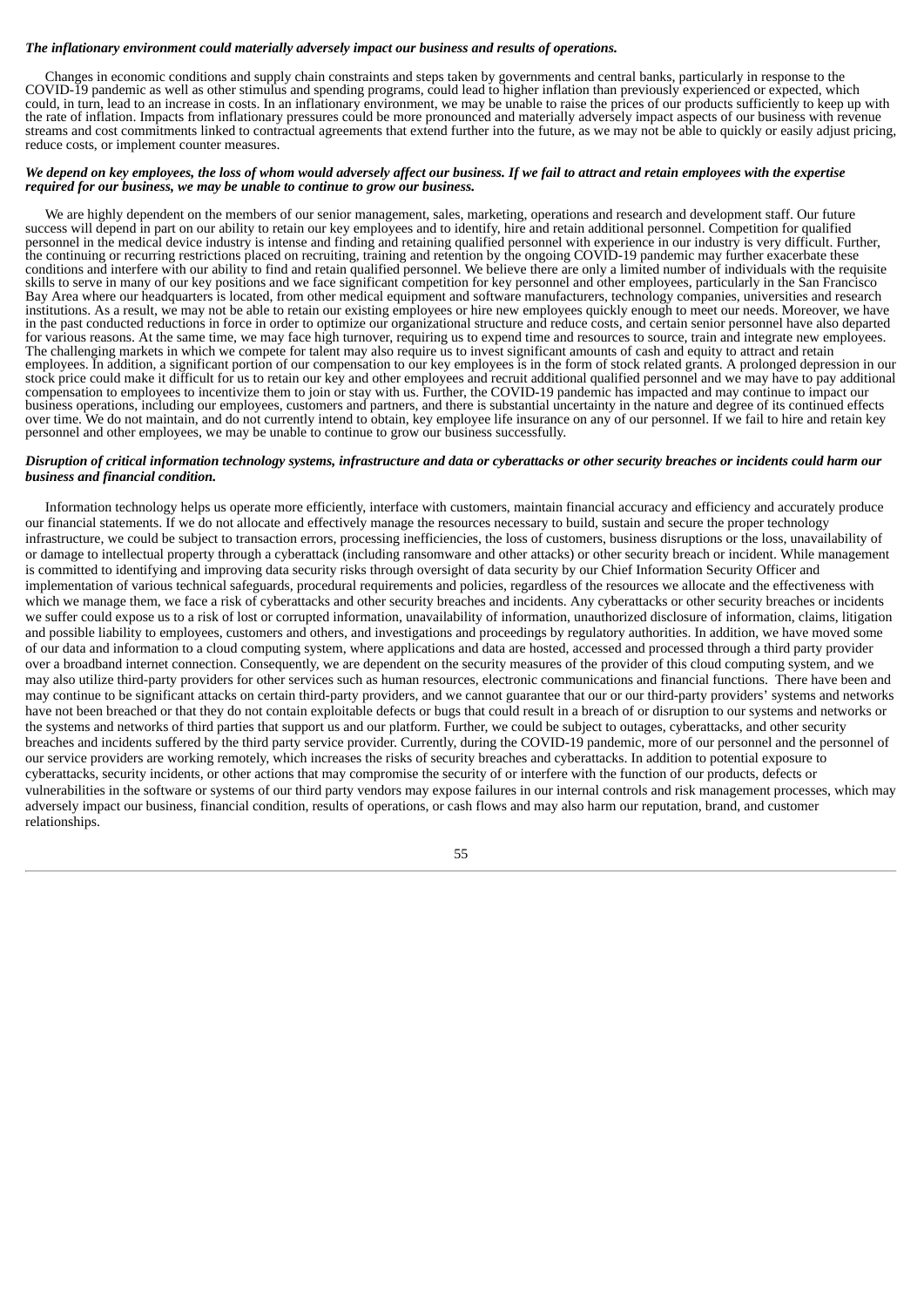If our data management systems or those of our third-party providers do not effectively collect, store, process and report relevant data for the operation of our business, whether due to equipment malfunction or constraints, software deficiencies, computer viruses, security breaches, cyberattacks, catastrophic events or human error, our ability to effectively plan, forecast and execute our business plan and comply with applicable laws and regulations will be impaired, perhaps materially. Any such impairment could materially and adversely affect our financial condition, results of operations, cash flows and the timeliness with which we internally and externally report our operating results. As a result, our information systems require an ongoing commitment of significant resources to maintain, protect, and enhance existing systems and develop new systems to keep pace with continuing changes in information processing technology, evolving legal and regulatory standards, the increasing need to protect patient and customer information, and the information technology needs associated with our changing products and services. There can be no assurance that our process of consolidating the number of systems we operate, upgrading and expanding our information systems capabilities, continuing our efforts to build security into the design of our products, protecting and enhancing our systems and developing new systems to keep pace with continuing changes in information processing technology will be successful or that additional systems issues will not arise in the future, or that we will not suffer from disruptions or other systems issues even if we devote substantial resources and personnel to these efforts.

In addition, privacy and security breaches and incidents arising from errors, malfeasance or misconduct by employees, contractors or others with permitted access to our systems may pose a risk that sensitive data, including individually identifiable data, may be exposed to unauthorized person or to the public and may compromise our security systems. There can be no assurance that any efforts we make to prevent against such privacy or security breaches or incidents will prevent breakdowns or breaches or incidents in our systems or those of our third-party service providers that could adversely affect our business. Third parties may also attempt to fraudulently induce employees or customers into disclosing user names, passwords or other sensitive information, which may in turn be used to access our information technology systems. For example, our employees have received in the past and likely will continue to receive "phishing" e-mails attempting to induce them to divulge sensitive information. In addition, unauthorized persons may attempt to hack into our products or systems to obtain personal data relating to patients or employees, our confidential or proprietary information or confidential information we hold on behalf of third parties, which, if successful, could pose a risk of loss, unavailability, or corruption of, or unauthorized access to or acquisition of, data, risk to patient safety and risk of product recall. As the techniques used to obtain unauthorized access to our systems change frequently and may be difficult to detect, we may not be able to anticipate and prevent these intrusions or mitigate them when they occur. Third-party service providers store and otherwise process certain personal data and other confidential or proprietary information of ourselves and third parties on our behalf, and these service providers face similar risks. Moreover, we manufacture and sell hardware and software products that allow our customers to store confidential information about their patients. Both types of products are often connected to and reside within our customers' information technology infrastructures. We do not have measures to configure or secure our customers' equipment or any information stored in our customers' systems or at their locations, which is the responsibility of our customers. Our customers are also continually updating their cybersecurity standards for the products that they purchase. While we have implemented security measures designed to protect our hardware and software products from unauthorized access and cyberattacks, these measures may not meet the standards set by our customers or be effective in securing these products, particularly since techniques used to obtain unauthorized access, or to sabotage systems, change frequently and may not be recognized until launched against a target. A network security or systems security breach of incident suffered by ourselves or our third-party service providers or other events that cause the loss or unauthorized use or disclosure of, or access by third parties to, sensitive information stored by us or our customers, or the perception that these events have occurred or that our security measures for our products are lacking, could have serious negative consequences for our business, including loss of information, indemnity obligations, possible fines, penalties and damages, reduced demand for our products and services, an unwillingness of our customers to use our products or services, harm to our reputation and brand, and time consuming and expensive litigation, any of which could have an adverse effect on our financial results.

To date, we have not experienced any material impact to the business or operations resulting from data, cybersecurity attacks or other security breaches; however, because of the frequently changing attack techniques, along with the increased volume and sophistication of the attacks, including the increasing use of tools and techniques that are designed to circumvent controls, avoid detection, and remove or obfuscate forensic evidence, all of which hinders our ability to identify, investigate, and recover from incidents, there is the potential that we could be adversely impacted. This impact could result in reputational, competitive, operational, or other business harm as well as financial costs and regulatory action.

While we do maintain insurance coverage that is intended to address certain aspects of data security risks, such insurance coverage may be insufficient to cover all losses or all types of claims that may arise.

#### Any actual or perceived failure by us to comply with legal or regulatory requirements related to privacy, cyber security and data protection in one or *multiple jurisdictions could result in proceedings, actions or penalties against us.*

There are numerous state, federal and foreign laws, regulations, decisions and directives regarding privacy and the collection, storage, transmission, use, processing, disclosure and protection of personally identifiable information and other personal, customer or other data, the scope of which is continually evolving and subject to differing interpretations. Our worldwide operations mean that we are subject to privacy, cyber security and data protection laws and regulations in many jurisdictions to varying degrees, and that some of the data we process, store and transmit may be transmitted across countries. For example, in the U.S., Health Insurance Portability and Accountability Act ("HIPAA") privacy and security rules require us as a business associate, in certain instances, to protect the

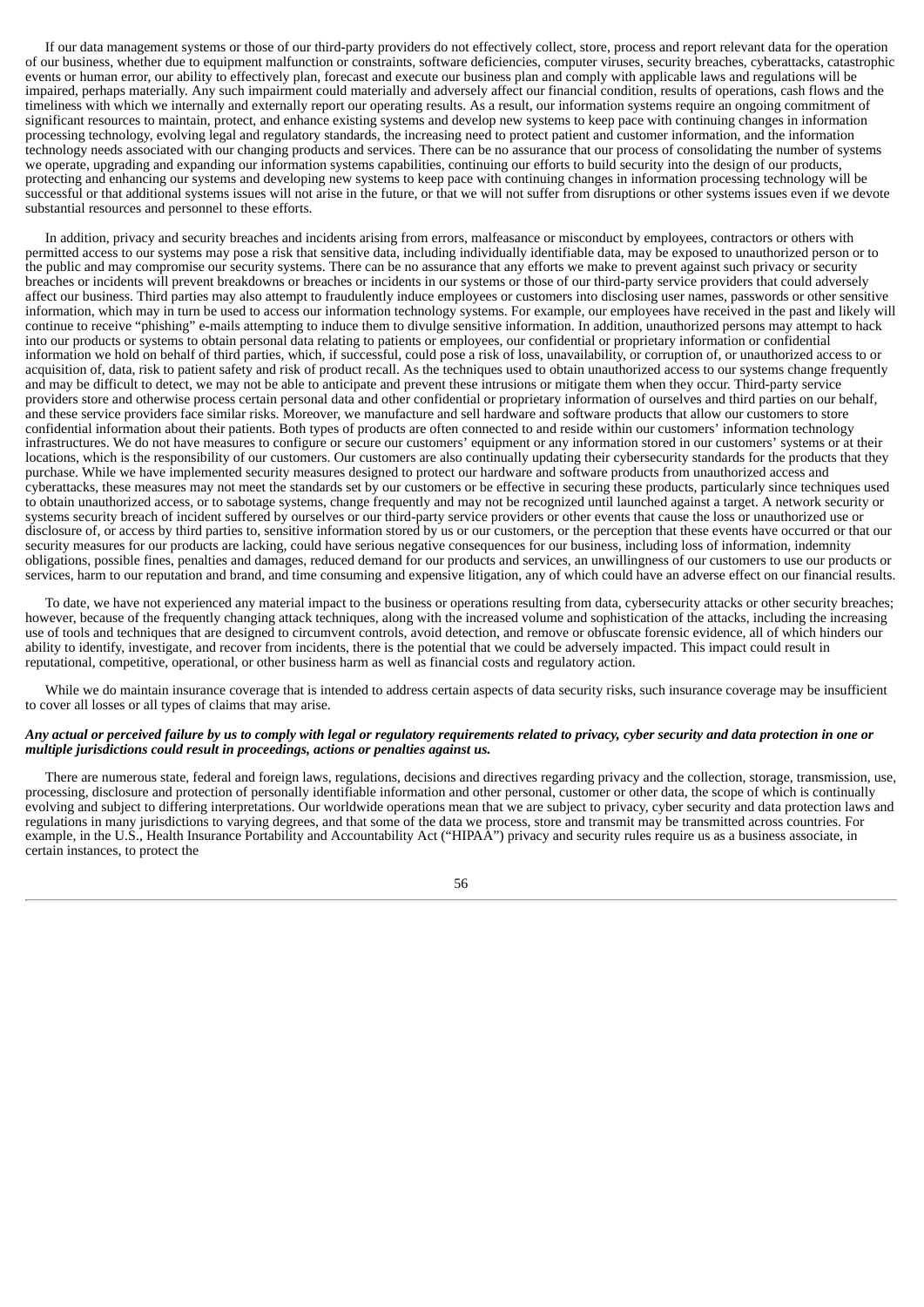confidentiality of patient health information, and the Federal Trade Commission has consumer protection authority, including regarding privacy and cyber security. In Europe, the General Data Protection Regulation ("GDPR"), which went into effect in May 2018, imposes several stringent requirements for controllers and processors of personal data that will increase our obligations and, in the event of violations, may impose significant fines of up to the greater of 4% of worldwide annual revenue or €20 million. In the UK, the Data Protection Act of 2018 and the UK GDPR, which collectively implement material provisions of the GDPR and provide for penalties for noncompliance of up to the greater of £17.5 million or four percent of worldwide revenues.

Data transfer and localization requirements also appear to be increasing and becoming more complex. With regard to transfers to the U.S. of personal data from our employees and European customers and users, both the EU-U.S. Privacy Shield and standard contractual clauses issued by the European Commission (the "EU SCCs") have been subject to legal challenge. In July 2020, the Court of Justice of the European Union ("CJEU") released a decision in the Schrems II case (Data Protection Commissioner v. Facebook Ireland, Schrems) (the "CJEU Decision"), declaring the EU-U.S. Privacy Shield invalid and imposing additional obligations in connection with the use of the EU SCCs, another mechanism for cross-border personal data transfers from the European Economic Area ("EEA"). Although the EU SCCs remain a valid means to transfer personal data from the EEA, the CJEU imposed additional obligations in connection with their use and, on June 4, 2021, the European Commission issued revised the EU SCCs that address certain concerns of the CJEU. The former EU SCCs could be used for new data transfers during a three-month transition that ended September 27, 2021. Existing data transfers relying on the old EU SCCs can continue to be in effect until December 27, 2022, after which the revised EU SCCs will be required for all data transfers. The United Kingdom also has issued new standard contractual clauses (the "UK SCCs") that became effective March 21, 2022, and which also are required to be implemented over time. The CJEU Decision, the revised EU SCCs and UK SCCs, regulatory guidance and opinions, and other developments relating to cross-border data transfer may require us to implement additional contractual and technical safeguards for any personal data transferred out of the EEA, Switzerland, and the United Kingdom, which may increase compliance costs, lead to increased regulatory scrutiny or liability, may require additional contractual negotiations, and may adversely impact our business, financial condition and operating results.

Other jurisdictions have adopted laws and regulations addressing privacy, data protection, data security, or other aspects of data processing, such as data localization. For example, the People's Republic of China and Russia have passed laws that require individually identifiable data on their citizens to be maintained on local servers and that may restrict transfer or processing of that data if certain data quantity thresholds are triggered. Additionally, the Personal Information Protection Law ("PIPL") of the People's Republic of China ("PRC"), was adopted on August 20, 2021, and went into effect on November 1, 2021. The PIPL shares similarities with the GDPR, including extraterritorial application, data minimization, data localization, and purpose limitation requirements, and obligations to provide certain notices and rights to citizens of the PRC. The PIPL allows for fines of up to 50 million renminbi or 5% of a covered company's revenue in the prior year. We may be required to modify our policies, procedures, and data processing measures in order to address requirements under these or other privacy, data protection, or cyber security regimes, and may face claims, litigation, investigations, or other proceedings regarding them and may incur related liabilities, expenses, costs, and operational losses.

Further, the current U.S. administration is engaged in a comprehensive evaluation of national security concerns and other risks relating to the transfer of personally identifiable information from the United States to China, and on June 9, 2021, U.S. President Joseph Biden signed an executive order instituting a framework for determining national security risks of transactions that involve applications connected to governments or militaries of certain foreign adversaries or that collect sensitive personal data from U.S. consumers. In 2019, an executive order citing national security risks in the telecommunications sector served to block U.S. companies from buying Chinese-made Huawei and ZTE products. If our operations, including those involving the processing of U.S.-collected data such as medical imagery, through the JV in China, come to be perceived as a U.S. national security risk, those operations may become subject to executive orders, sanctions, or other measures. Any ban or other restriction on our transfer of data to the JV in China may increase costs as we seek operational and data processing alternatives.

New and proposed privacy, cybersecurity, and data protection laws are also providing new rights to individuals and increasing the penalties associated with non-compliance. For example, the California Consumer Privacy Act (the "CCPA"), which become effective on January 1, 2020, imposes stringent data privacy and data protection requirements regarding the personal information of California residents, and provides for penalties for noncompliance of up to \$7,500 per violation, as well as a private right of action from individuals in relation to certain security breaches.

Additionally, a new privacy law, the California Privacy Rights Act ("CPRA"), approved by California voters in November 2020, will go into effect on January 1, 2023. The CPRA, which amends the CCPA, creates additional obligations relating to California consumers' personal information beginning on January 1, 2022, with implementing regulations expected on or before July 1, 2022, and enforcement beginning July 1, 2023. The CPRA, which significantly modifies the CCPA, could potentially result in further uncertainty and require us to incur additional costs and expenses in an effort to comply. We will continue to monitor developments related to the CPRA and anticipate additional costs and expenses associated with CPRA compliance. The enactment of the CCPA, as modified by the CPRA, is prompting a wave of similar legislative developments in other states in the U.S., which could potentially create a patchwork of overlapping but different state laws. For example, in March 2021, Virginia enacted the Virginia Consumer Data Protection Act that will go into effect on January 1, 2023, in July 2021, Colorado enacted the Colorado Privacy Act that will take effect on July 1, 2023 and in March 2022, Utah enacted the Utah Consumer Privacy Act that will take effect on December 31, 2023. These new state laws share similarities with the CCPA, CPRA, and legislation proposed in other states. We cannot fully predict the impact of the CCPA,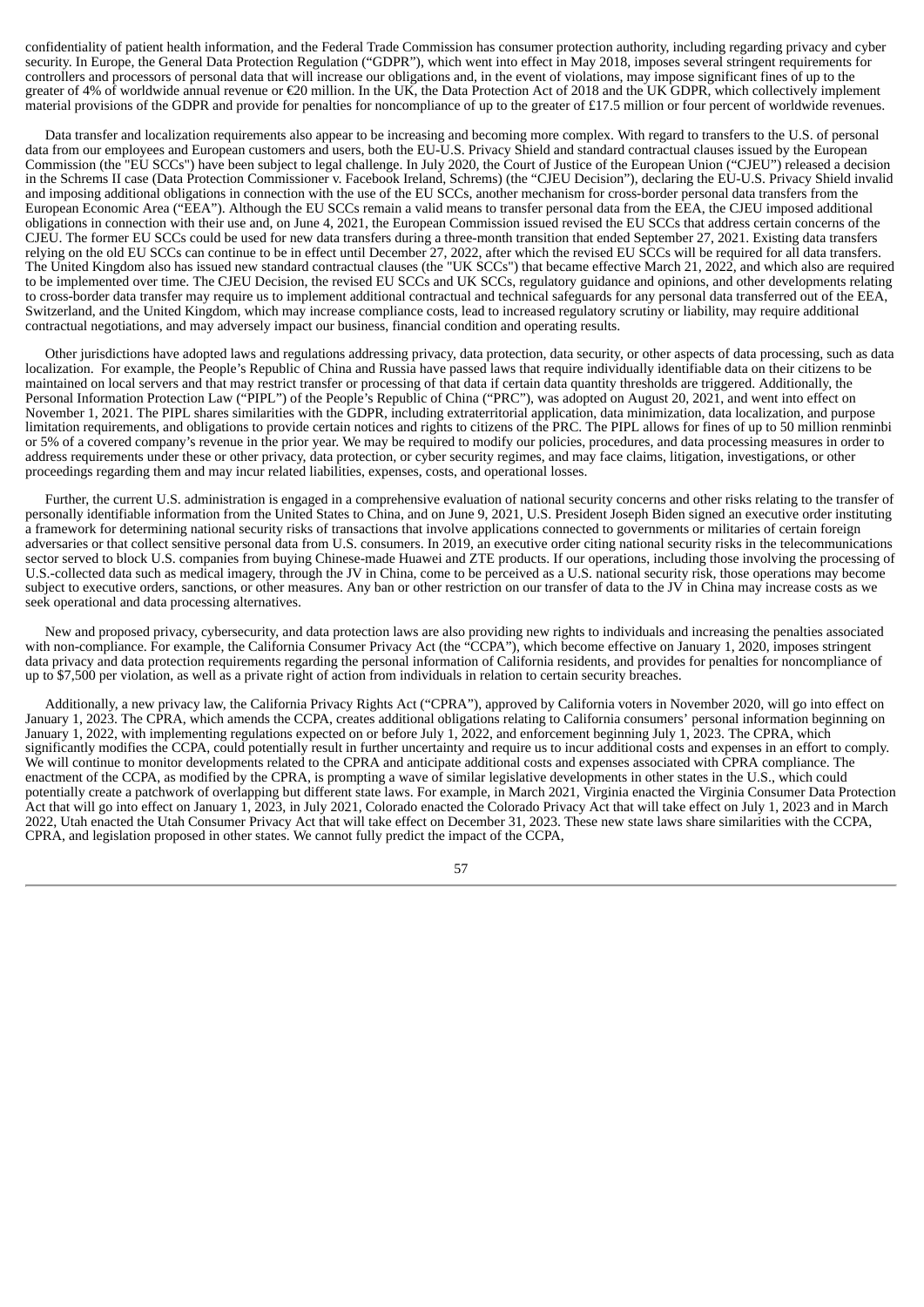CPRA, or other new or proposed legislation on our business or operations, but the restrictions imposed by these laws and regulations may require us to modify our data handling practices and impose additional costs and burdens, including risks of regulatory fines, litigation and associated reputational harm. In addition, U.S. and international laws that have been applied to protect consumer privacy (including laws regarding unfair and deceptive practices in the U.S. and GDPR in the EU) may be subject to evolving interpretations or applications in light of privacy developments. As a result, we may be subject to significant consequences, including penalties and fines, for any failure to comply with such laws, regulations and directives.

Privacy, cyber security and data protection legislation around the world is comprehensive and complex and there has been a recent trend towards more stringent enforcement of requirements regarding protection and confidentiality of personal data. The restrictions imposed by such laws and regulations may limit the use and adoption of our products and services, reduce overall demand for our products and services, require us to modify our data handling practices and impose additional costs and burdens. With increasing enforcement of privacy, cyber security and data protection laws and regulations, there is no guarantee that we will not be subject to investigations, enforcement actions or other proceedings by governmental bodies or that our costs relating to privacy, data protection or cyber security laws and regulations will not increase significantly. Enforcement actions, investigations and other proceedings can be costly, require significant time and attention of management and other personnel and interrupt regular operations of our business. In addition, there has been a developing trend of civil lawsuits and class actions relating to breaches of consumer data held by large companies. While we have not been named in any such suits, we may be in the future, including if we were to suffer a security breach or incident. Any inability to adequately address concerns relating to privacy, data protection or cyber security, even if unfounded, or comply with applicable laws, regulations, policies, industry standards, contractual obligations or other legal obligations could result in additional cost and liability to us, damage our reputation, inhibit sales and adversely affect our business. Our actual or alleged failure to comply with applicable laws and regulations could result in investigations, enforcement actions or other proceedings against us, including fines and public censure, claims for damages by customers and other affected individuals, damage to our reputation and loss of goodwill (both in relation to existing customers and prospective customers), any of which could harm our business, results of operations and financial condition.

## If third-party payors do not provide sufficient coverage and reimbursement to healthcare providers for use of the CyberKnife and TomoTherapy platforms or if the number of patients covered by health insurance reduces, demand for our products and our revenue could be adversely affected.

Our customers rely significantly on reimbursement from public and private third-party payors for CyberKnife and TomoTherapy platform procedures. Our ability to commercialize our products successfully and increase market acceptance of our products will depend in significant part on the extent to which public and private third-party payors provide adequate coverage and reimbursement for procedures that are performed with our products and the extent to which patients that are treated by our products continue to be covered by health insurance. Third-party payors may establish or change the reimbursement for medical products and services that could significantly influence the purchase of medical products and services. In addition, actions by the government, downturns in the economy and other factors outside of our control could negatively affect the number of individuals covered by health insurance. For example, in connection with COVID-19-related layoffs, many individuals have lost their employer-covered health insurance and there is uncertainty as to when or if such coverage will be re-established. If reimbursement policies or other cost containment measures are instituted in a manner that significantly reduces the coverage or payment for the procedures that are performed with our products or if there is a prolonged reduction in the number of patients eligible to be treated by our products that are covered by health insurance, our revenue may decline, our existing customers may not continue using our products or may decrease their use of our products, and we may have difficulty obtaining new customers. Such actions would likely have a material adverse effect on our operating results.

In addition, the Centers for Medicare and Medicaid Services ("CMS") reviews reimbursement rates annually and may implement significant changes in future years, which could discourage existing and potential customers from purchasing or using our products. Further, outside of the U.S., reimbursement practices vary significantly by country. Market acceptance of our products may depend on the availability and level of coverage and reimbursement in any country within a particular time.

## The safety and efficacy of our products for certain uses is not yet supported by long-term clinical data, and our products may therefore prove to be less *safe and effective than initially thought.*

Although we believe that the CyberKnife and TomoTherapy platforms have advantages over competing products and technologies, we do not have sufficient clinical data demonstrating these advantages for all tumor indications. In addition, we have only limited five-year patient survival rate data, which is a common long-term measure of clinical effectiveness in cancer treatment. We also have limited clinical data directly comparing the effectiveness of the CyberKnife platform to other competing platforms. Future patient studies or clinical experience may indicate that treatment with the CyberKnife platform does not improve patient survival or outcomes.

Likewise, because the TomoTherapy platform have only been on the market since 2003, we have limited complication or patient survival rate data with respect to treatment using the systems. In addition, while the effectiveness of radiation therapy is well understood, there is a growing but still limited number of peer‑reviewed medical journal publications regarding the efficacy of highly

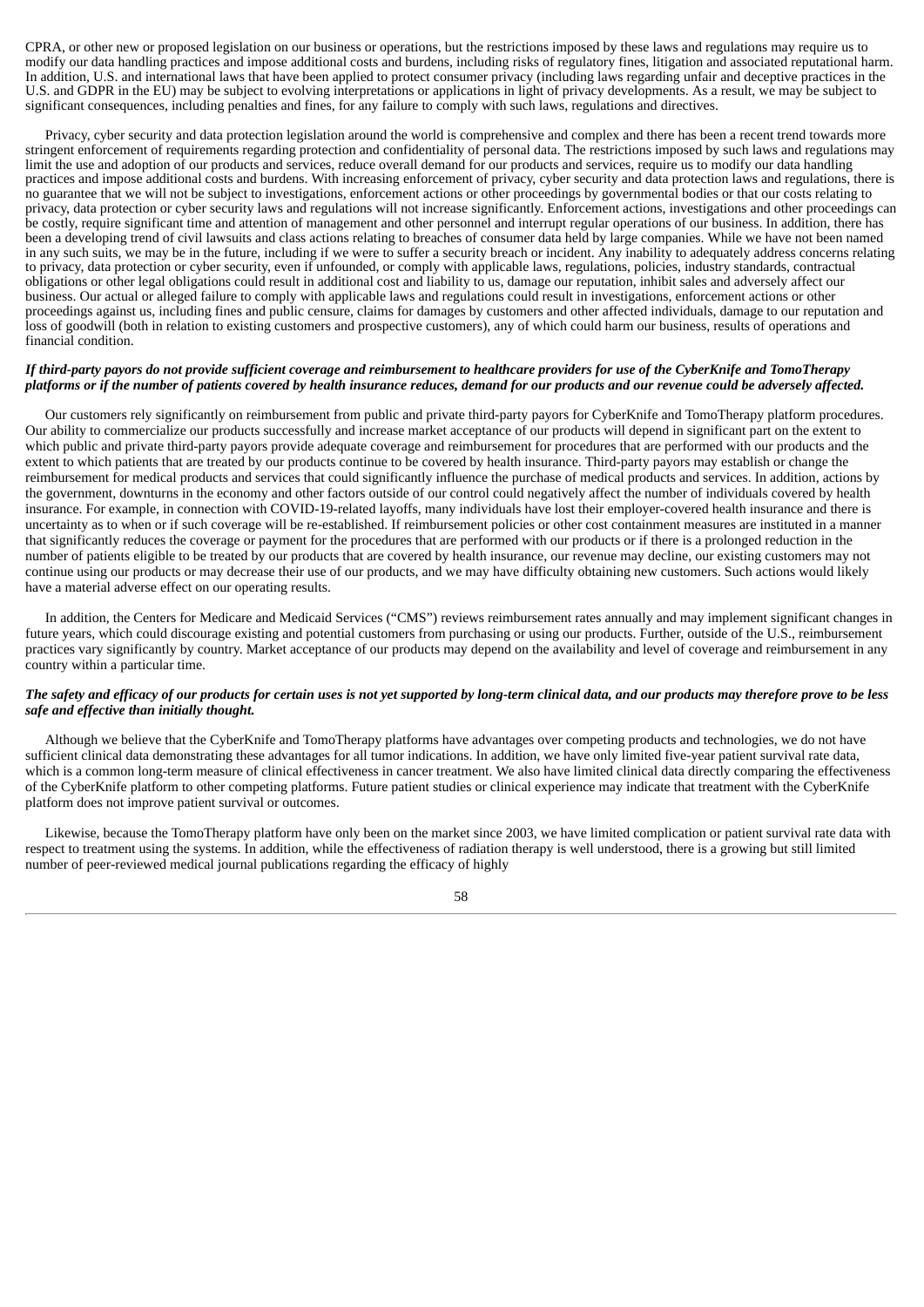conformal treatment such as that delivered by the TomoTherapy platform. If future patient studies or clinical experience do not support our beliefs that the TomoTherapy platform offer a more advantageous treatment for a wide variety of cancer types, use of the systems could fail to increase or could decrease, and our business would therefore be adversely affected.

Such results could reduce the rate of reimbursement by both public and private third-party payors for procedures that are performed with our products, slow the adoption of our products by physicians, significantly reduce our ability to achieve expected revenues and could prevent us from being profitable. In addition, if future results and experience indicate that our products cause unexpected or serious complications or other unforeseen negative effects, the FDA could rescind our clearances, our reputation with physicians, patients and others may suffer and we could be subject to significant legal liability.

## We rely on third parties to perform spare parts shipping and other logistics functions on our behalf. A failure or disruption at our logistics providers *would adversely impact our business.*

Customer service is a critical element of our sales strategy. Third party logistics providers store most of our spare parts inventory in depots around the world and perform a significant portion of our spare parts logistics and shipping activities. Our logistics providers may terminate their relationship with us, suffer an interruption in their business, including as a result of COVID-19, significantly increase fees for services or experience delays, disruptions or quality control problems in their operations, or we may have to change and qualify alternative logistics providers for our spare parts. For example, we have experienced delays in shipment of parts to customers as well as increased freight and logistics expenses, which may intensify if the COVID-19 pandemic continues to disrupt the global supply chain. These delays and increased costs have adversely affected our gross margins and net income (loss) and we currently expect such delays and increased costs to continue through at least the remainder of the calendar year of 2022, if not longer. If this continues for longer than we expect or if any of the above occurs our customers may experience further delays or and higher costs and our reputation, business, financial condition and results of operations, including our ability to recognize revenue, may be adversely affected.

# Third parties may claim we are infringing their intellectual property, and we could suffer significant litigation or licensing expenses or be prevented *from selling our product.*

The medical device industry is characterized by a substantial amount of litigation over patent and other intellectual property rights. In particular, the field of radiation treatment of cancer is well established and crowded with the intellectual property of competitors and others. We also expect that other participants will enter the field. A number of companies in our market, as well as universities and research institutions, have issued patents and have filed patent applications that relate to the use of radiation therapy and stereotactic radiosurgery to treat cancerous and benign tumors.

Determining whether a product infringes a patent involves complex legal and factual issues, and the outcome of patent litigation actions is often uncertain. We have not conducted an extensive search of patents issued to third parties, and no assurance can be given that third-party patents containing claims covering our products, parts of our products, technology or methods do not exist, have not been filed, or could not be filed or issued. Because of the number of patents issued and patent applications filed in our technical areas or fields, our competitors or other third parties may assert that our products and the methods we employ in the use of our products are covered by U.S. or foreign patents held by them.

In addition, because patent applications can take many years to issue and because publication schedules for pending applications vary by jurisdiction, there may be applications now pending of which we are unaware, and which may result in issued patents that our current or future products infringe. Also, because the claims of published patent applications can change between publication and patent grant, there may be published patent applications that may ultimately issue with claims that we infringe. There could also be existing patents that one or more of our products or parts may infringe and of which we are unaware. As the number of competitors in the market for less invasive cancer treatment alternatives grows, and as the number of patents issued in this area grows, the possibility of patent infringement claims against us increases. Regardless of the merit of infringement claims, they can be time-consuming and result in costly litigation and diversion of technical and management personnel. Some of our competitors may be able to sustain the costs of complex patent litigation more effectively than we can because they have substantially greater resources. In addition, any uncertainties resulting from the initiation and continuation of any litigation could have a material adverse effect on our ability to raise funds, if necessary, to continue our operations.

In the event that we become subject to a patent infringement or other intellectual property lawsuit and if the relevant patents or other intellectual property were upheld as valid and enforceable and we were found to infringe or violate the terms of a license to which we are a party, we could be prevented from selling our products unless we obtain a license or are able to redesign the product to avoid infringement. Required licenses may not be made available to us on acceptable terms or at all. If we are unable to obtain a license or successfully redesign our system, we might be prevented from selling such system. If there is an allegation or determination that we have infringed the intellectual property rights of a competitor or other person, we may be required to pay damages, pay ongoing

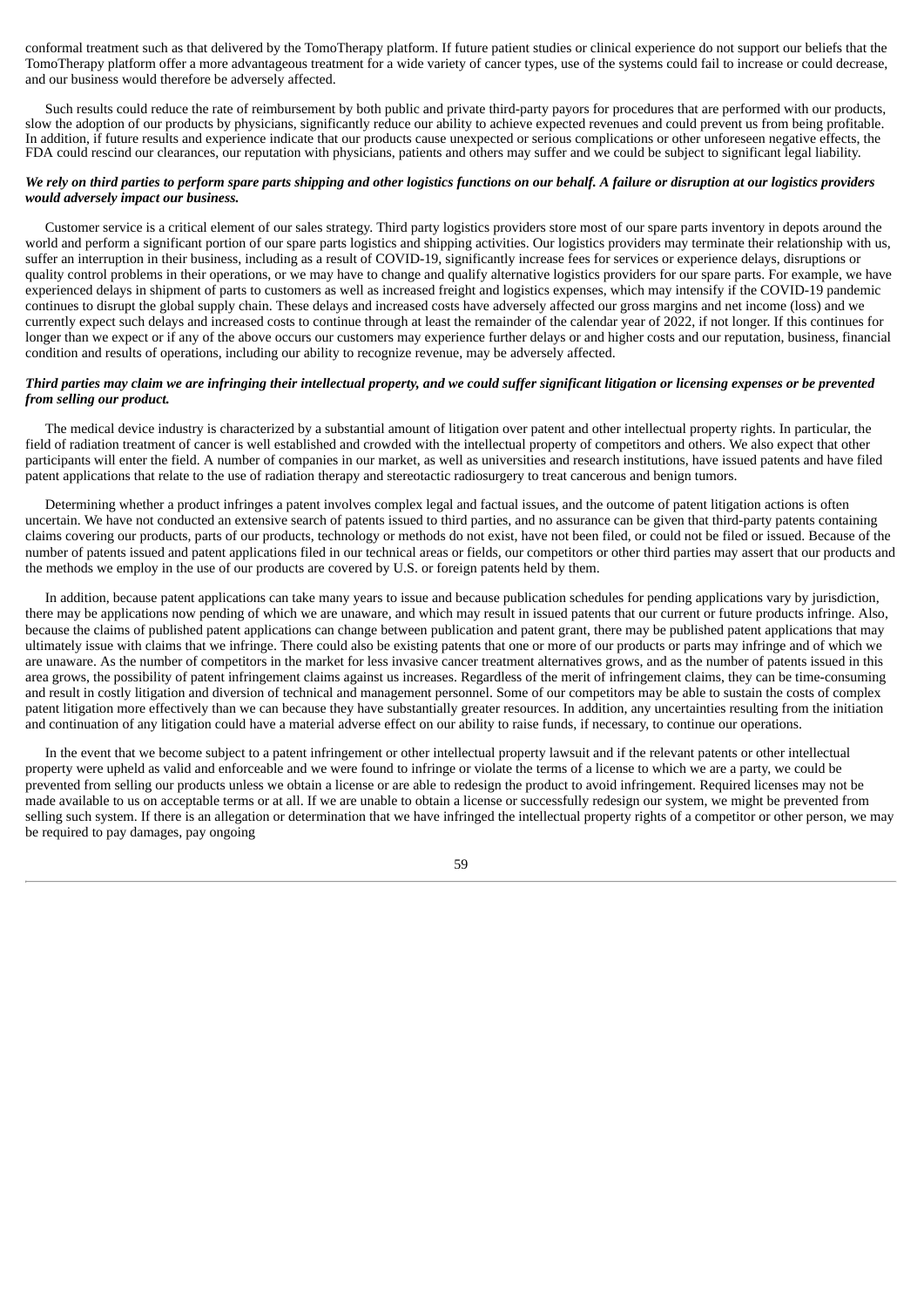royalties or otherwise settle such matter upon terms that are unfavorable to us. In these circumstances, we may be unable to sell our products at competitive prices or at all, and our business and operating results could be harmed.

# We may be subject to claims that our employees have wrongfully used or disclosed alleged trade secrets of their former employers.

As is common in the medical device industry, we employ individuals who were previously employed at other medical equipment or biotechnology companies, including our competitors or potential competitors. We may be subject to claims that we or those employees have inadvertently or otherwise used or disclosed trade secrets or other proprietary information of their former employers. Litigation may be necessary to defend against these claims. If we fail in defending any such claims, in addition to paying monetary damages, we may lose valuable intellectual property rights or personnel. Even if we are successful in defending against claims of this nature, litigation could result in substantial costs and be a distraction to management.

# It is difficult and costly to protect our intellectual property and our proprietary technologies and we may not be able to ensure their protection.

Our success depends significantly on our ability to obtain, maintain and protect our proprietary rights to the technologies used in our products. Patents and other proprietary rights provide uncertain protections, and we may be unable to protect our intellectual property. For example, we may be unsuccessful in defending our patents and other proprietary rights against third-party challenges. As key patents expire, our ability to prevent competitors from copying our technology may be limited. In addition, patent reform legislation or precedent could increase the uncertainties and costs surrounding the prosecution of our patent applications and the enforcement or defense of our issued patents.

In addition to patents, we rely on a combination of trade secrets, copyright and trademark laws, nondisclosure agreements and other contractual provisions and technical security measures to protect our intellectual property rights. These measures may not be adequate to safeguard the technology underlying our products, including in case of a security breach involving our intellectual property. If these measures do not protect our rights adequately, third parties could use our technology, and our ability to compete in the market would be reduced. Although we have attempted to obtain patent coverage for our technology where available and appropriate, there are aspects of the technology for which patent coverage was never sought or never received. There also may be countries in which we sell or intend to sell the CyberKnife or TomoTherapy platforms but have no patents or pending patent applications. Our ability to prevent others from making or selling duplicate or similar technologies will be impaired in those countries in which we have no patent protection. Although we have several issued patents in the U.S. and in foreign countries protecting aspects of the CyberKnife and TomoTherapy platforms, our pending U.S. and foreign patent applications may not issue, may issue only with limited coverage or may issue and be subsequently successfully challenged by others and held invalid or unenforceable. In addition, many countries limit the enforceability of patents against certain third parties, including government agencies or government contractors. In these countries, patents may provide limited or no benefit. Patent protection must ultimately be sought on a country-by-country basis, which is an expensive and time consuming process with uncertain outcomes. Accordingly, we may choose not to seek patent protection in certain countries, and we will not have the benefit of patent protection in such countries.

Similarly, our issued patents and those of our licensors may not provide us with any competitive advantages. Competitors may be able to design around our patents or develop products which provide outcomes comparable or superior to ours. Our patents may be held invalid or unenforceable as a result of legal challenges by third parties, and others may challenge the inventorship or ownership of our patents and pending patent applications. In addition, the laws of some foreign countries, such as China where the JV operates, may not protect our intellectual property rights to the same extent as do the laws of the United States and, even if they do, uneven enforcement and procedural barriers may exist in such countries. In the event a competitor or other third party infringes upon our patent or other intellectual property rights or otherwise misappropriates such rights, enforcing those rights may be difficult and time consuming. Even if successful, litigation to enforce our intellectual property rights or to defend our patents against challenge could be expensive and time consuming and could divert our management's attention from our core business. Damage awards resulting from successful litigation in foreign jurisdictions may not be in amounts commensurate with damage awards in the U.S. We may not have sufficient resources to enforce our intellectual property rights or to defend our patents against a challenge. In addition, we may not prevail in any lawsuits that we initiate, and the damages or other remedies awarded, if any, may not be commercially valuable. Litigation also puts our patents at risk of being invalidated or interpreted narrowly and our patent applications at risk of not issuing. Additionally, we may provoke third parties to assert claims against us.

We also license patent and other proprietary rights to aspects of our technology to third parties in fields where we currently do not operate as well as in fields where we currently do operate. Disputes with our licensees may arise regarding the scope and content of these licenses. Further, our ability to expand into additional fields with our technologies may be restricted by our existing licenses or licenses we may grant to third parties in the future.

Additionally, we have written agreements with collaborators regarding the ownership of intellectual property arising from our collaborations. These agreements generally provide that we must negotiate certain commercial rights with collaborators with respect to joint inventions or inventions made by our collaborators that arise from the results of the collaboration. In some instances, there may not be adequate written provisions to address clearly the resolution of intellectual property rights that may arise from a collaboration. If we cannot successfully negotiate sufficient ownership and commercial rights to the inventions that result from our use of a third-party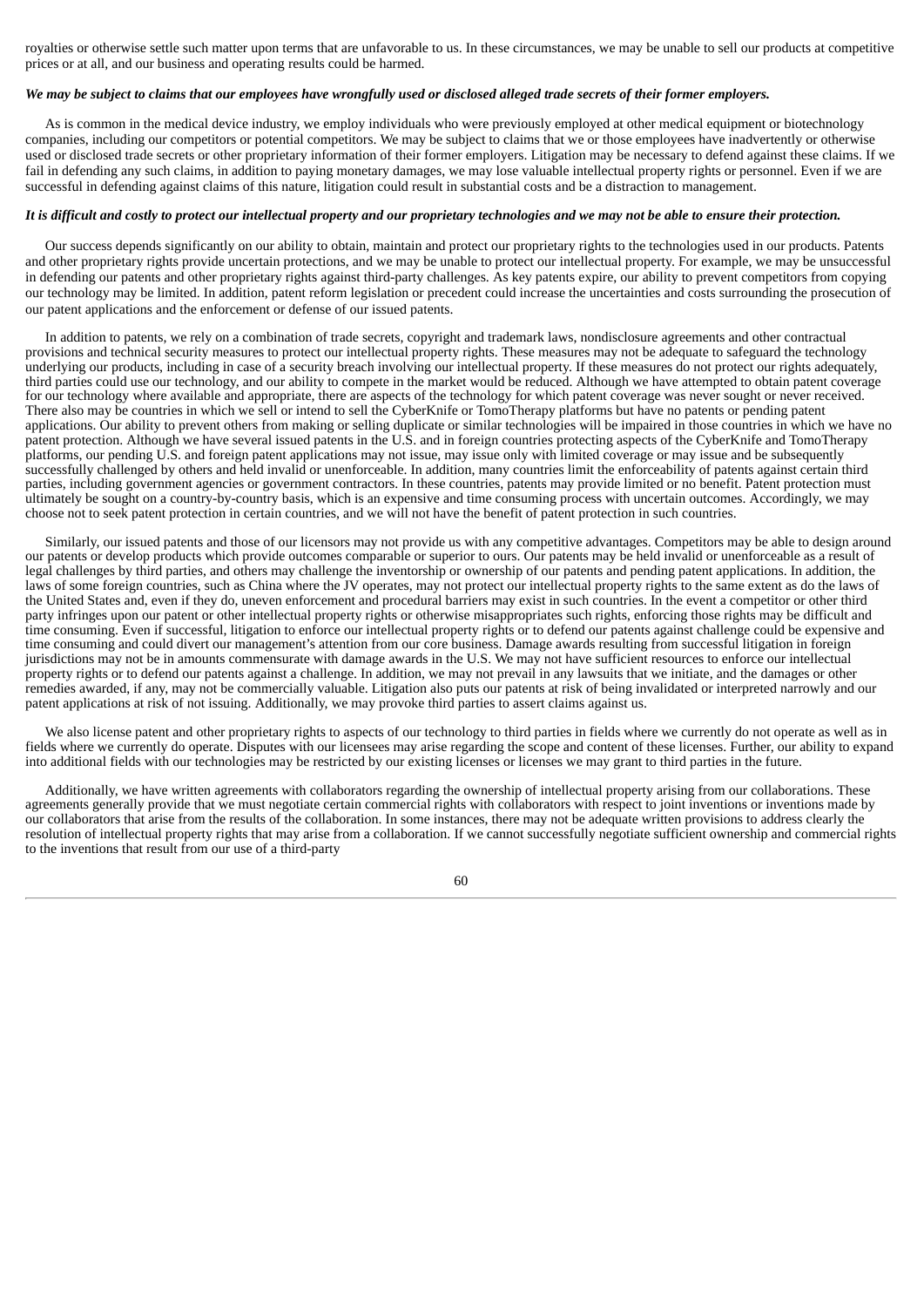collaborator's materials where required, or if disputes otherwise arise with respect to the intellectual property developed with the use of a collaborator's technology, we may be limited in our ability to utilize these intellectual property rights. In addition, we may face claims by third parties that our agreements with employees, contractors or consultants obligating them to assign intellectual property to us are ineffective or in conflict with prior or competing contractual obligations of assignment, which could result in ownership disputes regarding intellectual property we have developed or will develop and interfere with our ability to capture the commercial value of such intellectual property. Litigation may be necessary to resolve an ownership dispute, and if we are not successful, we may be precluded from using certain intellectual property or may lose our exclusive rights in that intellectual property. Either outcome could harm our business.

The policies and procedures we have in place to protect our trade secrets may not be effective in preventing misappropriation of our trade secrets by others. In addition, confidentiality agreements executed by our employees, consultants and advisors may not be enforceable or may not provide meaningful protection for our trade secrets or other proprietary information in the event of unauthorized use or disclosure. Litigating a trade secret claim is expensive and time consuming, and the outcome is unpredictable. In addition, courts outside the United States are sometimes less willing to protect trade secrets. Moreover, our competitors may independently develop equivalent knowledge methods and know‑how. If we are unable to protect our intellectual property rights, we may be unable to prevent competitors from using our own inventions and intellectual property to compete against us and our business may be harmed.

# *Unfavorable results of legal proceedings could materially and adversely affect our financial condition.*

We are and may become a party to legal proceedings, claims and other legal matters in the ordinary course of business or otherwise including intellectual property, product liability, employment, class action, whistleblower and other litigation claims, and governmental and other regulatory investigations and proceedings. These legal proceedings, claims and other legal matters, regardless of merit, may be costly, time-consuming and require the attention of key management and other personnel. The outcomes of such matters are uncertain and difficult to predict. If any such matters are adjudicated against us, in whole or in part, we may be subject to substantial monetary damages, disgorgement of profits and injunctions that prevent us from operating our business, any of which could materially and adversely affect our business and financial condition. We cannot guarantee that our insurance coverage will be sufficient to cover any damages awarded against us. Further, legal proceedings, and any adverse resolution thereof, can result in adverse publicity and damage to our reputation, which could adversely impact our business.

## Because the majority of our product revenue is derived from sales of the CyberKnife and TomoTherapy platforms, which have a long and variable sales *and installation cycle, our revenues and cash flows may be volatile and difficult to predict.*

Our primary products are the CyberKnife and TomoTherapy platforms. We expect to generate substantially all of our revenue for the foreseeable future from sales of and service contracts for the CyberKnife and TomoTherapy platforms. The CyberKnife and TomoTherapy platforms have lengthy sales and purchase order cycles because they are major capital equipment items and require the approval of senior management at purchasing institutions. In addition, sales to some of our customers are subject to competitive bidding or public tender processes. These approval and bidding processes can be lengthy. Selling our systems, from first contact with a potential customer to a complete order, generally spans six months to two years and involves personnel with multiple skills. The sales process in the U.S. typically begins with pre‑selling activity followed by sales presentations and other sales related activities. After the customer has expressed an intention to purchase a CyberKnife or TomoTherapy platform, we negotiate and enter into a definitive purchase contract with the customer. The negotiation of terms that are not standard for Accuray may require additional time and approvals. Typically, following the execution of the contract, the customer begins the building or renovation of a radiation-shielded facility to house the CyberKnife or TomoTherapy platform, which together with the subsequent installation of the CyberKnife or TomoTherapy platform, can take up to 24 months to complete. In order to construct this facility, the customer must typically obtain radiation device installation permits, which are granted by state and local government bodies, each of which may have different criteria for permit issuance. If a permit was denied for installation at a specific hospital or treatment center, our CyberKnife or TomoTherapy platform could not be installed at that location. In addition, some of our customers are cancer centers or facilities that are new, and in these cases, it may be necessary for the entire facility to be completed before the CyberKnife or TomoTherapy platform can be installed, which can result in additional construction and installation delays. Our sales and installations of CyberKnife and TomoTherapy platforms tend to be heaviest during the third month of each fiscal quarter.

Under our revenue recognition policy, we recognize revenue attributable to a CyberKnife or TomoTherapy platform and related upgrades when control of a platform or upgrade is transferred, which generally happens when a system or upgrade is shipped, while an element of installation is deferred until performed. Events beyond our control may delay shipment or installation and the satisfaction of contingencies required to receive cash inflows and recognition of revenue associated with shipment or installation. Such events may include a delay in the construction at the customer site or customer delay in obtaining receipt of regulatory approvals such as certificates of need. In addition, as a result of the COVID-19 pandemic and the disruption to their operations, certain customers have experienced and may continue to experience delays in construction, shipment or installation and some have failed to timely pay their obligations when due. If the events which are beyond our control delay the customer from obtaining funding or financing of the entire transaction, we may not be able to recognize revenue for the sale of the entire system because the collectability of contract consideration is not reasonably assured.

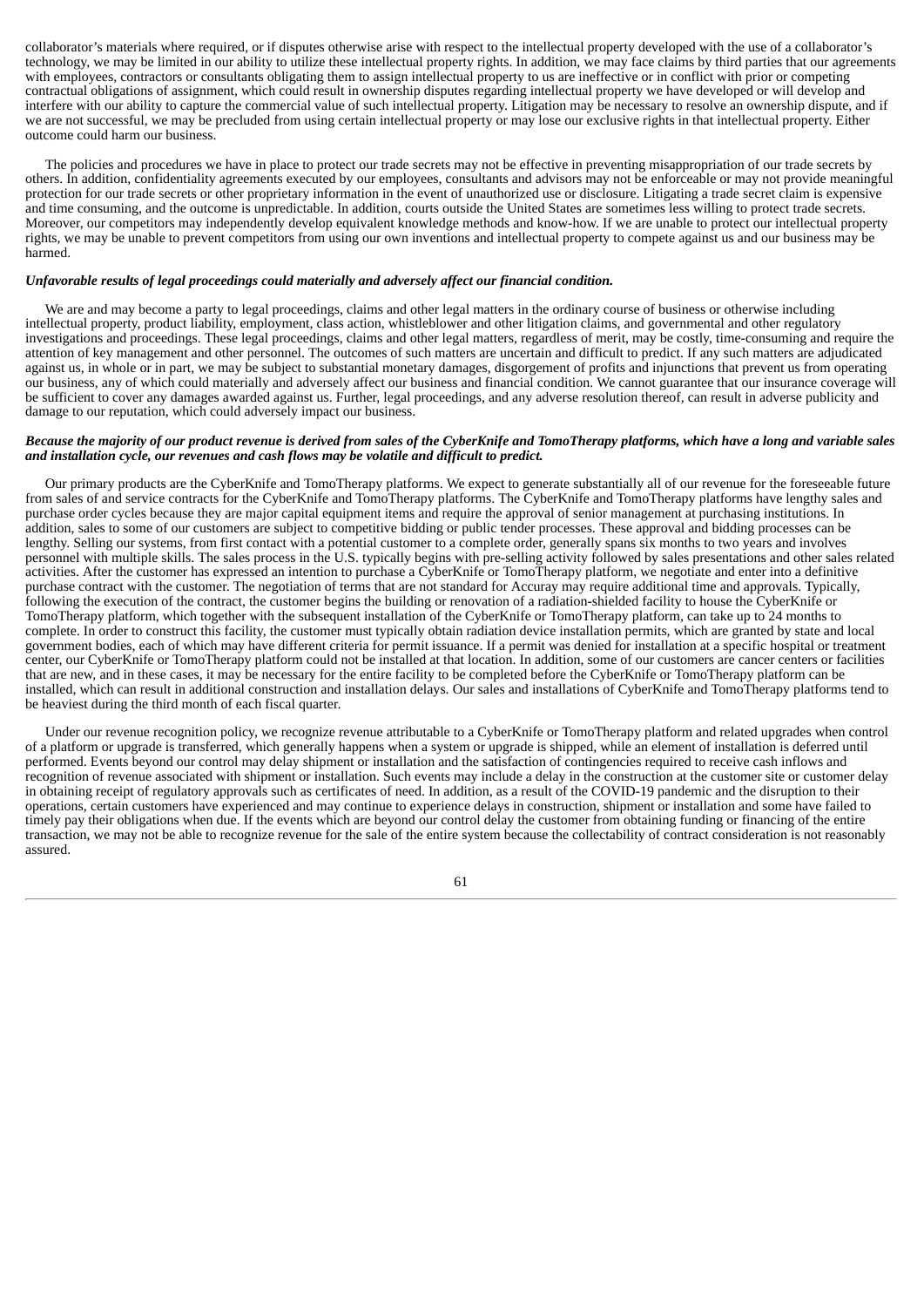The long sales cycle, together with delays in the shipment of CyberKnife and TomoTherapy platforms or customer cancellations that could affect our ability to recognize revenue, could adversely affect our cash flows and revenue, which would harm our results of operations and may result in significant fluctuations in our reporting of quarterly revenues. As a result of these fluctuations, it is likely that in some future quarters, our operating results will fall below the expectations of securities analysts or investors. If that happens, the market price of our stock would likely decrease. These fluctuations also mean that you will not be able to rely upon our operating results in any particular period as an indication of future performance.

### We depend on third-party distributors to market and distribute our products in international markets. If our distributors fail to successfully market and *distribute our products, our business will be materially harmed.*

We have strategic relationships with a number of key distributors for sales and service of our products in certain foreign countries, including the JV in China and other third-party distributors in other regions. We cannot control the efforts and resources our third party distributors will devote to marketing the CyberKnife or TomoTherapy platforms. Our distributors may not be able to successfully market and sell the CyberKnife or TomoTherapy platforms, including as a result of concerns regarding the COVID-19 pandemic, may not devote sufficient time and resources to support the marketing and selling efforts and may not market the CyberKnife or TomoTherapy platform at prices that will permit the product to develop, achieve or sustain market acceptance. In some jurisdictions, we rely on our distributors to manage the regulatory process and oversee their activities such that they are in compliance with all laws that govern their activities, such as the U.S. Foreign Corrupt Practices Act ("FCPA"), and we are dependent on their ability to do so effectively. If a distributor is terminated by us or goes out of business, it may take us a period of time to locate an alternative distributor, to seek appropriate regulatory approvals and to train its personnel to market the CyberKnife or TomoTherapy platforms, and our ability to sell and service the CyberKnife or TomoTherapy platforms in the region formerly serviced by such terminated distributor could be materially and adversely affected. Any of our distributors could become insolvent or otherwise become unable to pay amounts owed to us when due. If any of these distributor relationships end and are not replaced, our revenues from product sales or the ability to service our products in the territories serviced by these distributors could be adversely affected. Any of these factors could materially and adversely affect our revenue from international markets, increase our costs in those markets or damage our reputation. If we are unable to attract additional international distributors, our international revenue may not grow. If our distributors experience difficulties, do not comply with regulatory or legal requirements that results in fines or penalties, do not actively market the CyberKnife or TomoTherapy platforms or do not otherwise perform under our distribution agreements, our potential for revenue from international markets may be dramatically reduced, and our business could be harmed.

### The high unit price of the CyberKnife and TomoTherapy platforms, as well as other factors, may contribute to substantial fluctuations in our operating *results, which could adversely affect our stock price.*

Because of the high unit price of the CyberKnife and TomoTherapy platforms and the relatively small number of units shipped each quarter, each shipment of a CyberKnife or TomoTherapy platform can represent a significant percentage of our revenue for a particular quarter. Therefore, if we do not ship a CyberKnife or TomoTherapy platform when anticipated, we will not be able to recognize the associated revenue and our operating results will vary significantly from our expectations. This is of particular concern when the economic environment is volatile, such as the current economic environment. For example, during periods of severe economic volatility, such as during the COVID-19 pandemic, we have had customers cancel or postpone orders for our CyberKnife and TomoTherapy platforms and delaying any required build‑outs. These fluctuations and other potential fluctuations mean that you should not rely upon our operating results in any particular period as an indication of future performance.

## As a strategy to assist our sales efforts, we may offer extended payment terms, which may potentially result in higher days sales outstanding, reduced *cash flows in a particular period and greater payment defaults.*

We offer longer or extended payment terms for qualified customers in some circumstances. As of March 31, 2022, customer contracts with extended payment terms of more than one year amounted to approximately 5% of our total accounts receivable balance. While we qualify customers to whom we offer longer or extended payment terms, their financial positions may change adversely over the longer time period given for payment. In addition, as a result of the COVID-19 pandemic and the resulting disruption to the operations of our customers, we have experienced and may continue to experience increased requests by our customers for extended payment terms as well as temporary suspensions of service and the corresponding payment obligations. This may result in an increase in payment defaults, which would negatively affect our revenue. In addition, any increase in days sales outstanding could also negatively affect our cash flow.

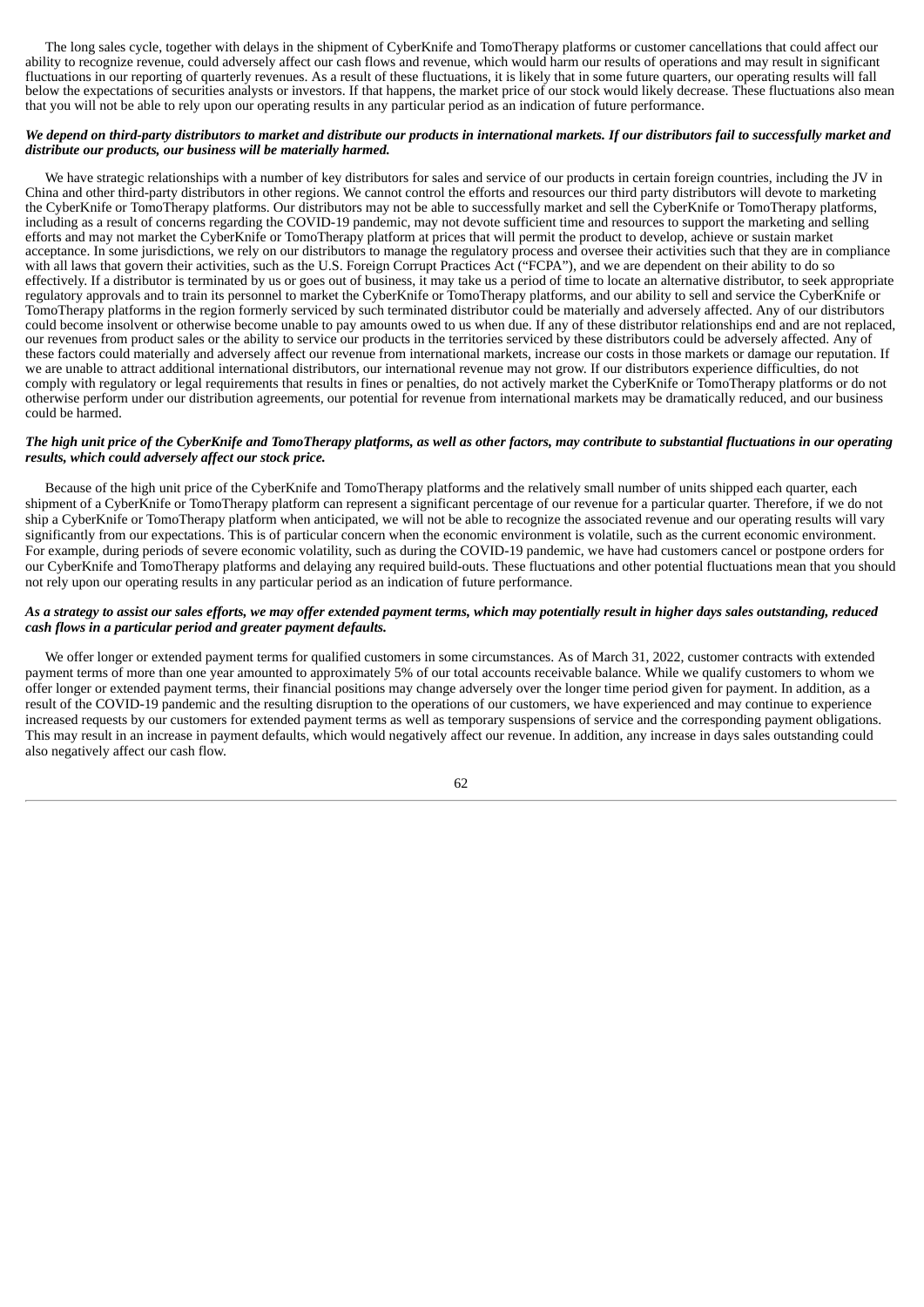# We have entered into certain relationships with collaborators, partnerships, strategic alliances, ioint venture partners and other third parties, which are outside of our full control and may harm our existing business if we fail to realize the expected benefits of such relationships.

We are a part of certain collaborations, partnerships, strategic alliances, joint ventures and other third-party relationships and depend in part on them to grow our business and market share. Reliance on these third parties subjects us to a number of risks, including that:

- we may be required to contribute significant amounts of capital or incur losses in the initial stages of a collaboration, partnership, alliance or joint venture, particularly as selling and marketing activities increase ahead of expected long-term revenue. For example, we completed our capital contributions to the JV in the second quarter of fiscal 2020 and one system upgrade in the quarter ended September 30, 2020. Further contributions may be necessary in the future as the JV expands its operations in China in order to achieve our long-term strategy in China;
- the failure of a collaboration, partnership, strategic alliance, joint venture or other third-party relationship to meet our performance and financial expectations, which could adversely impact our ability to meet internal forecasts and expectations. For example, in the second quarter of fiscal 2021, revenue recognized from the JV was lower than expected due to the JV not achieving its plan for the quarter, which adversely affected our revenue and adjusted EBITDA;
- the process for customers of the collaboration, partnership, alliance or joint venture to comply with local or foreign regulatory requirements that may be required to purchase our products may cause delays in the collaborator, partner, alliance partner or joint venture's ability to conduct business. For example, any delays in the JV obtaining necessary regulatory clearances for a Class B device, in customers in China obtaining Class A or Class B user licenses or in the subsequent tender process to complete the sale could affect the JV's expected ability to initiate sales, recognize revenue and achieve revenue and orders expectations in China;
- we may not be in a position to exercise sole decision making authority regarding any collaboration, partnership, alliance or joint venture, which could result in impasses on decisions or decisions made by our partners, and our partners in such collaborations, partnerships, alliances or joint ventures may have economic or business interests that are, or may become, inconsistent with our interests;
- collaborations, partnerships, alliances and joint ventures can be difficult to manage and may involve significant expense and divert the focus and attention of our management and other key personnel away from our existing businesses;
- with respect to joint ventures, we may not be able to attract qualified employees, acquire customers or develop reliable supply, distribution or other partnerships;
- we could face potential damage to existing customer relationships or lack of customer acceptance or inability to attract new customers as a result of certain collaborations, partnerships, alliances and joint ventures;
- collaborators, partners, alliance partners and joint ventures may also operate in foreign jurisdictions with laws and regulations with which we have limited familiarity, which could adversely impact our ability to comply with such laws and regulations and may lead to increased litigation risk; and
- foreign laws may offer us inadequate or less intellectual property protection relative to U.S. laws, which may impact our ability, as well as the ability of the collaborator, partner, alliance partner and joint venture, to safeguard our respective intellectual property from infringement and misappropriation.

As a result of these and other factors, we may not realize the expected benefits of any collaboration, partnership, strategic alliance or joint venture or such benefits may not be realized at expected levels or within the expected time period.

# We may attempt to acquire new businesses, products or technologies, and if we are unable to successfully complete these acquisitions or to integrate acquired businesses, products, technologies or employees, we may fail to realize expected benefits or harm our existing business.

Our success will depend, in part, on our ability to expand our product offerings and grow our business in response to changing technologies, customer demands and competitive pressures. In some circumstances, we may determine to do so through the acquisition of complementary businesses, products or technologies rather than through internal development. The identification of suitable acquisition candidates can be difficult, time consuming, and costly, and we may not be able to successfully complete identified acquisitions. Other companies may compete with us for these strategic opportunities. In addition, even if we successfully complete an acquisition, we may not be able to successfully integrate newly acquired organizations, products or technologies into our operations or

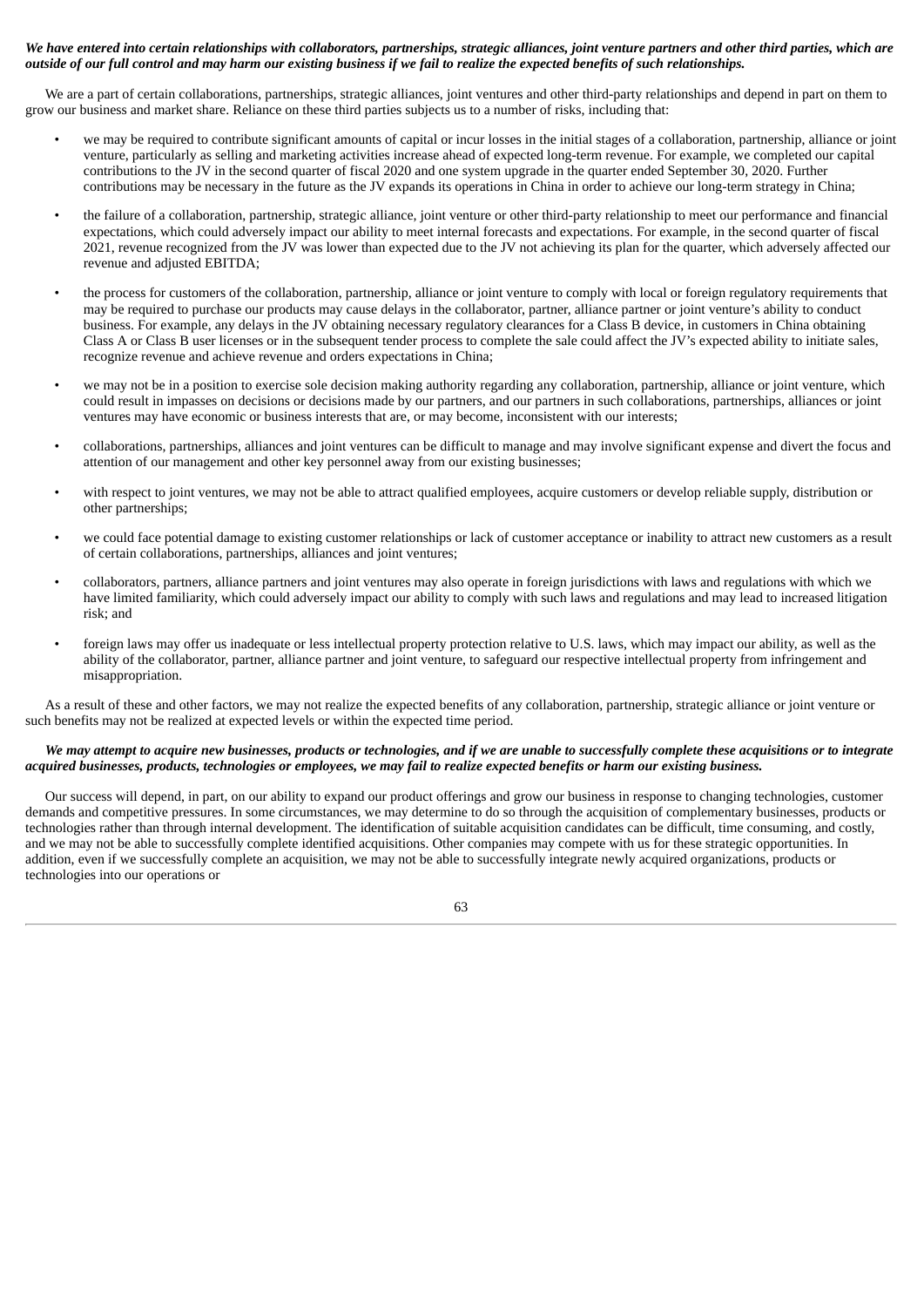timely and effectively commence operations because the process of integration could be expensive, time consuming and may strain our resources. Furthermore, the products and technologies that we acquire may not be successful or may require significantly greater resources and investments than we originally anticipated. Implementing or acquiring new lines of business or offering new products and services within existing lines of business can affect the sales and profitability of existing lines of business or products and services, including as a result of sales channel conflicts. With respect to any acquisition, we may be unable to retain employees of acquired companies, or retain the acquired company's customers, suppliers, distributors or other partners who are our competitors or who have close relationships with our competitors. Future acquisitions could also result in potentially dilutive issuances of equity securities or the incurrence of debt, contingent liabilities, or expenses or other charges, any of which could harm our business and affect our financial results or cause a reduction in the price of our common stock. Further, acquisition targets may also operate in foreign jurisdictions with laws and regulations with which we have limited familiarity, which could adversely impact our ability to comply with such laws and regulations and may lead to increased litigation risk. Such laws may also offer us inadequate or less intellectual property protection relative to U.S. laws, which may impact our ability, as well as the ability of the acquisition target to safeguard our respective intellectual property from infringement and misappropriation. As a result of these and other factors, we may not realize the expected benefits of any acquisition or such benefits may not be realized at expected levels or within the expected time period. The failure to successfully consummate such strategic transactions and effectively integrate and execute following such consummation may have an adverse impact on our growth, profitability, financial position and results of operations.

# *We may not be able to fully utilize certain tax loss carryforwards.*

As of June 30, 2021, we had approximately \$321.3 million and \$132.2 million in federal and state net operating loss carry forwards, respectively. The federal and state carryforwards expire in varying amounts beginning in 2025 for federal and 2022 for state purposes. In addition, as of June 30, 2021, we had federal and state research and development tax credit carryforwards of approximately \$24.6 million and \$21.0 million, respectively. Such research credits for federal tax purposes and in states other than California will begin to expire starting in 2023, while the California research credits have no expiration date. The Tax Act legislation, as modified by the Coronavirus Aid, Relief and Economic Security Act (the "CARES Act"), among other things, includes changes to the rules governing net operating losses. Net operating losses arising in tax years beginning after December 31, 2017 are subject to an 80% of taxable income limitation (as calculated before taking the net operating losses into account) when utilized in tax years beginning after December 31, 2020. It is uncertain if and to what extent various states will conform to the Tax Act or CARES Act. For state income tax purposes, there may be periods during which the use of net operating losses is suspended or otherwise limited, including the California franchise tax law change limiting the usability of California state net operating losses to offset California taxable income in taxable years beginning on or after January 1, 2020 and before January 1, 2023, which could accelerate or permanently increase state taxes owed. In addition, utilization of our net operating loss and credit carry forwards is subject to annual limitation due to the application of the ownership change limitations provided by Section 382 of the Internal Revenue Code and similar state provisions to us. Future changes in our stock ownership, including future offerings, as well as changes that may be outside of our control, could result in an ownership change under Section 382 of the Internal Revenue Code.

# We are subject to the tax laws of various foreign jurisdictions, which are subject to unanticipated changes and interpretation and could harm our *future results.*

The application of tax laws of various foreign jurisdictions is subject to interpretation and depends on our ability to operate our business in a manner consistent with our corporate structure and intercompany arrangements. The taxing authorities of jurisdictions in which we operate may challenge our methodologies for valuing intercompany arrangements including our transfer pricing or determine that the manner in which we operate our business does not achieve the intended tax consequences. The application of tax laws can also be subject to conflicting interpretations by tax authorities in the various jurisdictions we operate. It is not uncommon for taxing authorities in different countries to have conflicting views, with respect to, among other things, the manner in which the arm's length standard is applied for transfer pricing purposes. Further, tax laws are subject to change, which could adversely impact our tax rate. For example, the current administration has proposed tax reform legislation to increase the U.S. corporate income tax rate, increase U.S. taxation of international business operations and impose a global minimum tax, which could result in increased marginal corporate tax rates. A number of countries, as well as organizations such as the Organization for Economic Cooperation and Development, support the global minimum tax initiative. Such countries and organizations are also actively considering changes to existing tax laws or have proposed or enacted new laws that could increase our tax obligations in countries where we do business or cause us to change the way we operate our business, which could materially impact our results of operation.

## *Our results may be impacted by changes in foreign currency exchange rates.*

Currently, the majority of our international sales are denominated in U.S. Dollars. As a result, an increase in the value of the U.S. Dollar relative to foreign currencies could require us to reduce our sales price or make our products less competitive in international markets. If the U.S. Dollar strengthens, it could cause potential delays in orders and we may see our sales decline. Also, if our international sales increase, we may enter into a greater number of transactions denominated in non‑U.S. Dollars, which would expose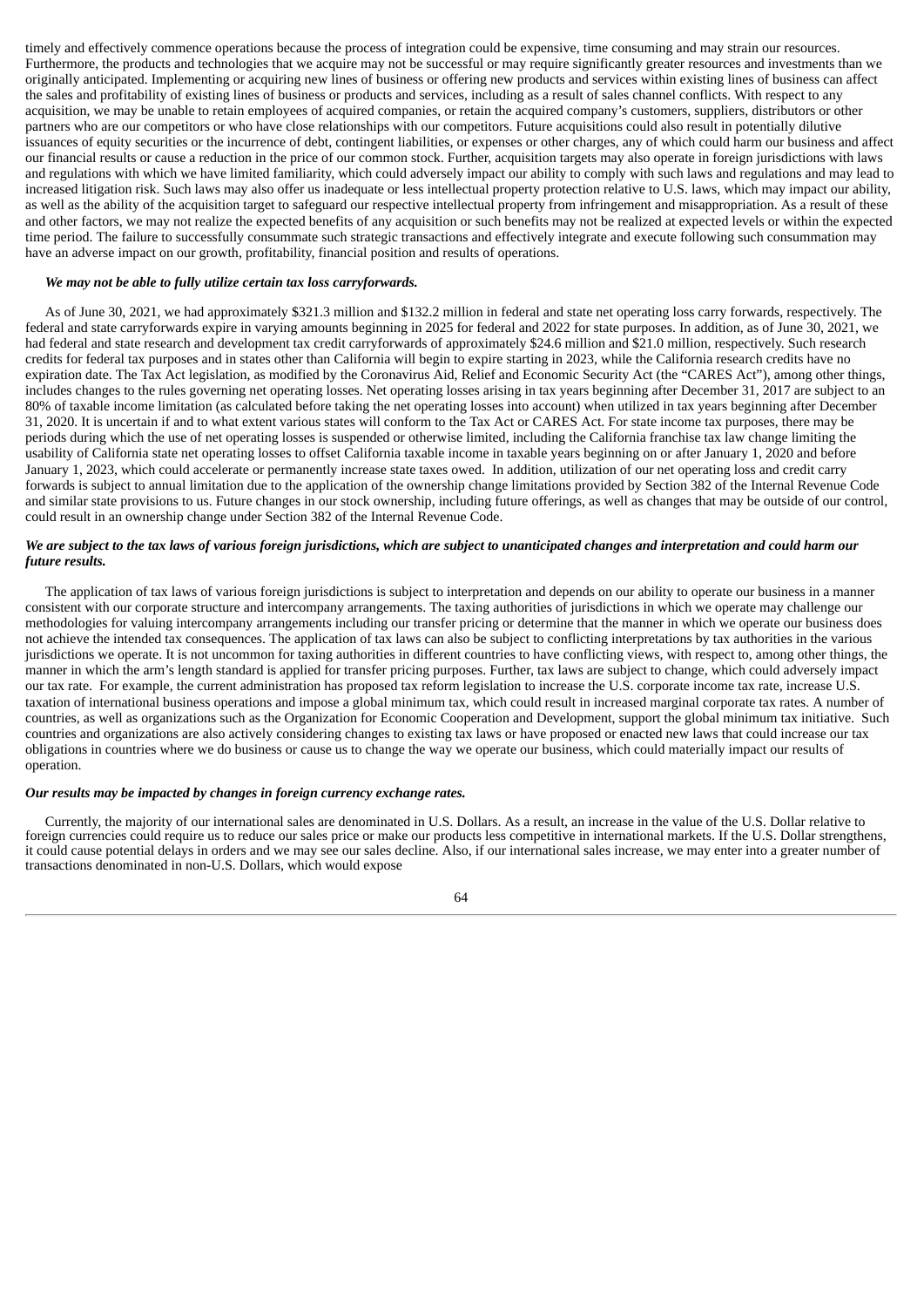us to foreign currency risks, including changes in currency exchange rates. If we are unable to address these risks and challenges effectively, our international operations may not be successful and our business would be materially harmed.

### If we fail to maintain an effective system of internal control over financial reporting, our ability to produce timely and accurate financial results could be impaired. As a result, current and potential stockholders could lose confidence in our financial reporting, which could have an adverse effect on our *business and our stock price.*

Effective internal controls are necessary for us to provide reliable financial reports and to protect from fraudulent, illegal, or unauthorized transactions. If we cannot maintain effective controls and provide timely and reliable financial reports, our business and operating results could be harmed.

A failure to implement and maintain effective internal control over financial reporting could result in a material misstatement of our financial statements or otherwise cause us to fail to meet our financial reporting obligations. This, in turn, could result in a loss of investor confidence in the accuracy and completeness of our financial reports, which could have an adverse effect on our business and operating results and our stock price, and we could be subject to stockholder litigation.

In addition, it may be difficult to timely determine the effectiveness of our financial reporting systems and internal controls because of the complexity of our financial model. We recognize revenue from a range of transactions including CyberKnife and TomoTherapy platform sales and services. The CyberKnife and TomoTherapy platforms are complex products that contain both hardware and software elements. The complexity of the CyberKnife and TomoTherapy platforms and of our financial model used to recognize revenue on such systems requires us to process a greater variety of financial transactions than would be required by a company with a less complex financial model. Accordingly, efforts to timely remediate deficiencies or weaknesses in our internal controls would likely be more challenging for us than they would for a company with a less complex financial model. Furthermore, if we were to find an internal control deficiency or material weakness, we may be required to amend or restate historical financial statements, which would likely have a negative impact on our stock price.

## *Our liquidity could be adversely impacted by adverse conditions in the financial markets.*

At March 31, 2022, we had \$97.8 million in cash and cash equivalents. The available cash and cash equivalents are held in accounts managed by third-party financial institutions and consist of cash in our operating accounts and cash invested in money market funds. To date, we have experienced no material realized losses on or lack of access to our invested cash, or cash equivalents; however, we can provide no assurances that access to our invested cash and cash equivalents will not be impacted by adverse conditions in the financial markets.

At any point in time, we also have funds in our operating accounts that are with third-party financial institutions that exceed the Federal Deposit Insurance Corporation ("FDIC") insurance limits. While we monitor daily the cash balances in our operating accounts and adjust the cash balances as appropriate, these cash balances could be impacted if the underlying financial institutions fail or become subject to other adverse conditions in the financial markets. To date, we have experienced no loss or lack of access to cash in our operating accounts.

# Our ability to raise capital in the future may be limited, and our failure to raise capital when needed could prevent us from executing our growth *strategy.*

While we believe that our existing cash and cash equivalents will be sufficient to meet our anticipated cash needs for at least the next twelve months, the timing and amount of our working capital and capital expenditure requirements may vary significantly depending on numerous factors, including the other risk factors described above and below.

If our capital resources are insufficient to satisfy our liquidity requirements, we may seek to sell additional equity securities or debt securities or obtain other debt financing, which could be difficult or impossible depending on the state of economic and capital markets environments at the time, as well as the state of our business, operating results and financial condition. For example, any sustained disruption in the capital markets from the COVID-19 pandemic could negatively impact our ability to raise capital. Our debt levels may impair our ability to obtain additional financing in the future. The sale of additional equity securities or convertible debt securities would result in additional dilution to our stockholders. We cannot assure that additional financing, if required or desired, will be available in amounts or on terms acceptable to us, if at all.

# **Risks Related to the Regulation of our Products and Business**

Modifications, uparades, new indications and future products related to the CyberKnife or TomoTherapy Systems or the Precision Treatment Plannina *and iDMS Data Management System software may require new FDA 510(k) clearances or premarket*

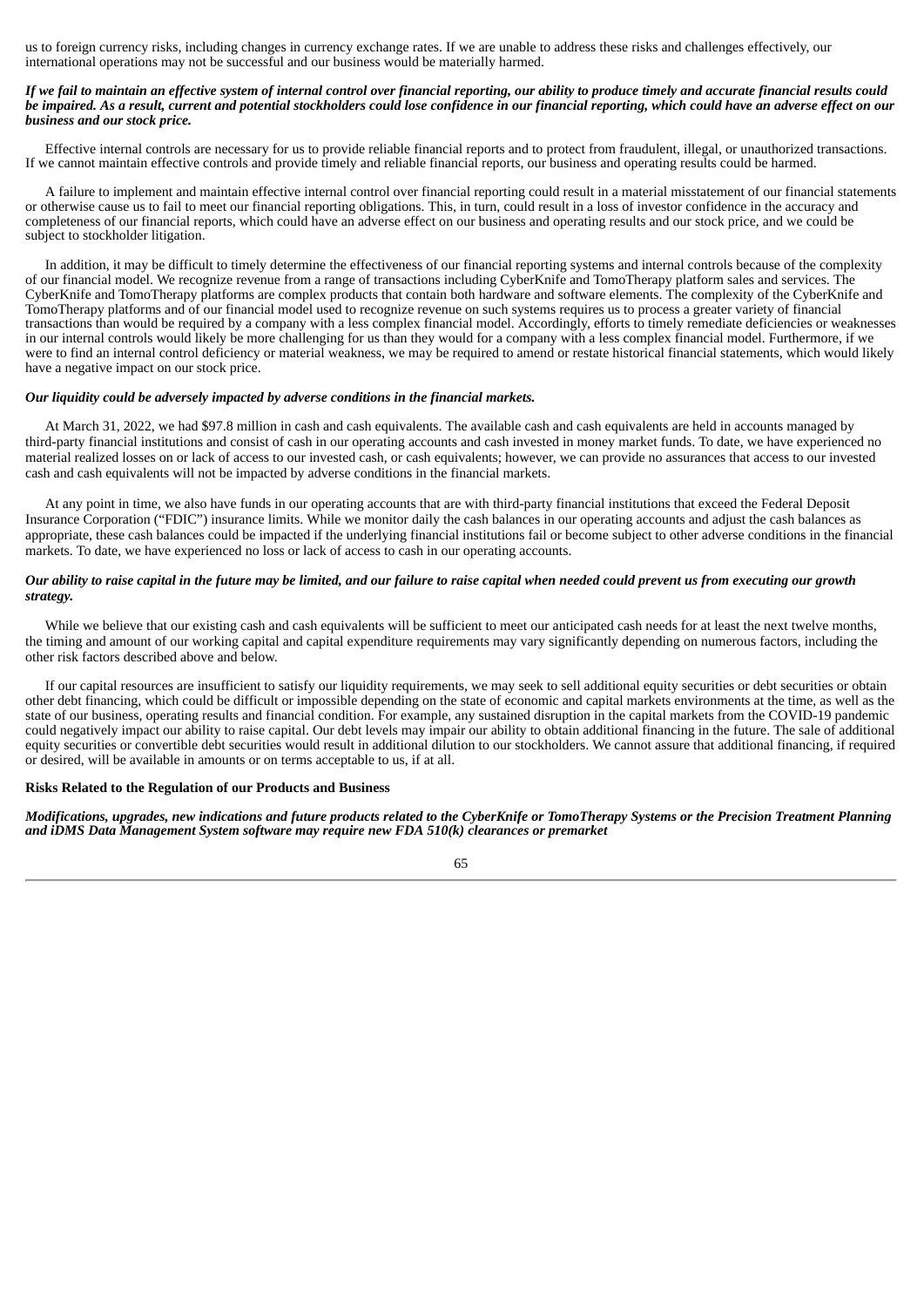### approvals and similar licensing or approvals in international markets. Such modifications, or any defects in design, manufacture or labeling may require us to recall or cease marketing the affected systems or software until approvals or clearances are obtained.

The CyberKnife and TomoTherapy platforms as well as the Precision Treatment Planning with iDMS Data Management System software are medical devices that are subject to extensive regulation in the United States by local, state and the federal government, including the FDA. The FDA cleared the latest imaging feature for the Radixact System, ClearRTTM, under K202412 on December 18, 2020. The FDA regulates virtually all aspects of a medical device design, development, testing manufacturing, labeling, storage, record keeping, adverse event reporting, sale, promotion, distribution and shipping. Before a new medical device, or a new intended use or indication or claim for an existing product, can be marketed in the United States, it must first receive either premarket approval or 510(k) clearance from the FDA, unless an exemption exists. Either process can be expensive, lengthy and unpredictable. The FDA's 510(k) clearance process generally takes from three to twelve months, but it can last longer. The process of obtaining premarket approval is much more costly and uncertain than the 510(k) clearance process and it generally takes from one to three years, or even longer, from the time the application is filed with the FDA. Additionally, outside of the United States, our products are subject to clearances and approvals by foreign governmental agencies similar to the FDA. In order to market our products internationally, we must obtain licenses or approvals from these governmental agencies, which could include local requirements, safety standards, testing or certifications, and can be time consuming, burdensome and uncertain. Despite the time, effort and cost, there can be no assurance that a particular device or a modification of a device will be approved or cleared by the FDA or any foreign governmental agency in a timely fashion, if at all. Even if we are granted regulatory clearances or approvals, they may include significant limitations on the indicated uses of the product, which may limit the market for those products, and how those products can be promoted.

Medical devices may only be marketed for the indications for which they are approved or cleared. The FDA and other foreign governments also may change their policies, adopt additional regulations, or revise existing regulations, each of which could prevent or delay approval or clearance of our device, or could impact our ability to market our currently approved or cleared device. We are also subject to medical device reporting regulations, which require us to report to the FDA and other international governmental agencies if our products cause or contribute to a death or a serious injury, or malfunction in a way that would likely cause or contribute to a death or a serious injury. We also are subject to the QSR in the U.S. and ISO 13485 certification in many international markets, compliance with which is necessary to receive FDA and other international clearances or approvals to market new products and is necessary for us to be able to continue to market a cleared or approved product in the United States or globally. After a product is placed in the market, we are also subject to regulations by the FDA and Federal Trade Commission related to the advertising and promotion of our products to ensure our claims are consistent with our regulatory clearances, that there is scientific data to substantiate our claims and that our advertising is not false or misleading. Our products are also subject to state regulations and various worldwide laws and regulations.

A component of our strategy is to continue to upgrade the CyberKnife and TomoTherapy platforms as well as the Precision Treatment Planning with iDMS Data Management System software. Upgrades previously released by us required  $510(k)$  clearance and international registration before we were able to offer them for sale. We expect our future upgrades will similarly require 510(k) clearance or approval; however, future upgrades may be subject to substantially more time-consuming data generation requirements and uncertain premarket approval or clearance processes. If we were required to use the premarket approval process for future products or product modifications, it could delay or prevent release of the proposed products or modifications, which could harm our business.

The FDA requires device manufacturers to make their own determination of whether or not a modification requires an approval or clearance; however, the FDA can review a manufacturer's decision not to submit for additional approvals or clearances. Any modification to an FDA approved or cleared device that would significantly affect its safety or efficacy or that would constitute a major change in its intended use would require a new premarket approval or 510(k) clearance. We cannot assure you that the FDA will agree with our decisions not to seek approvals or clearances for particular device modifications or that we will be successful in obtaining premarket approvals or 510(k) clearances for modifications in a timely fashion, if at all.

We have obtained 510(k) clearance for the CyberKnife platform for the treatment of conditions anywhere in the body when radiation treatment is indicated, and we have obtained 510(k) clearance for the TomoTherapy platform to be used as integrated systems for the planning and delivery of IMRT for the treatment of cancer. We have made modifications to the CyberKnife and TomoTherapy platforms in the past and may make additional modifications in the future that we believe do not or will not require additional approvals or clearances. If the FDA disagrees, based on new finalized guidance and requires us to obtain additional premarket approvals or 510(k) clearances for any modifications to the CyberKnife or TomoTherapy platforms and we fail to obtain such approvals or clearances or fail to secure approvals or clearances in a timely manner, we may be required to cease manufacturing and marketing the modified device or to recall such modified device until we obtain FDA approval or clearance and we may be subject to significant regulatory fines or penalties.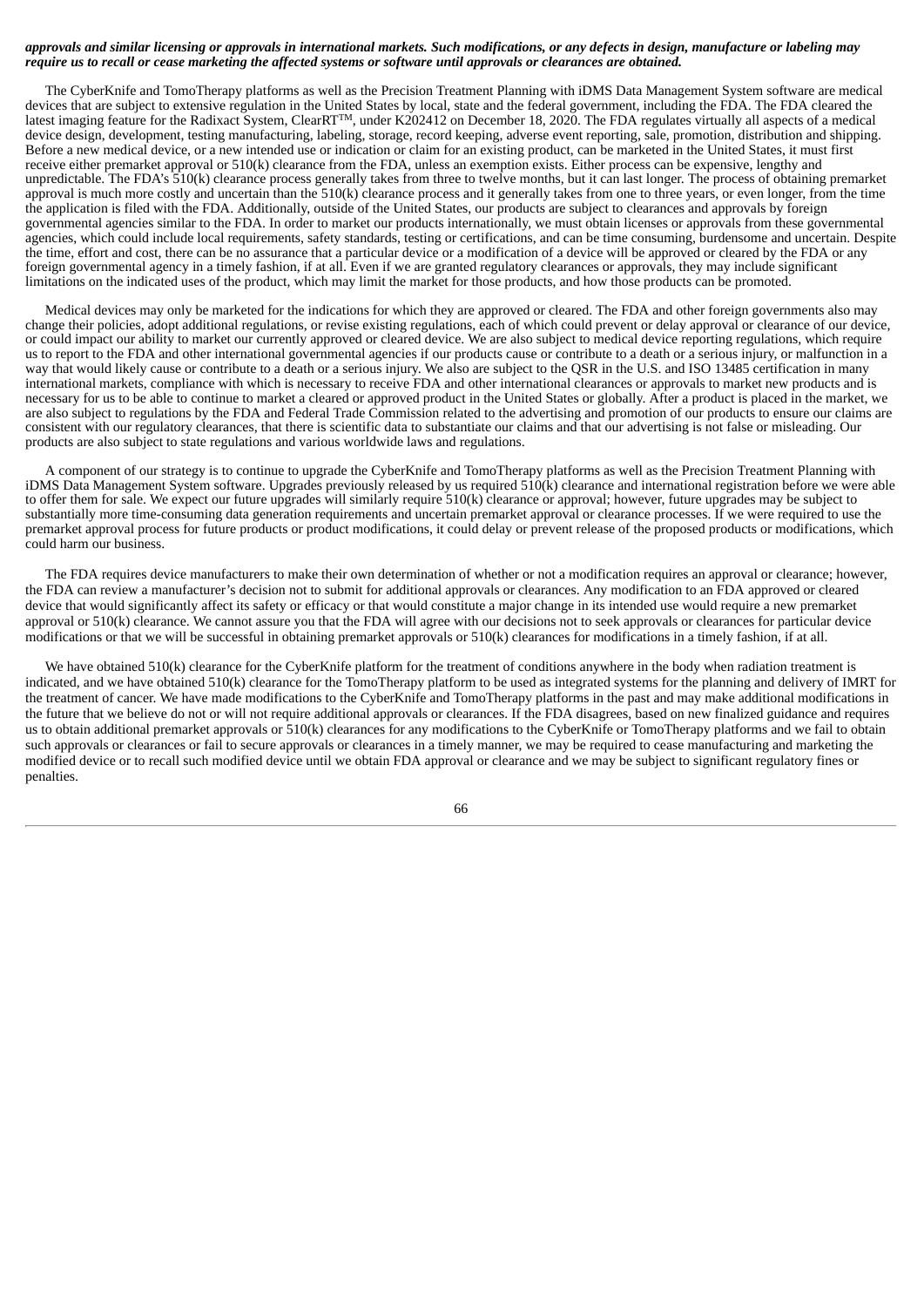The FDA and similar governmental authorities in other countries in which we market and sell our products have the authority to require the recall of our products in the event of material deficiencies or defects in design, manufacture or labeling. A government mandated recall, or a voluntary recall by us, could occur as a result of component failures, manufacturing errors or design defects, including defects in labeling and user manuals. Any recall could divert management's attention, cause us to incur significant expenses, generate negative publicity, harm our reputation with customers, negatively affect our future sales and business, require redesign of the CyberKnife or TomoTherapy platform, and harm our operating results. In these circumstances, we may also be subject to significant enforcement action. If any of these events were to occur, our ability to introduce new or enhanced products in a timely manner would be adversely affected, which in turn would harm our future growth.

#### We are subject to federal, state and foreign laws and regulations applicable to our operations, the violation of which could result in substantial *penalties and harm our business.*

In addition to regulation by the FDA and similar governmental authorities in other countries, our operations are subject to other laws and regulations, such as laws and rules governing interactions with healthcare providers, anti-corruption laws, privacy rules and transparency laws. In order to maintain compliance with these laws and requirements, we must continually keep abreast of any changes or developments to be able to integrate compliance protocols into the development and regulatory documentation of our products. Failure to maintain compliance could result in substantial penalties to us and harm our business.

*Laws and ethical rules governing interactions with healthcare providers.* The Medicare and Medicaid "anti‑kickback" laws, and similar state laws, prohibit soliciting, offering, paying or accepting any payments or other remuneration that is intended to induce any individual or entity to either refer patients to or purchase, lease or order, or arrange for or recommend the purchase, lease or order of, healthcare products or services for which payment may be made under federal and state healthcare programs, such as Medicare and Medicaid. Such laws impact our sales, marketing and other promotional activities by reducing the types of financial arrangements we may have with our customers, potential customers, marketing consultants and other service providers. They particularly impact how we structure our sales offerings, including discount practices, customer support, product loans, education and training programs, physician consulting, research grants and other service arrangements. Many of these laws are broadly drafted and are open to a variety of interpretations, making it difficult to determine with any certainty whether certain arrangements violate such laws, even if statutory safe harbors are available.

In addition to such anti-kickback laws, federal and state "false claims" laws generally prohibit the knowing filing or causing the filing of a false claim or the knowing use of false statements to obtain payment from government payors. Although we do not submit claims directly to payors, manufacturers can be held liable under these laws if they are deemed to "cause" the submission of false or fraudulent claims by providing inaccurate billing or coding information to customers, or through certain other activities, including promoting products for uses or indications that are not approved by the FDA.

We are also subject to federal and state physician self‑referral laws. The federal Ethics in Patient Referrals Act of 1989, commonly known as the Stark Law, prohibits, subject to certain exceptions, physician referrals of Medicare and Medicaid patients to an entity providing certain "designated health services" if the physician or an immediate family member has any financial relationship with the entity. The Stark Law also prohibits the entity receiving the referral from billing any good or service furnished pursuant to an unlawful referral. Various states have corollary laws to the Stark Law, including laws that require physicians to disclose any financial interest they may have with a healthcare provider to their patients when referring patients to that provider. Both the scope and exceptions for such laws vary from state to state.

If our past or present operations are found to be in violation of any of these "anti-kickback," "false claims," "self-referral" or other similar laws in foreign jurisdictions, we may be subject to the applicable penalty associated with the violation, which may include significant civil and criminal penalties, damages, fines, imprisonment and exclusion from healthcare programs. The impact of any such violations may lead to curtailment or restructuring of our operations, which could adversely affect our ability to operate our business and our financial results.

*Anti‑corruption laws.* We are also subject to laws regarding the conduct of business overseas, such as the FCPA, the U.K. Bribery Act of 2010, the Brazil Clean Companies Act, and other similar laws in foreign countries in which we operate. The FCPA prohibits the provision of illegal or improper inducements to foreign government officials in connection with the obtaining of business overseas. Becoming familiar with and implementing the infrastructure necessary to ensure that we and our distributors comply with such laws, rules and regulations and mitigate and protect against corruption risks could be quite costly, and there can be no assurance that any policies and procedures we do implement will protect us against liability under the FCPA or related laws for actions taken by our employees, executive officers, distributors, agents and other intermediaries with respect to our business. Violations of the FCPA or other similar laws by us or any of our employees, executive officers, distributors, agents or other intermediaries could subject us or the individuals involved to criminal or civil liability, cause a loss of reputation in the market, and materially harm our business.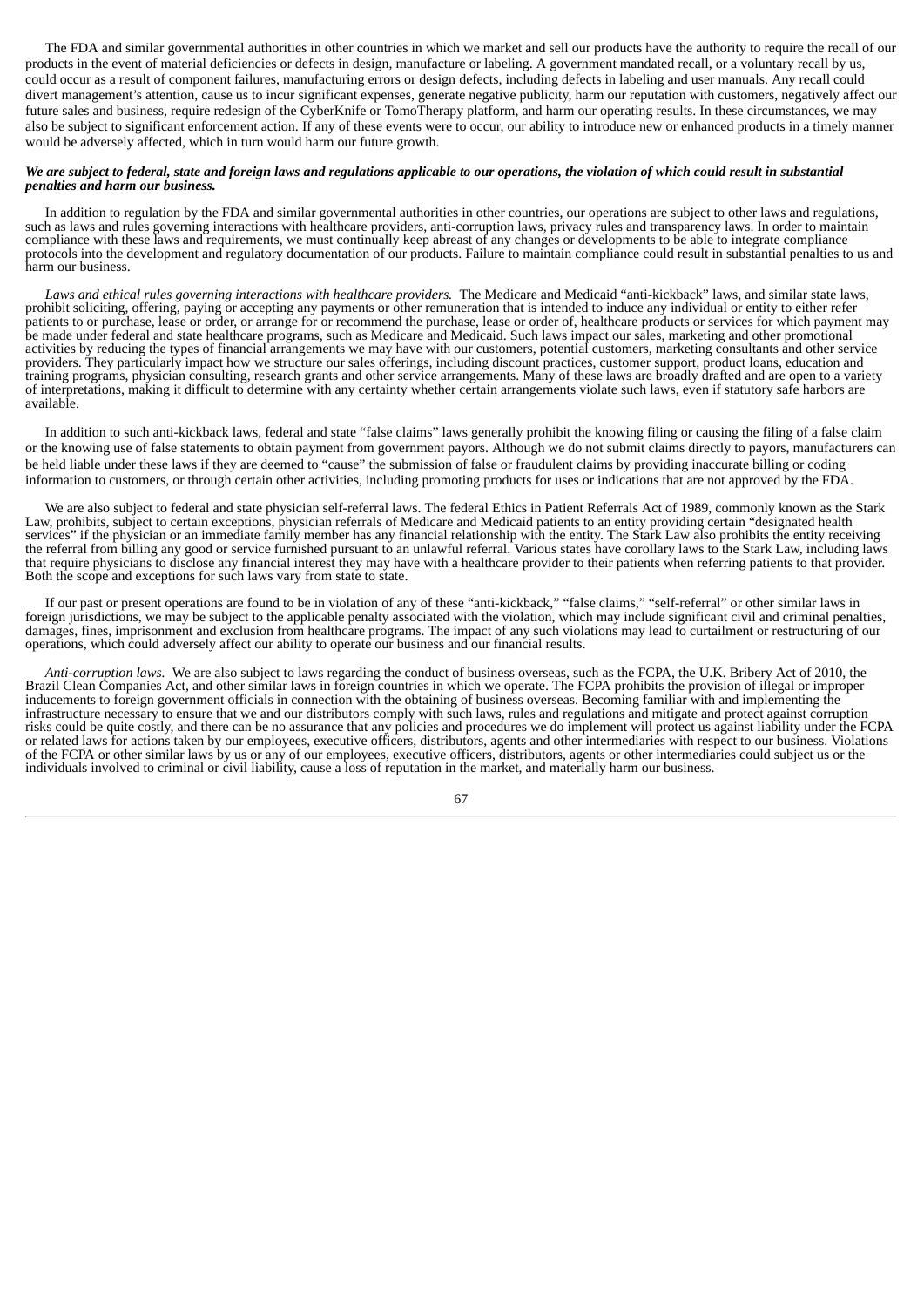*Laws protecting patient health information.* There are a number of federal and state laws protecting the confidentiality of certain patient health information, including patient records, and restricting the use and disclosure of that protected information. In particular, the U.S. Department of Health and Human Services ("HHS") has promulgated patient privacy rules under the HIPAA. These privacy rules protect medical records and other personal health information of patients by limiting their use and disclosure, giving patients the right to access, amend and seek accounting of their own health information and limiting most uses and disclosures of health information to the minimum amount reasonably necessary to accomplish the intended purpose. The HIPAA privacy standard was amended by the Health Information Technology for Economic and Clinical Health Act, enacted as part of the American Recovery and Reinvestment Act of 2009. Although we are not a "covered entity" under HIPAA, we are considered a "business associate" of certain covered entities and, as such, we are directly subject to HIPAA, including its enforcement scheme and inspection requirements, and are required to implement policies, procedures as well as reasonable and appropriate physical, technical and administrative security measures to protect individually identifiable health information we receive from covered entities. Our failure to protect health information received from customers in compliance with HIPAA or other laws could subject us to civil and criminal liability to the government and civil liability to the covered entity, could result in adverse publicity, and could harm our business and impair our ability to attract new customers.

*Transparency laws.* The Sunshine Act, which was enacted by Congress as part of the Patient Protection and Affordable Care Act on December 14, 2011, requires each applicable manufacturer, which includes medical device companies such as Accuray, to track and report to the federal government on an annual basis all payments and other transfers of value from such applicable manufacturer to U.S. licensed physicians and teaching hospitals as well as physician ownership of such applicable manufacturer's equity, in each case subject to certain statutory exceptions. Furthermore, on October 25, 2018, President Trump signed into law the "Substance Use-Disorder Prevention that Promoted Opioid Recovery and Treatment for Patients and Communities Act" which in part (under a provision entitled "Fighting the Opioid Epidemic with Sunshine") extends the reporting and transparency requirements for physicians in the Physician Payments Sunshine Act to physician assistants, nurse practitioners, clinical nurse specialists, certified registered nurse anesthetists, and certified nurse midwives (with reporting requirements going into effect in 2022 for payments made in 2021). Such data will be made available by the government on a publicly searchable website. Failure to comply with the data collection and reporting obligations imposed by the Sunshine Act can result in civil monetary penalties ranging from \$1,000 to \$10,000 for each payment or other transfer of value that is not reported (up to a maximum of \$150,000 per reporting period) and from \$10,000 to \$100,000 for each knowing failure to report (up to a maximum of \$1 million per reporting period). In addition, we are subject to similar state and foreign laws related to the tracking and reporting of payments and other transfers of value to healthcare professionals, the violation of which could, among other things, result in civil monetary penalties and adversely impact our reputation and business.

*Conflict minerals*. The Dodd Frank Wall Street Reform and Consumer Protection Act and the rules promulgated by the SEC under such act require companies, including Accuray, to disclose the existence in their products of certain metals, known as "conflict minerals," which are metals mined from the Democratic Republic of the Congo and adjoining countries. These rules require investigative efforts, which has and will continue to cause us to incur associated costs, could adversely affect the sourcing, availability and pricing of minerals used in our products and may cause reputational harm if we determine that certain of our components contain such conflict minerals or if we are unable to alter our processes or sources of supply to avoid using such materials, all of which could adversely impact sales of our products and results of operations.

#### If we or our distributors do not obtain and maintain the necessary regulatory approvals in a specific country, we will not be able to market and sell our *products in that country.*

To be able to market and sell our products in a specific country, we or our distributors must comply with applicable laws and regulations of that country. In jurisdictions where we rely on our distributors to manage the regulatory process, we are dependent on their ability to do so effectively. While the laws and regulations of some countries do not impose barriers to marketing and selling our products or only require notification, others require that we or our distributors obtain the approval of a specified regulatory body. These laws and regulations, including the requirements for approvals, and the time required for regulatory review vary from country to country. The governmental agencies regulating medical devices in some countries, for example, require that the user interface on medical device software be in the local language. We currently provide user guides and manuals, both paper copies and electronically, in the local language but only provide an English language version of the user interface. Obtaining regulatory approvals is expensive and time‑consuming, and we cannot be certain that we or our distributors will receive regulatory approvals in each country in which we market or plan to market our products. If we modify our products, we or our distributors may need to apply for additional regulatory approvals before we are permitted to sell them. We may not continue to meet the quality and safety standards required to maintain the authorizations that we or our distributors have received. It can also be costly for us and our distributors to keep up with regulatory changes issued or mandated from time to time. If we change distributors, it may be time‑consuming and disruptive to our business to transfer the required regulatory approvals, particularly if such approvals are maintained by our third-party distributors on our behalf. If we or our distributors are unable to maintain our authorizations, or fail to obtain appropriate authorizations in a particular country, we will no longer be able to sell our products in that country, and our ability to generate revenue will be materially adversely affected.

Within the EU, we are required under the Medical Device Directive to affix the Conformité Européene, or CE, mark on our products in order to sell the products in member countries of the EU. This conformity to the applicable directives is done through self-declaration and is verified by an independent certification body, called a Notified Body, before the CE mark can be placed on the device. Once the CE mark is affixed to the device, the Notified Body will regularly audit us to ensure that we remain in compliance with the applicable European laws or directives. CE marking demonstrates that our products comply with the laws and regulations required by the European Union countries to allow free movement of trade within those countries. If we cannot support our performance claims and/or demonstrate or maintain compliance with the applicable European laws and directives, we lose our CE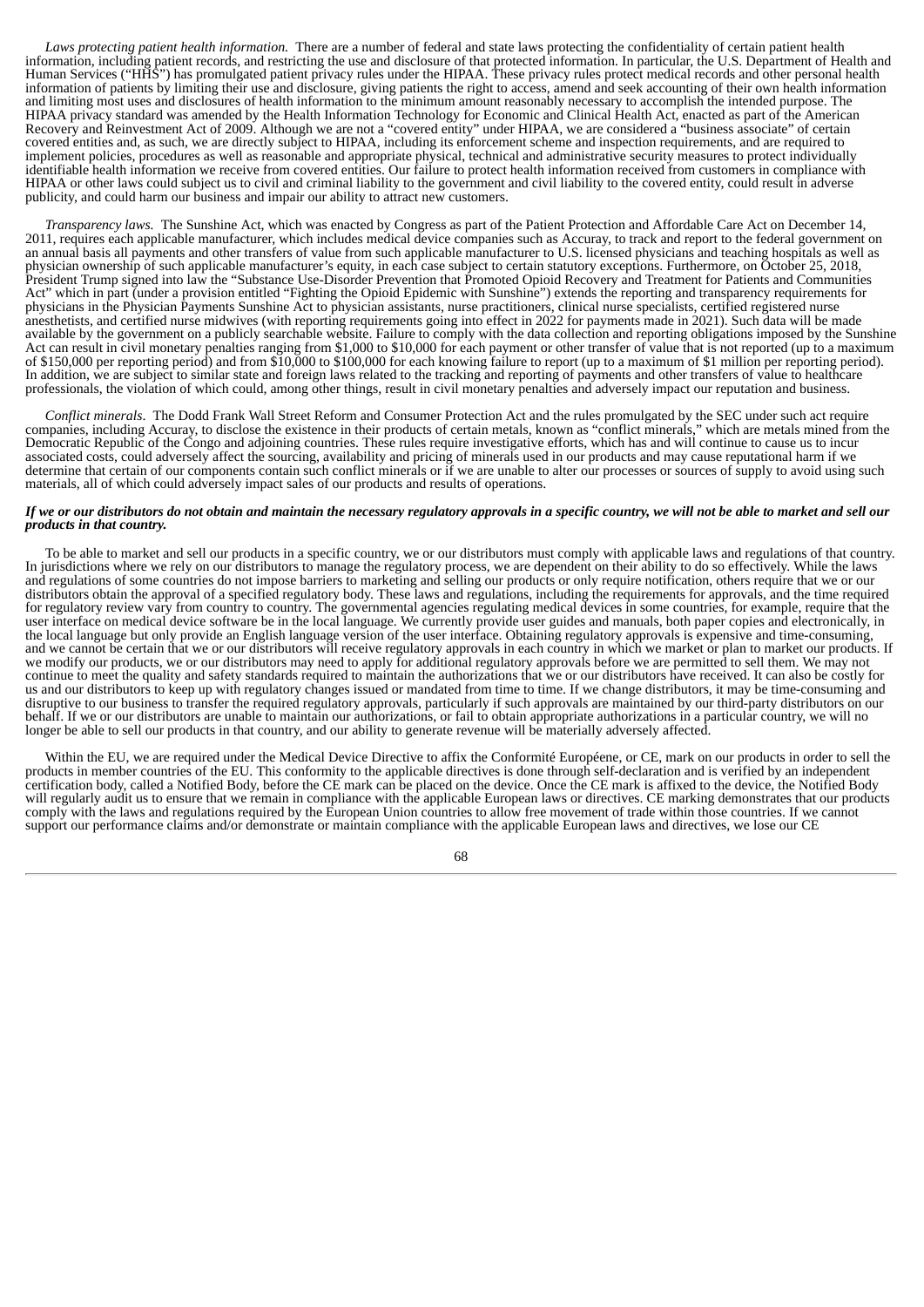mark, which would prevent us from selling our products within the European Union. In addition, the EU's Medical Device Regulation ("MDR"), which replaced the existing Medical Device Directive, became effective in May 2021. The MDR establishes new requirements and oversight for maintaining the CE mark. The official guidance continues to be published for the implementation of these requirements and the number of Notified Bodies are still limited. There may be variability in review timeframes and requirements as both manufacturers and authorities navigate these new requirements. In addition, the EU and Switzerland failed to establish a Mutual Recognition Agreement ("MRA") for medical devices to include Switzerland within the MDR and as a result, Switzerland has initiated its own medical device regulation similar to the EU MDR, which will require additional registrations for economic operators and products within Switzerland for our devices.

Under the Pharmaceutical Affairs Law in Japan, a pre‑market approval necessary to sell, market and import a product, or Shonin, must be obtained from the Ministry of Health, Labor and Welfare ("MHLW"), for our products. Before issuing approvals, MHLW examines the application in detail with regard to the quality, efficacy, and safety of the proposed medical device. The Shonin is granted once MHLW is content with the safety and effectiveness of the medical device. The time required for approval varies. A delay in approval could prevent us from selling our products in Japan, which could impact our ability to generate revenue and harm our business.

In addition to laws and regulations regarding medical devices, we are subject to a variety of environmental laws and regulations around the world regulating our operations, including those relating to the use, generation, handling, storage, transportation, treatment and disposal of hazardous materials, which laws impose compliance costs on our business and can also result in liability to us. Although we follow procedures intended to comply with existing environmental laws and regulations, risk of accidental contamination or injury can never be fully eliminated. In the event of an accident, state or federal or other applicable authorities may curtail our use of these materials and interrupt our business operations. In addition, future changes in these laws and regulations could also increase our costs of doing business. We must continually keep abreast of these standards and requirements and integrate our compliance into the development and regulatory documentation for our products. Failure to meet these standards could limit our ability to market our products in those regions that require compliance to such standards. For example, the European Union has adopted directives that may lead to restrictions on the use of certain hazardous substances or other regulated substances in some of our products sold there, unless such products are eligible for an exemption. While we believe that certain of our products are exempt, there can be no guarantee that such determination would not be challenged or that the regulations would not change in a way that would subject our products to such regulation. These directives, along with other laws and regulations that may be adopted by other countries, could increase our operating costs in order to maintain access to certain markets, which could adversely affect our business.

#### Healthcare reform legislation could adversely affect demand for our products, our revenue and our financial condition.

In March 2010, the Patient Protection and Affordable Care Act, as amended by Health Care and Education Reconciliation Act (collectively, the "ACA") were signed into law. Since its enactment, there have been judicial and Congressional challenges to certain aspects of the ACA. In particular, on December 14, 2018, a Texas U.S. District Court Judge ruled that the ACA is unconstitutional in its entirety because the "individual mandate" was repealed by Congress as part of the Tax Act. Additionally, on December 18, 2019, the U.S. Court of Appeals for the 5th Circuit upheld the District Court ruling that the individual mandate was unconstitutional and remanded the case back to the District Court to determine whether the remaining provisions of the ACA are invalid as well. On June 18, 2021, the United States Supreme Court upheld the ACA, holding that the individuals who brought the lawsuit did not have standing to challenge the law. It is unclear how this decision and the decisions of the current administration will impact the ACA and our business. Complying with any new legislation or reversing changes implemented under the ACA could be time-intensive and expensive, resulting in a material adverse effect on our business.

The ACA includes a large number of health related provisions, including expanding Medicaid eligibility, requiring most individuals to have health insurance, establishing new regulations on health plans, establishing health insurance exchanges, requiring manufacturers to report payments or other transfers of value made to physicians and teaching hospitals, modifying certain payment systems to encourage more cost‑effective care and a reduction of inefficiencies and waste and including new tools to address fraud and abuse. The laws also include a decrease in the annual rate of inflation for Medicare payments to hospitals and the establishment of an independent payment advisory board to suggest methods of reducing the rate of growth in Medicare spending. We do not yet know the full impact that the ACA will have on our business. The expansion in the government's role in the U.S. healthcare industry may result in decreased profits to us, lower reimbursement by third-party payors for our products, or reduced volume of medical procedures conducted with our products, all of which could have a material adverse effect on our business, financial condition and results of operations. The Tax Act was signed into law in December 2017, which, among other things, removed penalties for not complying with the individual mandate to carry health insurance. However, with the new administration, the federal government may take further action regarding the ACA, including, but not limited to, reversing the changes implemented by the prior administration and expanding access to coverage under the ACA. We cannot predict the ultimate content, timing or effect of any healthcare reform legislation or the impact of potential legislation on us.

In addition, since the adoption of the ACA, other legislation designed to keep federal healthcare costs down has been proposed or passed. For example, under the sequestration required by the Budget Control Act of 2011, as amended by the American Taxpayer Relief Act of 2012, Medicare payments for all items and services under Parts A and B incurred on or after April 1, 2013 have been reduced by up to 2%. In 2020 and 2021, during the COVID-19 pandemic, Congress passed several laws including the Coronavirus Aid, Relief, and Economic Security ("CARES") Act and Consolidated Appropriations Act of 2021, that temporarily suspended the 2% sequestration. At the end of 2021, Congress passed the Protecting Medicare and American Farmers from Sequester Cuts Act, which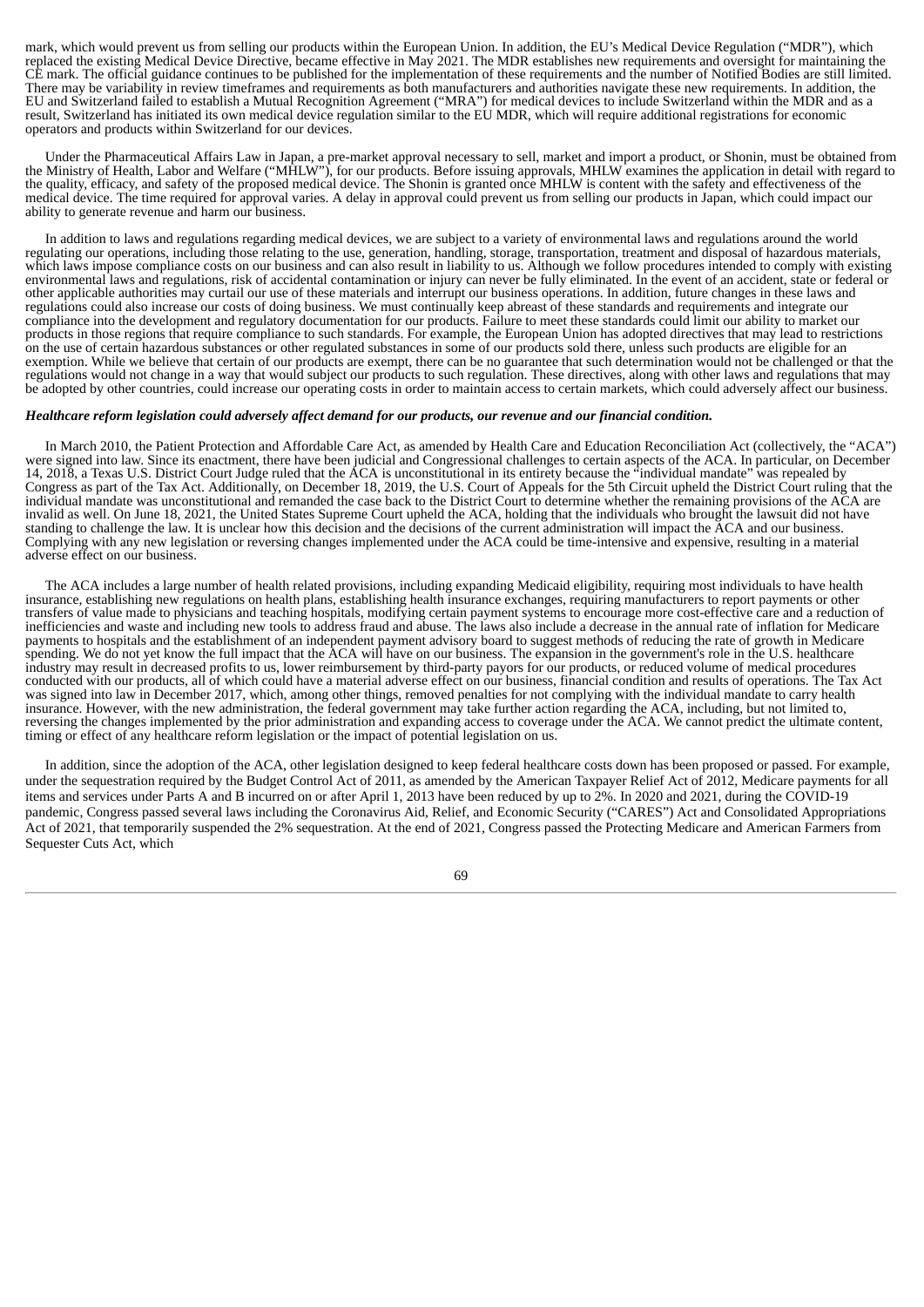extended the suspension on the 2% sequestration through March 31, 2022, and adjusted the sequester to 1% for the period between April 1, 2022 and June 30, 2022. Future federal legislation may impose further limitations on the coverage or amounts of reimbursement available for our products from governmental agencies or third-party payors. These limitations could have a negative impact on the demand for our products and services, and therefore on our financial position and results of operations.

Since the enactment of the ACA, CMS continues its efforts to move away from fee for service payments for furnishing items and services in Medicare. As a result of actions taken in 2020 and 2021, CMS has finalized, but not implemented a radiation oncology alternative payment model (RO-APM). This model was designed to determine if a site neutral, modality agnostic, episode based payment model would reduce Medicare expenditures and preserve beneficiary quality of care. However, due to several COVID-19 related delays and failure to gain stakeholder consensus, CMS has proposed to delay implementation of the model until future rule-making. As such, it remains unclear as to if or when CMS will introduce the RO-APM. If implemented, it is unclear what impact, if any, the RO-APM and other government payer initiatives will have on our business and operating results, but uncertainties surrounding the new payment model or other initiatives could pause or otherwise delay the purchase of our products by our customers and any resulting decrease in reimbursement to our customers may result in reduced demand for our services.

Future legislative or policy initiatives directed at reducing costs could be introduced at either the federal or state level. We cannot predict what healthcare reform legislation or regulations, if any, including any potential repeal or amendment of the ACA, will be enacted in the United States or elsewhere, what impact any legislation or regulations related to the healthcare system that may be enacted or adopted in the future might have on our business, or the effect of ongoing uncertainty or public perception about these matters will have on the purchasing decisions of our customers. However, the implementation of new legislation and regulation may materially lower reimbursements for our products, materially reduce medical procedure volumes and significantly and adversely affect our business.

# **Risks Related to Our Common Stock**

# The price of our common stock is volatile and may continue to fluctuate significantly, which could lead to losses for stockholders.

The stock market in general has recently experienced relatively large price and volume fluctuations, particularly in response to new news on the COVID-19 pandemic. In addition, the trading prices of the stock of healthcare companies of our size can experience extreme price and volume fluctuations. These fluctuations often have been unrelated or out of proportion to the operating performance of these companies. Our stock price has experienced periods of volatility, including in recent quarters. Broad market fluctuations may also harm our stock price. Continued market fluctuations could result in extreme volatility in the price of our common stock, which could cause a decline in the value of our common stock. Any negative change in the public's perception of the prospects of companies that employ similar technology or sell into similar markets could also depress our stock price, regardless of our actual results.

In addition to the other risk factors described above and below, factors affecting the trading price of our common stock include:

- impacts to our business, operations or financial condition caused by concerns in connection with the COVID-19 pandemic as well as the related public and private sector responses to the pandemic;
- fiscal and monetary stimulus measures to counteract the impact of the COVID-19 pandemic;
- regulatory developments related to manufacturing, marketing or sale of the CyberKnife or TomoTherapy platform;
- political or social uncertainties, including the conflict between Russia and Ukraine;
- changes in product pricing policies;
- variations in our operating results, as well as costs and expenditures;
- announcements of technological innovations, new services or service enhancements, strategic alliances or significant agreements by us or by our competitors;
- changes in analysts' estimates, investors' perceptions, recommendations by securities analysts or our failure to achieve analysts' and our own estimates;
- recruitment or departure of key personnel;

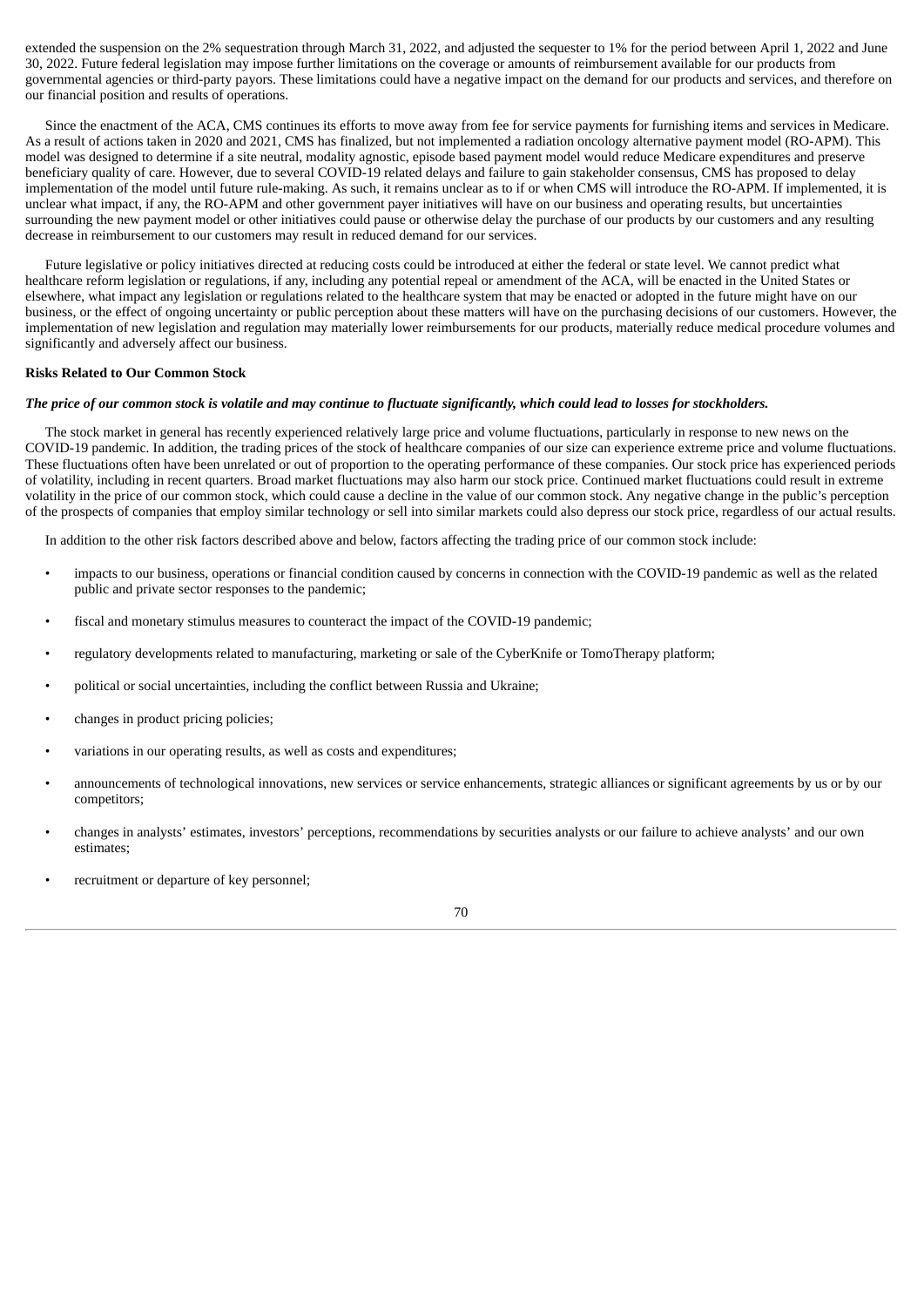- the performance of our competitors and investor perception of the markets and industries in which we compete;
- announcement of strategic transactions or capital raising activities; and
- market conditions in our industry, the industries of our customers and the economy as a whole, including the impact of increased inflation.

# The sale of material amounts of common stock by our stockholders could encourage short sales by third parties and depress the price of our common *stock.*

The downward pressure on our stock price caused by the sale of a significant number of shares of our common stock, or the perception that such sales could occur, by any of our significant stockholders could cause our stock price to decline, thus allowing short sellers of our stock an opportunity to take advantage of any decrease in the value of our stock. The presence of short sellers in our common stock may further depress the price of our common stock.

# *Future issuances of shares of our common stock could dilute the ownership interests of our stockholders.*

Any issuance of equity securities could dilute the interests of our stockholders and could substantially decrease the trading price of our common stock. We may issue equity securities in the future for a number of reasons, including to finance our operations and business strategy (including in connection with acquisitions, strategic collaborations or other transactions), to adjust our ratio of debt to equity, to satisfy our obligations upon the exercise of outstanding options or for other reasons.

In August 2017, we issued \$85.0 million aggregate principal amount of our 3.75% Convertible Notes due 2022 and in May 2021, we issued \$100.0 million aggregate principal amount of our 3.75% Convertible Notes due 2026. \$97.1 million aggregate principal amount of the 3.75% Convertible Notes due 2026 were issued to certain holders of the 3.75% Convertible Notes due 2022 in exchange for approximately \$82.1 million aggregate principal amount of 3.75% Convertible Notes due 2022 and \$2.9 million aggregate principal amount of the 3.75% Convertible Notes due 2026 were issued to certain other qualified new investors for cash. To the extent we issue common stock upon conversion of any outstanding convertible notes, that conversion would dilute the ownership interests of our stockholders.

# The conditional conversion features of the Notes, if triggered, may adversely affect our financial condition and operating results.

In the event the conditional conversion features of the Notes are triggered, holders of the Notes, as applicable, will be entitled to convert such notes at any time during specified periods at their option. If one or more holders elect to convert such notes, unless we elect to satisfy our conversion obligation by delivering solely shares of our common stock (other than paying solely cash in lieu of any fractional share), including if we have irrevocably elected full physical settlement upon conversion, we would be required to make cash payments to satisfy all or a portion of our conversion obligation based on the applicable conversion rate, which could adversely affect our liquidity. In addition, even if holders do not elect to convert such notes, if we have irrevocably elected net share settlement upon conversion we could be required under applicable accounting rules to reclassify all or a portion of the outstanding principal of such notes as a current rather than long-term liability, which could result in a material reduction of our net working capital.

## Provisions in the indenture for the Notes, the credit agreement for our Credit Facilities, our certificate of incorporation and our bylaws could discourage or prevent a takeover, even if an acquisition would be beneficial in the opinion of our stockholders.

Provisions of our certificate of incorporation and bylaws could make it more difficult for a third-party to acquire us, even if doing so would be beneficial in the opinion of our stockholders. These provisions include:

- authorizing the issuance of "blank check" preferred stock that could be issued by our board of directors to increase the number of outstanding shares and thwart a takeover attempt;
- establishing a classified board of directors, which could discourage a takeover attempt;
- prohibiting cumulative voting in the election of directors, which would limit the ability of less than a majority of stockholders to elect director candidates;
- limiting the ability of stockholders to call special meetings of stockholders;
- prohibiting stockholder action by written consent and requiring that all stockholder actions be taken at a meeting of our stockholders; and

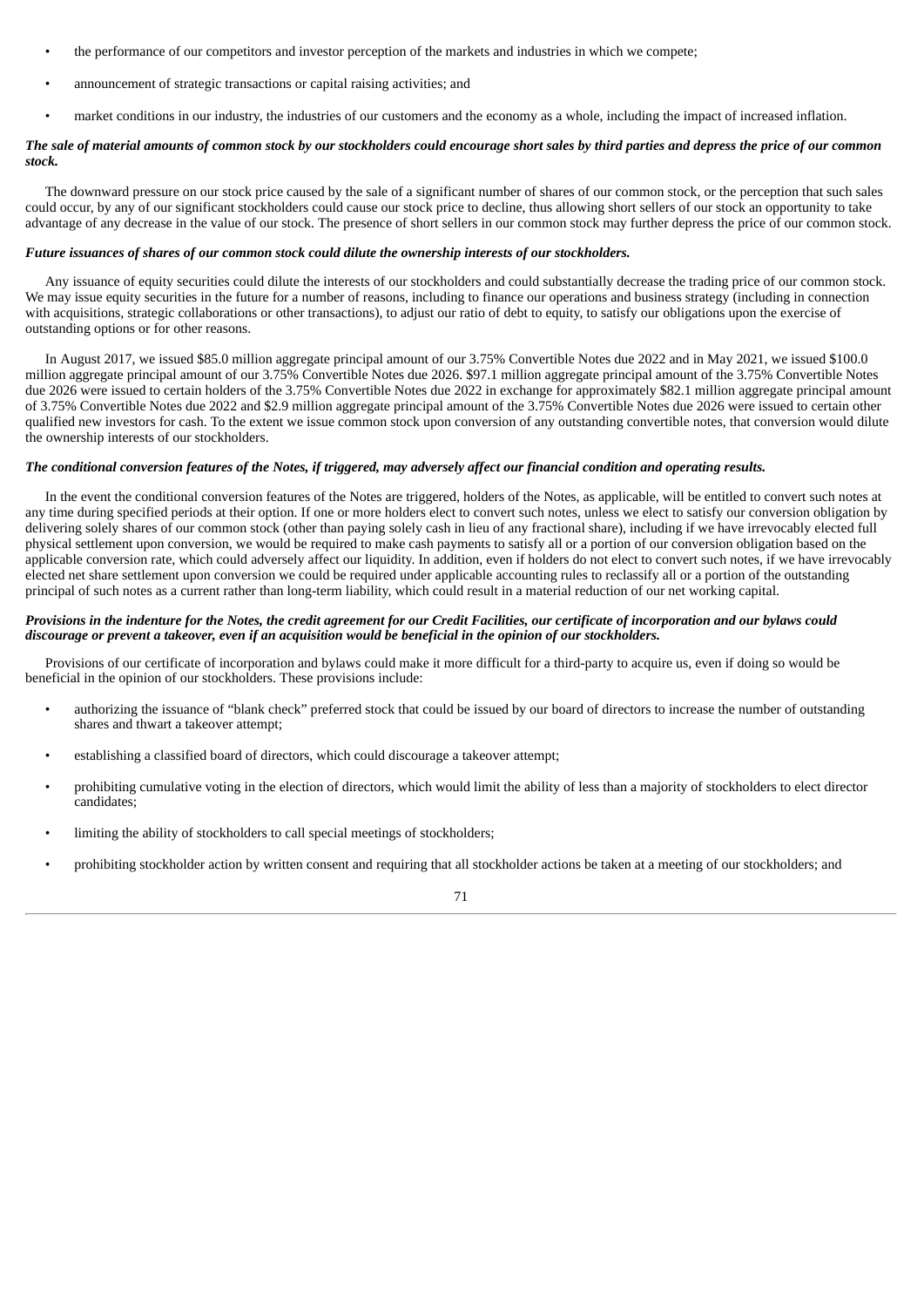• establishing advance notice requirements for nominations for election to the board of directors or for proposing matters that can be acted upon by stockholders at stockholder meetings.

In addition, Section 203 of the Delaware General Corporation Law may discourage, delay or prevent a change of control of our company. Generally, Section 203 prohibits stockholders who, alone or together with their affiliates and associates, own more than 15% of the subject company from engaging in certain business combinations for a period of three years following the date that the stockholder became an interested stockholder of such subject company without approval of the board or  $66\frac{2}{3}\%$  of the independent stockholders. The existence of these provisions could adversely affect the voting power of holders of common stock and limit the price that investors might be willing to pay in the future for shares of our common stock.

A change of control will also trigger an event of default under the Credit Facilities. If an event of default occurs, the agent for the lenders under the Credit Facilities may, at its discretion, suspend or terminate any of the lenders' loan obligations thereunder and/or declare all or any portion of the loan then‑outstanding under the Credit Facilities, including all accrued but unpaid interest thereon, to be accelerated and immediately due and payable.

Furthermore, if a "fundamental change" (as such term is defined in the applicable indenture of the Notes) occurs, holders of the Notes will have the right, at their option, to require us to repurchase all or a portion of their convertible notes. A "fundamental change" generally occurs when there is a change in control of Accuray (acquisition of 50% or more of our voting stock, liquidation or sale of Accuray not for stock in another publicly traded company) or trading of our stock is terminated. In the event of a "make-whole fundamental change" (as such term is defined in the applicable indenture of the Notes), we may also be required to increase the conversion rate applicable to the Notes surrendered for conversion in connection with such make‑whole fundamental change. A "make‑whole fundamental change" is generally a sale of Accuray not for stock in another publicly traded company. In addition, the applicable indentures for the Notes prohibits us from engaging in certain mergers or acquisitions unless, among other things, the surviving entity assumes our obligations under the Notes.

# **General Risks**

# Our operations are vulnerable to interruption or loss because of natural disasters, global or regional health pandemics or epidemics, terrorist acts *and other events beyond our control, which would adversely affect our business.*

We have facilities in countries around the world, including two manufacturing facilities, each of which is equipped to manufacture unique components of our products. Our manufacturing facilities are located in Madison, Wisconsin, and Chengdu, China. We do not maintain backup manufacturing facilities for any of our manufacturing facilities or for our IT facilities, so we depend on each of our current facilities for the continued operation of our business. In addition, we conduct a significant portion of other activities, including administration and data processing, at facilities located in California, which has experienced major earthquakes and fires in the past, as well as other natural disasters. Chengdu, China, where one of our manufacturing facilities is located, has also experienced major earthquakes in the past. We do not carry earthquake insurance. In addition, China has suffered health epidemics related to the outbreak of COVID-19 (including resurgences of COVID-19), avian influenza and severe acute respiratory syndrome, which could adversely affect our operations in China, including our manufacturing operations in Chengdu, as well as the operations of the JV and those of our customers. Furthermore, the COVID-19 pandemic has spread widely around the world, including in locations where we have facilities and operations. Unexpected events at any of our facilities or otherwise, including as a result of responses to epidemics or pandemics; fires or explosions; natural disasters, such as hurricanes, floods, tornados and earthquakes; war or terrorist activities (including the conflict between Russia and Ukraine); unplanned outages; supply disruptions; and failures of equipment or systems, including telecommunications systems, or the failure to take adequate steps to mitigate the likelihood or potential impact of such events, could significantly disrupt our operations, delay or prevent product manufacturing and shipment for the time required to repair, rebuild or replace our manufacturing facilities, which could be lengthy, result in large expenses to repair or replace the facilities, and adversely affect our results of operation. In particular, telecommunication system failures or disruptions could significantly disrupt our operations as a result of our increase remote work arrangements due to the COVID-19 pandemic. In addition, concerns about terrorism, the effects of a terrorist attack, political turmoil or an epidemic outbreak could have a negative effect on our operations and the operations of our suppliers and customers and the ability to travel, which could harm our business, financial condition and results of operations.

# Changes in interpretation or application of generally accepted accounting principles may adversely affect our operating results.

We prepare our financial statements to conform to United States Generally Accepted Accounting Principles. These principles are subject to interpretation by the Financial Accounting Standards Board, American Institute of Certified Public Accountants, the Public Company Accounting Oversight Board, the Securities and Exchange Commission and various other regulatory or accounting bodies. A change in interpretations of, or our application of, these principles can have a significant effect on our reported results and may even affect our reporting of transactions completed before a change is announced. Additionally, as we are required to adopt new accounting standards, our methods of accounting for certain items may change, which could cause our results of operations to fluctuate from period to period. For example, upon adoption of ASC 606, we now recognize system revenue upon transfer of control, which is generally at time of delivery. Under the previous accounting guidance, we recognized system revenue upon acceptance when and if we have

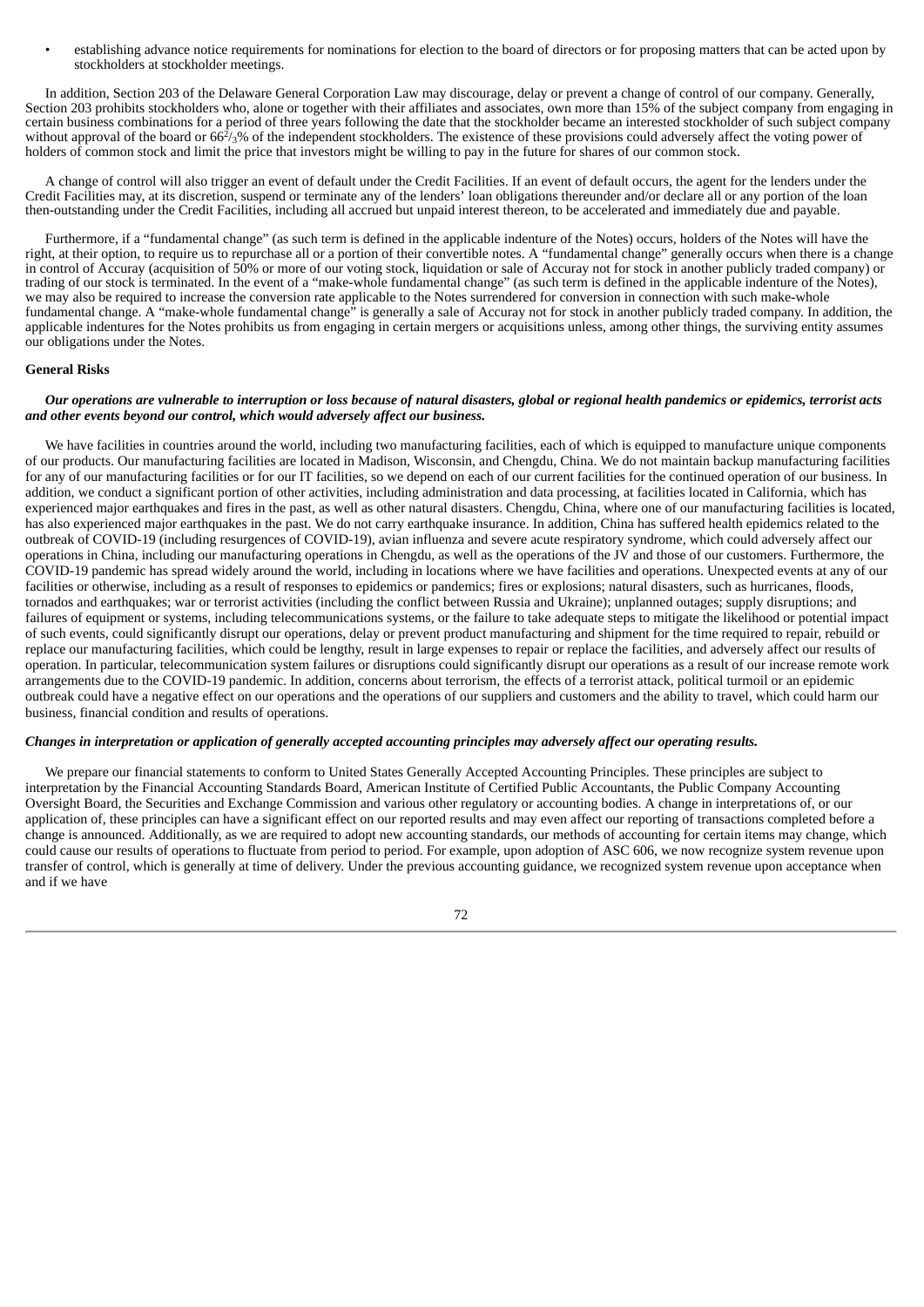installation responsibilities. If circumstances change over time or interpretation of the revenue recognition rules change, we could be required to adjust the timing of recognizing revenue and our financial results could suffer.

#### We have not paid dividends in the past and do not expect to pay dividends in the foreseeable future.

We have never declared or paid cash dividends on our capital stock. We currently intend to retain all future earnings for the operation and expansion of our business and, therefore, do not anticipate declaring or paying cash dividends in the foreseeable future. The payment of dividends will be at the discretion of our board of directors and will depend on our results of operations, capital requirements, financial condition, prospects, contractual arrangements, and other factors our board of directors may deem relevant. If we do not pay dividends, a return on a stockholders' investment will only occur if our stock price appreciates.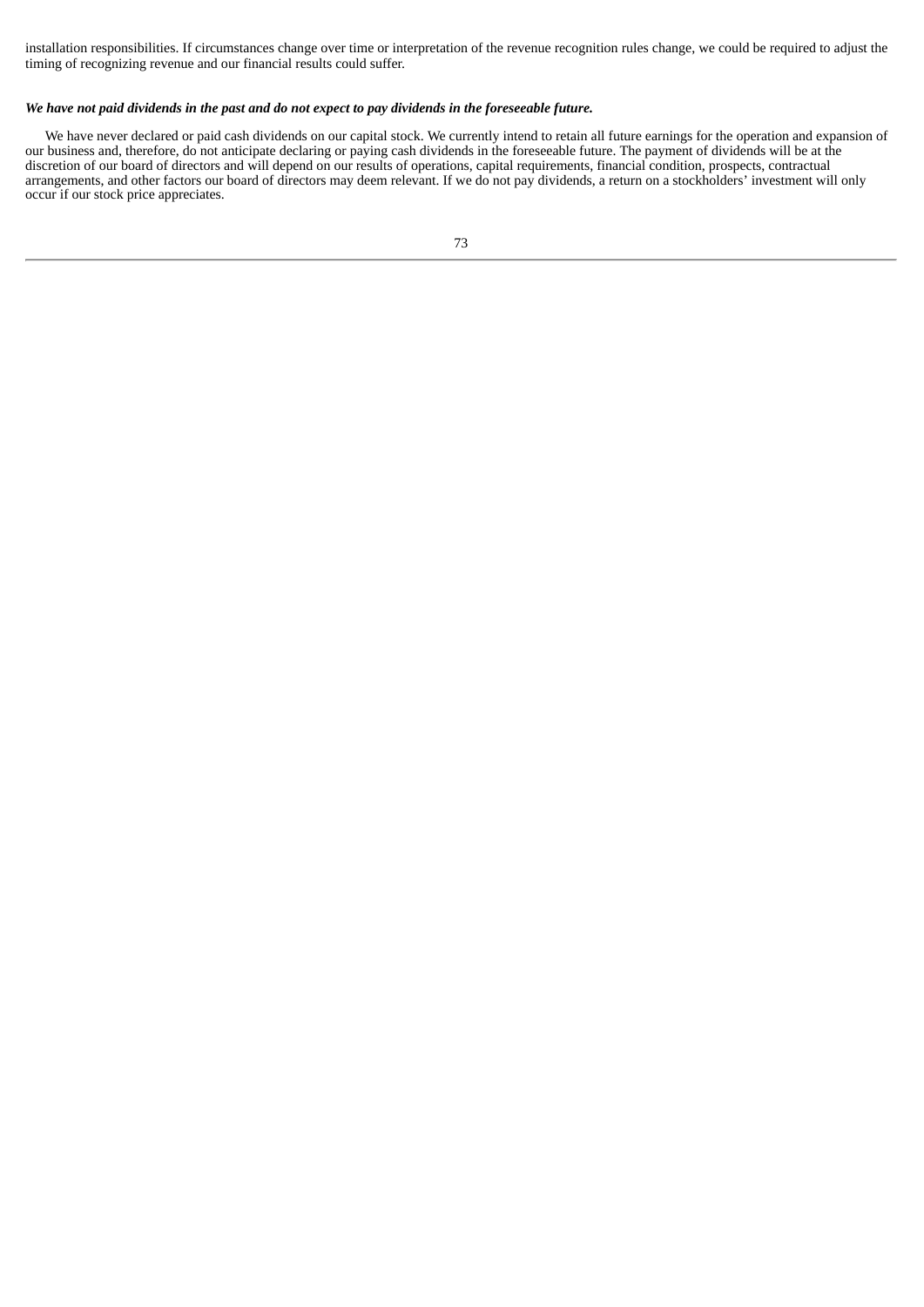# **Item 2. Unregistered Sales of Equity Securities and Use of Proceeds**

None.

# **Item 3. Defaults Upon Senior Securities**

None.

# **Item 4. Mine Safety Disclosures**

Not applicable.

## **Item 5. Other Information**

None.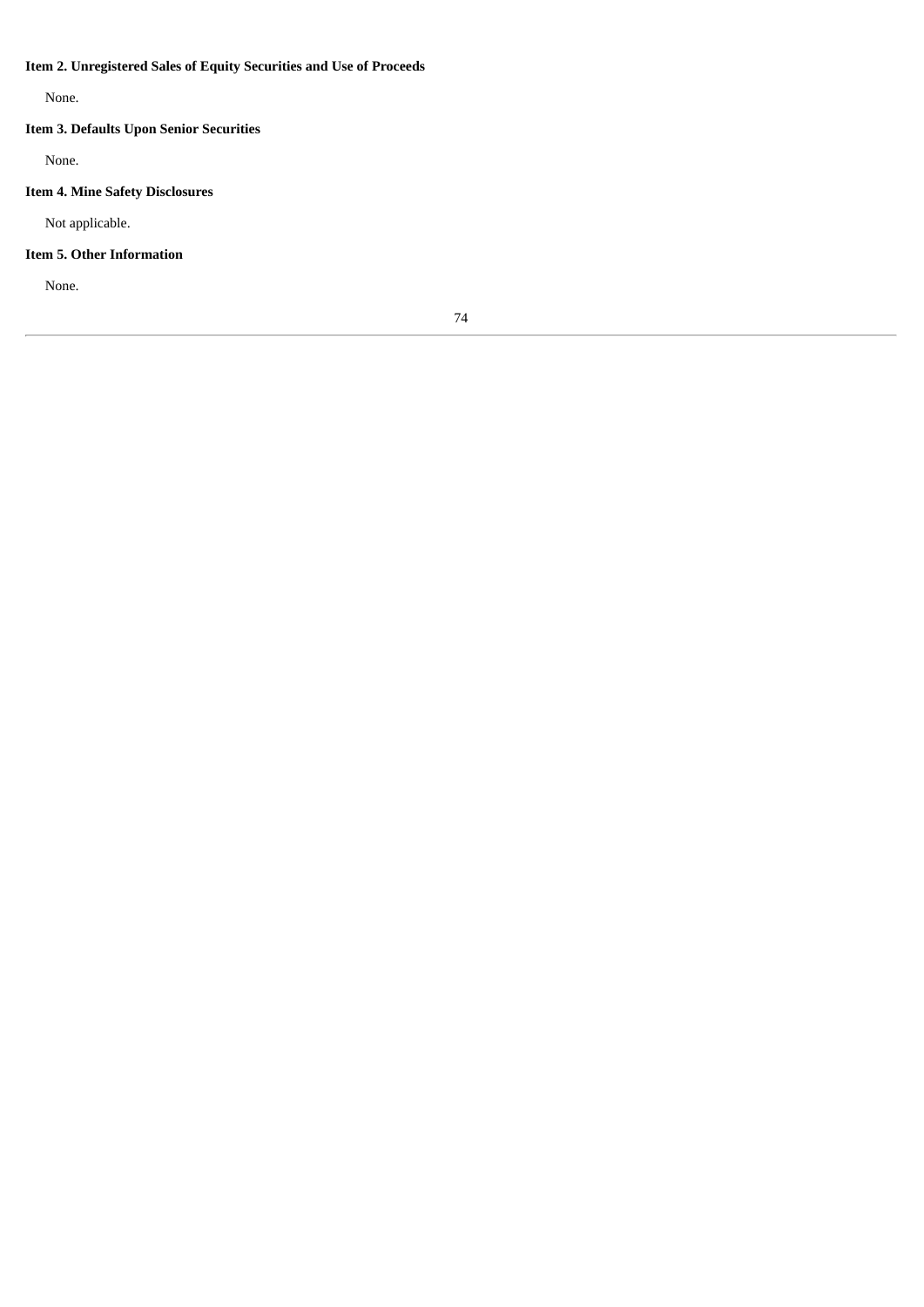### **Item 6. Exhibits**

| <b>Exhibit</b> |                                                                                                                                                                               | <b>Incorporated by Reference</b> |          |         |                    | Filed        |
|----------------|-------------------------------------------------------------------------------------------------------------------------------------------------------------------------------|----------------------------------|----------|---------|--------------------|--------------|
| No.            | <b>Exhibit Description</b>                                                                                                                                                    | Form                             | File No. | Exhibit | <b>Filing Date</b> | Herewith     |
| 31.1           | Certification of Chief Executive Officer Pursuant to Rule 13a-14(a) of the<br>Securities Exchange Act of 1934, as amended.                                                    |                                  |          |         |                    | X            |
| 31.2           | Certification of Chief Financial Officer Pursuant to Rule 13a-14(a) of the<br>Securities Exchange Act of 1934, as amended.                                                    |                                  |          |         |                    | X            |
| $32.1*$        | Certification of Chief Executive Officer and Chief Financial Officer<br>Pursuant to Rule 13a-14(b) of the Securities Exchange Act of 1934, as<br>amended, and 18 U.S.C. 1350. |                                  |          |         |                    | X            |
| 101.INS        | Inline XBRL Instance Document – the instance document does not appear<br>in the Interactive Data File because its XBRL tags are embedded within the<br>Inline XBRL document.  |                                  |          |         |                    | $\mathbf{x}$ |
| 101.SCH        | Inline XBRL Taxonomy Extension Schema Document.                                                                                                                               |                                  |          |         |                    | X            |
| 101.CAL        | Inline XBRL Taxonomy Extension Calculation Linkbase Document.                                                                                                                 |                                  |          |         |                    | $\mathbf{x}$ |
| 101.DEF        | Inline XBRL Taxonomy Extension Definition Linkbase Document.                                                                                                                  |                                  |          |         |                    | $\mathbf{x}$ |
| 101.LAB        | Inline XBRL Taxonomy Extension Label Linkbase Document.                                                                                                                       |                                  |          |         |                    | X            |
| 101.PRE        | Inline XBRL Taxonomy Extension Presentation Linkbase Document.                                                                                                                |                                  |          |         |                    | X            |
| 104            | Cover Page Interactive Data File (formatted as inline XBRL and contained<br>in Exhibit 101)                                                                                   |                                  |          |         |                    |              |

\* The certification attached as Exhibit 32.1 that accompanies this Quarterly Report on Form 10-Q is not deemed filed with the Securities and Exchange Commission and is not to be incorporated by reference into any filing of Accuray Incorporated under the Securities Act or the Securities Exchange Act of 1934, as amended, whether made before or after the date of this Quarterly Report on Form 10-Q, irrespective of any general incorporation language contained in such filing.

75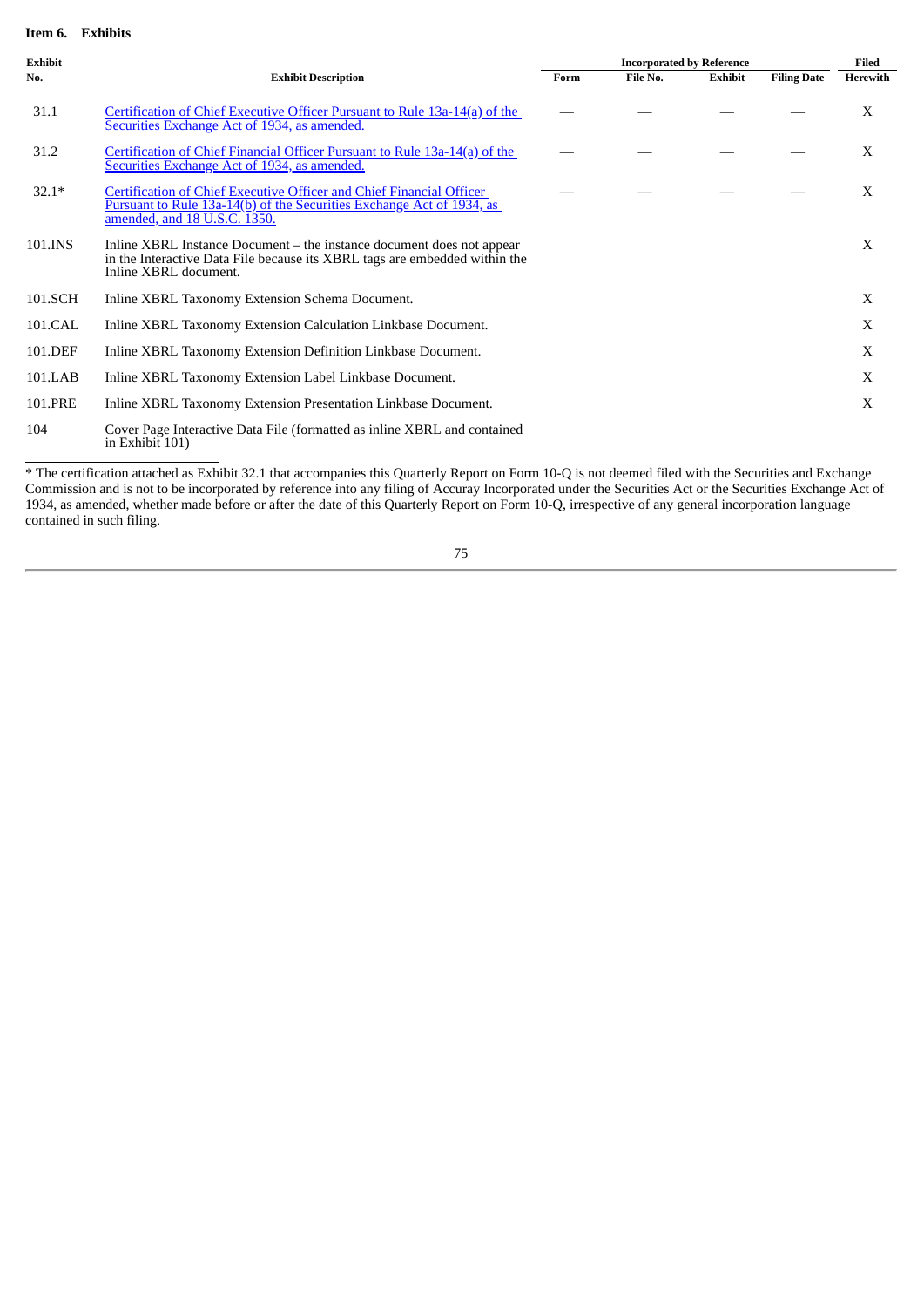Pursuant to the requirements of the Securities Exchange Act of 1934, as amended, the registrant has duly caused this report to be signed on its behalf by the undersigned thereunto duly authorized.

Date: April 29, 2022

## ACCURAY INCORPORATED

| Bv: | /s/ Joshua H. Levine          |
|-----|-------------------------------|
|     | Joshua H. Levine              |
|     | Chief Executive Officer       |
|     | (Principal Executive Officer) |
|     |                               |
|     |                               |

By: /s/ Brandy Green **Brandy Green** Vice President & Interim Chief Financial Officer (Principal Financial Officer)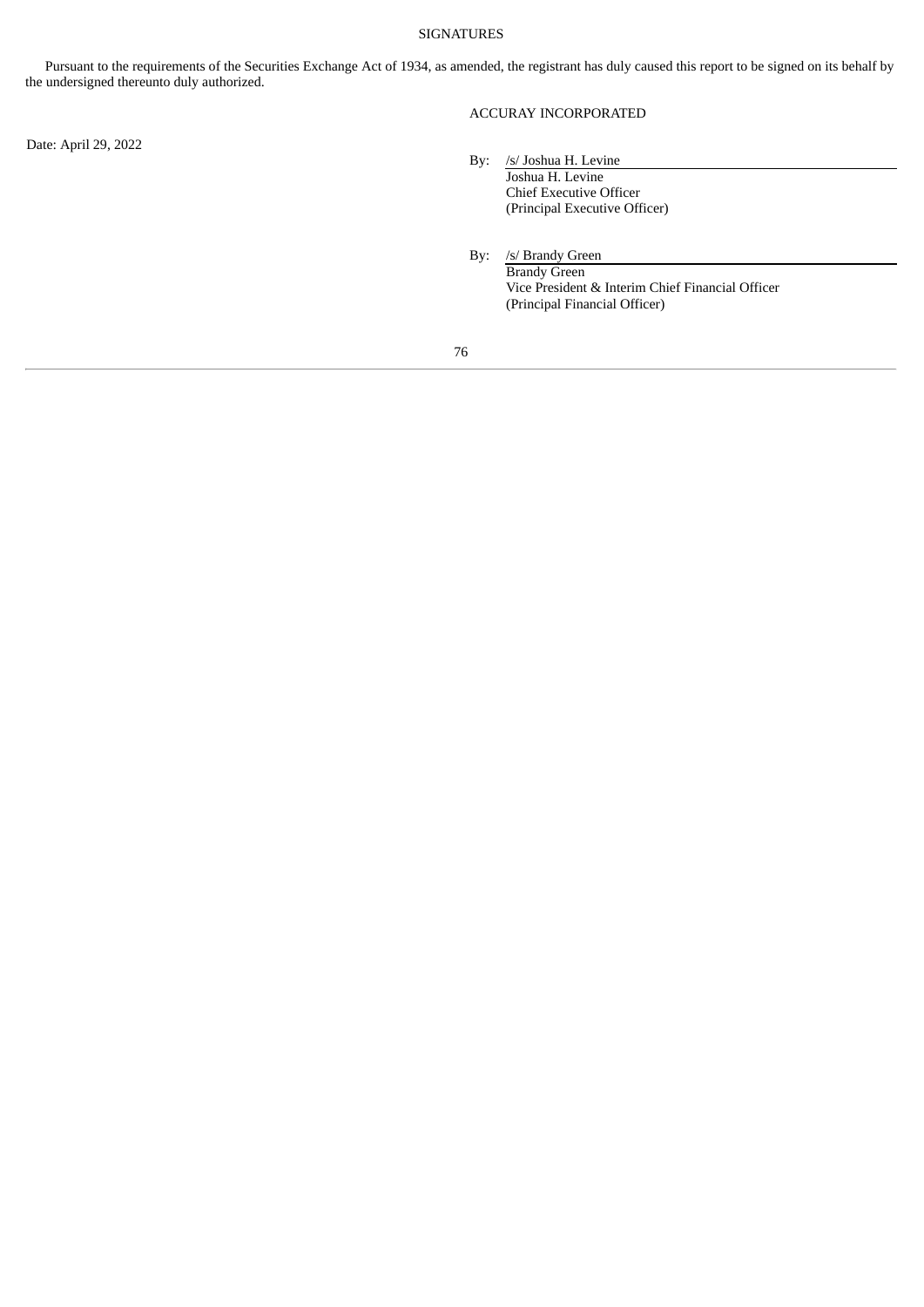<span id="page-76-0"></span>I, Joshua H. Levine, certify that:

- 1. I have reviewed this quarterly report on Form 10-Q of Accuray Incorporated, a Delaware corporation;
- 2. Based on my knowledge, this report does not contain any untrue statement of a material fact or omit to state a material fact necessary to make the statements made, in light of the circumstances under which such statements were made, not misleading with respect to the period covered by this report;
- 3. Based on my knowledge, the financial statements, and other financial information included in this report, fairly present in all material respects, the financial condition, results of operations and cash flows of the registrant as of, and for, the periods presented in this report;
- 4. The registrant's other certifying officer and I are responsible for establishing and maintaining disclosure controls and procedures (as defined in Exchange Act Rules 13a-15(e) and 15d-15(e)) and internal control over financial reporting (as defined in Exchange Act Rules 13a-15(f) and 15d-15(f)) for the registrant and have:
	- a) designed such disclosure controls and procedures, or caused such disclosure controls and procedures to be designed under our supervision, to ensure that material information relating to the registrant, including its consolidated subsidiaries, is made known to us by others within those entities, particularly during the period in which this report is being prepared;
	- b) designed such internal control over financial reporting, or caused such internal control over financial reporting to be designed under our supervision, to provide reasonable assurance regarding the reliability of financial reporting and the preparation of financial statements for external purposes in accordance with generally accepted accounting principles;
	- c) evaluated the effectiveness of the registrant's disclosure controls and procedures and presented in this report our conclusions about the effectiveness of the disclosure controls and procedures, as of the end of the period covered by this report based on such evaluation; and
	- d) disclosed in this report any change in the registrant's internal control over financial reporting that occurred during the registrant's most recent fiscal quarter (the registrant's fourth fiscal quarter in the case of an annual report) that has materially affected, or is reasonably likely to materially affect, the registrant's internal control over financial reporting; and
- 5. The registrant's other certifying officer and I have disclosed, based on our most recent evaluation of internal control over financial reporting, to the registrant's auditors and the audit committee of the registrant's board of directors (or persons performing the equivalent functions):
	- a) all significant deficiencies and material weaknesses in the design or operation of internal control over financial reporting which are reasonably likely to adversely affect the registrant's ability to record, process, summarize and report financial information; and
	- b) any fraud, whether or not material, that involves management or other employees who have a significant role in the registrant's internal control over financial reporting.

Date: April 29, 2022

/s/ Joshua H. Levine Joshua H. Levine Chief Executive Officer (Principal Executive Officer)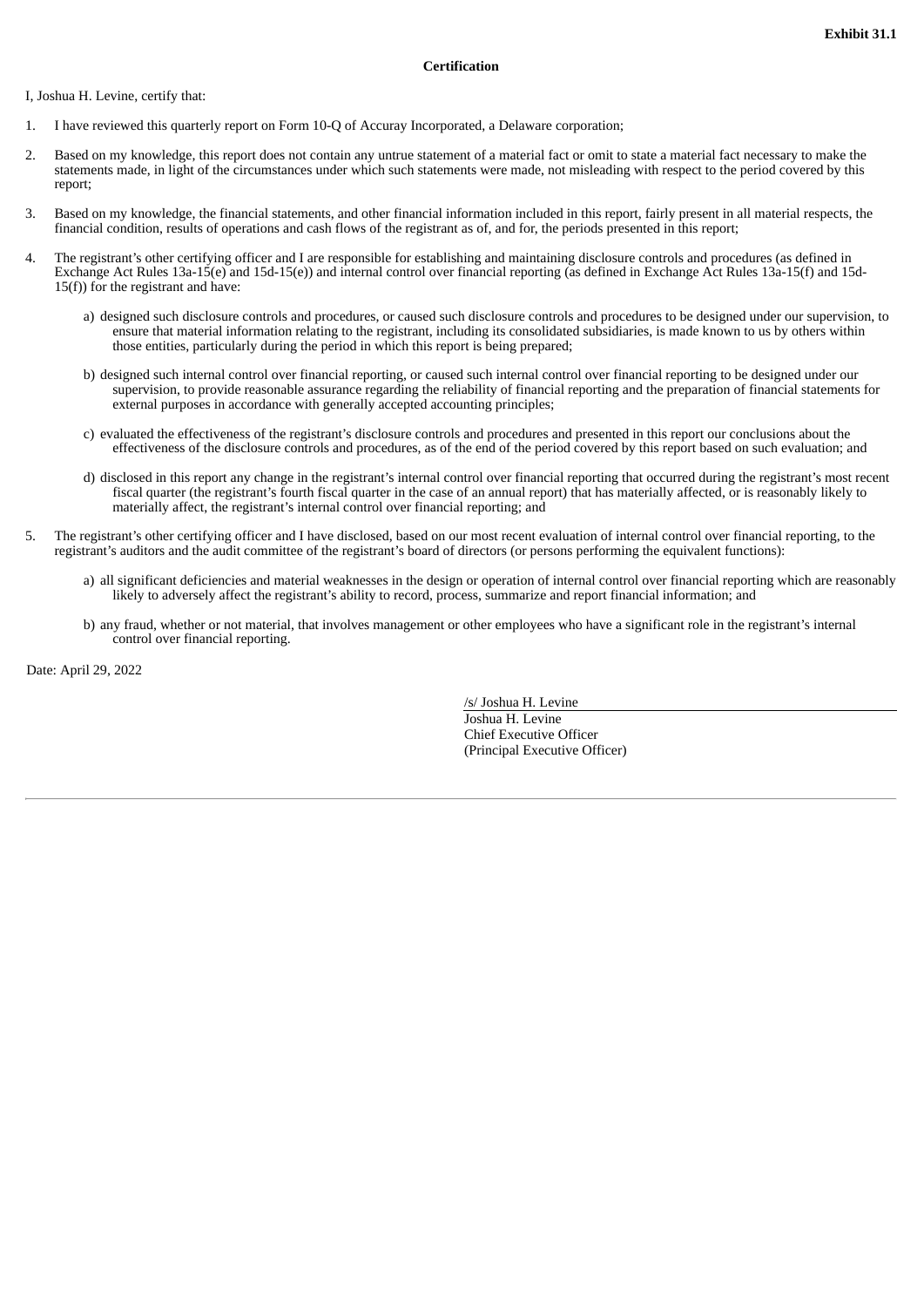<span id="page-77-0"></span>I, Brandy Green, certify that:

- 1. I have reviewed this quarterly report on Form 10-Q of Accuray Incorporated, a Delaware corporation;
- 2. Based on my knowledge, this report does not contain any untrue statement of a material fact or omit to state a material fact necessary to make the statements made, in light of the circumstances under which such statements were made, not misleading with respect to the period covered by this report;
- 3. Based on my knowledge, the financial statements, and other financial information included in this report, fairly present in all material respects, the financial condition, results of operations and cash flows of the registrant as of, and for, the periods presented in this report;
- 4. The registrant's other certifying officer and I are responsible for establishing and maintaining disclosure controls and procedures (as defined in Exchange Act Rules 13a-15(e) and 15d-15(e)) and internal control over financial reporting (as defined in Exchange Act Rules 13a-15(f) and 15d-15(f)) for the registrant and have:
	- a) designed such disclosure controls and procedures, or caused such disclosure controls and procedures to be designed under our supervision, to ensure that material information relating to the registrant, including its consolidated subsidiaries, is made known to us by others within those entities, particularly during the period in which this report is being prepared;
	- b) designed such internal control over financial reporting, or caused such internal control over financial reporting to be designed under our supervision, to provide reasonable assurance regarding the reliability of financial reporting and the preparation of financial statements for external purposes in accordance with generally accepted accounting principles;
	- c) evaluated the effectiveness of the registrant's disclosure controls and procedures and presented in this report our conclusions about the effectiveness of the disclosure controls and procedures, as of the end of the period covered by this report based on such evaluation; and
	- d) disclosed in this report any change in the registrant's internal control over financial reporting that occurred during the registrant's most recent fiscal quarter (the registrant's fourth fiscal quarter in the case of an annual report) that has materially affected, or is reasonably likely to materially affect, the registrant's internal control over financial reporting; and
- 5. The registrant's other certifying officer and I have disclosed, based on our most recent evaluation of internal control over financial reporting, to the registrant's auditors and the audit committee of the registrant's board of directors (or persons performing the equivalent functions):
	- a) all significant deficiencies and material weaknesses in the design or operation of internal control over financial reporting which are reasonably likely to adversely affect the registrant's ability to record, process, summarize and report financial information; and
	- b) any fraud, whether or not material, that involves management or other employees who have a significant role in the registrant's internal control over financial reporting.

Date: April 29, 2022

/s/ Brandy Green Brandy Green Vice President and Interim Chief Financial Officer (Principal Financial Officer)